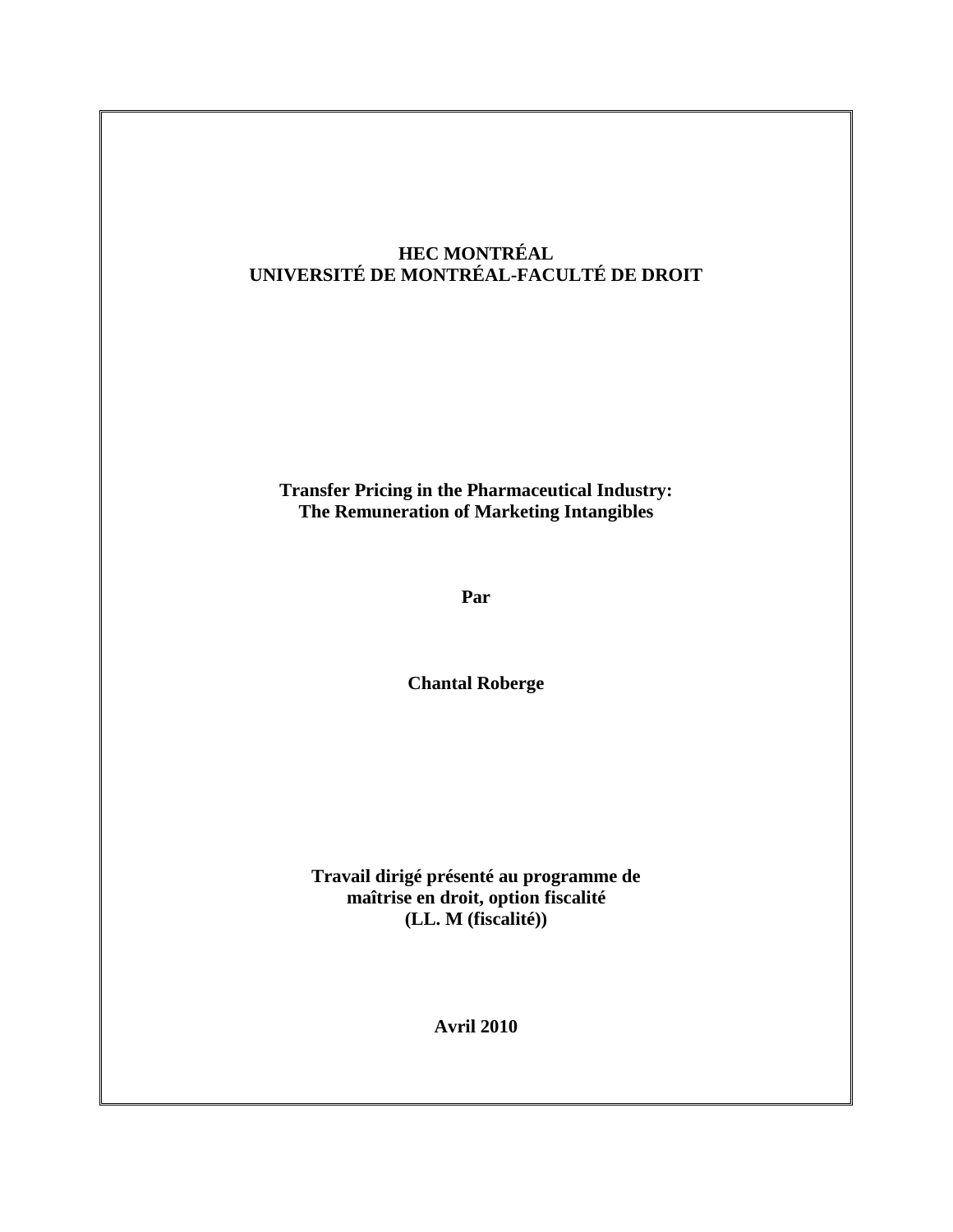# **ACKNOWLEDGEMENTS**

We express our deepest gratitude to Guy Laperrière, LL. M. for his extensive guidance and contribution to this paper as Research Director.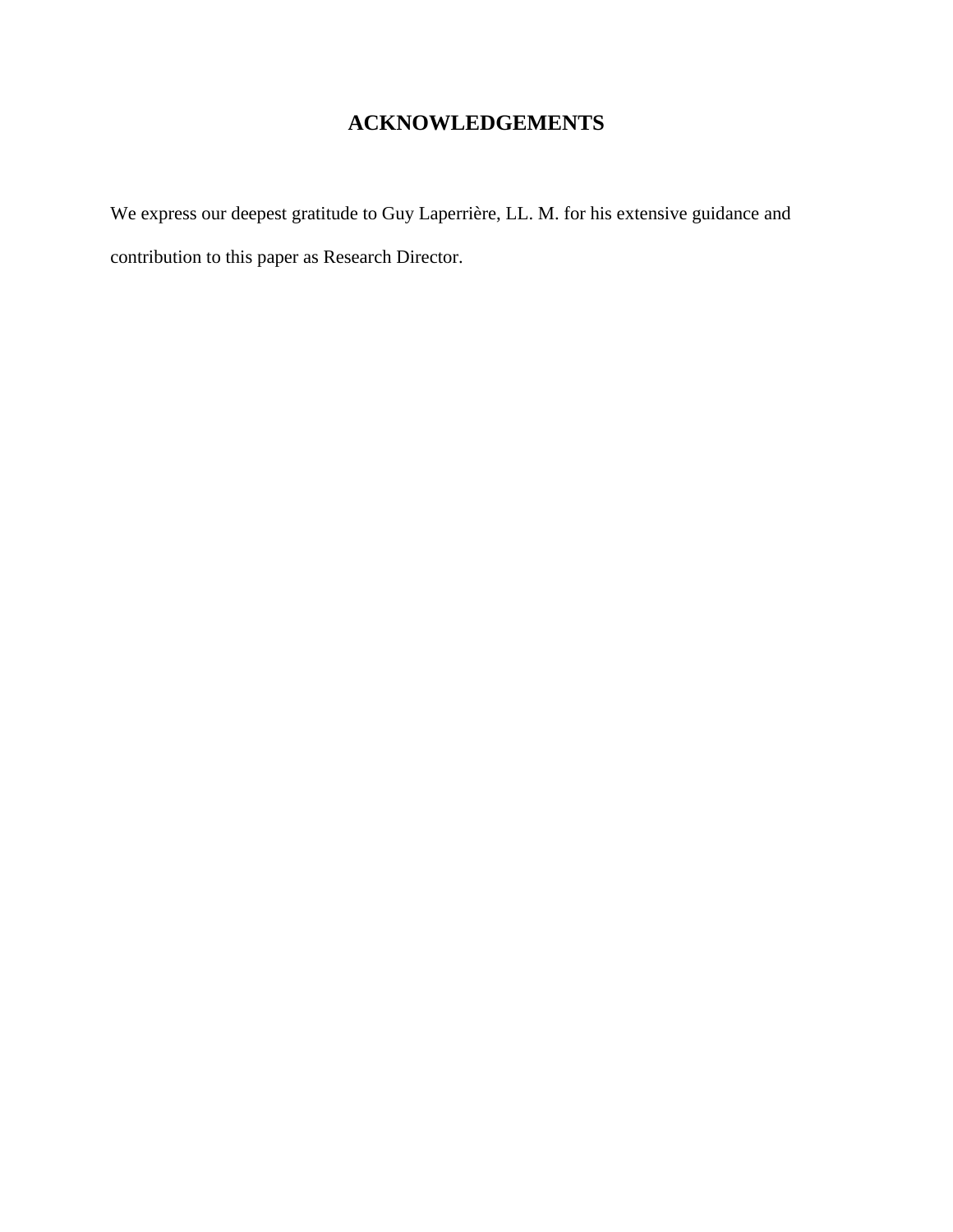| 1            |                                                  |                                                                                       |         |                                                                   |  |  |  |  |
|--------------|--------------------------------------------------|---------------------------------------------------------------------------------------|---------|-------------------------------------------------------------------|--|--|--|--|
|              | 1.1                                              |                                                                                       |         |                                                                   |  |  |  |  |
|              | 1.2                                              |                                                                                       |         |                                                                   |  |  |  |  |
|              | 1.3                                              | Is the Marketing Intangibles Concept Reconcilable with the Arm's Length Principle?  7 |         |                                                                   |  |  |  |  |
| $\mathbf{2}$ |                                                  |                                                                                       |         |                                                                   |  |  |  |  |
|              | 2.1                                              |                                                                                       |         |                                                                   |  |  |  |  |
|              | 2.2                                              |                                                                                       |         |                                                                   |  |  |  |  |
|              |                                                  | 2.2.1                                                                                 |         |                                                                   |  |  |  |  |
|              |                                                  | 2.2.2                                                                                 |         |                                                                   |  |  |  |  |
| 3            | COMPARABILITY IN THE PHARMACEUTICAL INDUSTRY  15 |                                                                                       |         |                                                                   |  |  |  |  |
|              | 3.1                                              |                                                                                       |         |                                                                   |  |  |  |  |
|              | 3.2                                              |                                                                                       |         |                                                                   |  |  |  |  |
|              |                                                  | 3.2.1                                                                                 |         |                                                                   |  |  |  |  |
|              |                                                  | 3.2.2                                                                                 |         |                                                                   |  |  |  |  |
|              | 3.3                                              |                                                                                       |         |                                                                   |  |  |  |  |
|              | 3.4                                              |                                                                                       |         |                                                                   |  |  |  |  |
| 4            |                                                  |                                                                                       |         |                                                                   |  |  |  |  |
|              |                                                  |                                                                                       |         |                                                                   |  |  |  |  |
|              | 4.2                                              |                                                                                       |         |                                                                   |  |  |  |  |
| 5            |                                                  |                                                                                       |         | <b>TRANSFER PRICING METHODS: THE REMUNERATION OF MARKETING</b>    |  |  |  |  |
|              |                                                  |                                                                                       |         |                                                                   |  |  |  |  |
|              | 5.1                                              |                                                                                       |         |                                                                   |  |  |  |  |
|              |                                                  | 5.1.1                                                                                 |         |                                                                   |  |  |  |  |
|              |                                                  | 5.1.2                                                                                 |         |                                                                   |  |  |  |  |
|              |                                                  | 5.1.3                                                                                 |         |                                                                   |  |  |  |  |
|              |                                                  |                                                                                       | 5.1.3.1 | Does an Ex-Ante RP Structure Provide an Indirect Reimbursement of |  |  |  |  |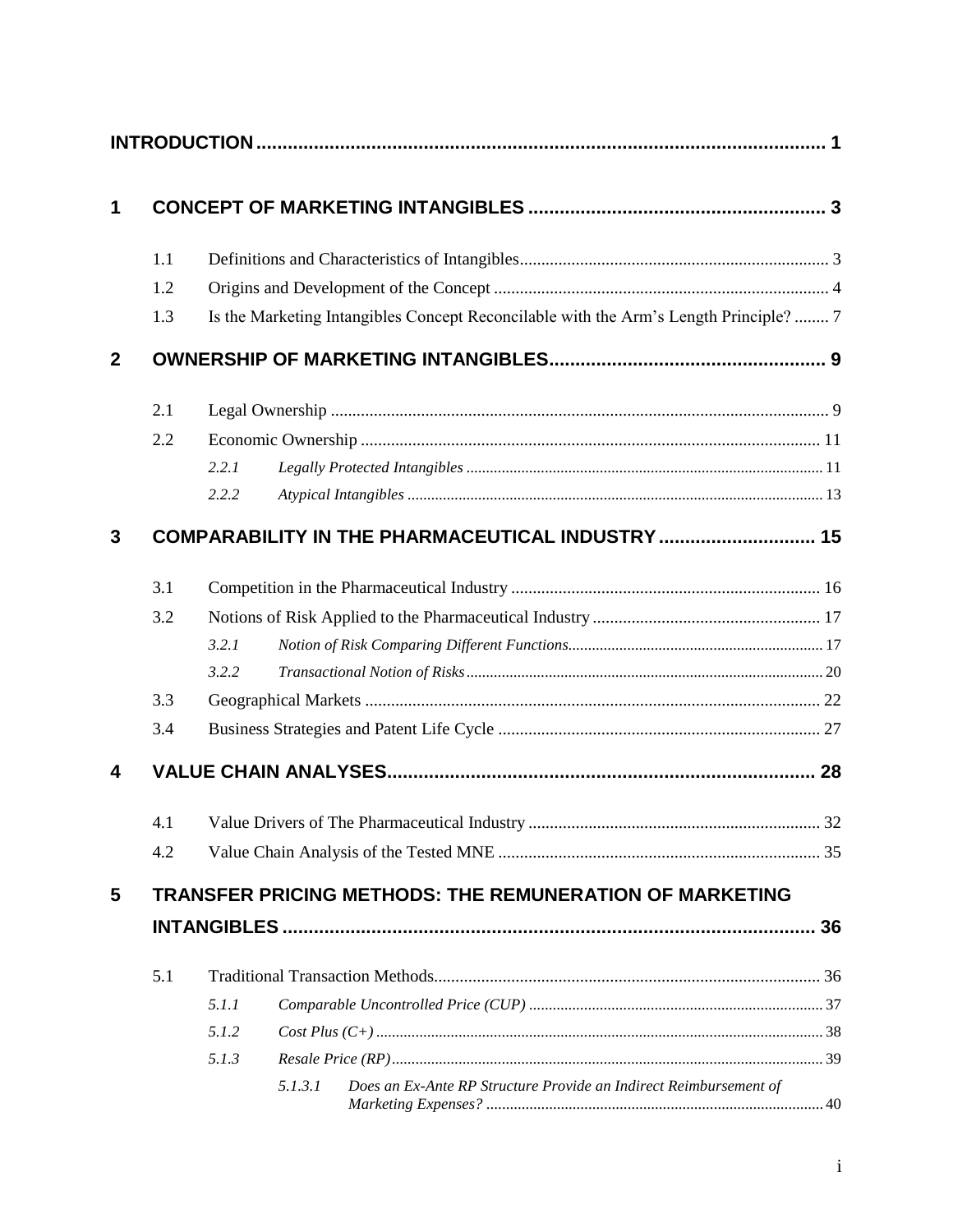|   | 5.2               |       |                    |  |    |
|---|-------------------|-------|--------------------|--|----|
|   |                   | 5.2.1 |                    |  |    |
|   |                   |       | 5.2.1.1<br>5.2.1.2 |  |    |
|   |                   | 5.2.2 |                    |  |    |
|   |                   |       | 5.2.2.1<br>5.2.2.2 |  |    |
| 6 |                   |       |                    |  | 50 |
|   | <b>APPENDICES</b> |       |                    |  | 68 |

| <b>BIBLIOGRAPHY</b> |  |  |  |
|---------------------|--|--|--|
|---------------------|--|--|--|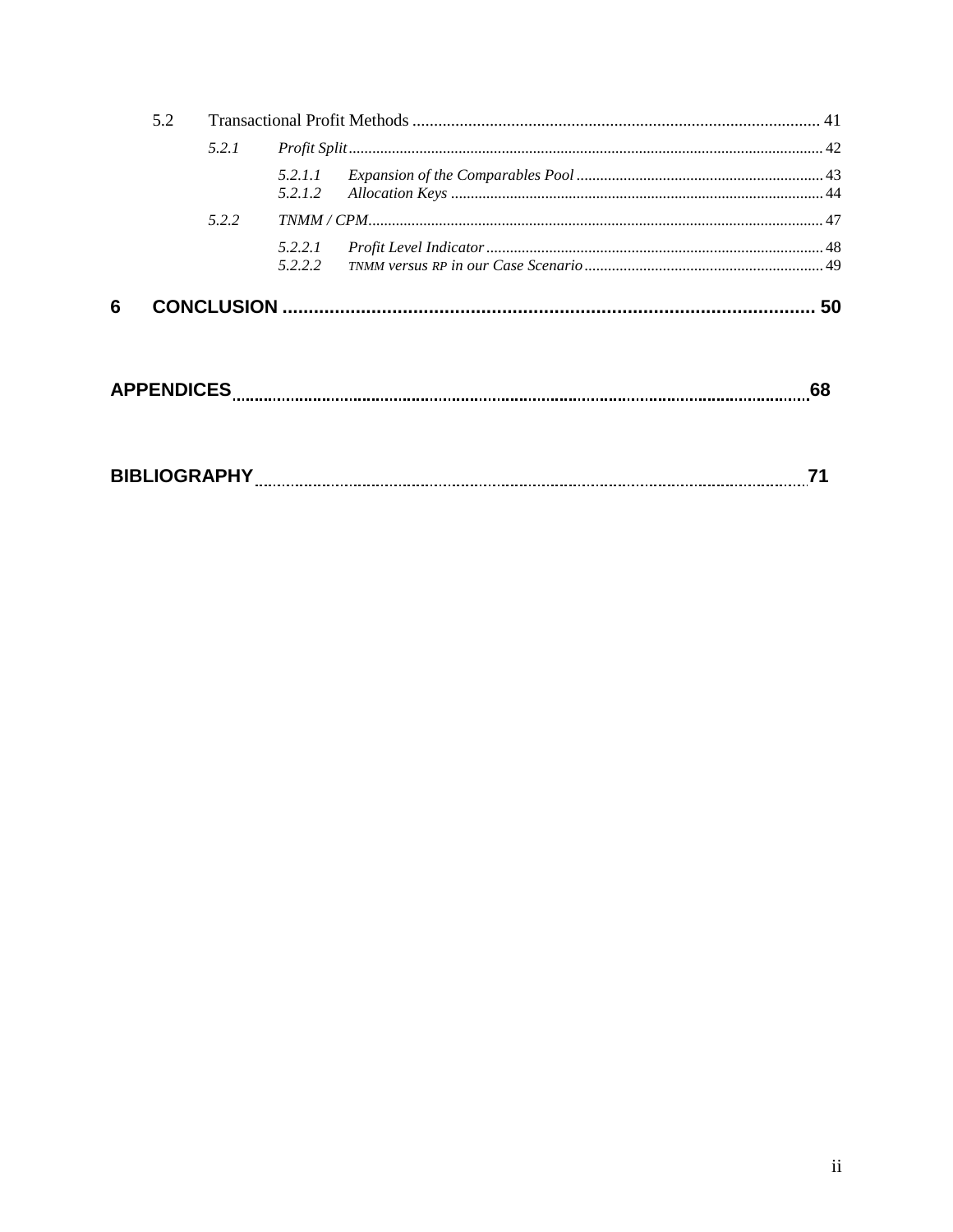# <span id="page-4-0"></span>**INTRODUCTION<sup>1</sup>**

Marketing intangibles have been the subject of heated debates in the transfer pricing (TP) arena for a number of years. The particular situation where a local distributor contributes by his marketing activities to the value of a marketing intangible (MI) he does not own has still recently been hailed as a "main [TP] issue" for the coming years.<sup>2</sup> The unique nature of the pharmaceutical industry<sup>3</sup> introduces further complexity to this issue, partly because the contractual relationships involved in the distribution of pharmaceutical drugs are often tripartite: (1) the manufacturer of active pharmaceutical ingredients (APIs), (2) the owner of patents and trademarks and (3) the distributor. Moreover, the marketing function is typically shared between the distributor and the MI owner or the multinational enterprise"s (MNE"s) head office.

In this paper, we address the following case scenario. A pharmaceutical distributor buys an API from a related party for resale to independent wholesalers after transformation into consumable form (known as secondary manufacturing activities). Other related parties legally own the pharmaceutical drug"s patent and MI rights, which are licensed to the distributor (in the case of MIs, often without a specific royalty).<sup>4</sup> More importantly, it is found that this distributor assumes a higher level of expenses, risks or responsibilities with respect to its marketing activities than what can be found in arm's length (AL) transactions.

This scenario has proven difficult to solve within the boundaries of the arm"s-length principle (ALP), either because of the positioning of the hypothetical transaction (related distributors incurring a greater level of expenses, risks, responsibilities or any other measure of their involvement in marketing than what can be found in AL transactions) or because it involves unique intangibles (as one author notes, "there has been a growing realization that where intangible assets are concerned, there are grave problems in determining even a comparative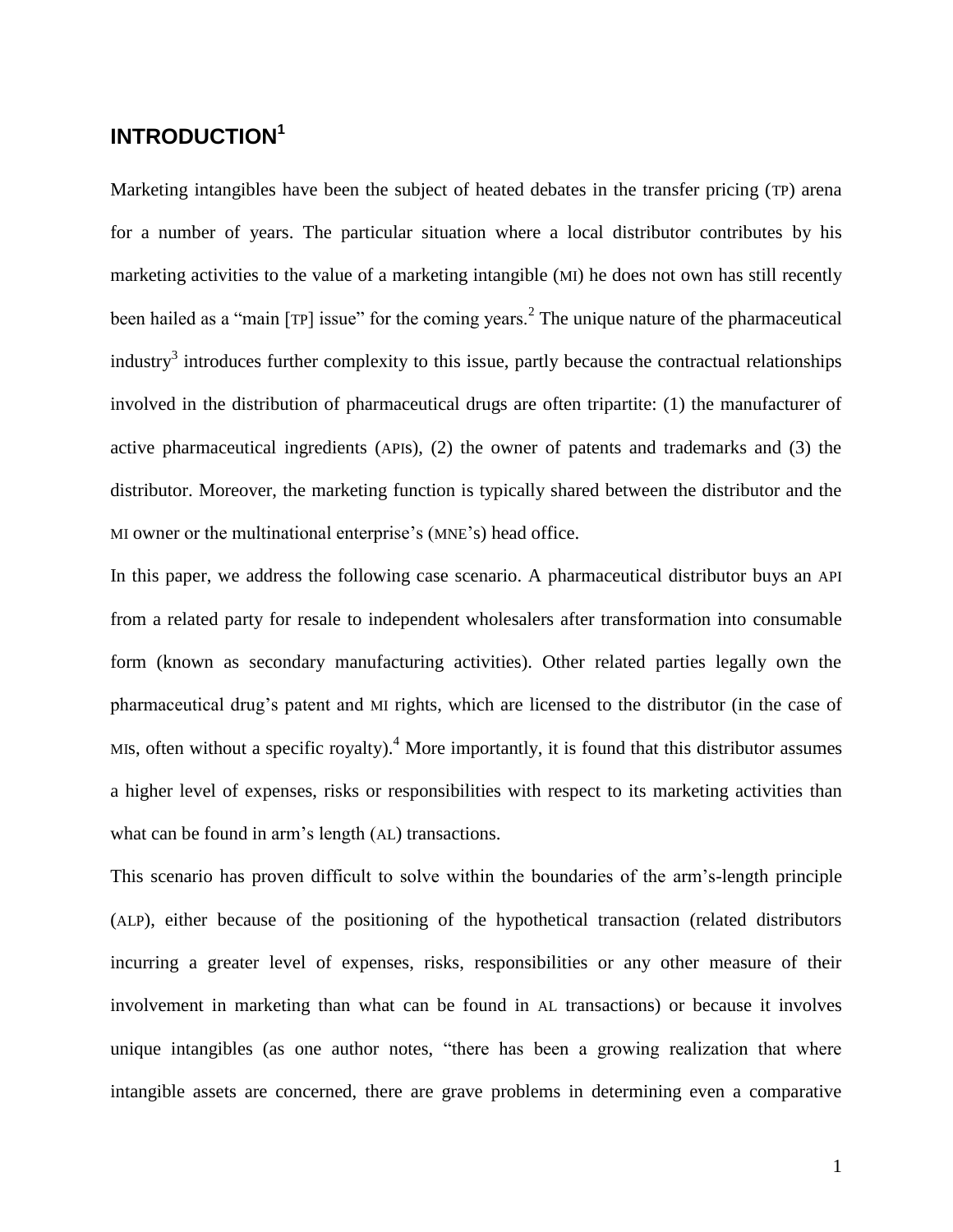analysis").<sup>5</sup> In addition, while the development of a patent's value occurs through research and development (R & D) activities which are performed *before* licensing and can be attributed to one or several parties with relative clarity (either to the parties performing the activities or to the ones contracting them out to other parties while bearing all the risks involved), the development of an MI"s value often occurs *after* licensing and cannot as easily be attributed to one or several parties. Over the years, TP regulations and guidelines around the globe have introduced at least three distinct approaches to determine an AL remuneration for the marketing activities and intangibles involved in this type of situation, all of which have been highly criticized. We group these three approaches under the heading "MI concept".

Certain authors suggest that the ALP has reached its limits and that formulary apportionment methods should accordingly be developed.<sup>6</sup> However,  $TP$  is not an exact science<sup>7</sup> and the development of the MI concept has also given rise to a number of theoretical contributions and proposed solutions designed to solve such cases within the boundaries of the ALP. A first group of authors works within the "traditional" approaches to the ALP and notably discusses the relative importance of various comparability factors. A second group of authors, mainly European, closely examines MNEs" modes of functioning and decision-making and, in light of the perceived shortcomings of traditional approaches, seeks to expand the ALP through the development of value chain analyses.

After reviewing the historical development of the MI concept, this paper analyzes a portion of the prolific literature on the subject and presents various authors" points of view, along with their underlying rationale. Author's contributions bearing on distributors and on licensees are both reviewed where they appear relevant to our case scenario. Finally, this paper examines the potential usefulness of the principal TP methods in the determination of an AL remuneration for the local distributor described above.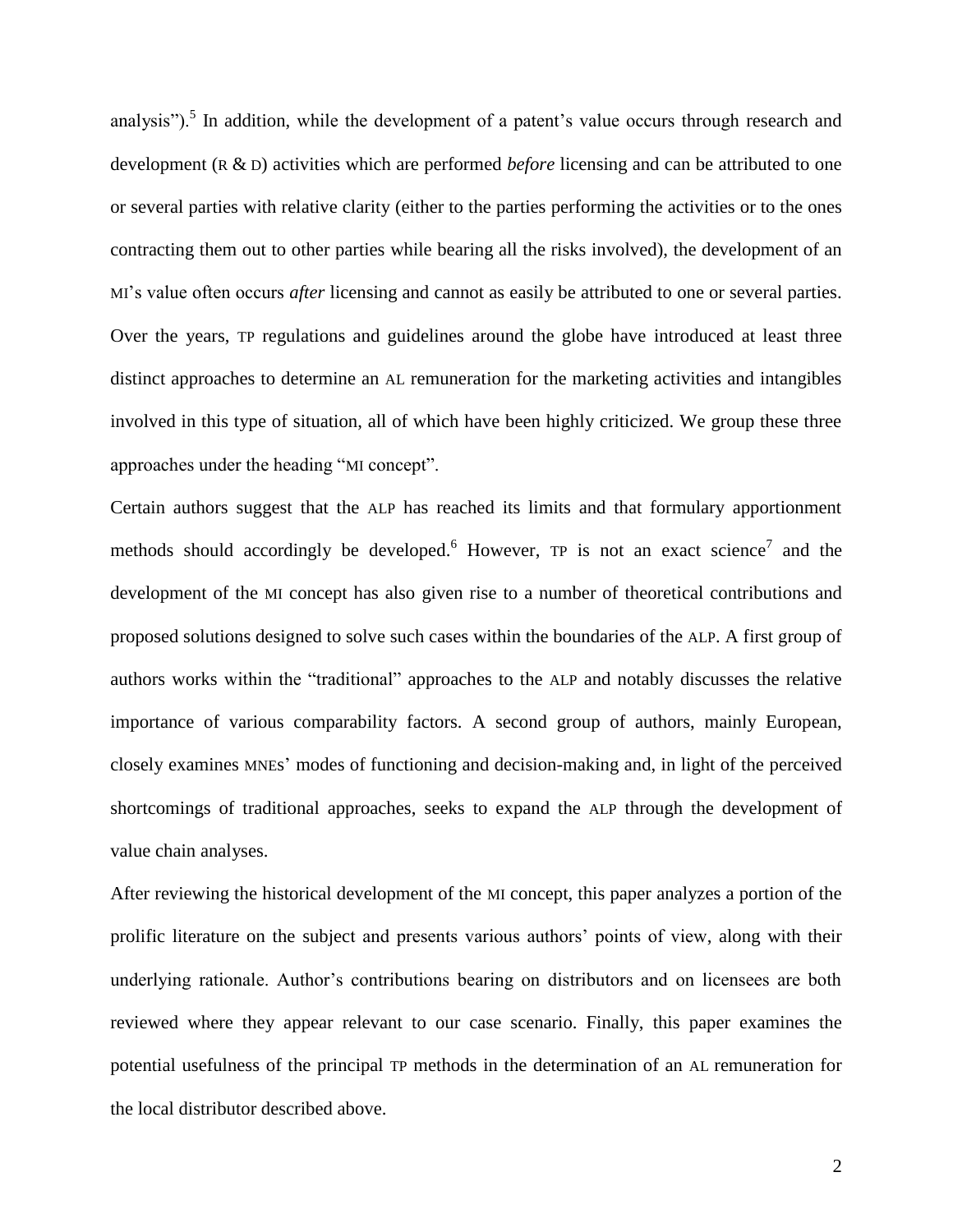## <span id="page-6-0"></span>**1 CONCEPT OF MARKETING INTANGIBLES**

## <span id="page-6-1"></span>**1.1 Definitions and Characteristics of Intangibles**

The very notion of intangible has not given rise to a complete consensus among the TP community. While most "definitions" in governmental documents or in the Guidelines consist of lists of examples, certain authors argue that the notion of intangible in a TP context should remain as close as possible to that of legally protected intellectual property  $(P)$ .<sup>8</sup> There is however much support for a broader view of what constitutes an intangible.

The Guidelines" chapter on intangible property classifies commercial intangibles in two distinct categories: trade and marketing. The latter includes notably trademarks, trade names, distribution channels,<sup>10</sup> some business rights,<sup>11</sup> and certain types of know-how.<sup>12</sup> Paragraph 2.25 of the Guidelines adds "marketing organization" to this partial list. The Guidelines also refer to a number of marketing *activities* which may, in some cases, result in the creation of intangible property: market research, designing or planning products suitable to market needs, sales strategies, public relations, sales, service, and quality control.<sup>13</sup> Proposed paragraph 2.90 of the Guidelines explicitly holds that "not all valuable intangible assets are legally protected and registered and not all valuable are recorded in the accounts."<sup>14</sup>

Under the current Internal Revenue Code regulations,  $15$  an intangible asset must derive *substantial value* from its intellectual content, independent of the services of any individual.<sup>16</sup> Aside from this precision, the IRC regulations allow for a wide variety of legally unprotected intangibles, even providing for identification of their ownership through the "practical control" standard.<sup>17</sup>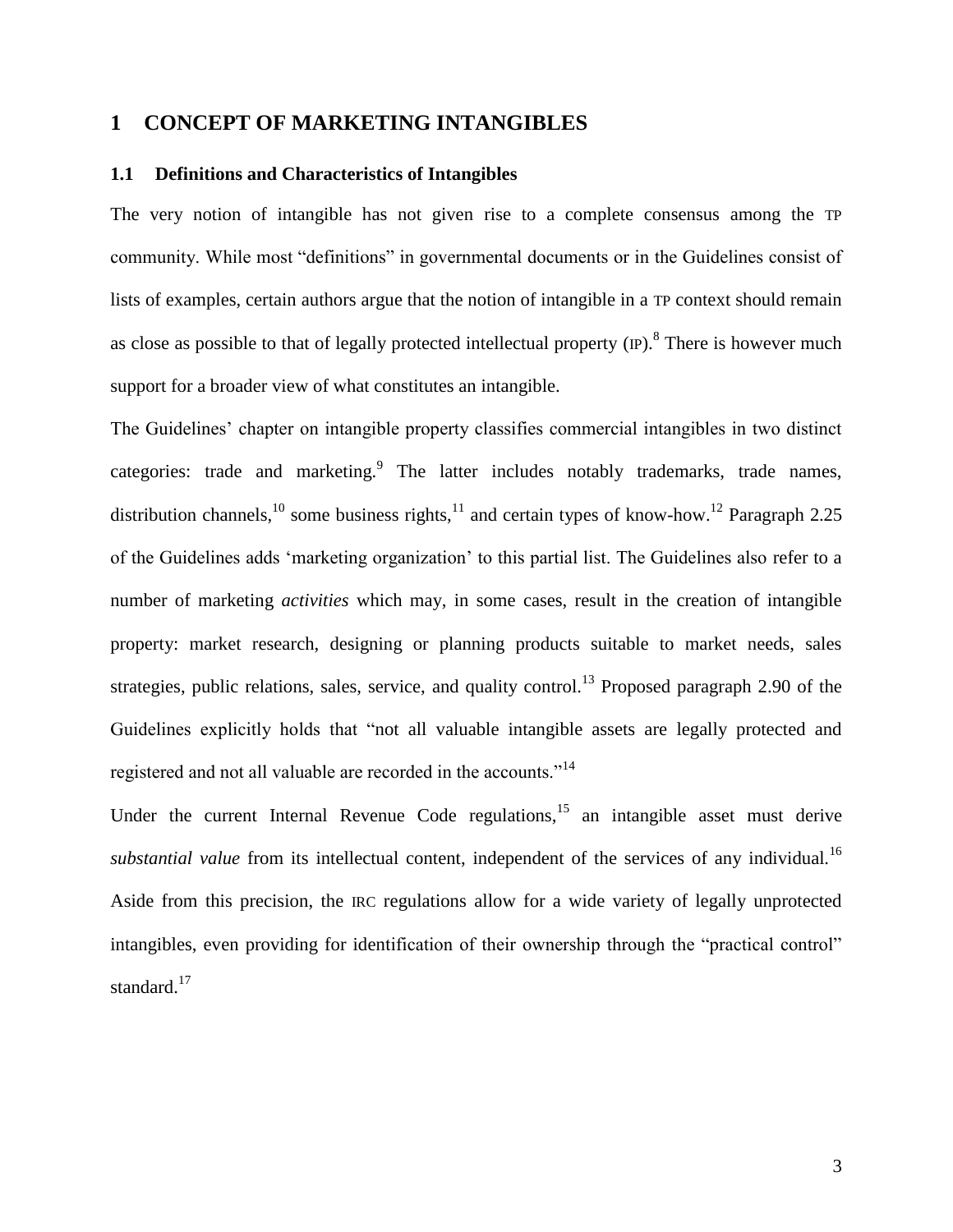Among the authors, few propositions have been found for a working *definition* of intangible property. Jean-Pierre Vidal has offered the following, in which *value* and *exclusivity* play an important part:

[U]n bien incorporel est constitué par un ensemble d"informations qui a la particularité de changer le niveau de profit d"une entreprise en déplaçant sa courbe d"offre ou de demande, sans que soient déplacées d"une manière équivalente les courbes d"offres ou de demande des autres entreprises en concurrence directe ou indirecte avec elle.<sup>18</sup>

Other authors prolong the lists contained in official documents with items that widen the scope of the notion, such as: human capital skills and organizational knowledge;<sup>19</sup> market information including information on cost-effective promotion, marketing plans and promotional materials; $^{20}$ customer lists and knowledge of distribution channels;  $^{21}$  and goodwill, which embodies the value of an established work force, infrastructure and reputation for reliability.<sup>22</sup> Embracing one of the largest conceptions of what constitutes intangible property and referring largely to Baruch Lev's book entitled *Intangibles: Management, Measurement, and Reporting*, <sup>23</sup> Martin Przysuski, Srini Lalapet and Henri Swaneveld identify the "three major generators of intangibles" as: discovery, organizational practices, and human resources.<sup>24</sup> These authors are also of the view that most MIs are unprotected.<sup>25</sup>

Several authors argue that intangibles for TP purposes should be limited as much as possible to legally protected ones.<sup>26</sup> Monique van Hersken, Marc Levey, and Richard Fletcher notably warn against the "slippery slope of considering any potentially contributing aspects an intangible", $^{27}$ arguing that only in situations where a process adds "abnormal and excess value", leading to an "obvious and clear out-performance", does the reference to MIs make "economic" sense.<sup>28</sup>

## <span id="page-7-0"></span>**1.2 Origins and Development of the Concept**

Several versions of the TP concept of MI have been developed over the years, with the United States at the forefront of most developments in this area.<sup>29</sup> We will briefly review this history.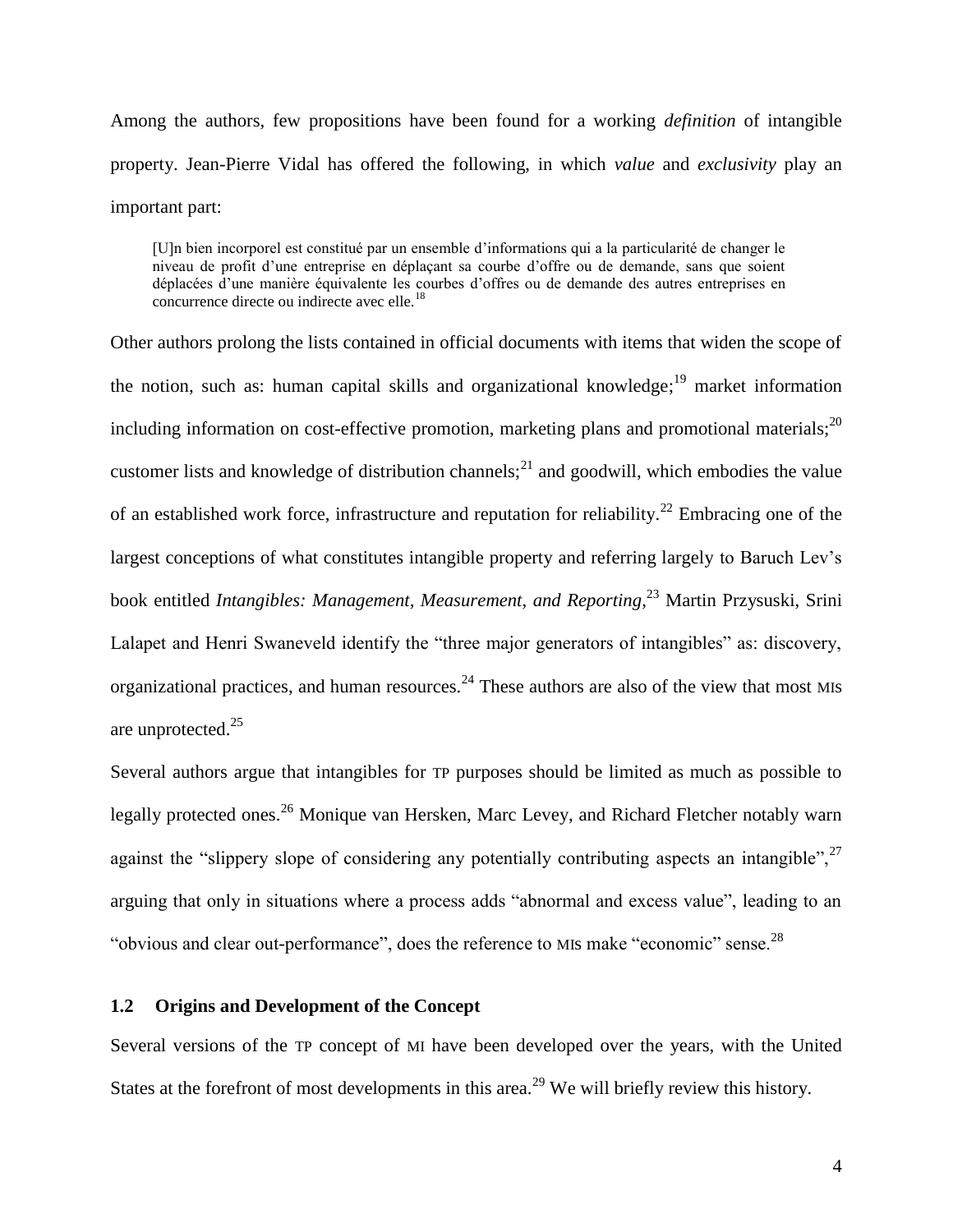The 1968 IRC regulations initially introduced what is commonly known as the "developerassister" rules,  $30$  which operated through a partial economic ownership attribution of legally protected MIs, such as a trademark within a specific geographic location. Hailed as disrespectful of legal ownership by the greater part of the TP community, these rules were presumably introduced as an anti-avoidance measure unsuccessfully aimed at US-based MNEs relocating IP ownership to tax haven affiliates, $31$  and later on at foreign-owned MNEs operating distribution activities in the lucrative US market through subsidiaries. $32$ 

The 1994 IRC regulations<sup>33</sup> added the notion of "routine expenditures", namely the level of expenditures independent enterprises would be expected to incur,  $34$  and presented a since-famous series of examples, the "Fromage Frere" examples.<sup>35</sup> Under these revised rules, related distributors incurring a "routine" level of expenditures were no longer viewed as "developerassisters" of the foreign-owned ML<sup>36</sup> Moreover, related distributors incurring a "significantly larger" level of expenditures were now viewed as service providers deserving additional remuneration as such, rather than as partial owners of foreign-owned MIs,<sup>37</sup> unless they benefited from exclusive, long-term agreements.<sup>38</sup>

In 1995, a distinct section headed: "Marketing activities undertaken by enterprises not owning trademarks or tradenames" was introduced in chapter 6 of the Guidelines.<sup>39</sup> The OECD's approach hinges on the concept of "extraordinary marketing expenditures", a variation on the notion of "significantly larger" level of expenditures found in the 1994 IRC regulations. In accordance with the Guidelines, a related distributor who "bear[s] extraordinary marketing expenditures beyond what an independent distributor with similar [contractual] rights might incur for the benefit of its own distribution activities … might obtain an additional return from the owner of the trademark" under the  $ALP$ <sup>40</sup> The Guidelines therefore do not conceptually rely on partial ownership attribution of foreign-owned MIs to conclude that a related distributor should in these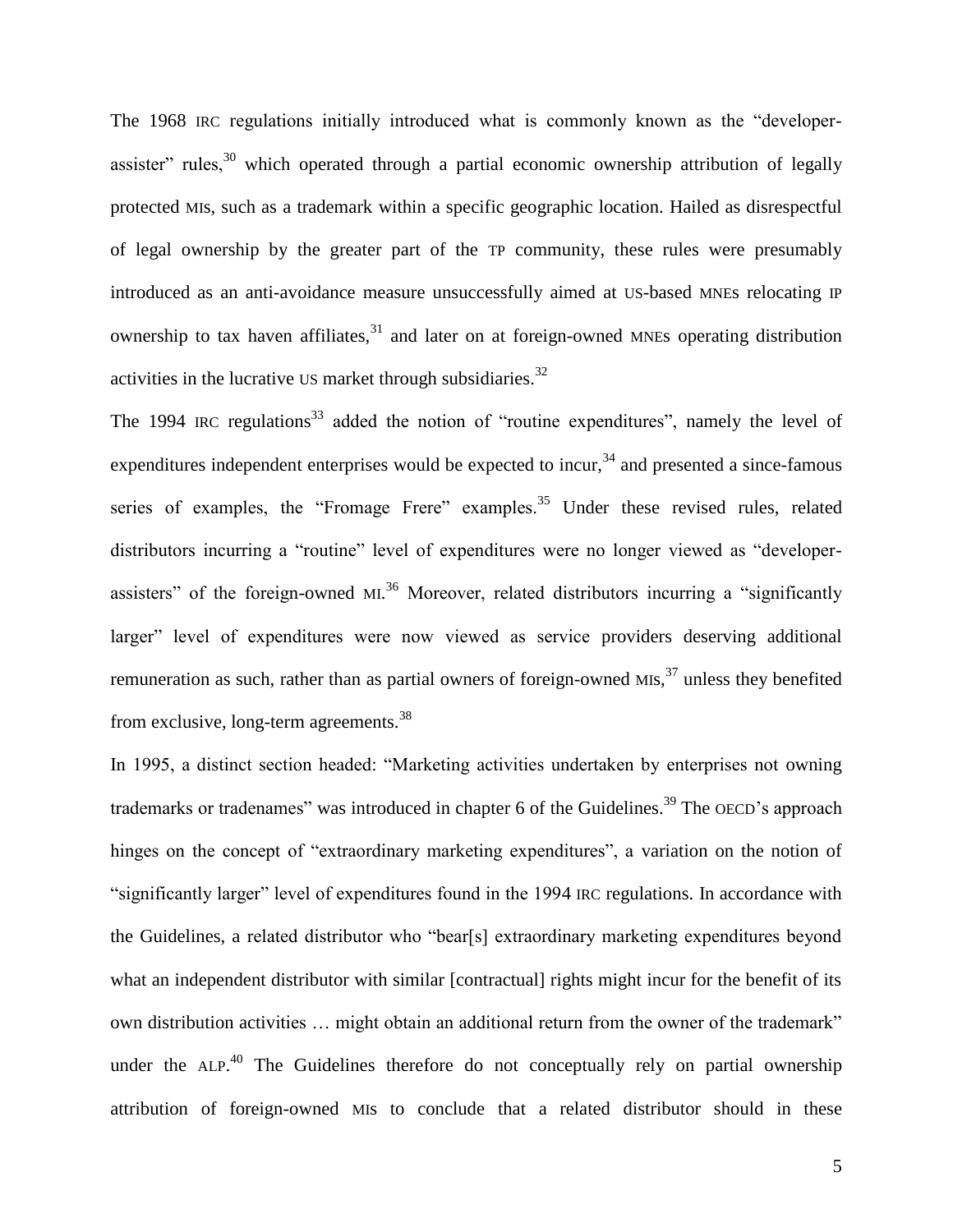circumstances be remunerated above the normal return on its marketing activities. As two authors rightly note, while the IRC regulations place some emphasis on ownership of intangibles in their framework to resolve our basic scenario, the OECD guidelines do not.<sup>41</sup>

Noteworthy of mention, the Australian Taxation Office (ATO) issued specific guidance in 2005 on the issue of what constitutes an "appropriate reward for marketing activities performed by an enterprise using trademarks or tradenames it doesn't own".<sup>42</sup> The ATO does not explicitly adhere to the 1994 IRC regulations" view on economic ownership of legally-protected MIs. Under the ATO"s guide, the basis for an additional return to the distributor incurring marketing expenses "far beyond those of comparable independent enterprises" with similar rights is either its relative contribution to the value of the foreign-owned MI or direct compensation for the excess expenditures (presumably as a service fee). $^{43}$  The distinguishing factor between these two bases is not offered. One interesting feature of the ATO"s guide resides in the alternative indicators suggested to measure the "level of risks assumed by a marketer" for the purposes of the comparability analysis: aside from, or in conjunction with the cost-based approach (measuring the level of marketing expenditures), the ATO proposes other indicators such as market share, sales growth, and surveys of advertising effectiveness.<sup>44</sup>

On 31 July 2006, the United States adopted new and temporary regulations, slightly modifying those initially proposed in  $2003<sup>45</sup>$  The  $2006$  IRC regulations completely evacuate explicit references to partial economic ownership of legally protected intangibles.<sup>46</sup> They provide for two different ways to ensure that a related distributor receive an AL remuneration for its marketing activities.<sup>47</sup> First, the regulations elevate the *license* of intangible property to the level of an intangible in itself, deserving part of the profits attributable to the underlying intangible.<sup>48</sup> Second, the regulations provide that a distributor's relative contribution to the development or enhancement of the value of a foreign-owned MI should be considered in a comparability analysis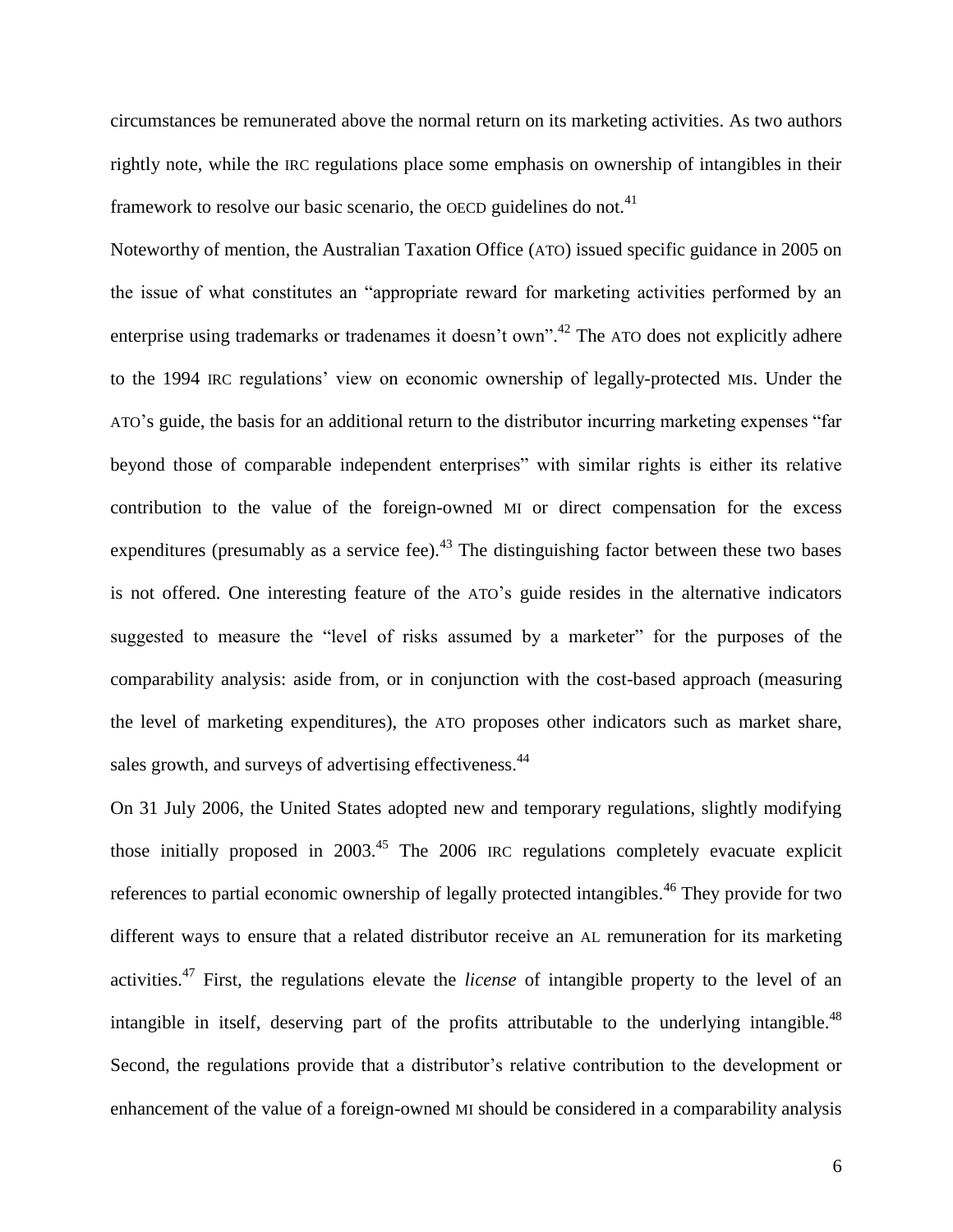and compensated.<sup>49</sup> In this regard, the notion of "significantly larger" level of expenditures is replaced with the notion of "incremental marketing activities".<sup>50</sup> Referring to activities that are "quantitatively greater (in terms of volume, expense, etc.) than the activities undertaken by comparable uncontrolled parties",<sup>51</sup> this replaced notion appears to have a lower threshold than the previous one. Where the incremental marketing activities are contemporaneously documented with regards to the parties' respective contributions to the MI's value, the US distributor can still be compensated as a service provider. If not, alternative arrangements may be imputed by the commissioner based on the economic substance of the transaction.<sup>52</sup> Partly for that reason, the new regulations are generally seen as strengthening "the [US] principle that the economic reality of a relationship takes precedence over a written contract".<sup>53</sup>

Aside from the classification of contractual rights as a separate intangible owned by a distributor that is found in the 2006 IRC regulations, the reviewed guidance and regulations do not explicitly refer to the broader views, referred to in section 1.1 above, of what constitutes an intangible. Nonetheless, several authors have alluded to the fact that tax authorities draw from these broader views in their assessment work, arguing for instance that marketing activities create "atypical intangibles as they require a specialized and highly-skilled work force that has also intimate knowledge and working relationships with health professionals".<sup>54</sup> In this text, we will refer to this particular angle of the concept of MI as the "atypical intangible approach", as opposed to the "partial economic ownership" and "incremental marketing activities" approaches.

## <span id="page-10-0"></span>**1.3 Is the Marketing Intangibles Concept Reconcilable with the Arm's Length Principle?**

The MI concept has been criticized, regardless of the specific approach, as inconsistent with the ALP.<sup>55</sup> Steve Allen, Rahul Tomar and Deloris R. Wright state in that respect that AL parties contributing to the value of an MI are generally allowed low, stable returns.<sup>56</sup> The authors, who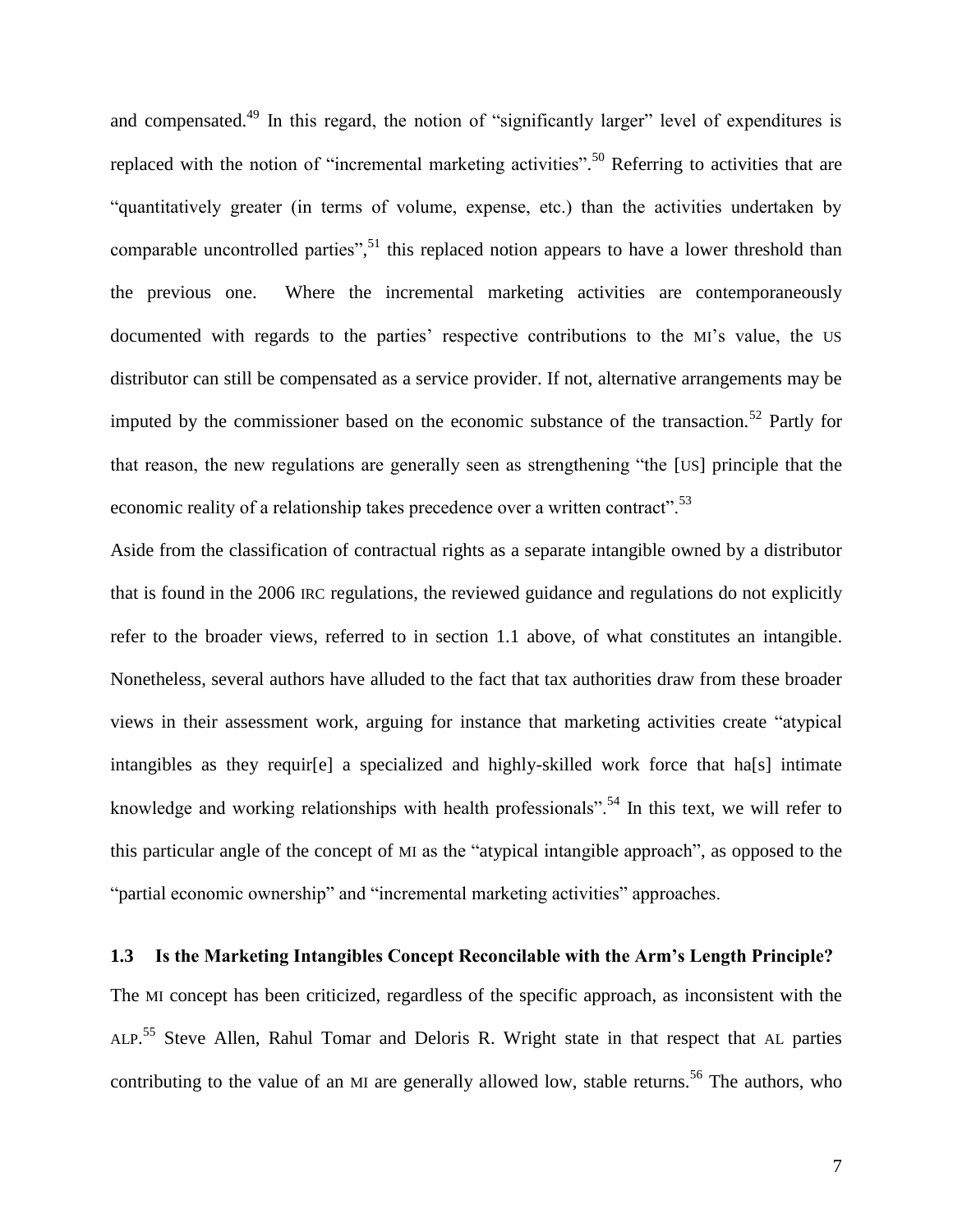recognize that "virtually every subsidiary of a multinational corporation incurs marketing expenses in excess of those borne by independent distributors",  $57$  agree that an additional return with regards to incremental marketing activities would be warranted in a situation where a subsidiary incurred losses continually for six years.<sup>58</sup> They argue however that it would not be AL where the subsidiary was profitable after all costs, since "virtually all *related-party* resellers incur incremental marketing expenses" and "[t]hese expenses are typically covered in the transfer price" between AL parties.<sup>59</sup> We understand their argument as supporting the view that, as long as the incremental expenses are indirectly reimbursed to the local distributor through a transfer price designed to ensure a "routine" return, no additional return should accrue to the related distributor. This view which is shared by several authors is examined further below.<sup>60</sup>

In an article entitled "Marketing Intangibles in Canada: Myth or Reality?", <sup>61</sup> François Vincent first addresses the MI concept with the help of established notions of property, arguing that MIs cannot exist in Canada since they are not protected under Canadian intellectual property law<sup>62</sup> and no value can be attributed to them.<sup>63</sup> He also argues that there is no legal basis for the MI concept unless specific national legislation exists, as with the IRC regulations.<sup>64</sup> This argument of course leads to the inherent danger of economic double taxation by different states, as Vincent himself recognizes.<sup>65</sup> While he does not conclude on the validity of the economic rationale of the MI concept,<sup>66</sup> Vincent finally argues that it is incompatible with the  $ALP<sup>67</sup>$  since, "regardless of the level of marketing expenditures incurred", AL distributors are not entitled to share in the profits attributable to trademarks.<sup>68</sup> In our view, this last argument fails to address the fundamental concern underlying the development of the MI concept, especially from the early 90s on, which proceeded from tax authorities" perceptions of a greater involvement on the part of related distributors when compared to independent ones. In other words, the very roots of this concept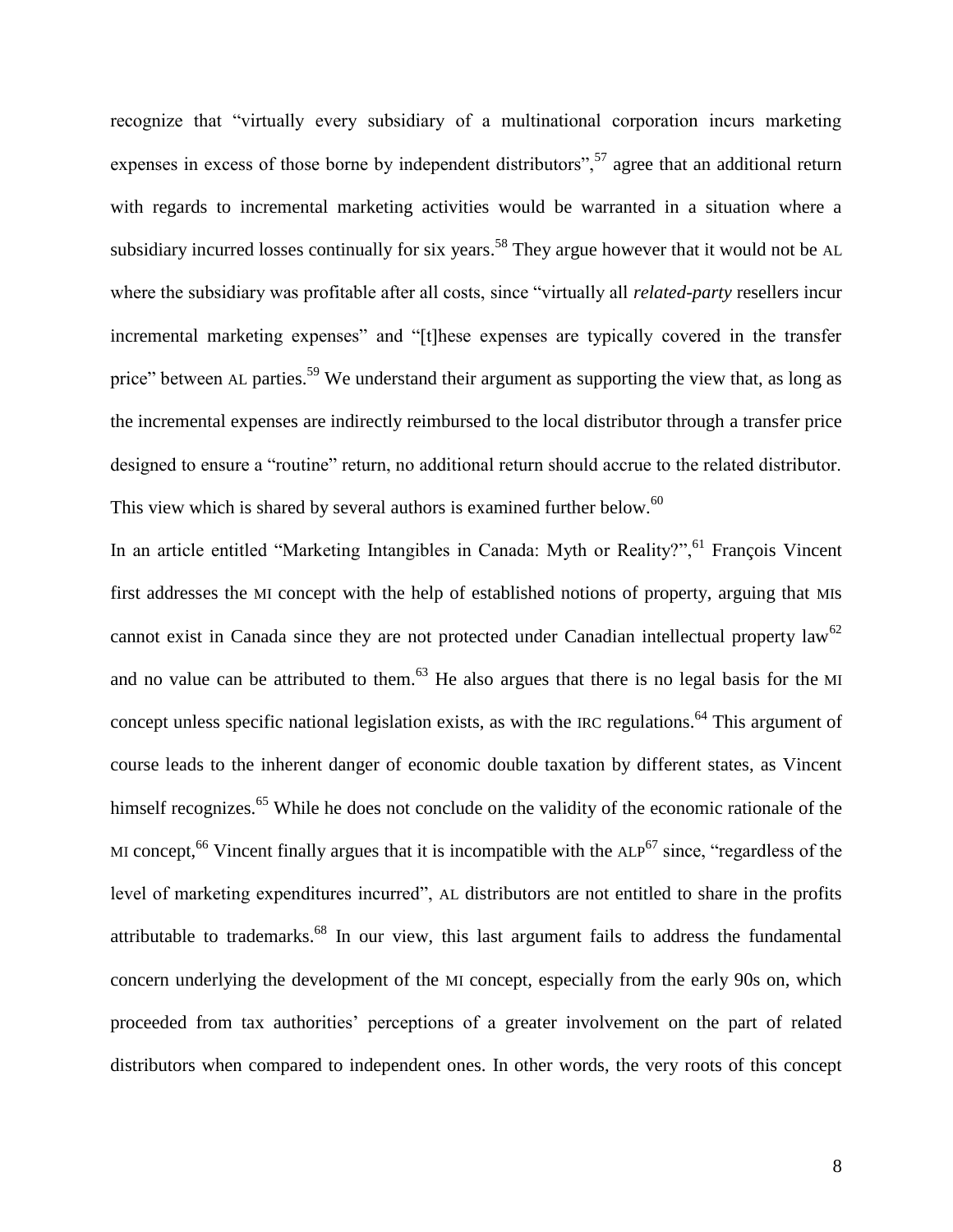arise from the acknowledgement that a functionally similar situation cannot be found in AL transactions.

In response to this concern, Vincent proposes that the proper tax solution in this situation should either be to disallow the excess expenses, or to remunerate the distributor with a mark-up on these expenses as a service provider.<sup>69</sup> We note however that he partly criticizes the concept of MI on the basis that it is quite difficult to identify such an amount of excess marketing expenses.<sup>70</sup>

## <span id="page-12-0"></span>**2 OWNERSHIP OF MARKETING INTANGIBLES**

The partial economic ownership and atypical intangible approaches to the MI concept are assetbased. Not surprisingly, placing emphasis on ownership is one of the ways in which some authors have responded, through time, to the development of the concept. One author thus writes that identification of the intangible owner is the "first essential step to setting arm's length prices".<sup>71</sup> While some authors argue that legal ownership should be respected, others apparently accept the notion of economic ownership as a reality.

#### <span id="page-12-1"></span>**2.1 LEGAL OWNERSHIP**

Several authors see legal title as determinative of bargaining power and therefore of entitlement to the related income under the  $ALP$ <sup>72</sup> Most of these authors however provide for some possible exceptions to this basic rule.

For instance, Gregory J. Ossi recognizes that, where "one prospective licensee offers some unique advantage that would add value to the combined enterprise", the owner may not find equal alternatives and would therefore offer more generous contractual terms.<sup>73</sup> The owner of an intangible would certainly be willing to pay a premium in order to achieve increased results (in terms of both price and volume of sales) earlier in time.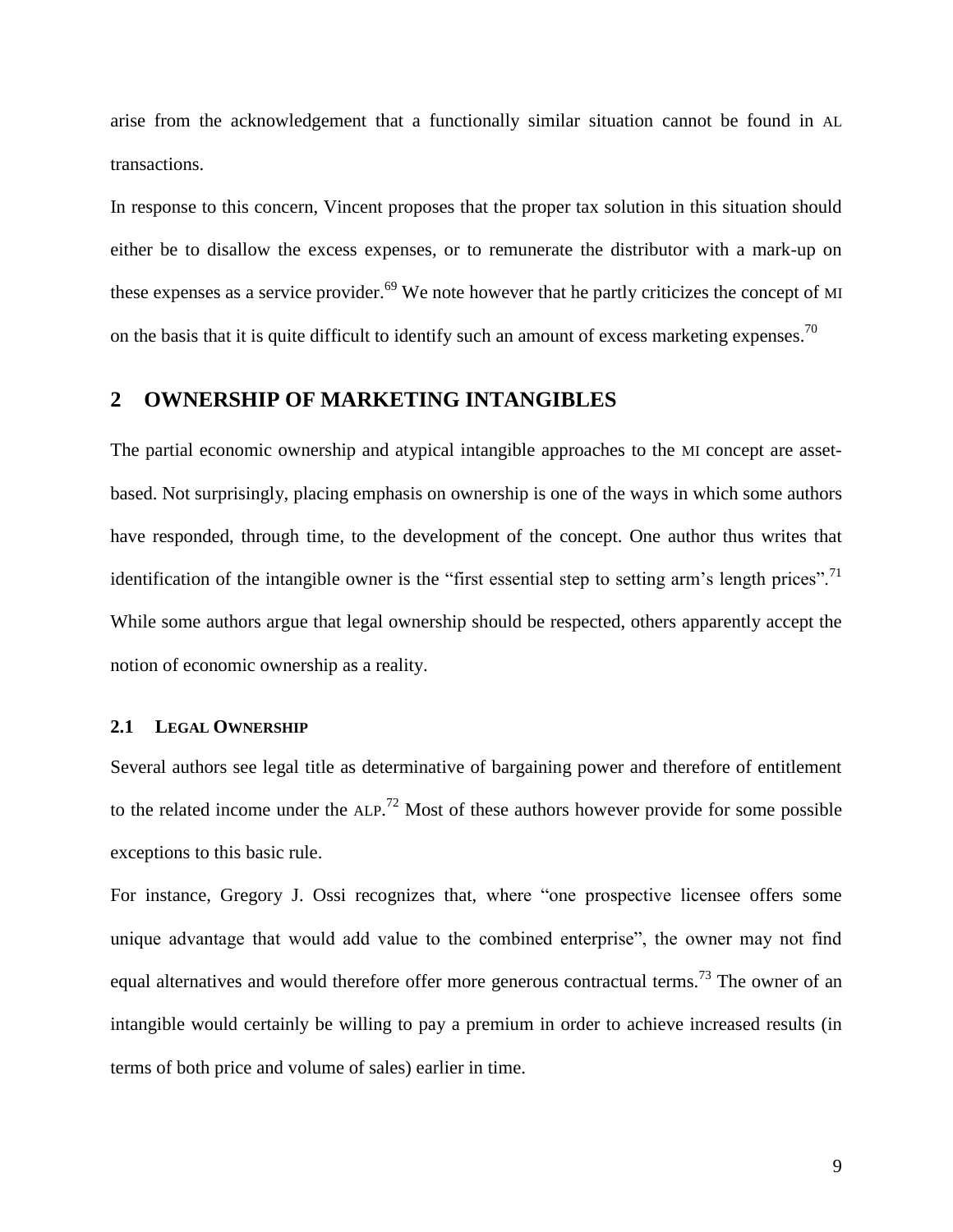J. Roger Mentz and Linda E. Carlisle also consider that "some intangible value could accrue to the [AL] distributor" holding a long-term, non-cancellable license or distribution agreement, by reason of the significant capital investment it typically incurs.<sup>74</sup> In their view, "the interest of a long-term licensee or distributor in intangible property may well result in significant intangible rights (but not ownership)" for TP purposes.<sup>75</sup> They even suggest that this exception could apply where a short-term agreement "may be considered to be the equivalent of a long-term agreement".<sup>76</sup>

Mentz and Carlisle"s view somewhat contradicts the frequent observation that an AL distributor will generally accept a lower level of remuneration in exchange for long-term access to the distribution rights. Indeed, it is widely acknowledged among the authors, as well as by tax authorities, that long-term exclusive licensees might not receive as high a level of remuneration as short term or non-exclusive licensees would, since the former are expected to fully benefit from their costly initial efforts in future years. $^{77}$ 

On that subject, we express some doubt on what may be a tendency to assume that intra-MNE arrangements are by nature long-term ones. As recognized by the OECD, it appears to us on the contrary that an MNE"s head office has all the latitude needed to modify its internal arrangements at any time, including making the decision to outsource some of its activities in given locations:

Associated enterprises are able to make a much greater variety of contracts and arrangements than can unrelated enterprises because the normal conflict of interest which would exist between independent parties is often absent. Associated enterprises may and frequently do conclude arrangements of a specific nature that are not or are very rarely encountered between unrelated parties. This may be done for various economic, legal, or fiscal reasons dependent on the circumstances in a particular case. *Moreover, contracts within an MNE could be quite easily altered, suspended, extended, or terminated according to the overall strategies of the MNE as a whole and such alterations may even be made retroactively.* In such instances tax administrations would have to determine what is the underlying reality behind a contractual arrangement in applying the arm's length principle.<sup>78</sup>

In addition, the long or short-term nature of an agreement entered into between related parties may have to be examined in combination with the fixed or varying nature of the price. Looking at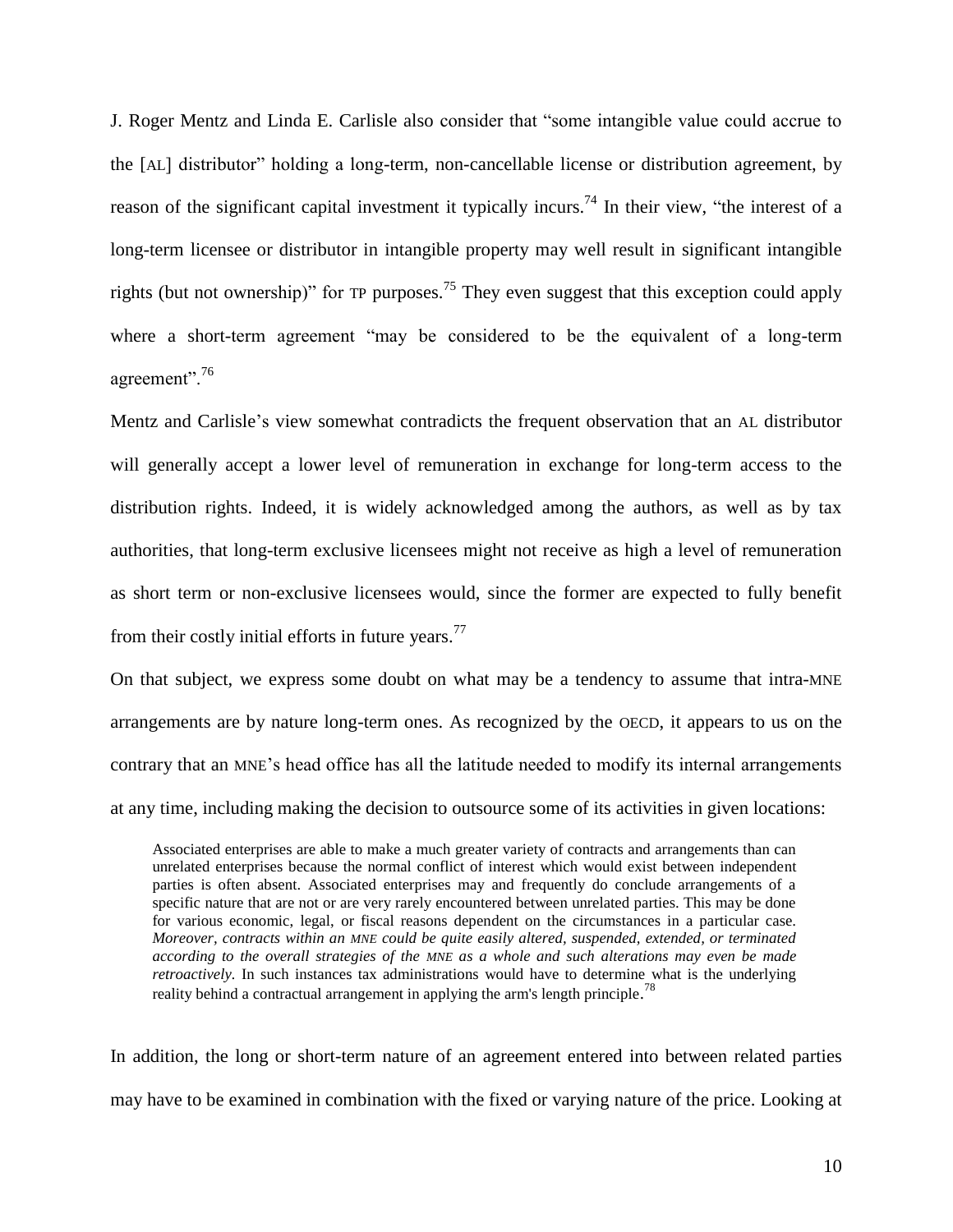license arrangements, Brian Becker argues that it is the *lack of updating* of the intercompany royalty rate over a long period of time (ultimately, over the life of the licensed intangible property), that creates additional risk for the licensee, thereby justifying a (projected) higher profit margin than otherwise.<sup>79</sup> Of course, the underlying risk must be real to begin with. As Andrea and Alberto Musselli remark, "to assess arm"s length conditions, one must determine when and if a real risk is faced by the aggregate firm, i.e. the multinational entity which performs the integrated activity of producing and distributing goods".<sup>80</sup> In light of the above, for high-risk products, long-term arrangements with a fixed price would justify a higher profit margin for the distributor/licensee, while for low-risk products, such arrangements would justify a lower level of remuneration.

Tenants of legal ownership theories naturally walk hand in hand with tenants of the argument that the definition of intangibles for TP purposes should remain as much as possible within the realm of IP, thereby limiting the notion to its barest expression. As Przysuski, Lalapet and Swaneveld put it, "[l]egal ownership, as the name implies, requires the existence of legal title and legal protection of any intangible property."<sup>81</sup>

#### <span id="page-14-0"></span>**2.2 ECONOMIC OWNERSHIP**

#### <span id="page-14-1"></span>*2.2.1 LEGALLY PROTECTED INTANGIBLES*

Other authors place as much importance on identifying an intangible"s owner as the tenants of legal ownership do, while accepting the notion of economic ownership. As Ossi remarks, under the generally applicable economic substance doctrine in US tax law, the ownership and taxability of intangible property is determined with the help of the "all substantial rights" test, which is based on "the possession of the requisite intellectual property law [and contractual] *rights*, not the expenditure of funds to create or enhance intangible value".<sup>82</sup> In the TP context however, the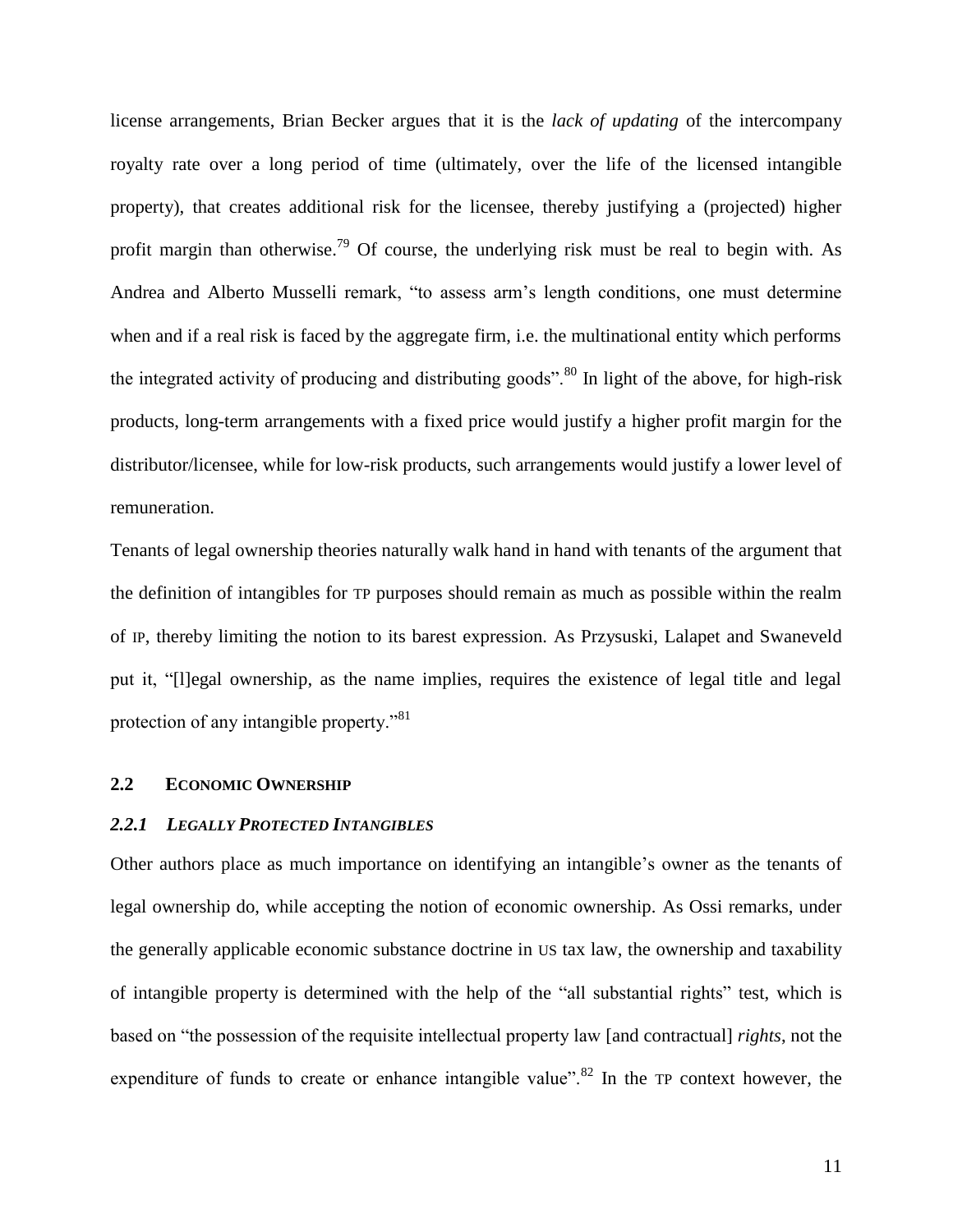economic owner of an intangible asset is generally understood as the party "that bears the greatest economic burden (economic costs and risks) of developing the intangible.<sup>83</sup>

Several authors have reviewed the extent to which tax authorities accept the transfer pricing concept of economic ownership. Nigel Dolman remarks that it is recognized by several tax authorities, including those of the United Kingdom and Germany,  $84$  while Przysuski, Lalapet and Swaneveld argue that it is emphasized by the Canadian "regulations".<sup>85</sup> These authors add that the concept of economic ownership is either "acknowledge[d]" or "emphasize[d]" in the Guidelines, mostly in situations similar to our case scenario.<sup>88</sup> Contrary to Przysuski, Lalapet and Swaneveld"s view on the strength of the TP notion of economic ownership in Canada, we suspect that this issue, as yet unaddressed by Canadian courts, could encounter certain difficulties in light of the general precedence of legal relationships over economic substance in Canadian tax law, as decided by the Supreme Court of Canada in *Shell Canada*. 89

Where "legal rights and economic ownership [of legally protected intangibles] are divorced",<sup>90</sup> the core issue is often defined as how to allocate IP income between the legal and economic owners.<sup>91</sup> Authors of several articles founded in part on economic evidence underlining the importance of *incremental innovation* to the modern industry, <sup>92</sup> Przysuski, Lalapet and Swaneveld note that the notion of economic ownership is particularly invoked in the context of licensing transactions, where the licensor transfers the risks and benefits of ownership to the licensee while retaining legal ownership.<sup>93</sup>

Understandably, the extent to which a trademark is already known in a territory is seen as a key factor in allocating IP income between legal and economic owners. One author thus believes that when a trademark has no value in a given territory at the time of licensing, an AL party "that has to pay all of the related development costs for its market itself" will normally stipulate in the agreement that it becomes the beneficial owner of the licensed trademark in its territory.<sup>94</sup> De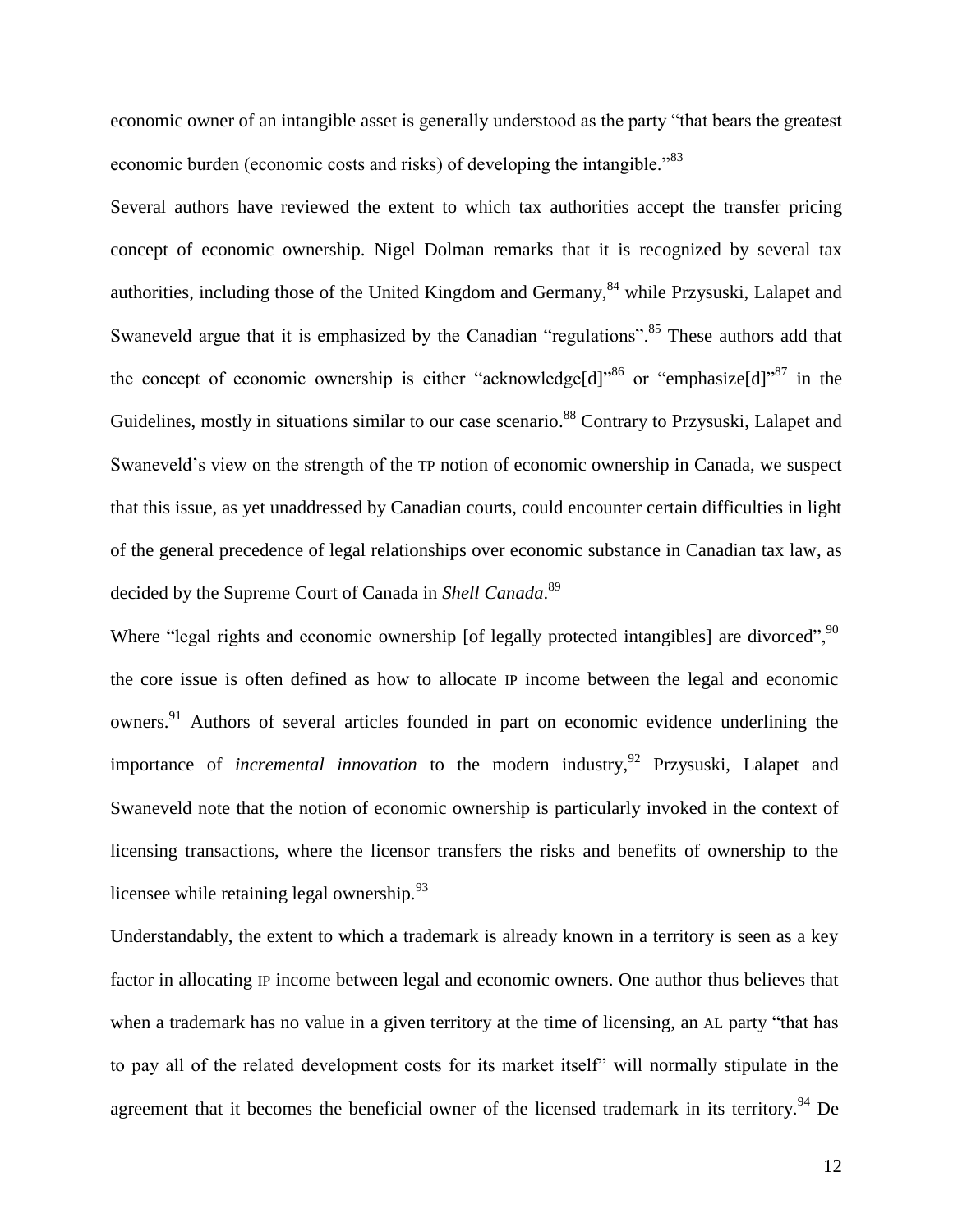Hosson adds that a trademark can also have value without being known in a territory, for example where it has proven elsewhere "that it fulfils a valuable communication and identification function."<sup>95</sup>

The degree of centralization or decentralization of the decision-making process within an MNE is seen as another important factor when allocating IP income between its legal and economic owners. In an article discussing the potential impact of different business strategies on transfer prices, Przysuski, Lalapet and Swaneveld examine strategies based on the level of global integration of the MNE"s activities, namely, the level of centralization or decentralization of the decision-making process.<sup>96</sup> They argue that where an MNE pursues a global strategy of centralized decisions in a highly integrated environment, the parent may have both legal and economic ownership of local MIs as a result of the high level of coordination between parent and local subsidiaries. A local affiliate could however be considered as having some economic ownership in this situation if expenses and risks assumed "can be proven to be in excess" of what a typical AL party would have borne.<sup>97</sup> In another article, they advise MNEs to "quantify this additional "extraordinary" contribution and compensate the subsidiary" who enhances the value of a trade name or brand in its local market beyond what an AL distributor would normally do, in order to avoid a transfer of economic ownership of the legally protected MI.<sup>98</sup>

#### <span id="page-16-0"></span>*2.2.2 ATYPICAL INTANGIBLES*

In their article bearing on business strategies, Przysuski, Lalapet and Swaneveld directly link the successful use of certain business strategy models, such as market share enhancement or market penetration, to the creation of MIs:

When MNEs pursue a multidomestic strategy<sup>99</sup>, autonomous subsidiaries that help develop a new market from scratch or that significantly improve market share in an existing market may be considered to have economic ownership of the resulting MI because they bear the burden of the costs and the risks of developing the new market or enhancing the market share.<sup>100</sup>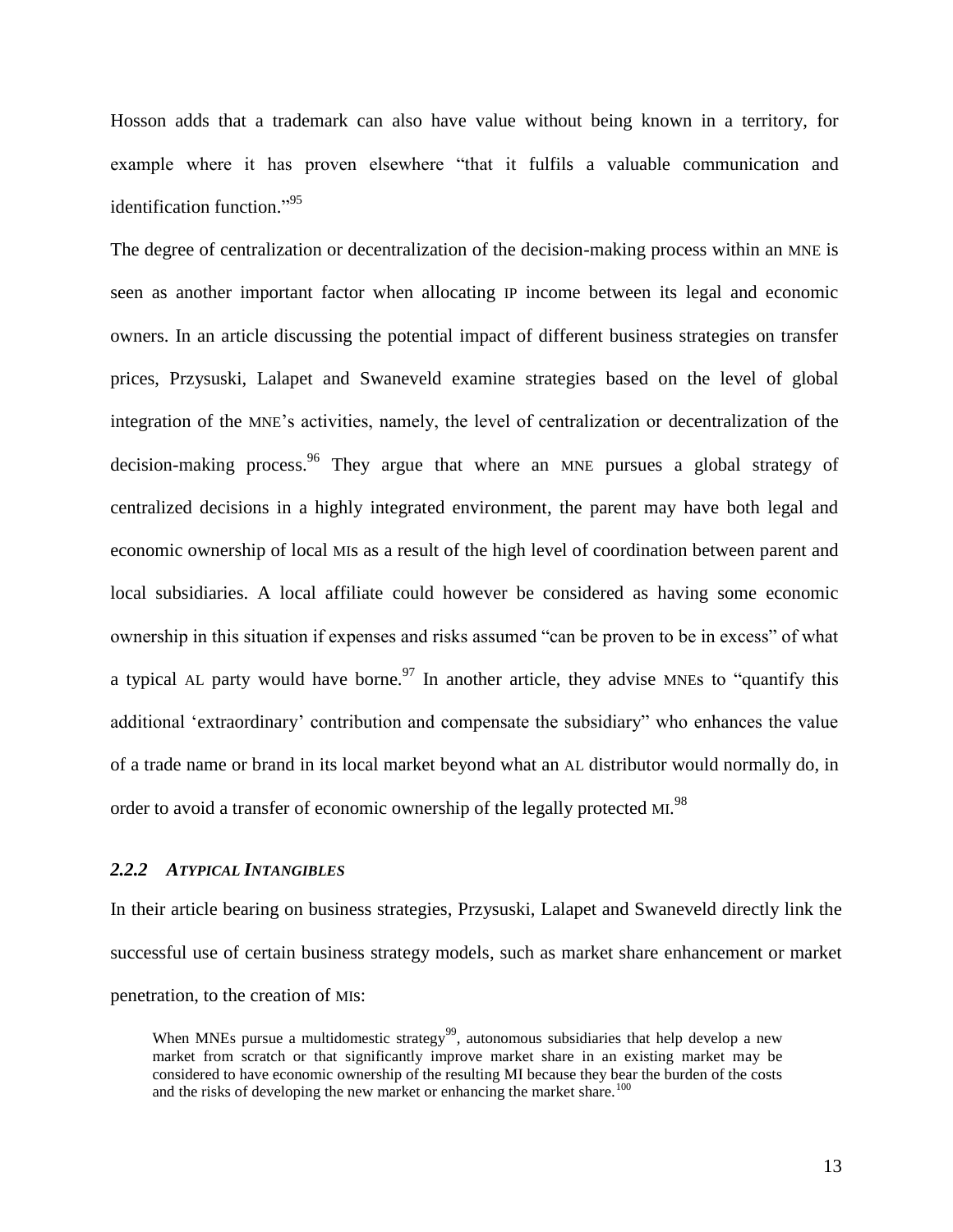The extent of the pharmaceutical industry"s marketing activities may place it among the best candidates for the argument in favor of the atypical intangible approach. Sophisticated and intensive worldwide marketing, infused with knowledge of specific national markets, is considered a necessity by industry players.<sup>101</sup> Much of the industry's marketing efforts require "very labour intensive" individual communications from scientifically trained staff, <sup>102</sup> including detailing (visits of sales representatives to physicians),  $103$  medical journal advertisement and conference sponsoring.<sup>104</sup>

However, as with the partial economic ownership approach of legally protected intangibles, an adoption of the atypical intangible approach still begs the question of remuneration. Firstly, in determining remuneration, should legally unprotected MIs be considered routine or exceptional? Indeed, "the return allocable to routine intangibles is deemed included in all activities along the supply chain and can be remunerated by applying normal simple benchmark analyses, as the comparables are deemed to possess the same or similar routine intangibles".<sup>105</sup> Moreover, in the words of two authors, "any company successful at selling finished pharmaceutical products must have knowledge of and contacts on the local market".<sup>106</sup> If the atypical intangible perspective is adopted, what would differentiate a related distributor from an independent one? Should the former's MIs attract a different level of remuneration? And if so, how would the TP analyst account for such?

With regards to accounting for the value addition of unprotected, often overlooked MIs, Przysuski, Lalapet and Swaneveld consider that it is a "rather challenging" endeavor.<sup>107</sup> They nonetheless disagree with the widely-held view that these intangibles may be of limited value:

Many taxpayers and quite a number of transfer pricing practitioners and tax authorities assume that intangibles associated with the day-to-day functioning of a firm may not be valuable since other firms in the industry are also presumed to be performing similar functions. This conclusion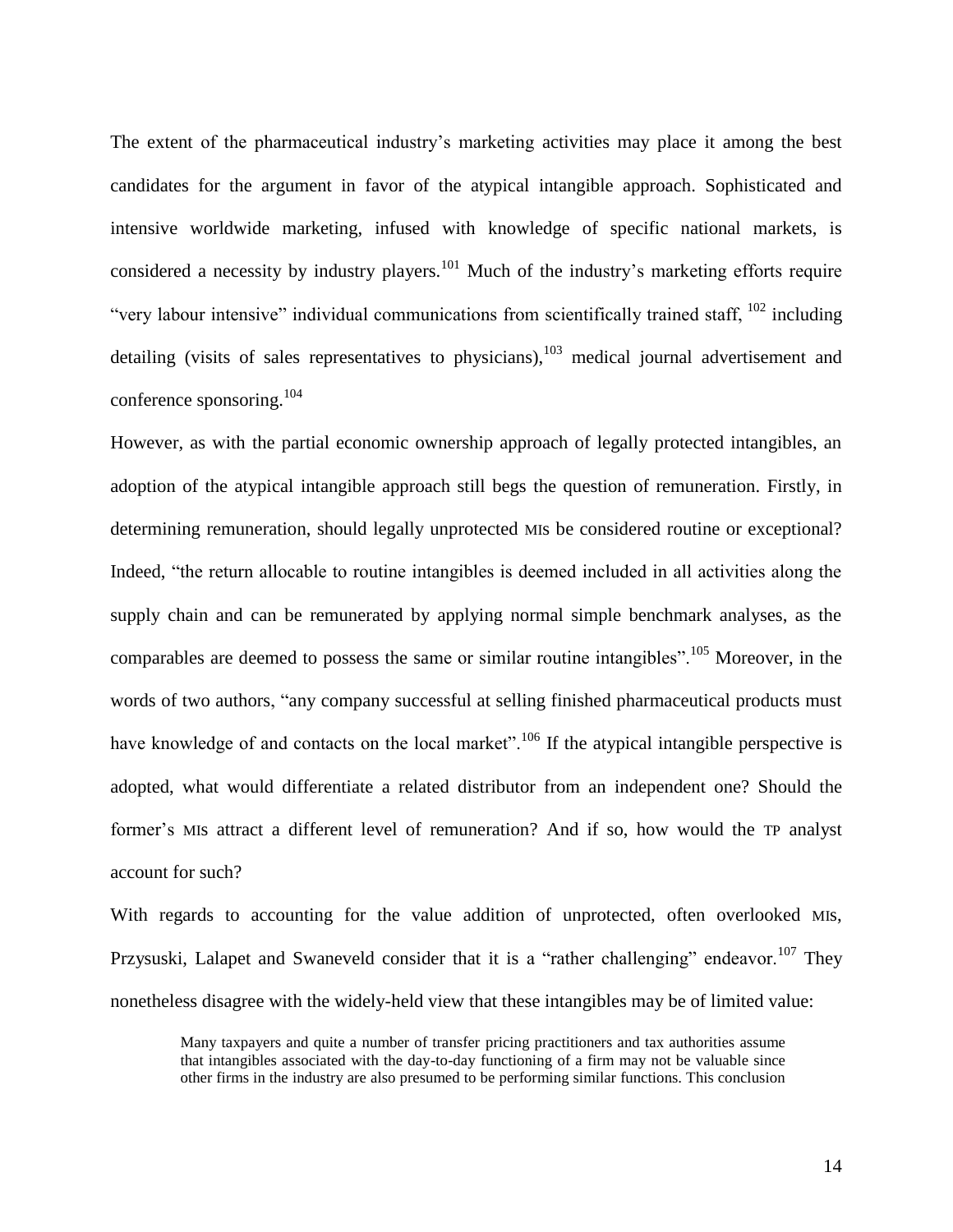would imply, however, that no *distinctive* advantages are created for a firm that engages in ongoing activity  $\dots$  that  $\dots$  enhance[s] the effectiveness of its sales/marketing organization.<sup>108</sup>

Recognizing that not all attempts to create an intangible result in a valuable one,  $109$  they argue that the "only measure of an intangible"s importance to the firm is its ability to improve and sustain a firm's competitive advantage".<sup>110</sup> They also argue that incremental innovation is "one of the principal means available by which a firm can add continuous value to its products and process technology".<sup>111</sup>

Their argument is set from the point of view of proper TP planning. A determination of the benefits that should accrue to each MNE unit involved in the innovation process requires an understanding of that process from an economic point of view,  $112$  as well as an understanding of the relative contributions of the MNE units to that process.<sup>113</sup> With this last point, the authors add their voices to the mainly European proponents of value chain analyses<sup>114</sup> although, as tenants of economic ownership principles, they view the MNEs" value drivers mainly from the perspective of intangible *property* or *assets* rather than that of *activity* or *contribution* of the group"s entities.

## <span id="page-18-0"></span>**3 COMPARABILITY IN THE PHARMACEUTICAL INDUSTRY**

Comparability is at the heart of traditional approaches to the ALP: the fundamental assumption here is that sufficiently comparable transactions do occur in the open marketplace.<sup>115</sup> The Guidelines identify five principal comparability factors or "economically relevant characteristics<sup>"116</sup>: (1) characteristics of property or services,<sup>117</sup> (2) functions, including assets used and risks assumed,  $118$  (3) contractual terms, which define the division of responsibilities, risks and benefits,  $^{119}$  (4) economic circumstances including different markets,  $^{120}$  and (5) business strategies bearing on the daily conduct of business.<sup>121</sup> The following discussion concentrates on a few factors that can markedly impact comparability in the pharmaceutical industry. Before analyzing two fundamentally different interpretations of the notion of risk from a TP perspective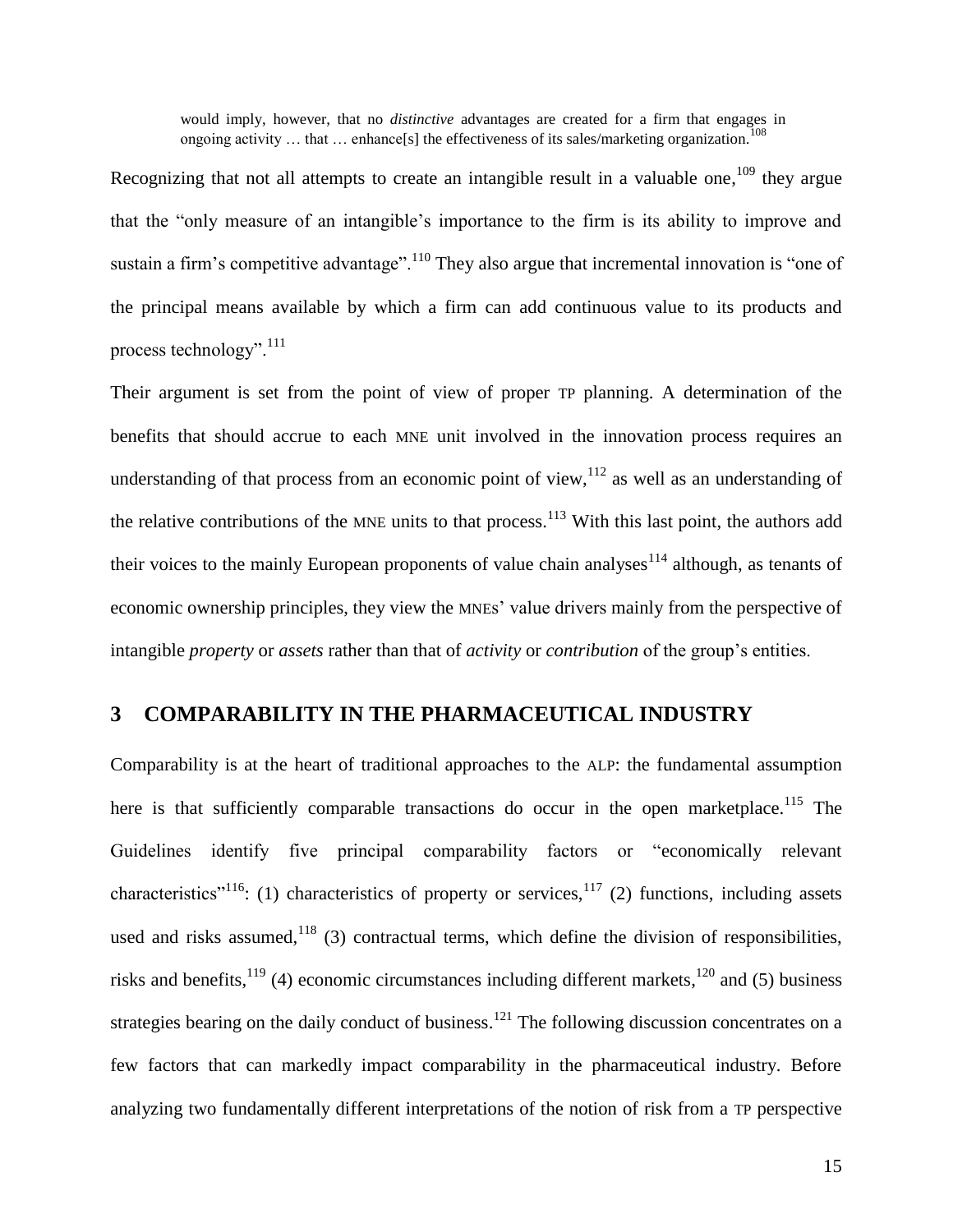as well as existing differences in geographical markets and various business strategies linked with the pharmaceutical patents' life cycle, we will first briefly examine the nature of competition in the pharmaceutical industry.

## <span id="page-19-0"></span>**3.1 COMPETITION IN THE PHARMACEUTICAL INDUSTRY**

The pharmaceutical industry is increasingly global,<sup>122</sup> allowing firms to benefit from economies of scale. It is also characterized by important barriers to entry, due mainly to both ownership of intangible property and the ability to differentiate products with the help of significant marketing resources.<sup>123</sup> Furthermore, when divided into therapeutic classes, the pharmaceutical market becomes quite concentrated.<sup>124</sup> The industry is thus largely viewed as operating in a situation of imperfect competition although, considering competition from me-toos $125$  and other non-drug forms of therapies, not of pure monopoly.<sup>126</sup>

Barriers to entry are generally seen as giving rise to an economic profit, which is viewed as the additional return one makes because of the situation of imperfect competition.<sup>127</sup> Accounting profit is therefore composed of the normal return one would make in a situation of perfect competition, plus the economic profit. This additional, premium or excess return, also referred to as *economic rent*,<sup>128</sup> can result from volume increase or premium price.<sup>129</sup>

Becker remarks that intangible property can have an effect on both volume of sales and profit margins, in the latter case either through increased prices or cost-reduction.<sup>130</sup> He further suggests that patents generally offer more of a profit margin effect through increased prices, while brand names generally offer more of a volume effect.<sup>131</sup> Building on this view, Wright opines that "[m]arketer/distributors that add value to trademarks they do not own should be remunerated [solely] through increased volumes of products sold", but only where the contract is of long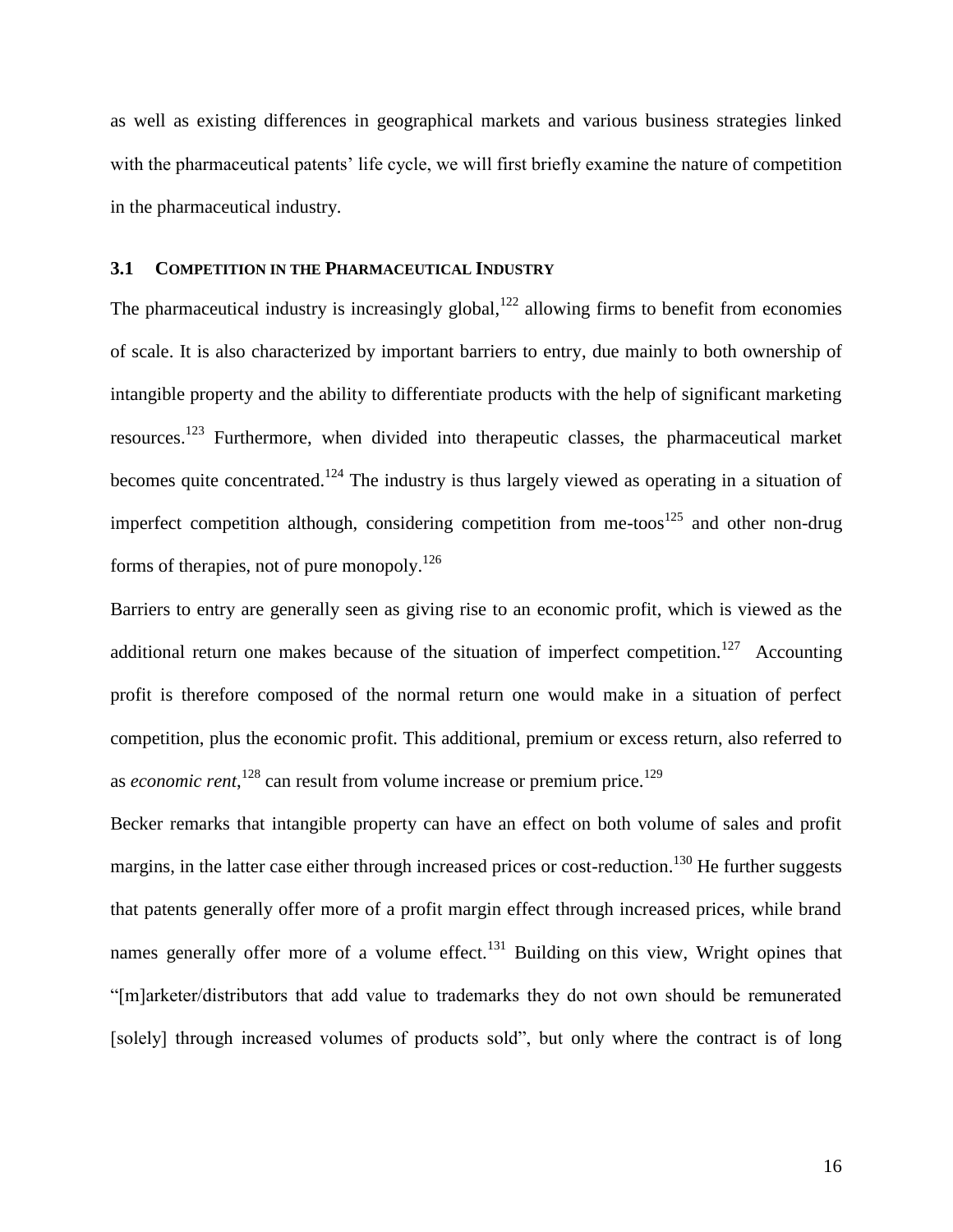duration or where all selling, general and administrative expenses are "covered" by the transfer price.<sup>132</sup>

## <span id="page-20-0"></span>**3.2 NOTIONS OF RISK APPLIED TO THE PHARMACEUTICAL INDUSTRY**

The risk factor is often viewed as quite important for TP purposes, as "a shift in risk [can] account for a large shift in profit streams".<sup>133</sup> Although all agree that risk-bearing can attract higher profits as well as greater losses, the abundant TP literature suggests differing interpretations of the notion of risk. Certain TP authors writing about the pharmaceutical industry compare the risk level of various *activities* or *functions* performed by a pharmaceutical MNE"s entities as a potential measure of their relative *value* to the MNE as a whole (or even to the industry). In our case scenario, this first interpretation is generally used to compare the relative values of R  $\&$  D and marketing activities. A second, more widespread interpretation examines the notion of risks from a transactional perspective, attributing the risks associated with a single function either to the party responsible for its costs or to the party who exercises control over it.

## <span id="page-20-1"></span>*3.2.1 NOTION OF RISK COMPARING DIFFERENT FUNCTIONS*

Authors who apply the first interpretation of the notion of risk to the pharmaceutical industry usually favor R & D over marketing as the riskiest and therefore most valuable function.<sup>134</sup> Jamal Hejazi argues in *Structural shift in risk*<sup>135</sup> that the recent erosion of patent protection in the United States, designed to ease generic entry,  $136$  along with pricing and other regulations affecting the marketing function in Canada have modified the assignment of risks among related parties within North America. Noting that the R  $\&$  D function is often performed in the United States while the Canadian pharmaceutical entities' role is often focused on the marketing function, he concludes that "more risks [are] being downloaded from marketing and being distributed to the R & D area".<sup>137</sup> His rationale is two-fold: erosion of patent protection increases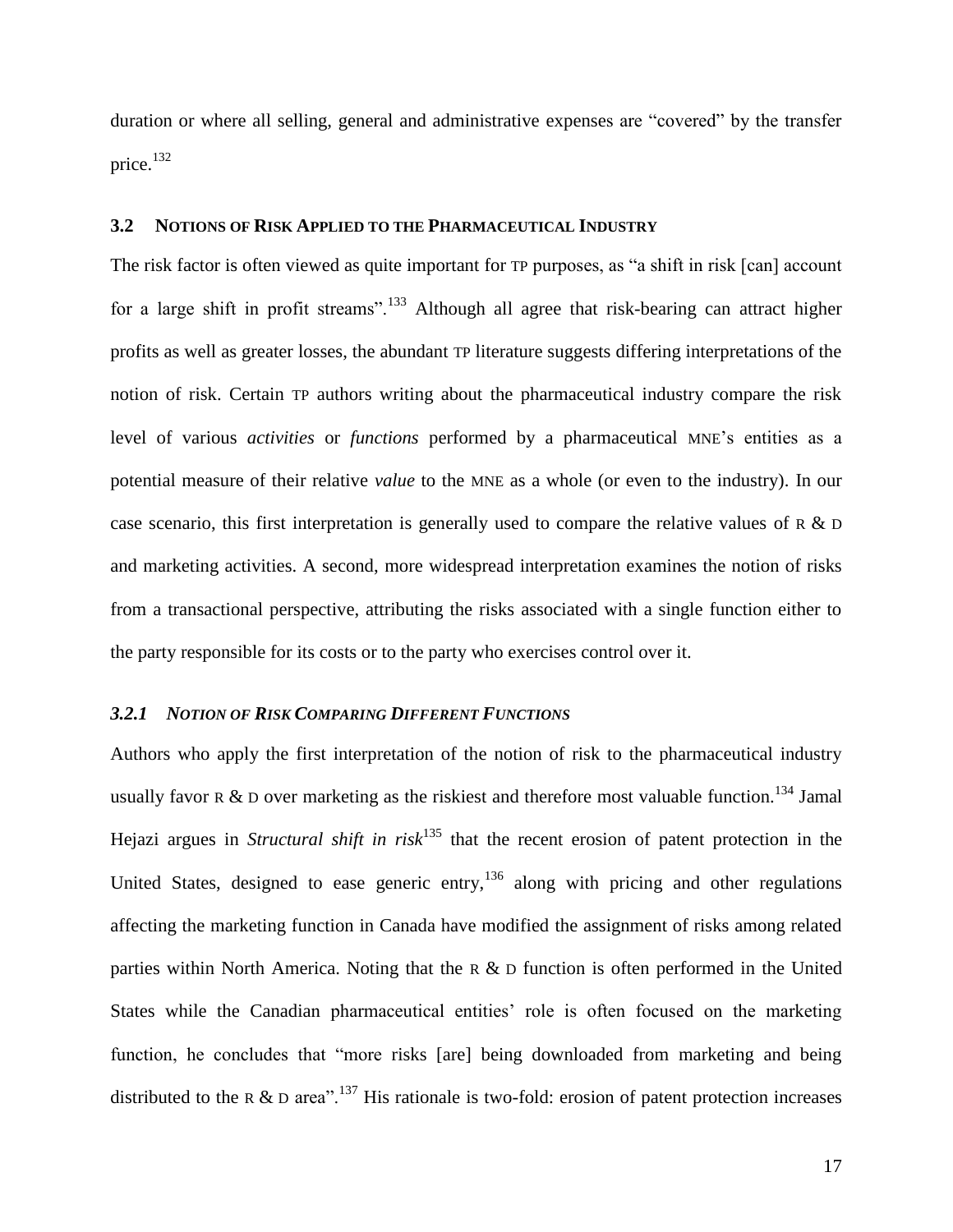the level of risk bearing on the R  $\&$  D function, and government regulations, especially those stripping the marketing function from its potential to affect price (or price controls), render the marketing function "less relevant".<sup>138</sup>

A study performed after the adoption of the *Hatch Waxman Act* has indeed shown that the erosion of patent protection and the corresponding increase in generic competition can reduce the overall returns from innovation.<sup>139</sup> In concluding that this phenomenon increases the level of risk bearing on the R & D function, Hejazi may be interpreting the notion of risk as "potential for cost recuperation". However, patent erosion produces measurable effects on the marketing function as well: as generics are allowed earlier entry into the market, the need to maximize profits through skillful, efficient, and earlier marketing efforts greatly increases.<sup>140</sup>

When concluding that price regulations diminish the relevance of the marketing function, Hejazi may be overlooking the effects of marketing on sales volume: due to unusually low marginal production costs, <sup>141</sup> sales volume holds a particular importance in the pharmaceutical industry's returns. Volume-increasing strategies are implemented through promotional activities, <sup>142</sup> which are recognized to exert a large influence in most countries.<sup>143</sup> A recent OECD study offering a clear and objective overview of the pharmaceutical industry describes the industry"s attempts to maximize profits in the following terms:

Since unit production costs can be considered independent of the level of production, maximizing profits translates into maximizing positive cash flows during the life of a product, and particularly during the period in which the product benefits from market exclusivity. In order to meet this objective, a pharmaceutical manufacturer will launch as quickly as possible in the markets with the highest sales potential (in terms of volume and prices), will price its products as high as possible according to market conditions and regulatory constraints, will try to extend period of market exclusivity, engage in promotional activities to capture as large a piece of the market as possible and aim to expand potential market for its products.<sup>144</sup>

Evidence pertaining to competition among branded drugs also shows that advertising is key in the competition for market share.<sup>145</sup> Two observers of the pharmaceutical industry, commenting on the fact that blockbusters launched between 1998 and 2003 reached 2 billion US dollars in sales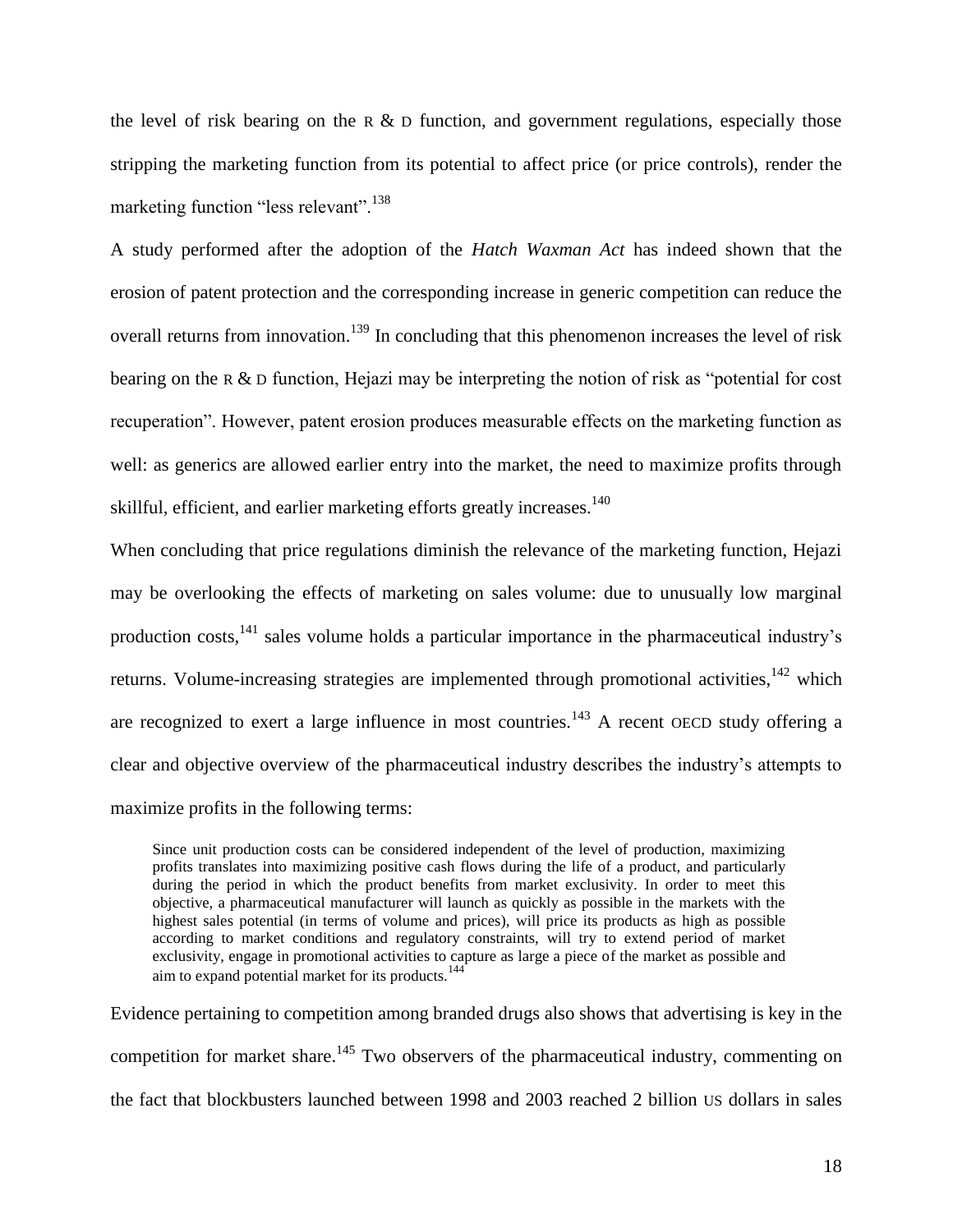within 3.5 years or twice as fast as before, attributed this success in part to "high compression marketing" aimed at creating a rapid take-off curve with higher peak year sales earlier in a product's life cycle.<sup>146</sup>

Similar to Hejazi"s argument regarding the effects of price control regulations on marketing activities, it was believed during the 1990s that influential efforts to keep prescribing costs down for drug buyers would lower the magnitude of marketing activities in the pharmaceutical industry.<sup>147</sup> On the contrary, MNEs who continued to increase their sales force size during that period "found that it paid off handsomely".<sup>148</sup>

Unlike the transactional notion of risk examined in the following section, the notion of risk which compares various activities or functions does not appear to link the risks of an activity to its corresponding level of costs, but rather with its potential for success or failure.<sup>149</sup> It is interesting to note however that while the costs of R & D have increased over time,<sup>150</sup> especially as a result of accrued controls on clinical trials, <sup>151</sup> economists have observed as early as 1998 that the failure rate of drugs that go into clinical trials has been curtailed by technological advancement, notably with the development of computer programs that help predict whether the trials are likely to work.<sup>152</sup> Still, it is hardly debatable that the ethical pharmaceutical industry is risky due to its intensive R & D activities and that it cannot, by definition, survive without the R & D function: it is widely recognized that the key to long-term success in this industry is a lively and constantly replenished pipeline of patented products.<sup>153</sup> The question we ask is the following: is the risk factor, understood as potential for success or failure, sufficient to explain the relative value of R & D and marketing?

In our view, the risk-level of an activity constitutes only one factor explaining the market value of the resulting intangible or of the activity itself. Consider for instance the case of "me-too" drugs.<sup>154</sup> In a descriptive review of the ethical pharmaceutical industry's development, two

19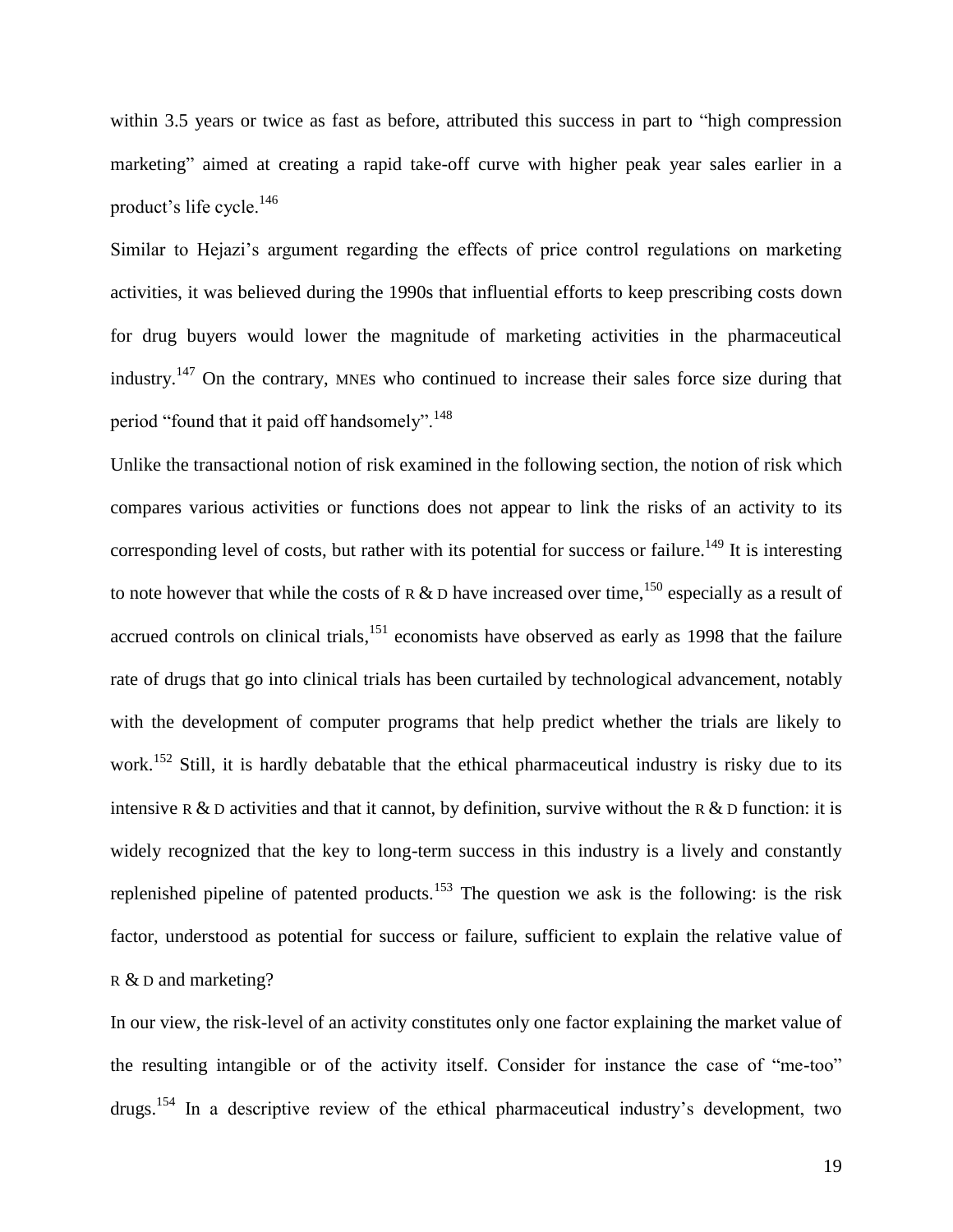authors observe that beginning in the 1960s, "[i]mitating a known drug reduced  $R \& D$  risk considerably, while the marketplace was open to products offering minor advantages […] but with much the same therapeutic outcome."<sup>155</sup> They explain that "[i]t proved relatively easy to identify flaws in the first drug and deliver a follow-up positioned as 'best-in-class'".<sup>156</sup> If we were to interpret the notion of risks as potential for success or failure and equate it with value, the market value of a breakthrough drug's patent should therefore be higher than a me-too drug's patent. However, me-too drugs clearly have the potential to overtake the market developed by a breakthrough drug,<sup>157</sup> and a study has shown that me-too drugs' US market prices tend to increase much more rapidly than their more innovative competitors' drug prices, even where the me-too drug was introduced at roughly the same price as their closest competitors.<sup>158</sup> Holland and Batiz-Lazo's observations may even lend support to an argument that in some cases, the potential for success or failure of a drug rests heavily on the marketing function. In light of the above, we believe that an interpretation of the notion of risk that automatically equates the comparative risklevel of activities performed with their market value is ultimately incomplete.

#### <span id="page-23-0"></span>*3.2.2 TRANSACTIONAL NOTION OF RISKS*

The notion of risk is interpreted more frequently from a transactional perspective and is mainly used in the comparability analysis.<sup>159</sup> The TP analyst who adopts this interpretation examines how the risks arising *within* a particular transaction are allocated between the parties. These types of risks "that must be borne by one party or the other, or shared between the two",<sup>160</sup> are referred to by Anthony J. Barbera as "undiversifiable risk" or "business risk": "the sort of risk that arises as a result of the general rise and decline in the economy or in the market in which an enterprise operates". 161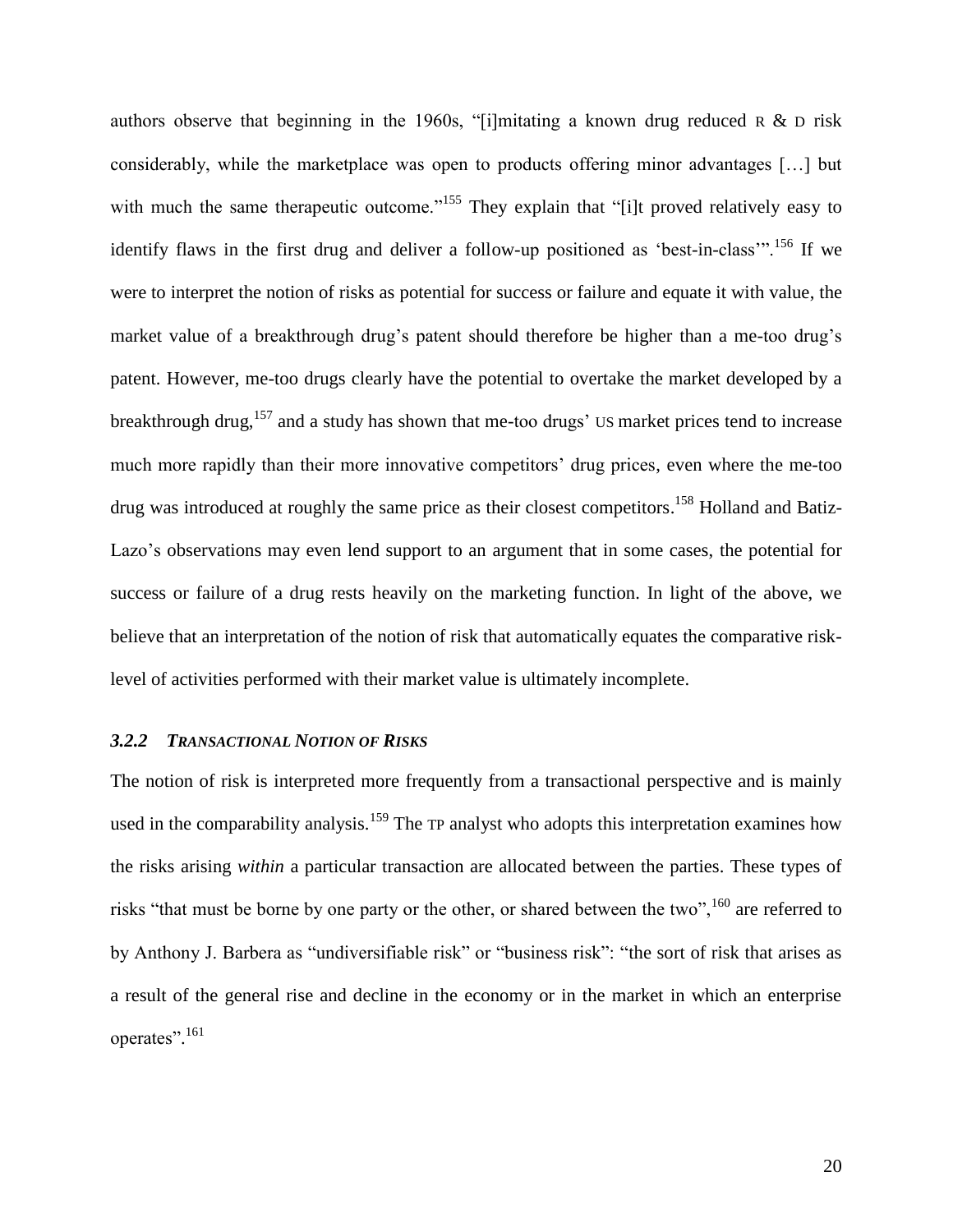For most authors, transactional risks lie with the party bearing the ultimate responsibility for  $costs.<sup>162</sup>$  Both the Guidelines<sup>163</sup> and the ATO's Guide<sup>164</sup> also emphasize a direct link between cost and risk bearing.

It has been argued that the pricing structure adopted by related parties determines the actual risk allocation among the parties. For instance, Barbera distinguishes between two broad types of trademark license agreements according to the risk level born by the licensee: low or high-risk.<sup>165</sup> The risk taker is identified as the party who bears the burden of advertising and marketing *investment*, and therefore of the overall fluctuations in profitability,<sup>166</sup> while the low risk party is recognized by its priority claim on profits.<sup>167</sup> Barbera argues that this priority claim on profits is mainly a result of the transaction's pricing structure,<sup>168</sup> which he considers as "the key method for the allocation of risk between entities".<sup>169</sup> When a pricing structure delivers a low-risk arrangement for one party, he should be appropriately compensated with only a low, stable level of return.<sup>170</sup>

In our view, this conclusion must be approached with caution. Paragraph 45 of the OECD's *Discussion Draft of Transfer Pricing Aspects of Business Restructuring* states that

[w]hile the terms on which a party to a transaction is compensated cannot be ignored in evaluating the risk borne by that party, it is worth remembering that it is the low risk nature of a business that should dictate the choice of a given transfer pricing method, and not the contrary.<sup>171</sup>

As Andrea and Alberto Musselli remark, "it is not the low remuneration … that creates a nonrisky business", unless it is also "coupled with low volatility".<sup>172</sup> In addition, to conclude that the party whose remuneration is fixed in advance at a low level incurs a low level of risks, the contract must guarantee such remuneration in *every possible circumstance*. 173

Opinions have also been expressed that transactional risks primarily lie with the party exercising control over the function. With respect to marketing, Lewis and Wright distinguish between strategic (or decision-making) and tactical (or implementation) marketing, and attribute control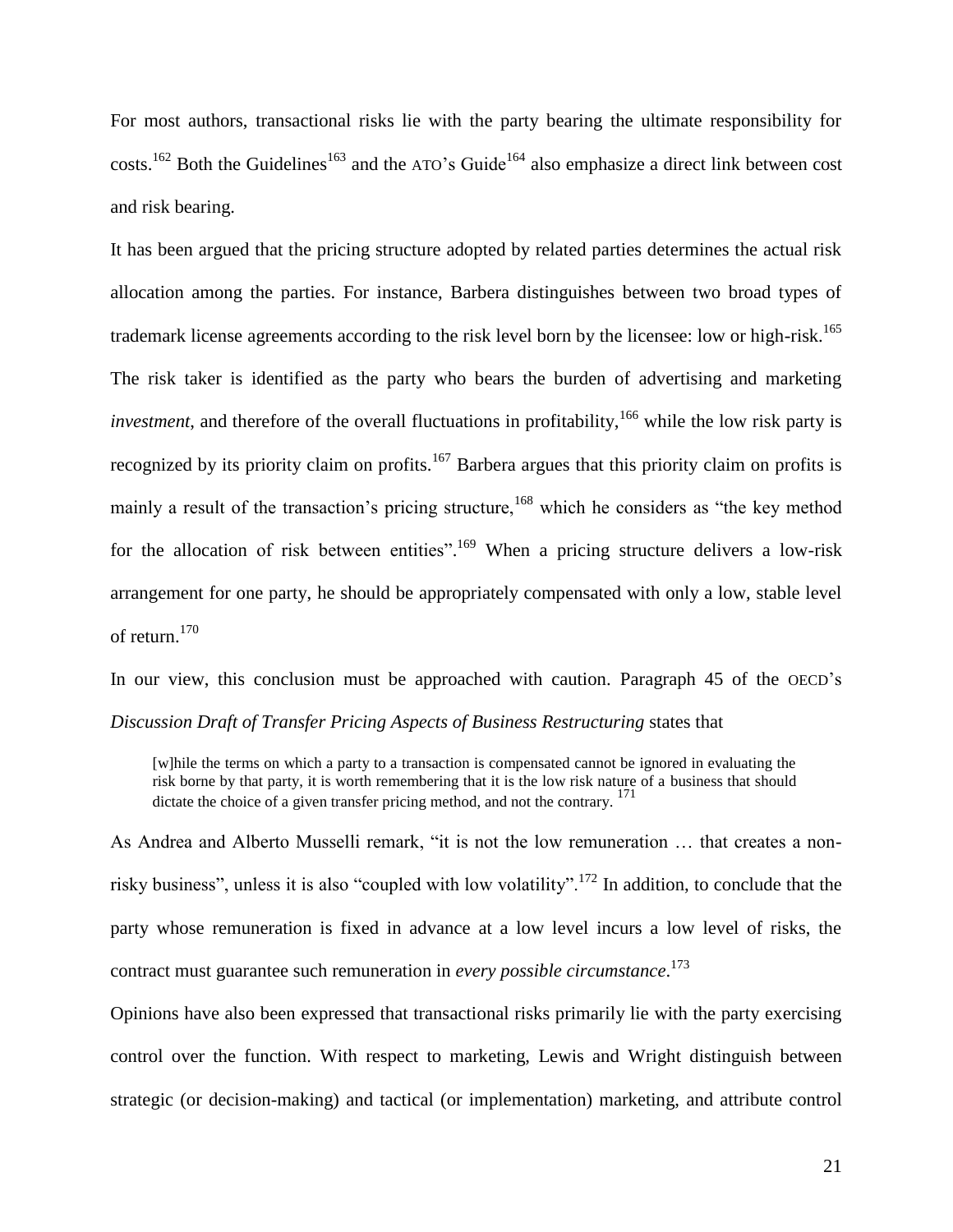over the function to the entity developing marketing strategy.<sup>174</sup> Similarly, Chaïd Dali-Ali remarks that "[p]rofits would arise largely based on strategy, and not exclusively on the nature of assets, functions and risks".<sup>175</sup> With this approach, cost-bearing becomes a secondary attribute that should normally follow control, rather than a primary indicator of risk-taking.

Finally, it has been suggested that it is the party responsible for the decision to pursue marketing investments or not who ultimately assumes the marketing risks: "the distributor agent must be considered a service provider in all cases where the principal manufacturer has the power to continue or stop marketing investments which are actually made by the distributor."<sup>176</sup>

## <span id="page-25-0"></span>**3.3 GEOGRAPHICAL MARKETS**

Economic circumstances as a comparability factor occupy but one paragraph in the Guidelines and generally refer to market differences.<sup>177</sup> In the TP literature bearing on the pharmaceutical industry, geographic location is an often addressed market difference.

Geographic location can give rise to an economic profit.<sup>178</sup> Indeed, geographical markets differ widely with respect to both size and economic strength, which can have an important effect on volume of sales. Should the additional profit due to a specific market's size or strength accrue to the local distributor or to the intangible owner? This question is rarely mentioned in the literature, although it is indirectly addressed in paragraph 6.4 of the Guidelines which states that the value of MIs is influenced by "the *value* of the market to which the marketing intangibles will provide access".<sup>179</sup>

Wündisch remarks that pharmaceutical MNEs will generally maintain a presence in countries where business is substantial:

When a multinational group"s sales in a particular country are substantial, it would be *normal* for the sales to be made through a national marketing, sales and distributing subsidiary, rather than through an independent distributor.<sup>180</sup>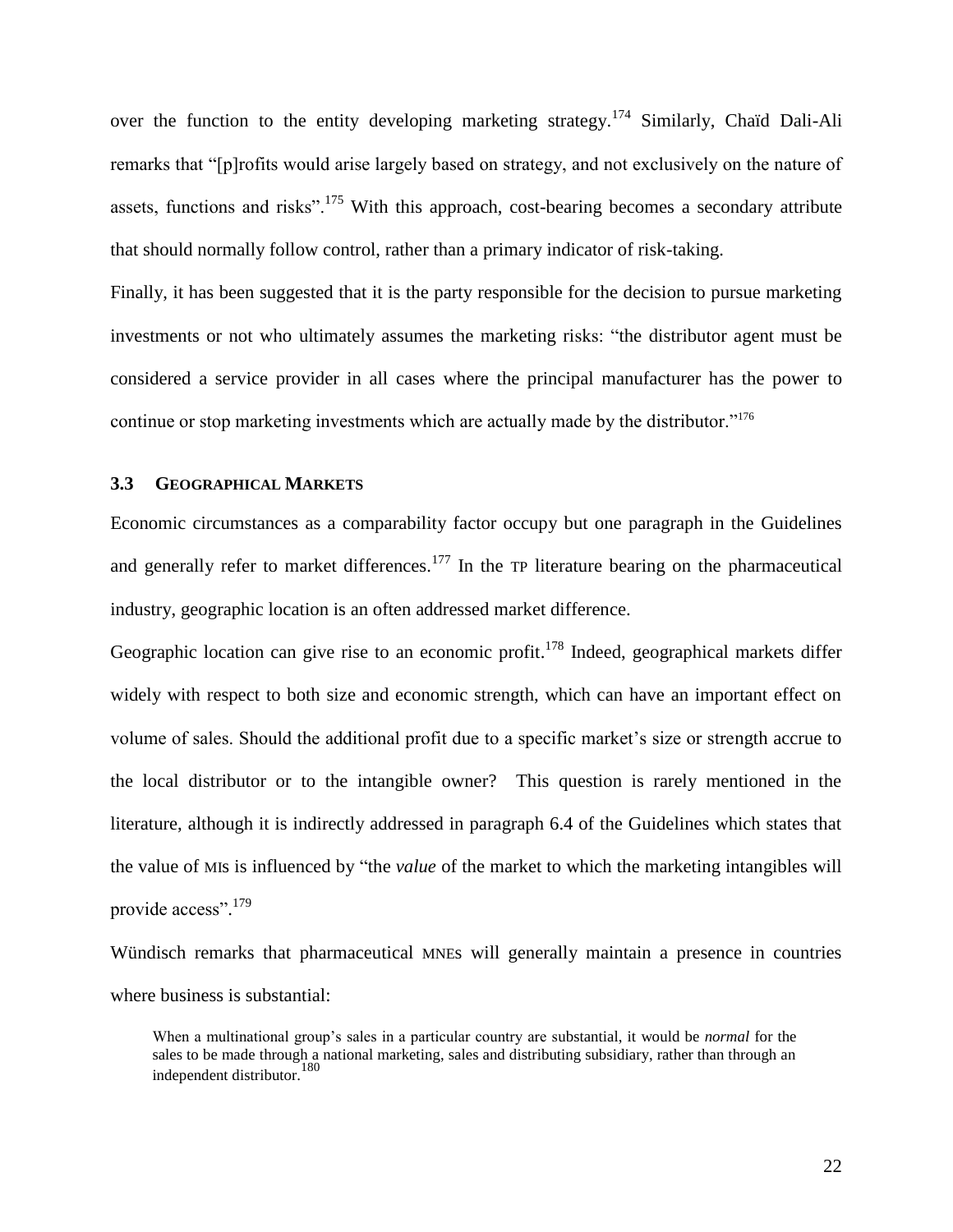In other countries, MNEs may choose an external structure such as a license to a third party, allowing the latter to import or manufacture patented drugs, or a sale agreement with an independent distributor. The decision to retain an external structure may depend on a variety of factors among which: "expertise and connections of independent national firms" to open up a new market; legal or policy requirements as to ownership of locally-operating firms; and restrictions on out-of-country dividends and/or royalties.<sup>181</sup> According to Wündisch, external structures are more commonly put in place outside OECD countries.<sup>182</sup> This is easily understood when one considers the fact that as of 2007, nine OECD countries accounted for 81 percent of world-wide pharmaceutical sales.<sup>183</sup> Could this also be viewed as an indication that the choice to establish an external structure in a sizeable or powerful market entails some degree of sharing of the related economic profit with the local AL distributor? There certainly exists much support for that proposition.<sup>184</sup>

In the pharmaceutical industry, geographical markets also differ with respect to the varying levels of government intervention through patent, pricing and marketing laws and regulations, potentially affecting levels of marketing expenses, customer end-prices, and overall profits.<sup>185</sup> On that subject, paragraphs 1.55 and 1.56 of the Guidelines dictate that government intervention should be treated as market conditions and taken into account in evaluating a transfer price, considering how independent enterprises would have dealt with the situation.

With regards to the relative importance of geographical markets and other comparability factors, opinions vary. Despite the insistence of the ATO on selecting comparable transactions locally, Australian authors Philip Anderson and Melissa Heath favor the consideration at the net margin level of comparable transactions from other geographic locations but within the same industry and bearing on the same product, over the use of "functional" comparables.<sup>186</sup> Lyndon James, Mark Kenny and Nick Houseman similarly note that, although it "has … been the practice of the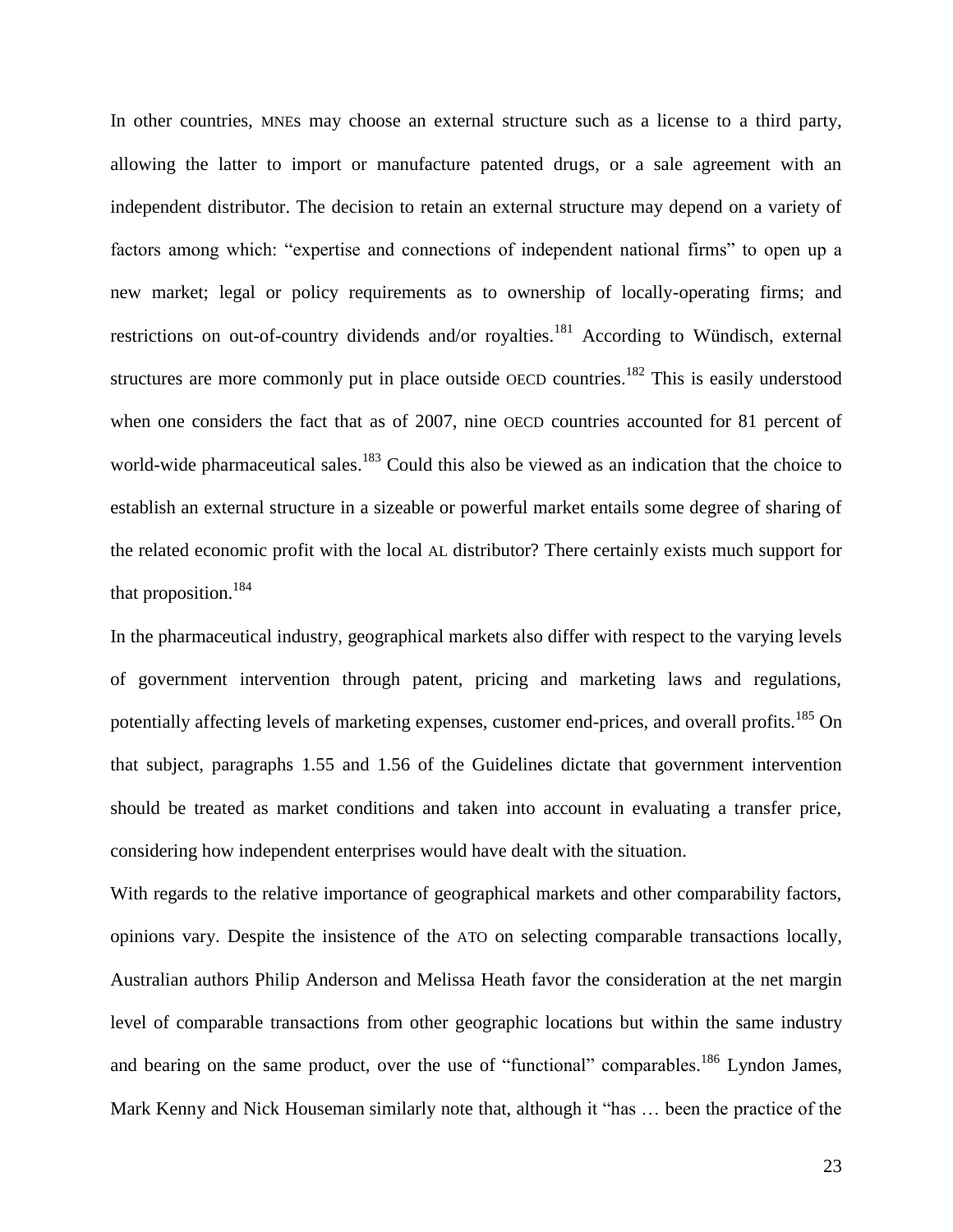ATO to use comparables in different industries", internal comparables are "likely to carry more weight in an Australian Court of law".<sup>187</sup> Russo and Boykin also report that the OECD's Working Party No. 6 (OECD WP6) expressed a general preference for internal comparables since in their view, such transactions are likely to have a more direct and closer relationship to the transaction under review and specific transactional information is likely to be more available and more reliable, for example because of the use of the same accounting standards.<sup>188</sup> An argument that is raised by Russo and Boykin in favor of the use of internal comparables from other jurisdictions is that business models do not generally differ depending on the market of destination and that often, no material differences would justify deviating from a uniform approach across countries.<sup>189</sup> Their argument may indeed be applicable to some pharmaceutical MNEs.<sup>190</sup>

Several authors argue however that important geographical differences affecting the pharmaceutical industry prevent the TP analyst from effectively using data pertaining to transactions occurring in neighboring countries, although they do not all agree as to what indicator of the transfer prices (actual prices or royalties, gross margins, or operating margins) may thus be affected. While there is considerable support for the proposition that important geographical market differences militate in favor of in-country comparables, where available, the opinion that such geographical differences have a greater impact than product differences on gross profit margins,  $^{191}$  notably held by Rozek and Korenzo,  $^{192}$  is a contentious one.  $^{193}$  In an article entitled "Using In-Country Comparables To Measure the Returns Due to Pharmaceutical Marketing and Distribution Affiliates",  $194$  Rozek and Korenzo compare the gross margins of pharmaceutical marketing and distribution entities in five European countries: France, Germany, Italy, Spain and the United Kingdom. The average gross margins obtained in respect of each country vary between 48 and 71 percent. The largest difference observed between the studied countries' average gross margins is thus of 23 percentage points, with France at the low end and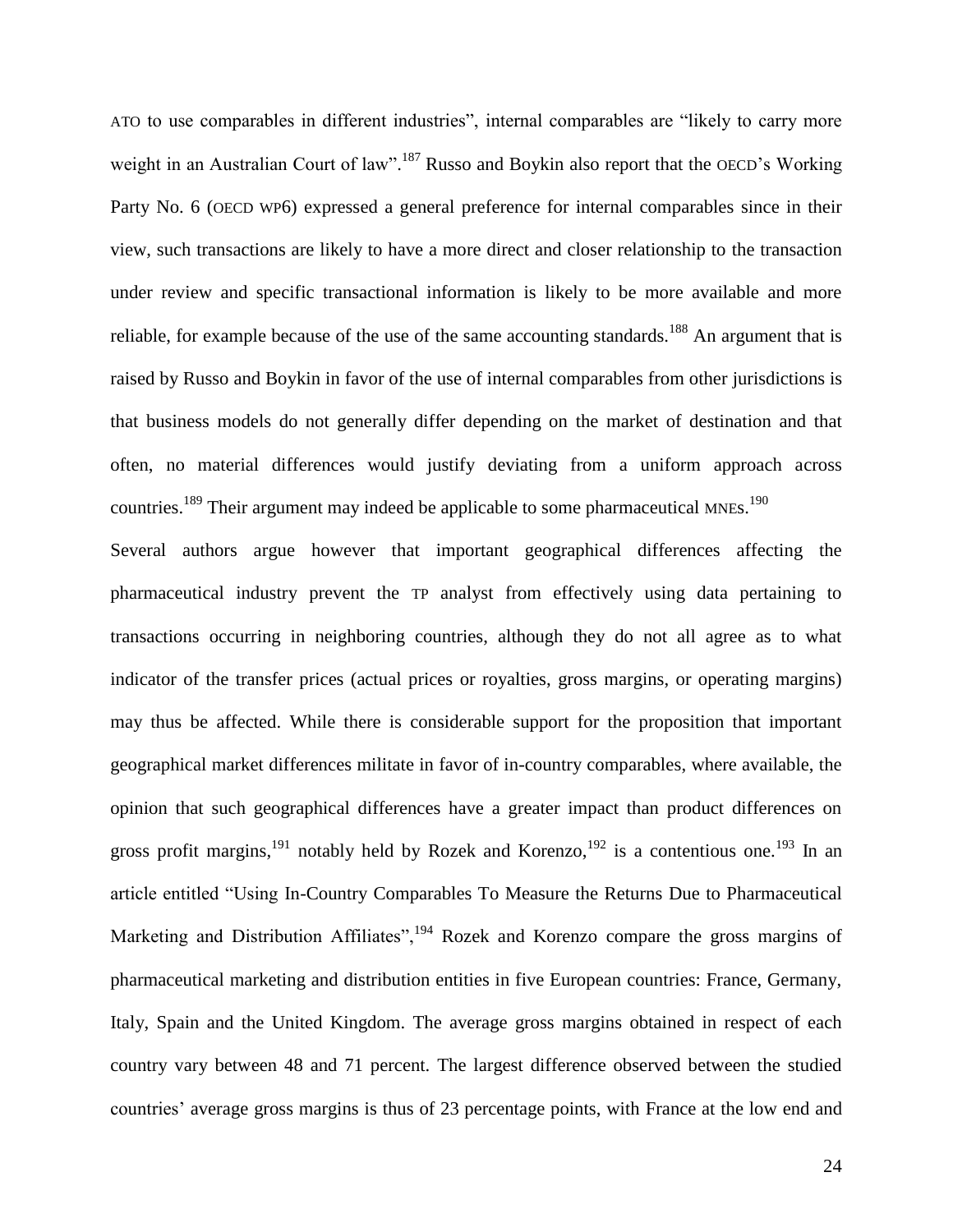the United Kingdom at the high end. The authors attribute this wide range to differences in regulatory regimes, types of purchasers, degrees of buying power, forms of financing, levels of sales volume and geographical preferences for products.<sup>195</sup>

However, it is of note that the gross margins examined by the authors *within* a single country also vary by as much as 23 percentage points (Italy) and 16 percentage points (United Kingdom). Although these internal variations might be explained by regional differences,  $196$  they could in our view more readily be explained by differences in product characteristics and other comparability factors. For instance, several of the examined entities appear to have been selling much more than ethical pharmaceutical products: at the time of writing this paper, Nutricia Ltd. in the United Kingdom sold nutritional products such as baby formulas;<sup>197</sup> Saada-Arzneimittel Aktiengesellschaft in Germany sold generic drugs and personal care products;<sup>198</sup> DSM Capua in Italy included nutritional products and animal feed in their list of products;<sup>199</sup> Gifrer Barbezat in France sold cosmetics and vitamins<sup>200</sup> and Omega Pharma in France also sold cosmetic products.<sup>201</sup> Moreover, some of the entities examined by Rozek and Korenzo were, at the time of writing this paper, part of fully integrated MNEs: Celltech Pharma<sup>202</sup>, DSM Capua<sup>203</sup>, and Ferring Laboratories Ltd.,  $204$  the last two entities displaying the most extreme gross margins observed by the authors: 82 percent and 40 percent, respectively. These extreme figures suggest that the gross margins of entities that are part of a group might be a reflection of the particular MNE"s TP policies. In all events, they certainly do not meet the conditions of the ALP, that is, data obtained from transactions concluded between unrelated parties. Finally, the authors mention that no adjustments were made to the gross margins, suggesting that differing accounting standards were not taken into account.<sup>205</sup> For example, were free samples costs netted against income, included in cost of goods sold, or treated as an operating expense?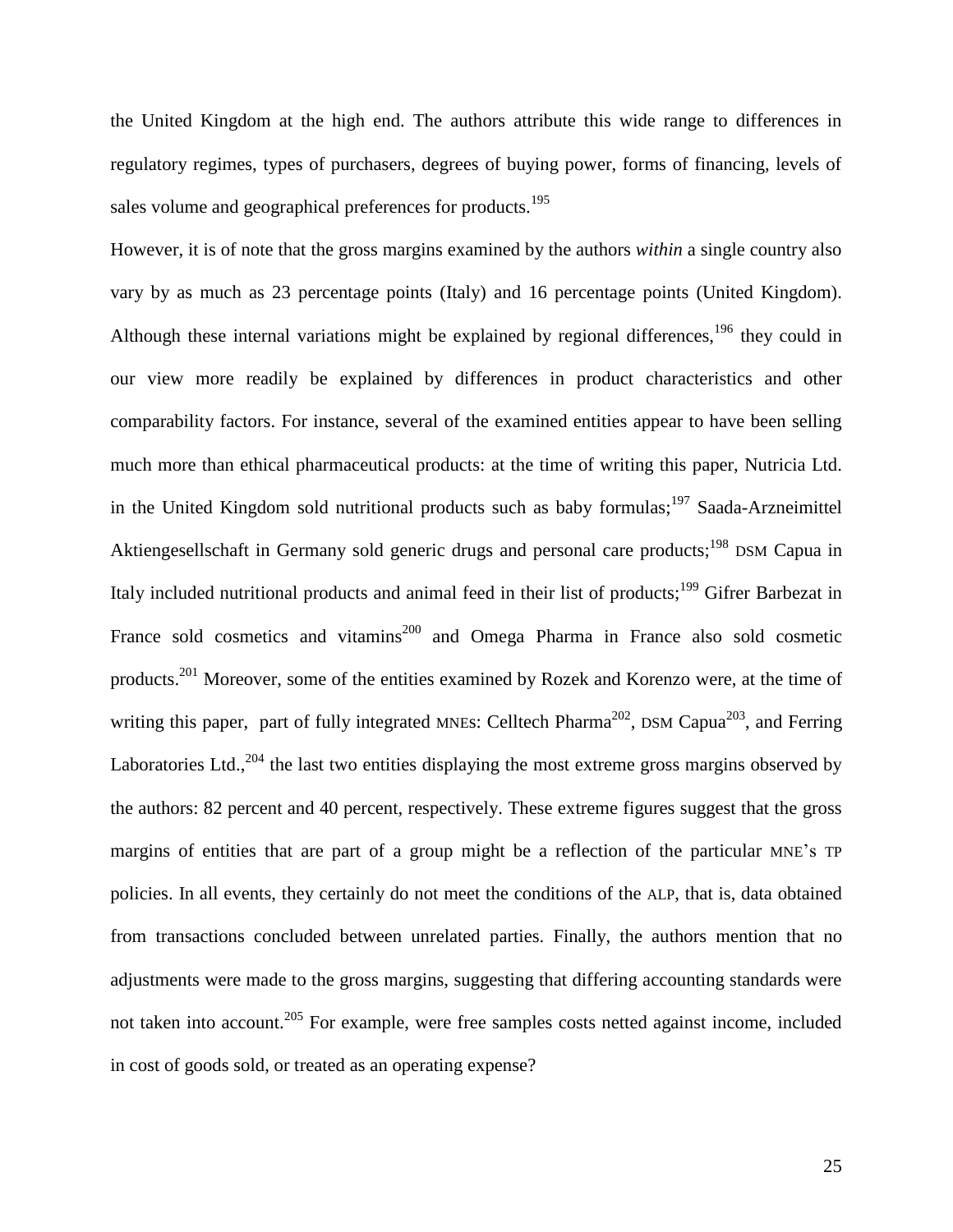As illustrated by the decision of the Tax Court of Canada in *Glaxo Canada*, there is one geographical difference that can effectively rule out the use of internal comparable transactions from certain European countries at the gross margin level: the gross margins in these countries can be underestimated as a result of the fact that, in order to obtain a higher resale price from government regulators, some pharmaceutical enterprises inflate the (apparent) API price, later reducing it by, for example, deposits in resellers' bank accounts.<sup>206</sup> To maintain secrecy on real API prices from government regulators, these subsequent "rebates" are surely not taken into account at the apparent gross margin level but rather netted from operating expenses or otherwise taken into account at the operating margin level.

This particular obstacle to the application of gross margin methods using internal comparables from other jurisdictions is ultimately under the control of the MNE to which the tested party belongs, as it is directly tied to data available to one of its entities. Access to information on foreign affiliates is incidentally considered essential to TP examinations.<sup>207</sup> For OECD WP6, it is "a key issue in the application and review of all transfer pricing methods".<sup>208</sup> The issue was notably discussed by members of the business community while commenting on the OECD"s Discussion Drafts on comparability and on profit methods.<sup>209</sup> Certain members apparently argued that access to some foreign information by tax authorities could undermine the application of the ALP since information asymmetry forms the basis of bargaining power differentials in typical market situations.<sup>210</sup> This argument appears erroneous, as foreign information could only help better define the bargaining position of each contracting party. In all events, the argument does not apply to the situation we just described, where tax authorities are not looking for information on the price-setting process but on prices set in potentially comparable transactions.

The context of accrued transparency required by tax administration, exemplified in Canada by the increasing use of requests for information by the Canada Revenue Agency (CRA) and the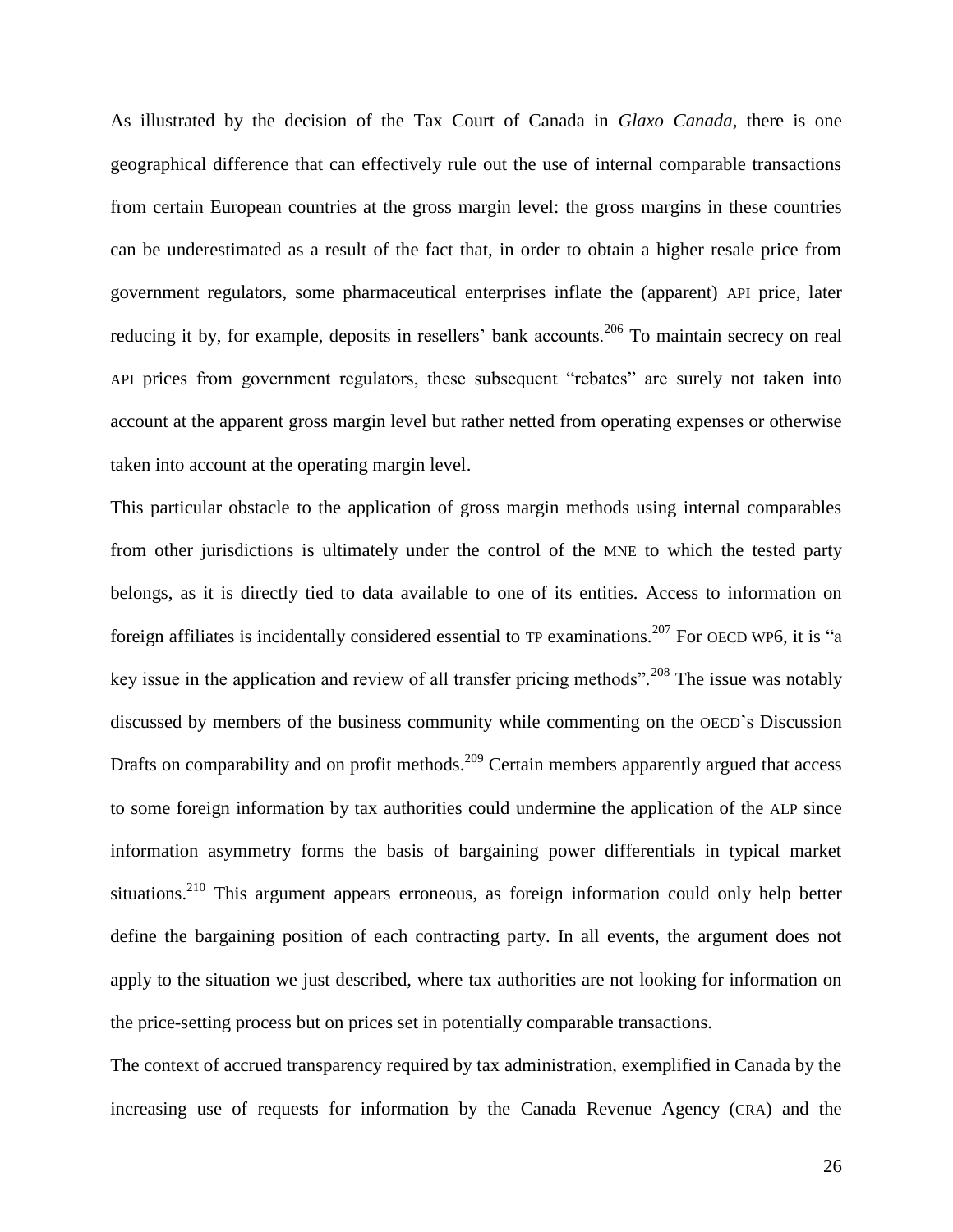consequent explosion of Canadian Court cases bearing on such requests,  $2^{11}$  underlines the importance of obtaining complete information from taxpayers in order to determine the proper taxation of income, at both the administrative and court levels. TP is no exception in this regards, as eloquently demonstrated in the *Glaxo Canada* case.

## <span id="page-30-0"></span>**3.4 BUSINESS STRATEGIES AND PATENT LIFE CYCLE**

From a business management perspective, market maintenance, market expansion and market penetration constitute three categories of market share improving strategies.<sup>212</sup> Noting that the Guidelines explicitly recognize only market penetration strategies,<sup>213</sup> Przysuski, Lalapet and Swaneveld argue that "[b]oth reducing prices and increasing expenses are considered legitimate ways to execute" all three types of strategies.<sup>214</sup>

In an article entirely devoted to intangible life cycle's implications on AL pricing, Nigel Dolman describes a typical intangible's life cycle as comprising four stages, namely: market introduction, growth, maturity and decline.<sup>215</sup> Michael Stirling suggests that the downward plunge of Glaxo shares' stock market value as the Zantac patent reached its "expiration date" illustrates the importance of a pharmaceutical patent's position in its life cycle at the time of valuation.<sup>216</sup> Embracing the concept of economic ownership of IP, Dolman goes even further and argues that the evolution of an intangible"s life cycle should lead to modifications in the division of profits between legal and economic owners.<sup>217</sup> The ALP would therefore require "ongoing monitoring and testing of transfer prices during the IP life cycle".<sup>218</sup> It is interesting to note that Dolman's view in this regard is opposed to Wündisch"s observation that "uncontrolled parties would generally not accept any renegotiation of their agreed upon transfer conditions".<sup>219</sup> The Advance Pricing Agreement negotiated between the IRS and SmithKline in 1992 and 1993 also provided for a single gross margin to be applied throughout the life of the Tagamet patent.<sup>220</sup>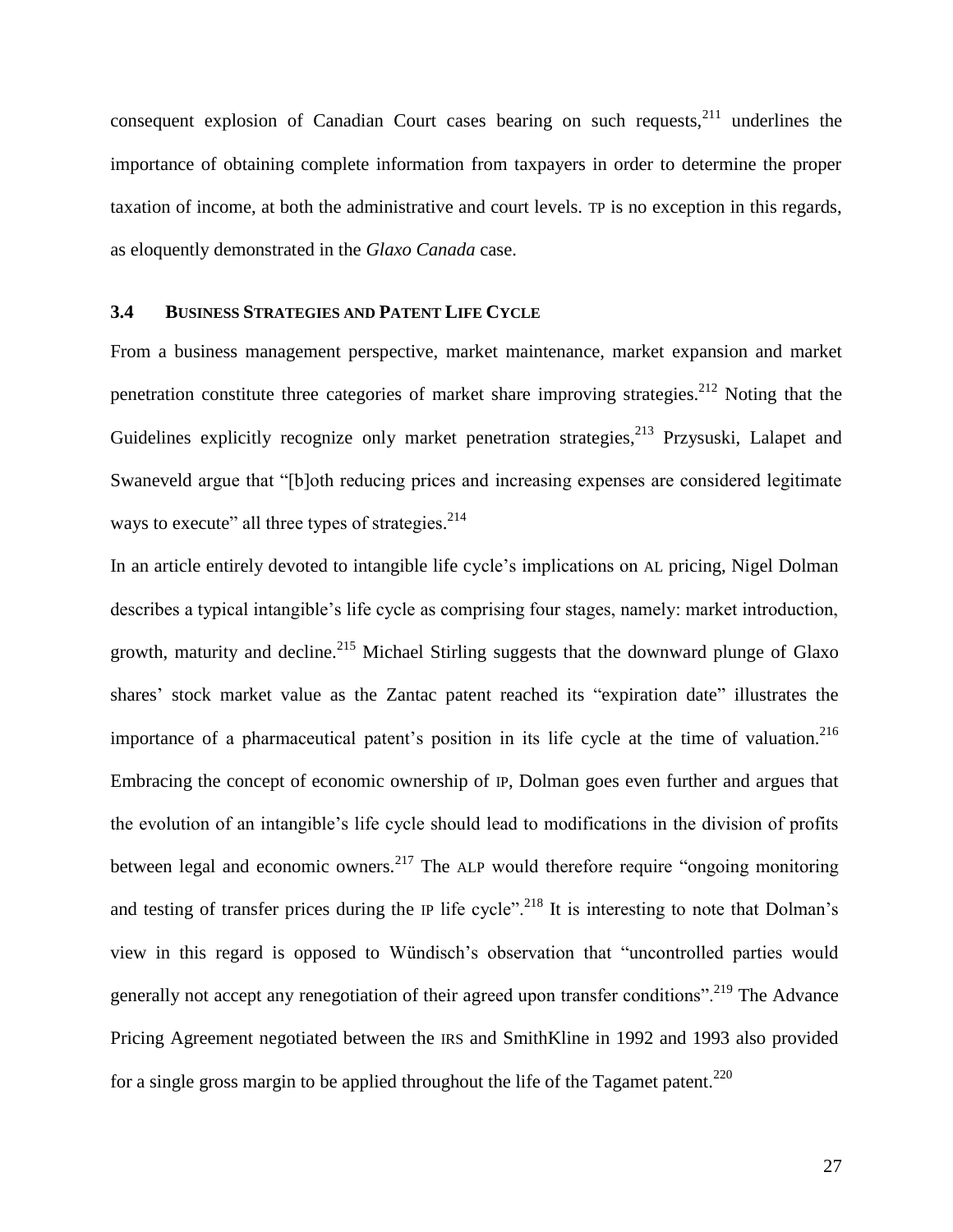In the pharmaceutical industry, marketing efforts are closely tied to a patent"s life cycle. When Holland and Bàtiz-Lazo observe that sales and marketing have become an increasingly important source of competitive advantage in this industry, they also report that beginning in the late 1990"s, strategic marketers started to seek earlier and higher sales peak and to attempt to extend a product life cycle.<sup>221</sup> As a result, the profit margins of a local distributor will normally be affected by patent life cycle strategies where, as mentioned earlier in the discussion bearing on the transactional notion of risks, it bears responsibility for costs or exercises a degree of control over strategic or investment decisions, while bearing responsibility for costs.

## <span id="page-31-0"></span>**4 VALUE CHAIN ANALYSES**

Several difficulties are encountered when attempting to reconcile the business practices of MNES with the ALP. For instance, certain types of intra-MNE transactions, such as the provision of a group name by the parent company, are unheard of in the marketplace. In such a case, does the absence of comparable AL transactions justify a complete absence of remuneration for the parent company? Fred C. de Hosson argues as follows: to automatically consider that this type of transaction requires no payment from the subsidiary to the parent would disregard the fact that the ALP "is not an objective in itself, but a tool to realize a reasonable international allocation of the group profit".<sup>222</sup> Although generally critical of the concept of economic ownership when applied to our case scenario, de Hosson favors the "payment of a fee by a group company for the costs involved in the development and maintenance of the group name", which is especially valuable in the pharmaceutical industry.<sup>223</sup> But how would one establish an AL value for such a fee? It is of note in this regard that, since the turn of the millennium, almost 70 percent of international trade occurs *within* MNEs. <sup>224</sup> The difficulties encountered in determining AL prices in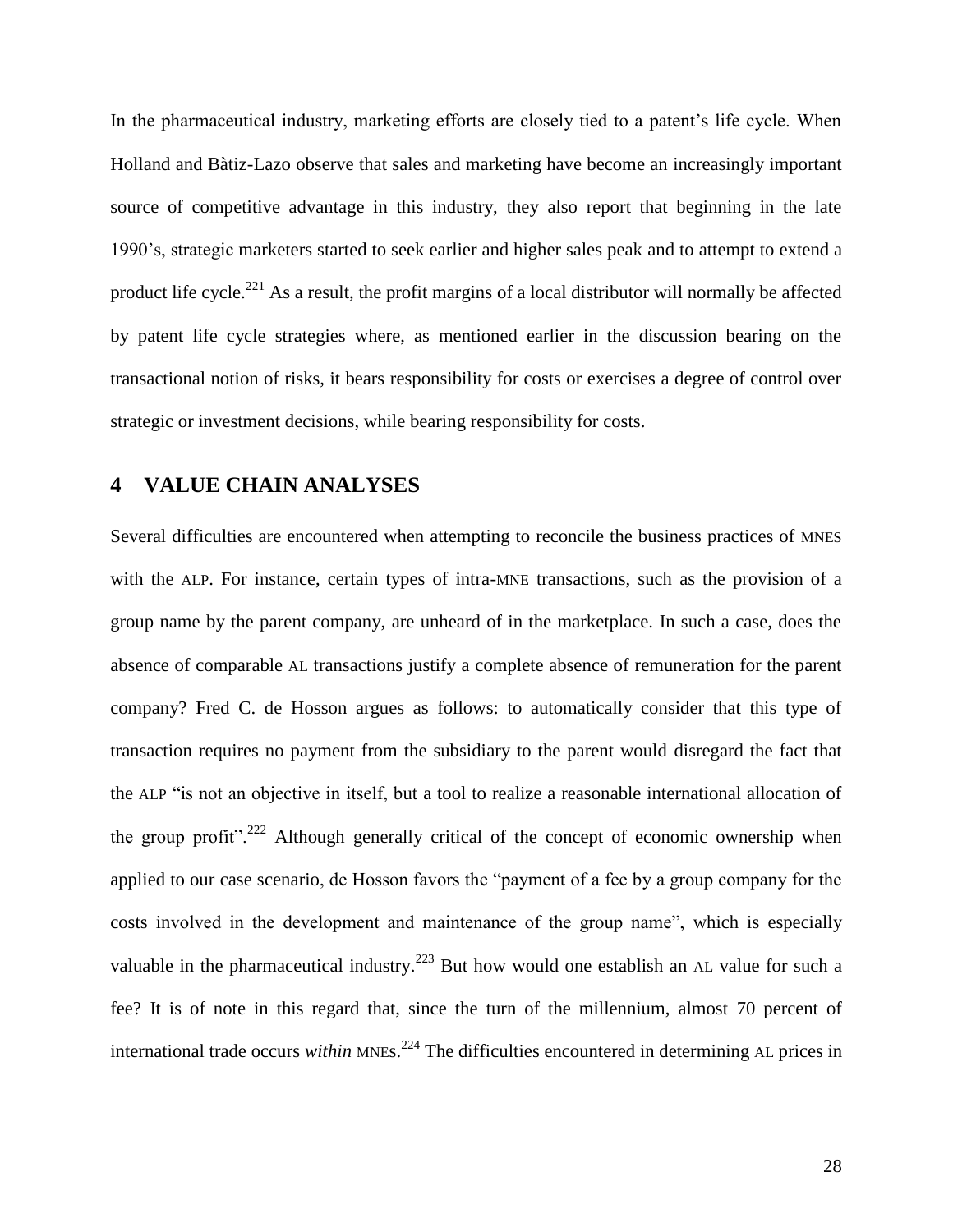our case scenario tend to show that the MI concept arose from the objective of ensuring the proper remuneration of an MNE specific type of dealings.

Value chain analyses for TP purposes were initially developed by Pim  $First^{225}$  and have received support from other authors as well.<sup>226</sup> In an article published in November 2003, Fris argued that TP practice has moved too far away from the economic field's insights<sup>227</sup> and qualifies the functional analysis approach as a static, historical approach to the ALP, "incorrect in its just stapling different functions".<sup>228</sup>

Often seen as the cornerstone of traditional TP reviews, functional analysis actually derives from the OECD Guidelines" second comparability factor, *functions*, "taking into account *assets* used and risks assumed".<sup>229</sup> It involves "the identification and evaluation of the functions performed, assets used and risks and responsibilities assumed by the controlled and uncontrolled parties in the transactions under review", and seeks to "determine whether the economically significant activities of controlled and uncontrolled transactions are sufficiently similar".<sup>230</sup> Carried to its extreme, a cloistered approach to functional analyses may lead to the remuneration of each function separately. This approach was notably suggested by Wright in support of the Commissioner's position in *Roche Australia*<sup>231</sup> but was ultimately rejected by the Tribunal.<sup>232</sup>

Remarking that the use of traditional transaction methods<sup>233</sup> can be fruitful as long as unrelated transactions do occur as a representative phenomenon in an industry,  $234$  Fris insists that in the absence of transactional comparables, the most important comparability factor lies in the *circumstances* under which parties operate, that is, "their commercial and financial relations" as a whole, rather than per transaction.<sup>235</sup> He thus aims to bring together functions, assets and risks in a coherent model, mainly with the help of the cooperative game theory,  $236$  ultimately laying the foundation for a renewed use of the profit split methods<sup>237</sup> which he clearly prefers to the transactional net margin method (TNMM) or comparable profits method (CPM). $^{238}$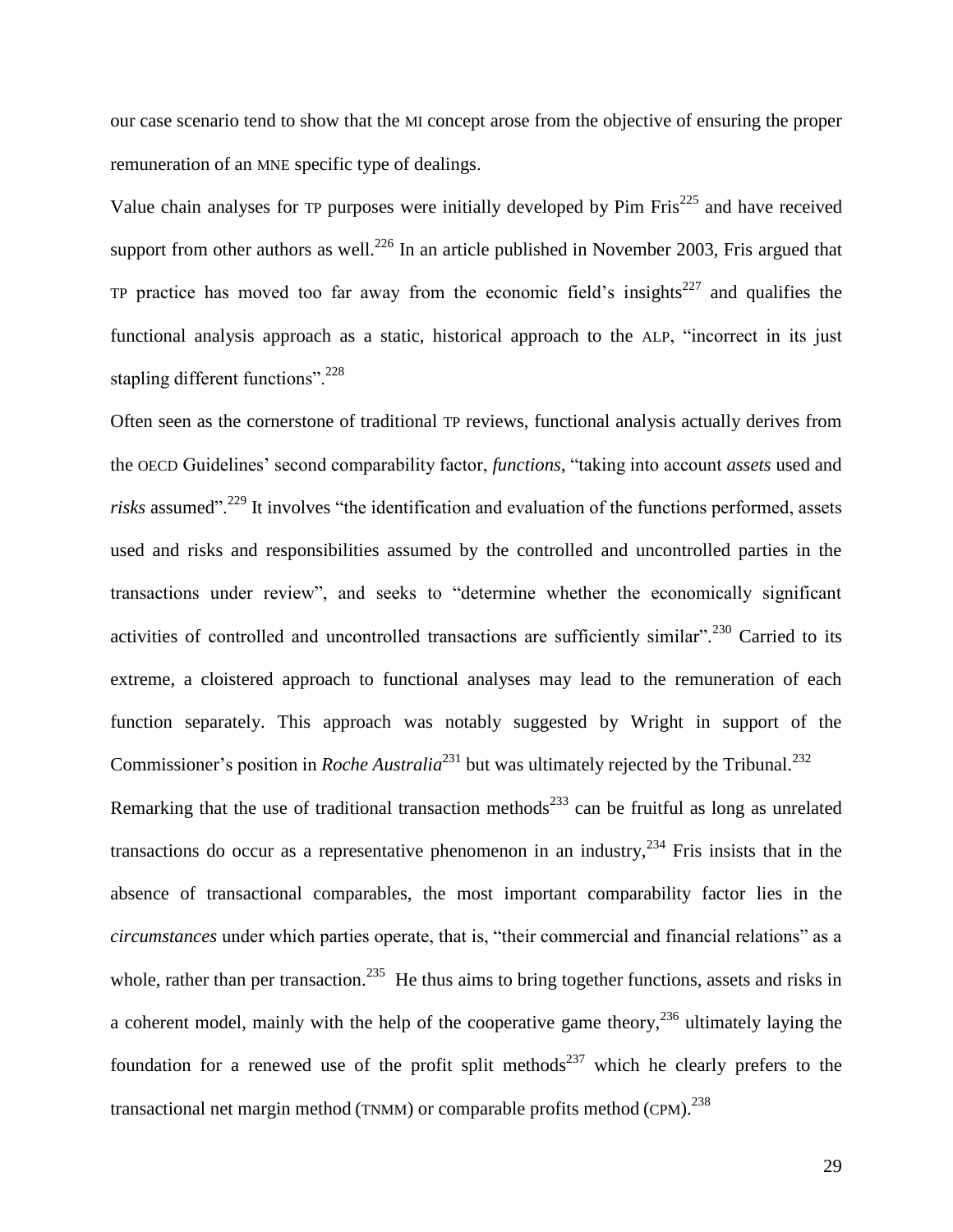Fris explains that MNEs exist as a result of a fundamentally different reaction to market challenges than stand-alone enterprises: they replace negotiated prices with hierarchical structures, presumably where transactional costs in the market are found to be higher than internal costs.<sup>239</sup> Observing that since the "90s, business parties often "form part of integrated processes and of value-creating chains" both within an industry and within an MNE,  $240$  Fris argues that unrelated parties" alliances and networks offer a new field of references for comparisons, characterized by sustained relationships and extensive sharing of information. $241$ 

Wündisch cites several examples of strategic alliances in the pharmaceutical industry that fall short of a merger, including co-marketing (non-exclusive licenses allowing the licensee to market the product under a different brand name),  $242$  co-promotion (where both the licensor and licensee promote the product under the same brand name), and joint ventures.<sup>243</sup> He adds that these arrangements may be adopted to enter important markets such as North America or Japan and that certain types of alliances may be seen more frequently in specific countries (for example, joint ventures are often used for penetration in the Japanese and Chinese markets).<sup>244</sup> Although exceptional in his view as of 2003, "keen competition" forming the industry"s "basic picture" (as evidenced by high marketing expenditures), Wündisch observes that these arrangements are becoming more common especially for the development and launch of new products.<sup>245</sup> Against that backdrop, Fris and Gonnet"s suggested expansion of otherwise shrinking comparable pools, potentially including pharmaceutical co-marketing or co-promotion agreements as comparable transactions and also involving new tools to identify comparability criteria,<sup>246</sup> may offer an interesting avenue even though it would undoubtedly raise questions as to the necessary adjustments required.

In a follow-up article published jointly with Sébastien Gonnet in June 2006, Fris expands on the above theory by proposing ReAL (Relational Arm"s Length) TP, a four phase analytical approach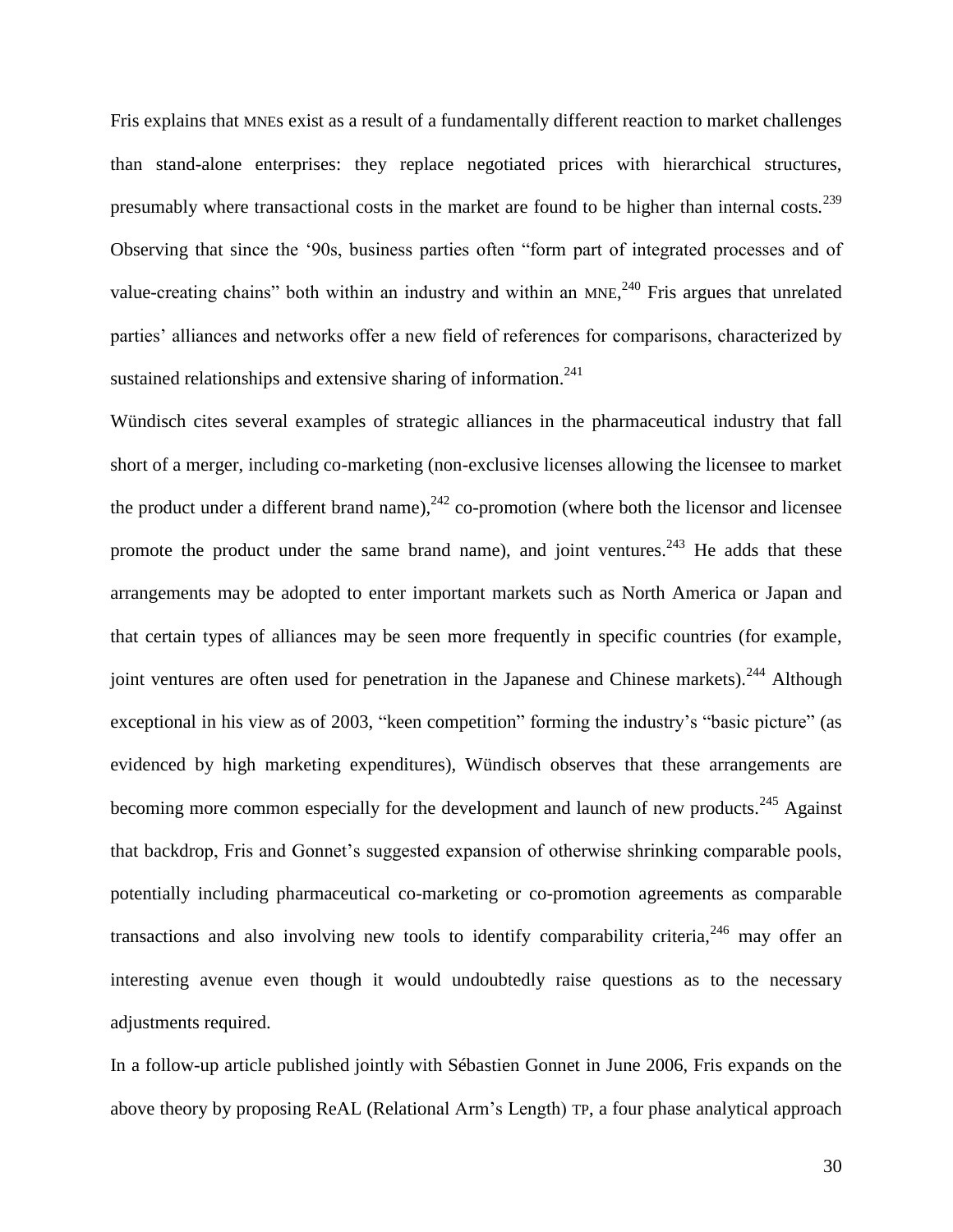"in line with the OECD Guidelines" which leaves "more room for economic analysis".<sup>247</sup> This analysis is based notably on the determination of an industry"s value drivers or critical success factors and a detailed value chain analysis of the tested MNE, which would replace the traditional functional analysis.<sup>248</sup>

Markus Brem and Thomas Tucha share common ground with Fris and Gonnet in some respect and differ in others. Brem and Tucha refer to actual TP analyses based on external comparisons as an "old model of transfer pricing", fit at best for the business world as it was up until the early  $90s<sup>249</sup>$  They observe that MNEs have changed their way of doing business, from parent-run to more global organizations, and argue that TP analyses "will have to resort to internal information if the ALP is intended to remain viable".<sup>250</sup> By "internal information", they refer firstly to the governance patterns of related-party transactions, noting that such transactions are governed by information and incentive structures that generally differ from the ones governing independent transactions.<sup>251</sup> Secondly, they refer to the type of information that can only be obtained through multilateral and multifunctional value chain analyses.<sup>252</sup> On that subject, Brem and Tucha demonstrate that MNEs are organized around business lines and value chains that are irrespective of national borders and "legal corporate labels".<sup>253</sup> As the legal structure reveals itself to be of minor importance to business line coordination and value generation, important value drivers such as intellectual capital should not be solely allocated to a particular entity within the group.<sup>254</sup> Their proposition therefore allows for an accounting of shared functions and assets, much like the partial economic ownership approach to the MI concept.

To replace "a narrow ALP concept", Brem and Tucha advocate that fundamental insights from economic theories of organization and governance contribute to the "next generation of transfer pricing".<sup>255</sup> More specifically, they suggest incorporating insights from transaction-cost economics (TCE) in TP analyses,  $256$  to help identify entrepreneurial activity within the MNE with

31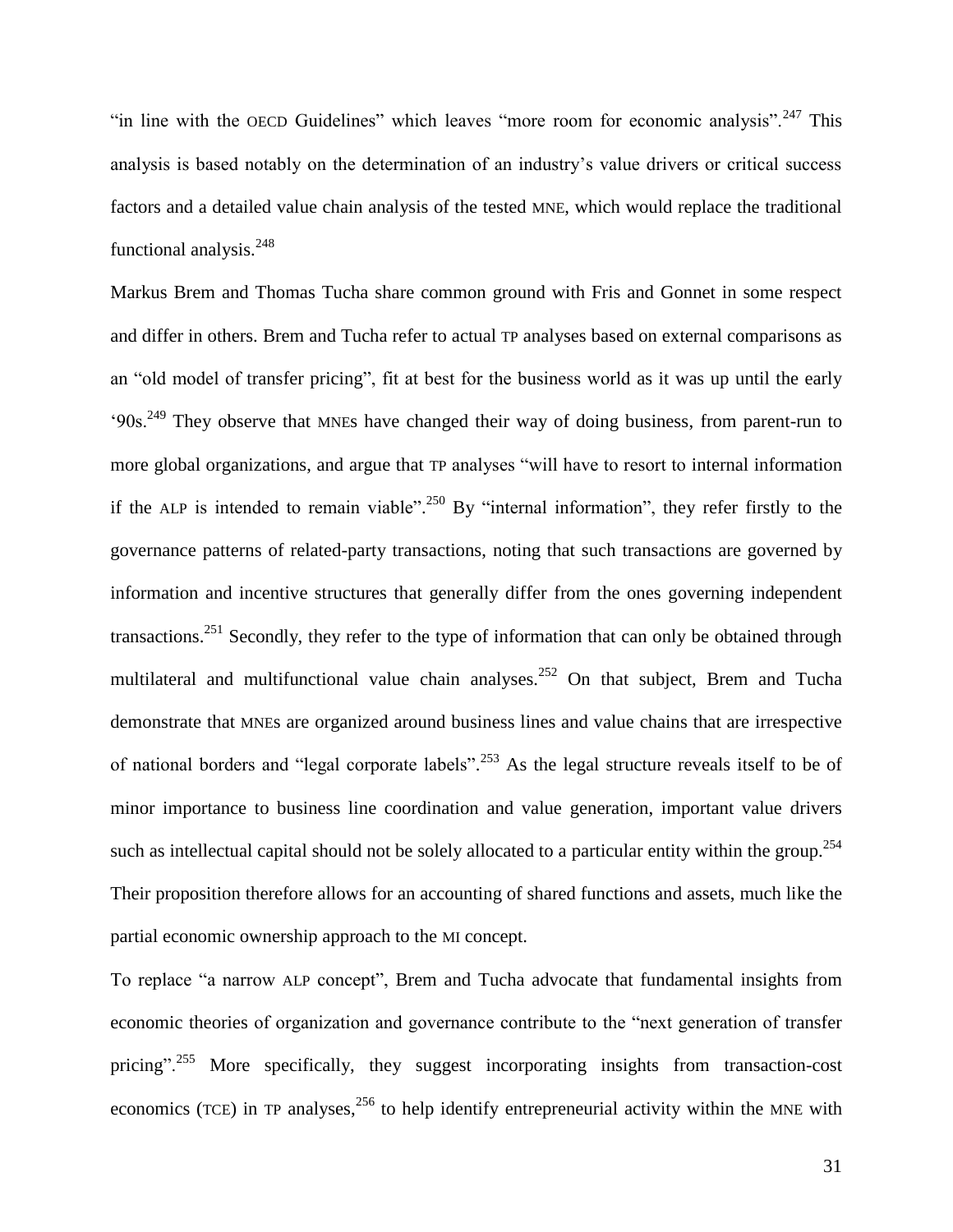respect to *coordination efforts* and *governance structure*, <sup>257</sup> which they consider as "key features of value processes".<sup>258</sup> TCE would also help determine the "relative functional value generated by the transaction" through an identification of the attributes that explain an MNE"s choice to transact at a specific point in the continuum of contractual distance,  $259$  notably by comparing the transaction cost<sup>260</sup> efficiency involved in each form of governance structure.<sup>261</sup>

The current Guidelines already acknowledge that the relative value of activities or assets can properly inform TP analyses.<sup>262</sup> Value chain economic analyses may thus offer a new and interesting avenue worth exploring and would definitely imply a shift in TP towards greater reliance on economic theory.

### <span id="page-35-0"></span>**4.1 VALUE DRIVERS OF THE PHARMACEUTICAL INDUSTRY**

The economic analyses suggested by Fris and Gonnet that were reviewed above include an examination of the industry"s value drivers or critical success factors and a detailed value chain analysis of the tested MNE. There is no indication that such analyses would elicit less debate between tax authorities and taxpayers: for instance, debates could bear on any number of differentiating (comparability) factors such as product characteristics, geographical location, etc.<sup>263</sup> In their discussion bearing on the analyses of an industry"s value drivers, Fris and Gonnet cite marketing as an example of an increasingly important success factor in the pharmaceutical industry. Compared to the '80s, where  $R \& D$  "in conjunction with manufacturing and traditional promotion were the major success drivers of big pharmaceutical companies",  $^{264}$  they attribute the increase in marketing efforts by pharmaceutical MNEs and the corresponding shift in the industry"s value drivers to the emergence of a few major players and the high degree of competition in the sector. $265$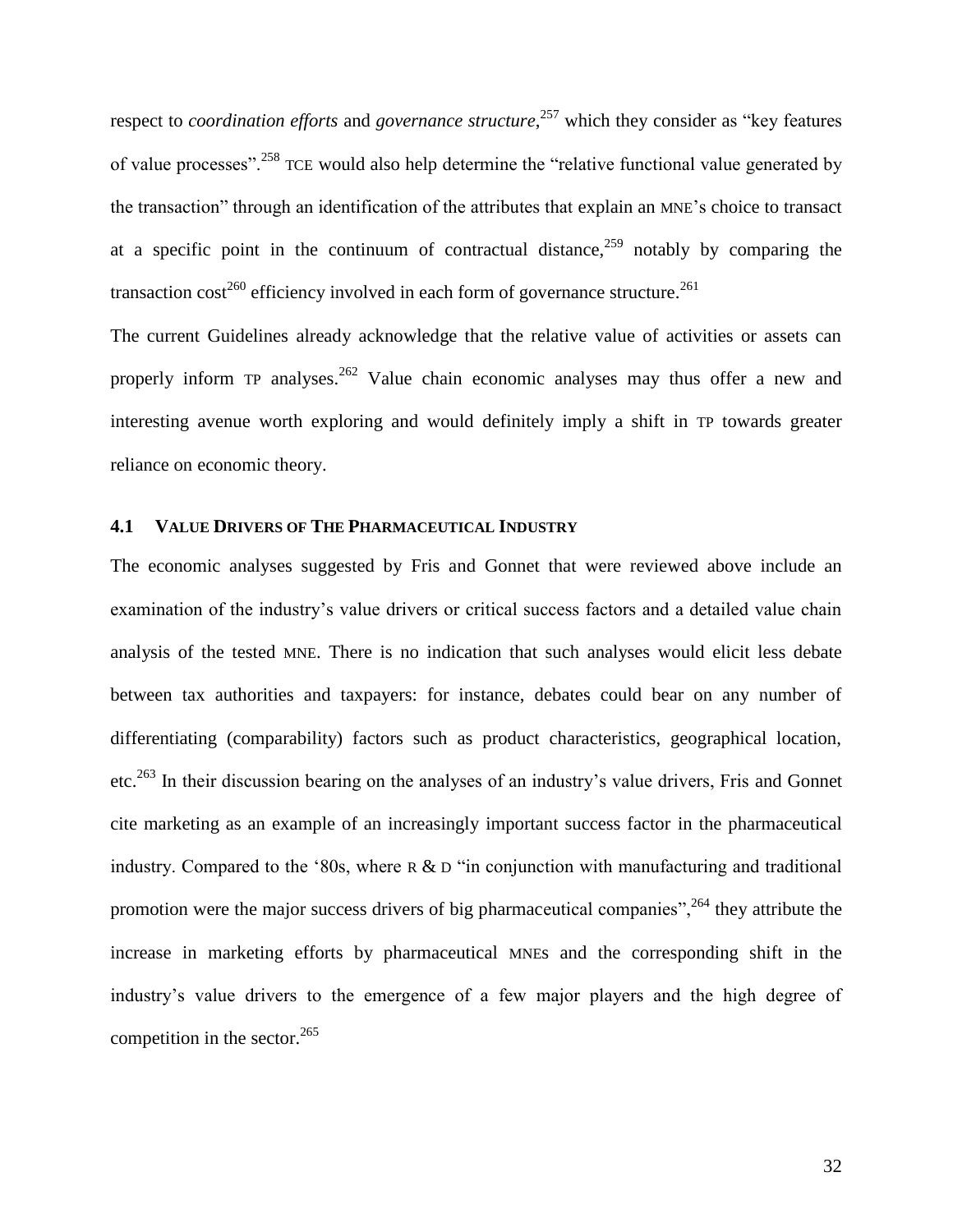<span id="page-36-1"></span><span id="page-36-0"></span>Their comments on the pharmaceutical industry"s value drivers find an echo in several studies that can be interpreted as generally supporting at least some aspects of the MI concept. For instance, a recent OECD study on the pharmaceutical industry links the large amount of resources directed at promotion with the importance of these activities on sales.<sup>266</sup> Most studies show that the industry routinely spends more on marketing than on R &  $D<sub>1</sub><sup>267</sup>$  even though the former only implies expenses on patented or approved drugs, while the latter includes unsuccessful R  $\&$  D expenses as well as varying levels of government subsidies.<sup>268</sup> According to Wündisch, "[t]he experience of the industry has been that  $R \& D$  costs represent, very roughly, between 10 percent and 25 percent of the annual gross turnover of the top 10 research-oriented pharmaceutical multinational groups",<sup>269</sup> while marketing spending represents "approximately 26 percent of [pharmaceutical enterprises'] annual turnover", with a broad range going from 15 percent to 35 percent.<sup>270</sup> For Ernst R. Berndt, Linda Bui, David R. Reiley and Glen L. Urban, the fact that marketing to sales ratios are quite high in this industry comes as no surprise: since marginal production costs are small, "enhancing revenues is essentially the same as increasing profits".<sup>271</sup> Authors from the economic and management fields generally agree that marketing is paramount in this highly competitive industry and that it represents another important barrier to entry besides R & D or patents. They even note that there can be no blockbuster drug without adequate marketing support. A pharmaceutical marketing executive "summed up the challenge of wouldbe players in the high-potential pharmaceuticals' game" with these words: "Blockbusters are not discovered, they are built!"<sup>272</sup> In the opinion of two authors from the management field, R & D groups alone no longer drive the value of new pharmaceutical products, and marketing and sales organizations can add or subtract billions of dollars in the lifetime value of high-potential drugs.<sup>273</sup>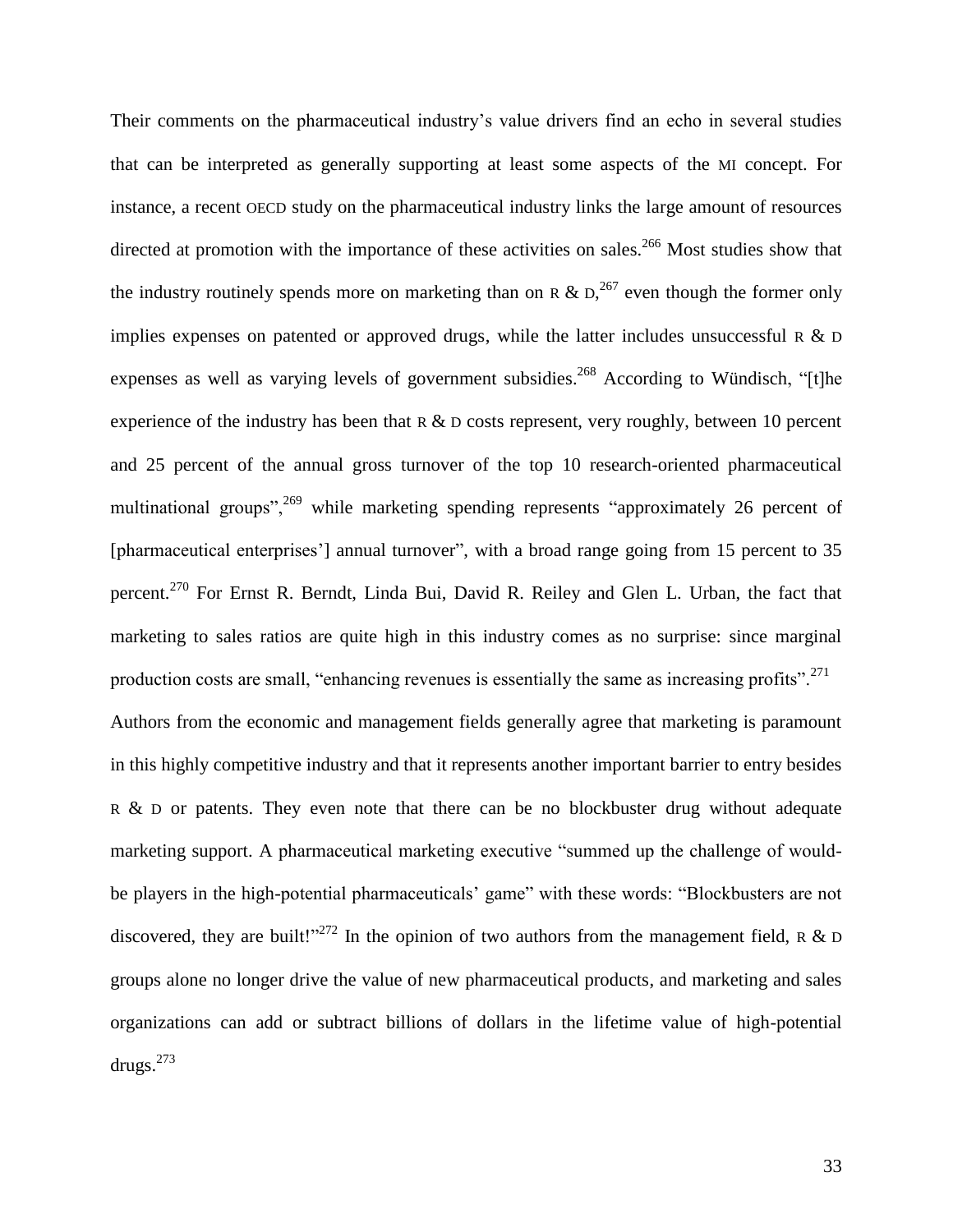<span id="page-37-1"></span><span id="page-37-0"></span>Authors who explicitly tackle the subject of patents versus marketing"s relative importance in creating value for the pharmaceutical industry usually favor the former.<sup>274</sup> For Wündisch, it is recognized that marketing activities, broadly defined so as to include market research (investigation of the need and demand for a product), "is the next most important functional activity within the business after R & D".<sup>275</sup> Similarly, the managerial case study performed by Holland and Bátiz-Lazo concludes that "[u]ltimately, meaningful innovation is what matters most" to success and growth in the industry.<sup>276</sup> Without questioning these broad statements, we disagree with the argument that dramatic drops in sales following patent expiry suggest that the large profits of a patented drug must be solely attributed to patents.<sup>277</sup> Patents and marketing are clearly interdependent in creating value in the pharmaceutical industry. We argue that the following statement holds true for pharmaceutical patents: "a particular asset may have considerably less value when considered apart from the group of assets of a going concern".<sup>278</sup> As Holland and Bátiz-Lazo noted, the key rationale for mergers and acquisitions in the late '90s and early 2000s was combining strong pipeline with strong marketing, the acquirer being the party holding either one.<sup>279</sup> Moreover, the speed at which volume of sales is on the rise after a patent is granted is critically dependent on marketing: according to Wündisch, experience has shown that without a vigorous marketing campaign, the introduction and acceptance of new products can be "extremely slow".<sup>280</sup> Similarly, John E. Calfee remarks that "[s]uccessful advertising and promotion increase the returns from past pharmaceutical R&D beyond what they would otherwise have been",<sup>281</sup> and Sir Paul Girolami, former Glaxo UK CEO, is quoted as stating that pharmaceutical drugs, however good they are, won"t sell unless "you … sell it hard". 282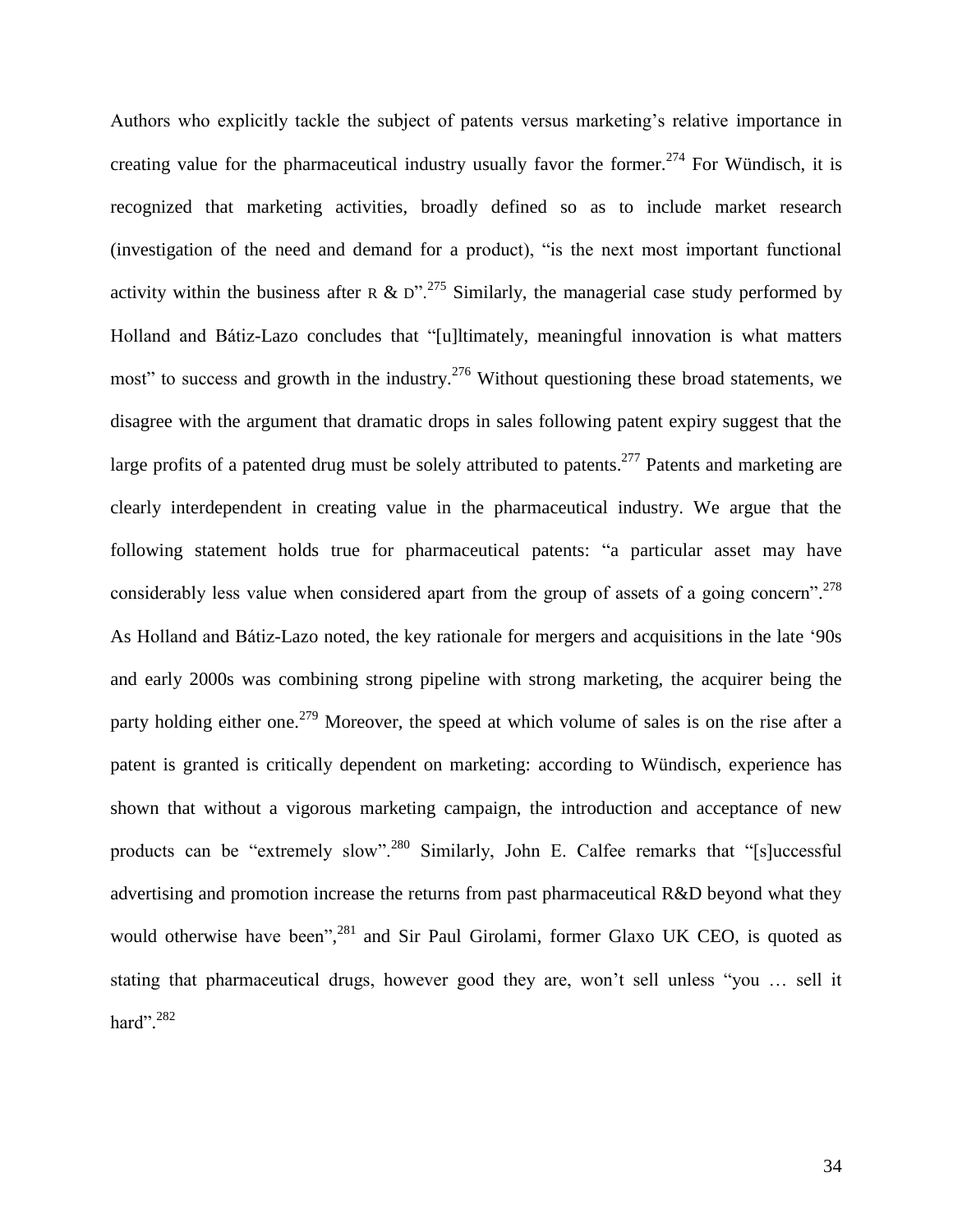#### **4.2 VALUE CHAIN ANALYSIS OF THE TESTED MNE**

Fris and Gonnet see their proposed value chain analyses as particularly relevant and useful for pricing the types of situations that are at the root of the MI concept.<sup>283</sup> They suggest that the creation of value within a group often follows strategic and financial responsibility for marketing decisions,<sup>284</sup> thereby covering all angles discussed above on the transactional notion of risks.<sup>285</sup> Although such determinations must be case-specific, several comments support the MI concept's fundamental assumption that local pharmaceutical distributors may in some circumstances bear a sizeable responsibility with regards to marketing strategy or costs. Wündisch mentions that while legal ownership of trademarks and other MIs generally resides with the "multinational group centre", more than one company usually contributes to their creation.<sup>286</sup> Furthermore, although he attributes the financial responsibility related to the development of marketing strategy and planning to the group centre, Wündisch adds that these costs are "well outweighed" by the marketing costs supported by local group companies.<sup>287</sup> Likewise, from several brand managers' points of view, the most critical element of a new product's launch uptake is sales force support (whose responsibility normally rests in the hands of local entities): the lack thereof is even viewed as the "Achilles heel of failed launches".<sup>288</sup>

The *Glaxo Canada* case also gave us some insights on the subject. During the course of the litigation process, Glaxo UK CEO Sir Paul Girolami made the following statements, suggesting that Glaxo distributors bore an important share of strategic responsibilities: "The fact of the matter is that the centre – the centre of profit – the centre of market penetration – lies in the local market. It does not lie at Headquarters."<sup>289</sup> More specifically, Sir Girolami stated that he considered Glaxo Canada a "powerful independent company", under group control but with little need for management assistance by the head office, and expected all local companies "to have an acute awareness of the local marketplace".<sup>290</sup>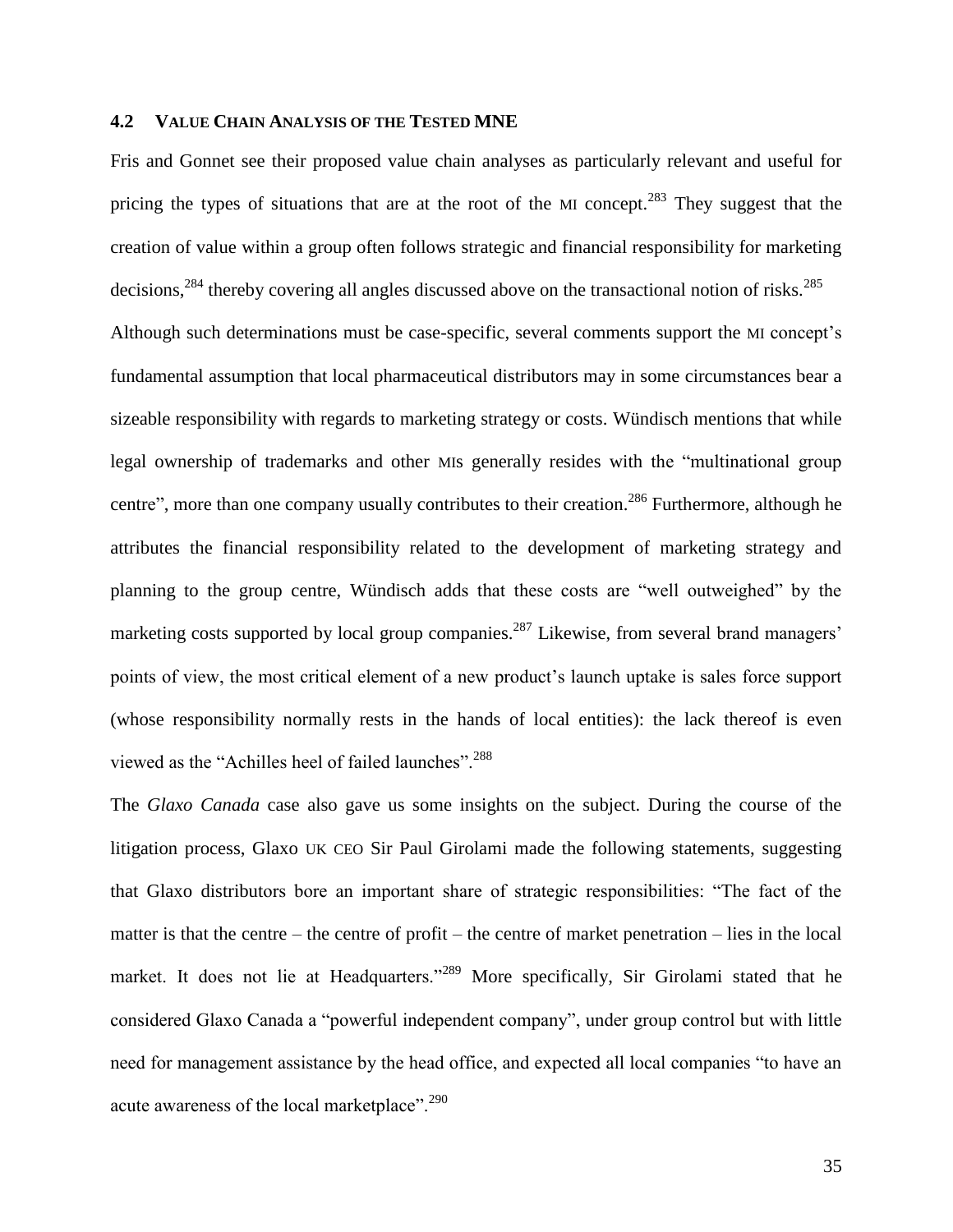# **5 TRANSFER PRICING METHODS: THE REMUNERATION OF MARKETING INTANGIBLES**

<span id="page-39-1"></span>Under the *Proposed Revision of Chapters I-III of the Transfer Pricing Guidelines,<sup>291</sup> the OECD's* Committee on Fiscal Affairs proposes the adoption of the "most appropriate" standard of method selection to replace the existing hierarchy that favors the traditional transaction methods over the transactional profit methods.<sup>292</sup> This recent development reflects the steady pace at which the Guidelines have evolved since their first adoption in 1979, when they only recommended the three methods known today as the traditional transaction methods, namely: Comparable Uncontrolled Price (CUP), Cost Plus  $(C+)$  and Resale Price (RP).<sup>293</sup> The transactional profit methods (Profit Split (PS) and Transactional Net Margin Method (TNMM)) were then introduced in the Guidelines in 1995.<sup>294</sup> This section of the paper examines to what extent each of these methods may assist in the determination of an AL remuneration for a local pharmaceutical distributor fitting our case scenario's description.

#### <span id="page-39-2"></span><span id="page-39-0"></span>**5.1 TRADITIONAL TRANSACTION METHODS**

Russo and Boykin"s comment that "particular relevance should be given to the availability of data" when selecting the appropriate  $TP$  method<sup>295</sup> holds particularly true for traditional transaction methods. Despite the fact that "[a]ny investigation of the practical application of … traditional methods to intangible property transactions reveals that a lack of comparable transactions is the rule, rather than the exception",<sup>296</sup> Wright has noted that the "Tax Court" strongly prefers transaction-based methods, even if such methods are not perfect".<sup>297</sup> Similarly, representatives of the pharmaceutical industry generally advocate using the RP method when pricing the sale of an API to a related distributor.<sup>298</sup>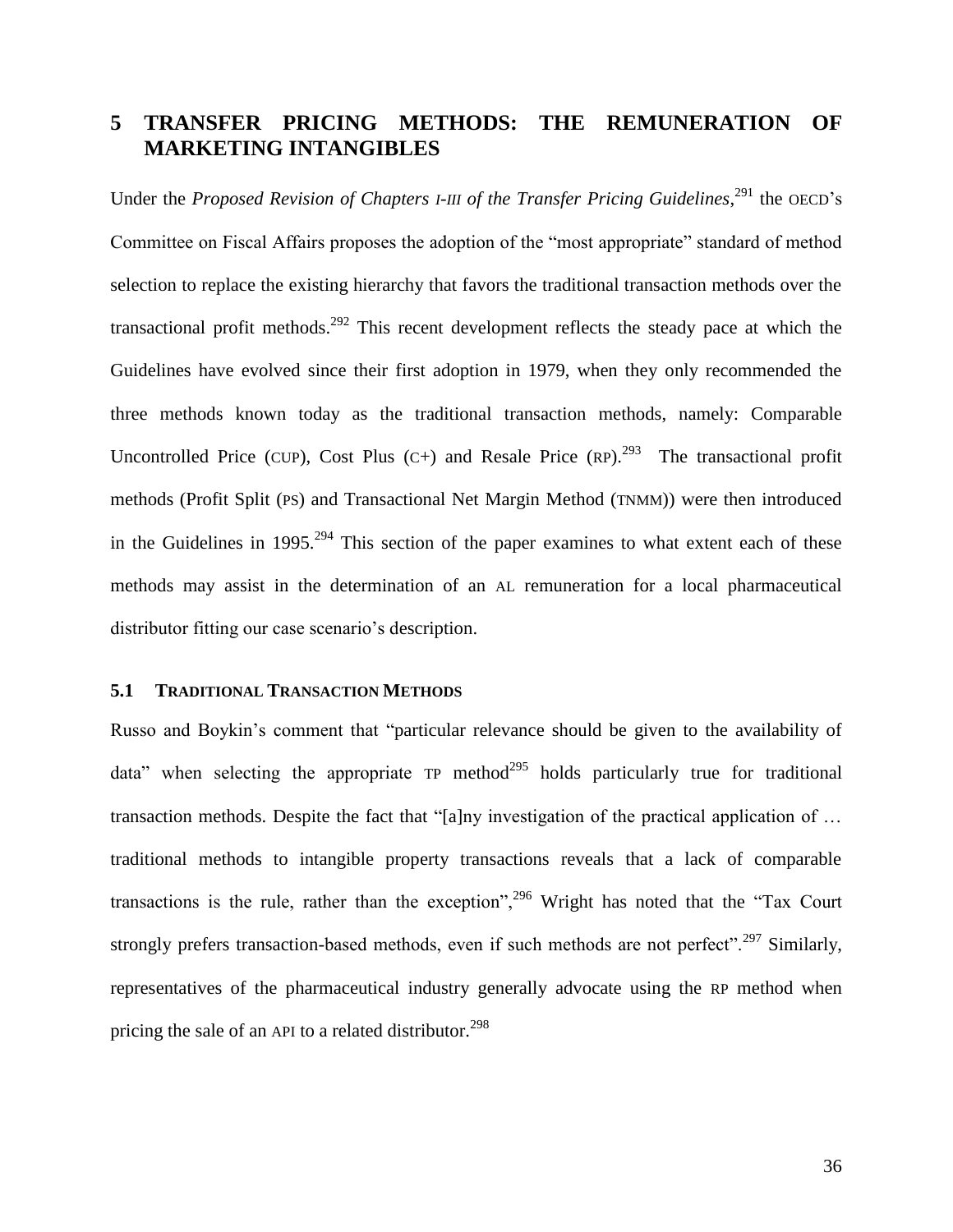### *5.1.1 COMPARABLE UNCONTROLLED PRICE (CUP)*

The Guidelines mention that the CUP method can be difficult to apply to controlled transactions involving IP because of the latter's often unique character,<sup>299</sup> but do not rule out its potential use in situations involving the sale of goods that incorporate marketing or trade intangibles.<sup>300</sup> Under the CUP method, the focus in our case scenario is often placed on the API price, thus effectively side-stepping in such cases the issue of marketing intangibles or activities.

<span id="page-40-0"></span>Where the subject transaction merely involves the supply of tangible property, namely an API, transactions involving generic versions of the same API in the same jurisdiction could be seen as offering an appropriate pool of comparables. For some authors, generic API prices can in some circumstances be comparable to branded API prices, but only after a number of important and potentially difficult adjustments.<sup>301</sup> Accordingly, when the Tax Court of Canada accepted the CRA"s CUP on generics analysis after performing only a minor adjustment in the *Glaxo Canada* case, it attracted severe criticism from a sizeable number of authors,  $302$  notably with regards to the fact that its decision had the surprising result of attributing most of the intangible or economic return to the local distributor.<sup>303</sup> In our view, two missing pieces of evidence explain the judge's adoption of the CRA"s approach and rejection of Glaxo"s analysis founded on the CUP and RP methods using internal comparables. Firstly and most importantly, the absence of reliable evidence concerning the actual API prices paid by the third party distributors offered as comparables by Glaxo, $304$  and secondly, the absence of evidence with respect to an AL royalty rate for the intangibles that were otherwise transferred to Glaxo Canada. Indeed, Glaxo argued that as long as the combined return provided by the API price and the royalty could be considered arm"s length, the Glaxo group did not mind whether that remuneration came from one or the other.<sup>305</sup> Even though the concept of embedded intangibles is recognized both by the OECD and the CRA,  $306$  transfer pricing does not operate in isolation but within the wider context of tax law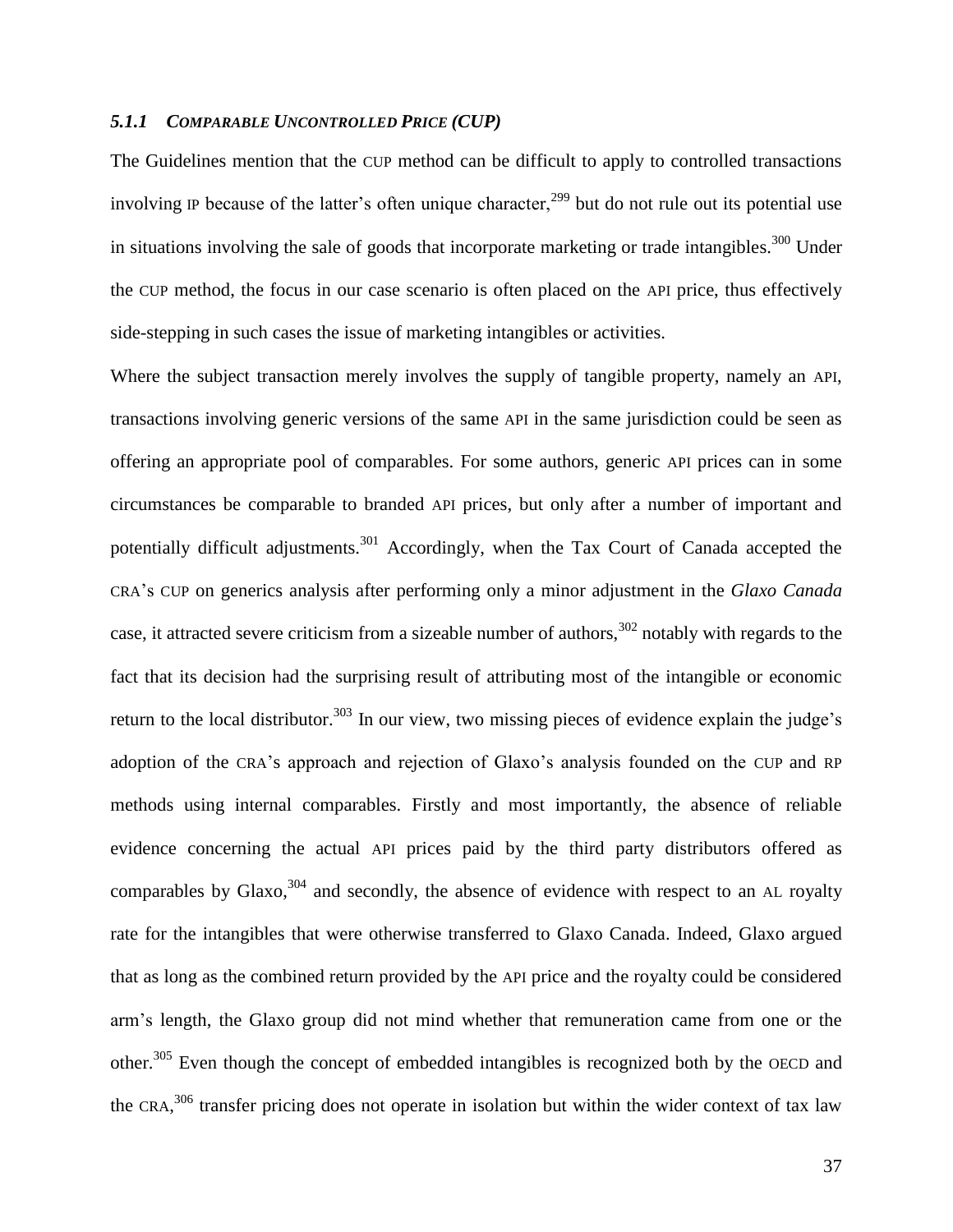and the judge, who could not have been left with the task of deciding what constituted an AL royalty rate without the benefit of expertise evidence on the subject, was therefore concerned with the differing tax treatments of royalties versus purchase price with regards to withholding  $\arctan^{307}$ 

#### <span id="page-41-0"></span>*5.1.2 COST PLUS (C+)*

Where an atypical intangible approach to the MI concept is adopted, the C+ method would not be an appropriate base for calculating the return on intangibles since, with respect to both R  $\&$  D and marketing activities, expenses bear no direct relation to the production of an intangible.<sup>308</sup>

However, certain authors support its use as a *supplemental* method when looking at our case scenario from an incremental marketing activities approach. Notably, Vincent proposed its use on additional or excess marketing expenses, viewed as a service rendered to the trademark owner.<sup>309</sup> Similarly, current paragraph 2.24 of the Guidelines provides for the C+ method supplementing the RP method where "the reseller has some special expertise in the marketing of such goods, in effect bears special risks, or contributes substantially to the creation or maintenance of intangible property associated with the product",  $310$  and the ATO contemplates the possibility of direct compensation for excess expenditures incurred by a marketer/distributor.<sup>311</sup>

<span id="page-41-1"></span>Obviously, this alternate perspective does not alleviate the C+ method"s difficulties of application in our case scenario. As Wündisch notably remarks, cost-based approaches can be difficult to apply from an accounting point of view since both  $R \& D$  and marketing costs cannot be calculated and attributed to any one pharmaceutical product with precision.<sup>312</sup> Many commentators, even if they admit that related distributors often spend more on marketing than AL distributors, also view the determination of routine versus extraordinary marketing expenditures as problematic.<sup>313</sup> Vincent raises valid points on that subject, including differences in accounting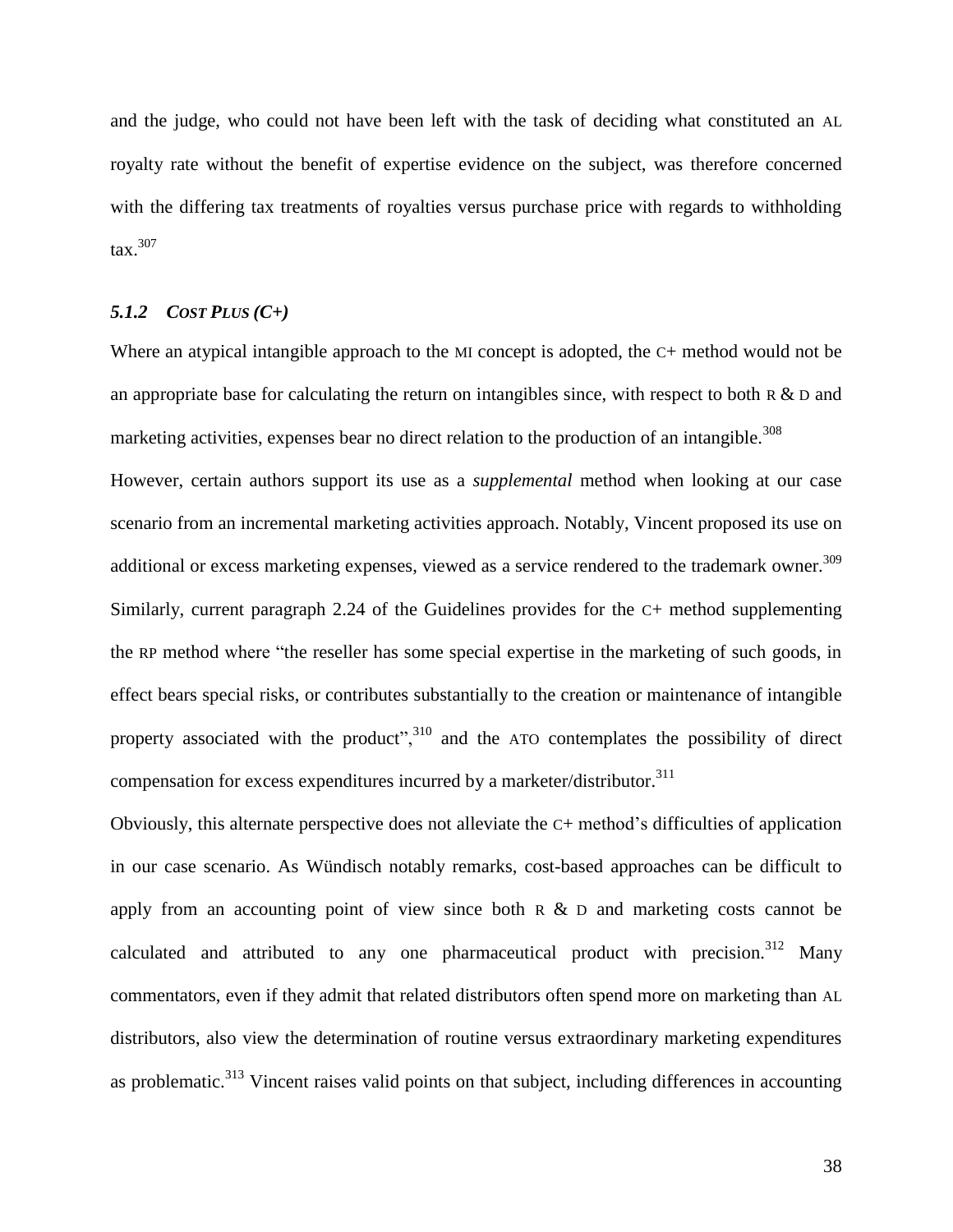practices and business strategy,  $314$  to which others add availability of data  $315$  and variations in marketing expenses from MNE to MNE and from country to country.<sup>316</sup>

<span id="page-42-0"></span>In our case scenario, going beyond marketing cost differential between the tested party and comparable distributors implies an identification of "the extent to which the tested party is advertising or promoting more intensively than others in the market". While an IRS representative recognizes that this is "a tough point", he also points out that such an analysis is "generally going to be a material factor".<sup>317</sup> In the context of the pharmaceutical industry where a great amount of marketing expenditures is spent globally by MNEs, one possible tool for such determination could involve a comparative inquiry into the level of *assistance* provided by the parent company or MI owner to related versus AL distributors, for example in the form of free goods or free samples.<sup>318</sup>

## *5.1.3 RESALE PRICE (RP)*

<span id="page-42-2"></span><span id="page-42-1"></span>Aside from all considerations pertaining to MIs including any approach to our case scenario, RP stands out as a proper TP method to price the transfer of APIs for a number of reasons: it is less sensitive to product differences<sup>319</sup> and "probably most useful where it is applied to marketing operations".<sup>320</sup> While it is most reliable in cases where the reseller does not add substantially to the *value* of a product, <sup>321</sup> there is widespread agreement that the secondary manufacturing activities typically performed by pharmaceutical distributors does not add substantial value to the API, as it does not alter the product's chemical structure.<sup>322</sup> Moreover, the RP method is apparently widely used in the pharmaceutical industry in order to establish the sale prices of APIs, either internally or to third parties.<sup>323</sup> Recent evidence to that effect was rendered public through the *Glaxo Canada* case.<sup>324</sup> As understandably argued by many,<sup>325</sup> should it for that reason be favored as the proper TP method in our case scenario?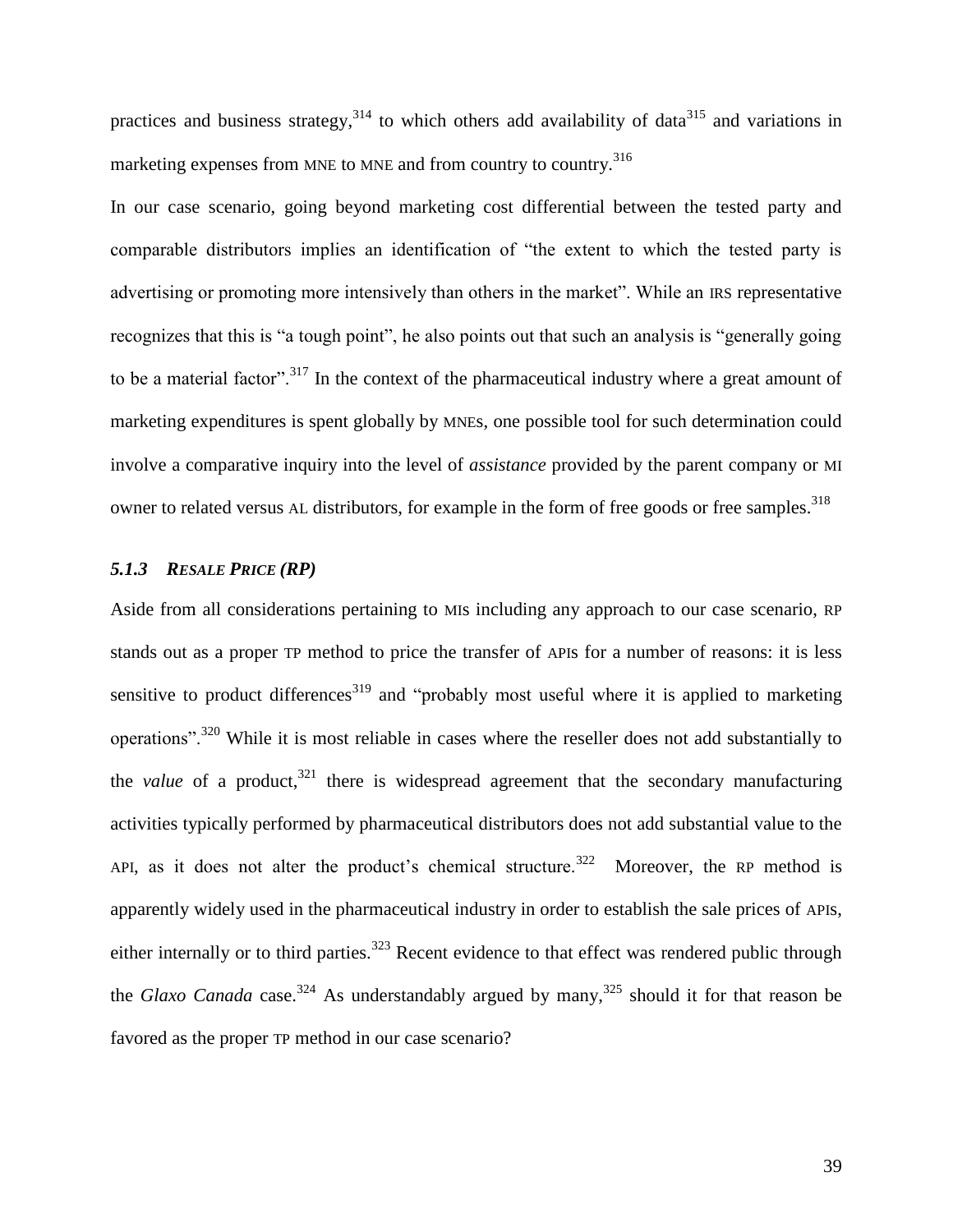Wündisch, a proponent of that position, argues that "the resale minus method is … the method of choice in cases of the valuation of transfers of goods with or without related *services* between group companies",<sup>326</sup> although he considers that this method is generally not appropriate in cases involving the license of intangible *property*. <sup>327</sup> Whether we approach the issue posed by our case scenario from an asset-based or activity-based perspective can therefore make a difference in the appropriateness of the method.

Comparability within the RP method is affected however by differences in functions.<sup>328</sup> Accordingly, valid arguments support the view that without adjustments, its application is not likely to achieve an AL result in our case scenario. In other words, where third-party transactions used as comparables are inherently flawed due to differences in the intensity level of marketing activities, applying the RP method will under-remunerate the related distributor performing additional marketing activities.

## <span id="page-43-0"></span>*5.1.3.1 Does an Ex-Ante RP Structure Provide an Indirect Reimbursement of Marketing Expenses?*

A number of authors argue that, since pricing structures based on RP gross margins are designed to ensure that the costs of the buyer are recovered and to provide an appropriate profit margin,  $329$ they are equivalent to an indirect reimbursement of expenses incurred at the net margin level. $^{330}$ In the view of Mentz and Carlisle, a related distributor that is "permitted to earn a very substantial gross profit margin … should be regarded as having been indirectly reimbursed" even for extraordinary marketing expenses.<sup>331</sup>

In our view, this argument somewhat stretches the actual effects of a pricing structure based on the RP method. As ex-ante pricing based on gross margins is necessarily based on forecasts, the argument takes for granted the commercial success of the product in the local market. Although it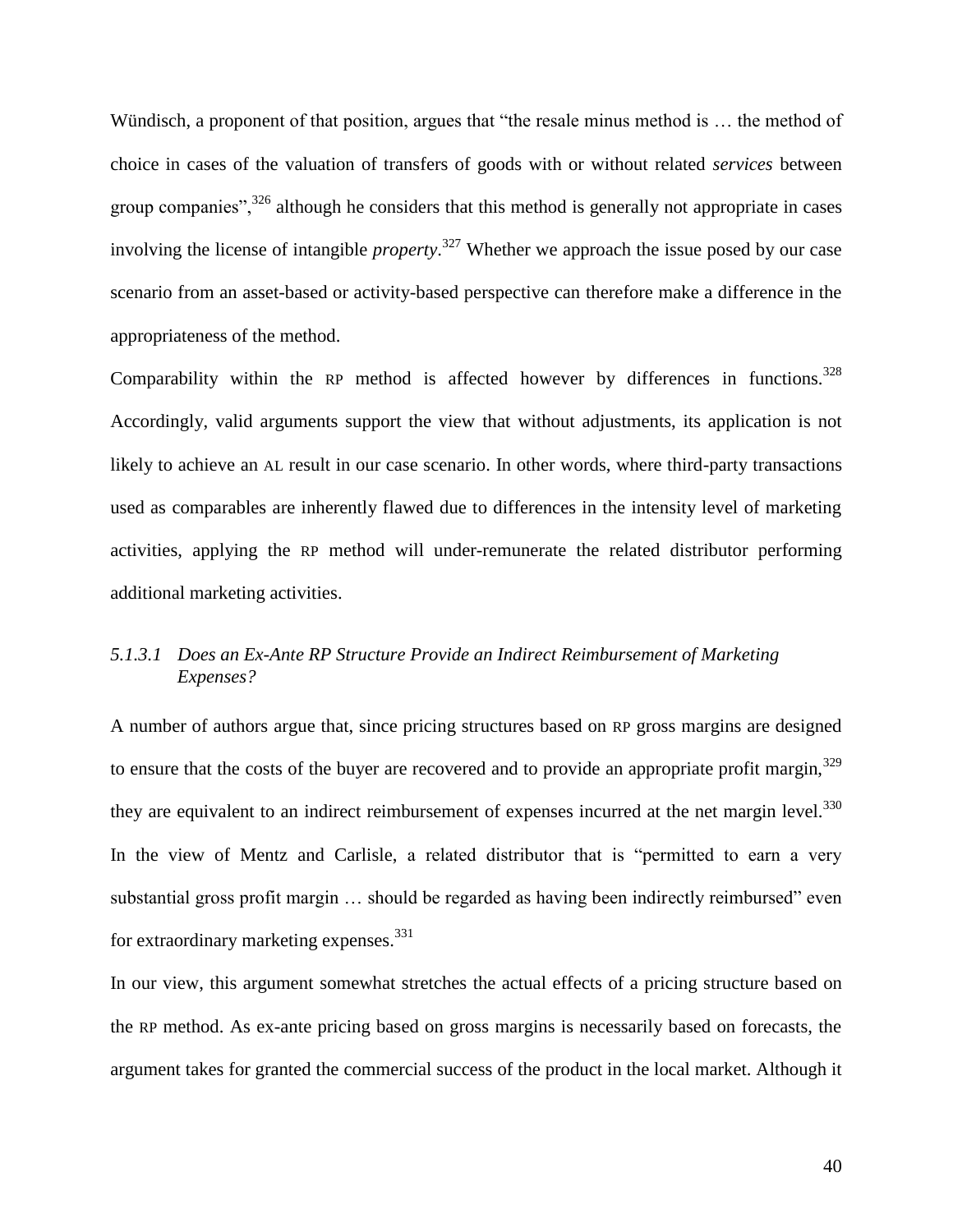may hold merit in certain circumstances, this argument would have limited application in our case scenario. Using projections to price an API at the gross margin level still leaves a degree of risk to the marketer since, in the highly risky pharmaceutical industry, there exists multiple reasons for actual sales to deviate from forecasts,  $332$  while marketing expenditures are quite important early on during the first years of market penetration strategies. As expected sales may not materialize and accordingly, critical mass may not be attained, such an ex-ante pricing structure cannot guarantee a low and stable level of remuneration.

Where it is additionally argued that transfer prices set using the RP method are subject to periodic adjustments,  $333$  one would have to consider the frequency, the underlying rationale and the exante or ex-post nature of such price adjustments before concluding that the structure provides an indirect reimbursement of marketing expenses and therefore low-risk arrangement for the marketer. In our view, only a net margin pricing structure, ex post by nature,<sup>334</sup> could clearly be relied upon as equivalent to an indirect reimbursement of expenses. It is interesting to note in this regard that Barbera, whose approach to the notion of risk rests primarily on the way pricing is structured, argues that if the price of a product sold by a manufacturer is set using an *operating* margin, "then the manufacturer effectively bears all market risk".<sup>335</sup>

#### **5.2 TRANSACTIONAL PROFIT METHODS**

Profit-based TP methods were introduced in 1988 as the US Treasury"s first interpretation of the "commensurate-with-income" standard.<sup>336</sup> They were officially introduced in the IRC regulations in 1994.<sup>337</sup> Added in the TP Guidelines in 1995 as recommended methods,<sup>338</sup> the profit split (PS) and the transactional net margin method (TNMM) are both ex-post pricing methods,  $339$  implicitly calling for year-end adjustment mechanisms. $340$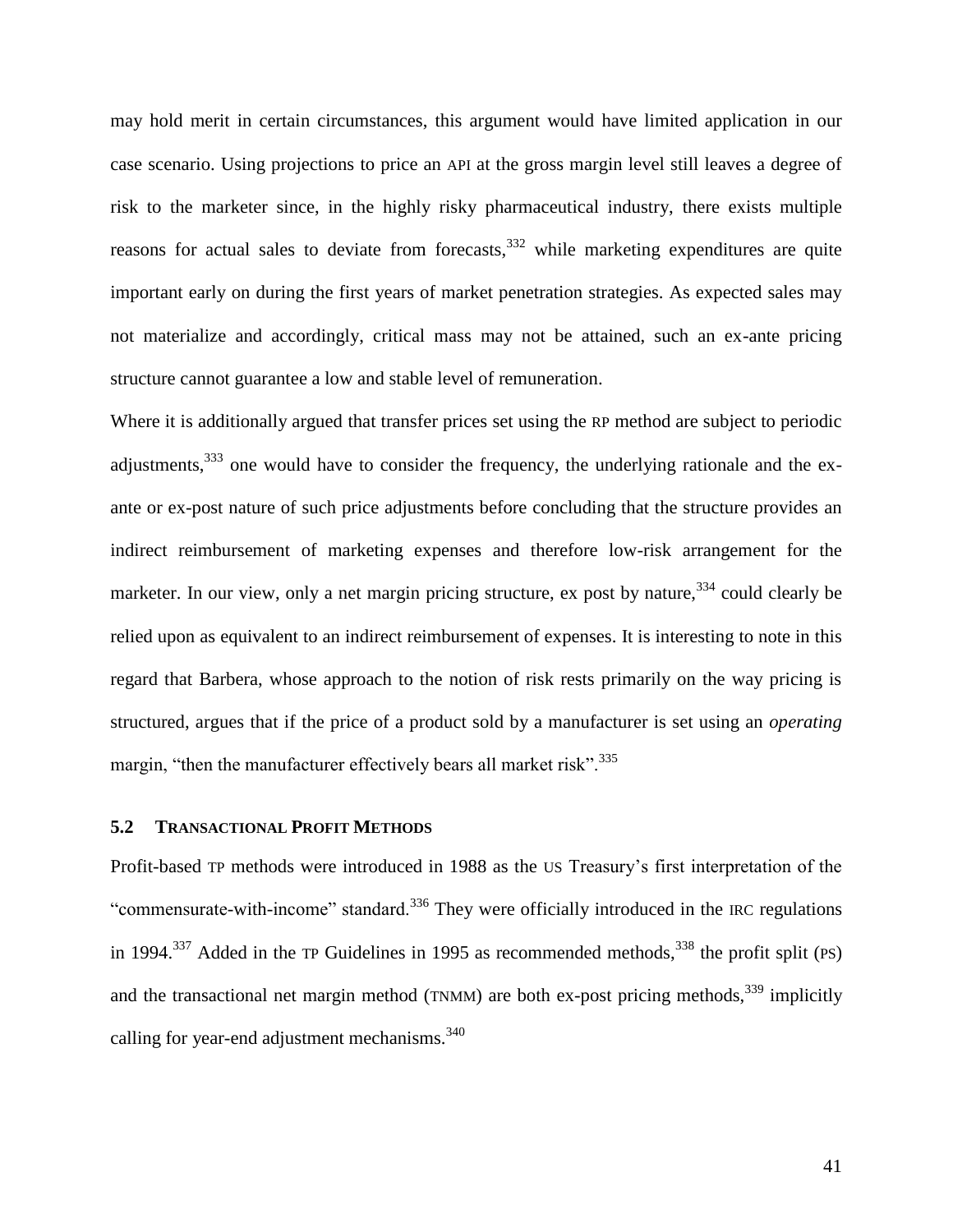Several observers in the TP community have noted their wide-spread use in an increasing number of countries by MNEs<sup>341</sup> and by revenue authorities, with the United States and Australia as initial promoters of the methods.<sup>342</sup> The OECD WP6, who revised these methods in order to introduce more technical guidance in the Guidelines, attributes the general trend to use them in part to the fact that there is generally more public data available at the profit-margin level. $343$ 

The Proposed Revision, <sup>344</sup> rendered public on September 9, 2009, goes beyond a simple elimination of the existing hierarchy of methods to recognize that profit-based TP methods may be more appropriate than traditional ones in certain circumstances.<sup>345</sup> This may well be true in our case scenario: transactional profit methods can be particularly useful where a party offers "unique contributions", or "non-benchmarkable functions, assets or risks for which no sufficiently reliable comparable data are available".  $346$ 

## *5.2.1 PROFIT SPLIT*

The PS method is defined by Allen, Tomar, and Wright as a "method [which] allows evaluation of the combined operating profit or loss in one or more controlled transactions by reference to the relative value of each controlled taxpayer's contribution to the combined profit or loss".<sup>347</sup> Under this method, profits are split "on an economically valid basis".<sup>348</sup> The choice to split gross or net profits will depend on the comparability analysis:  $349$  splitting gross profits may pose consistency issues due to differences in expenses allocation, while operating or net profits are generally defined in a more consistent manner.<sup>350</sup>

The PS method is presented by the OECD as appropriate for "highly integrated operations",  $351$ notably where both parties to the transactions own intangible assets<sup>352</sup> but also in cases where the parties engage in "highly integrated *activities*". <sup>353</sup> For instance, OECD WP6 notes that a party who does not use significant intangibles may nevertheless be entitled to profits that fall outside a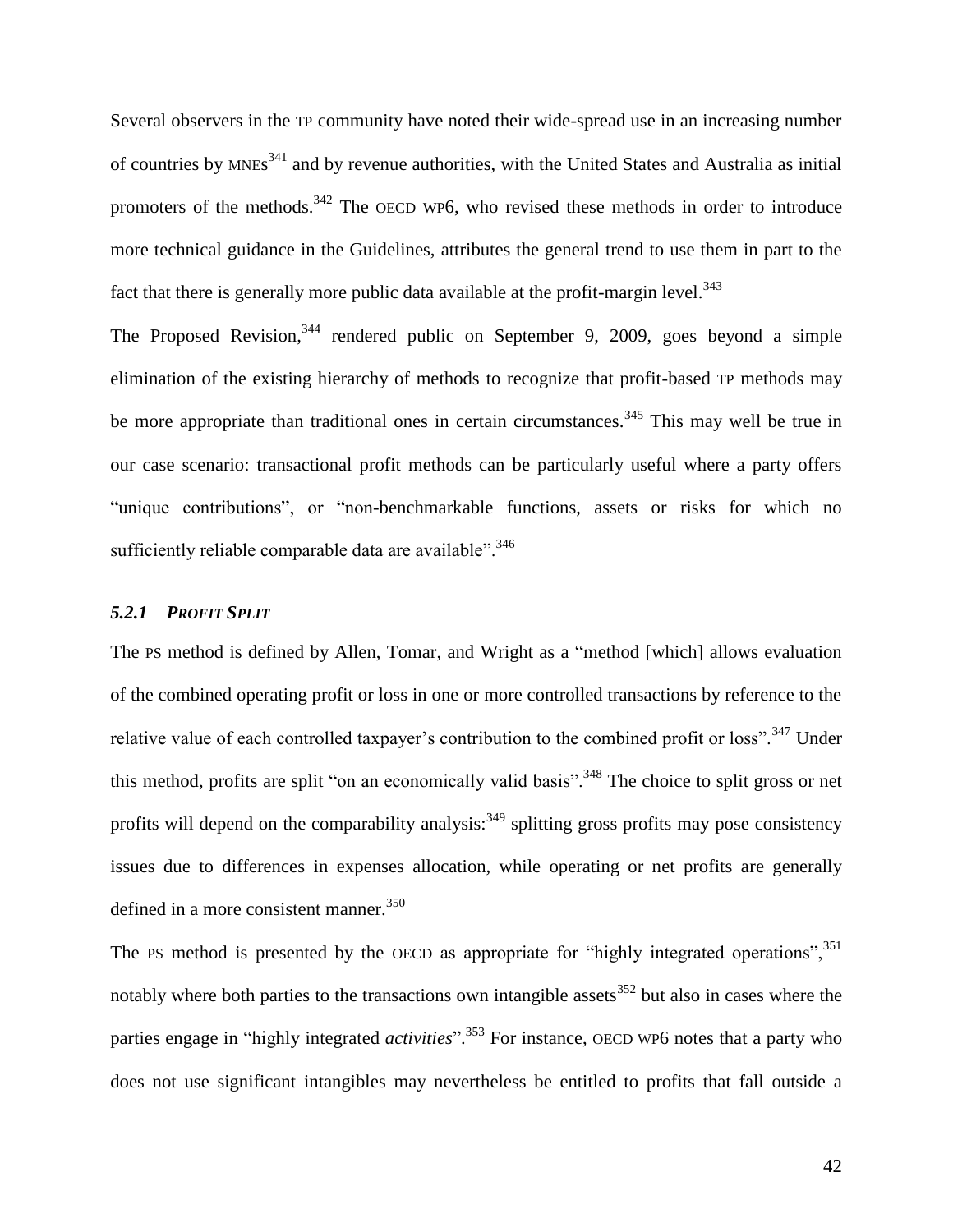typical range of net margins because of unique contributions other than intangible assets, leading to the application of a PS method.<sup>354</sup> Example 12 of the 2006 IRC regulations section 1.482-8 also suggests that residual  $PS^{355}$  may be the best method to determine a distributor's AL remuneration in situations where both the manufacturer and the distributor make "valuable, non-routine contributions to the marketing and promotional activities" in the local jurisdiction.<sup>356</sup> OECD WP6 sees the method as potentially most reliable where both parties to a transaction co-develop and co-exploit the same intangible<sup>357</sup> and where each party owns or *uses* different intangibles of significant value.<sup>358</sup>

For our purposes, there are two basic ways of splitting combined profits, regardless of the specific PS method utilized (residual,  $359$  contribution,  $360$  any other type of PS method or any combination thereof<sup>361</sup>): by reference to comparable AL transactions or mainly to "internal" data". 362

#### *5.2.1.1 Expansion of the Comparables Pool*

We observe that the Proposed Revision of the Guidelines incorporates several suggestions made by value chain analyses proponents, notably with respects to the expansion of comparables pools. The entirely new proposed paragraph 2.94 of the Guidelines explicitly prescribes that joint venture arrangements and "pharmaceutical collaboration, co-marketing or co-promotion agreements" constitute "possible sources of comparable uncontrolled transactions that might usefully assist in the determination of criteria to split the profits".<sup>363</sup> This development may eventually raise another question: would the use of alternatively structured transactions to determine the profit split level between related parties constitute *recharacterization* of the tested transaction? If proposed paragraph 2.94 is adopted, this question will be particularly relevant in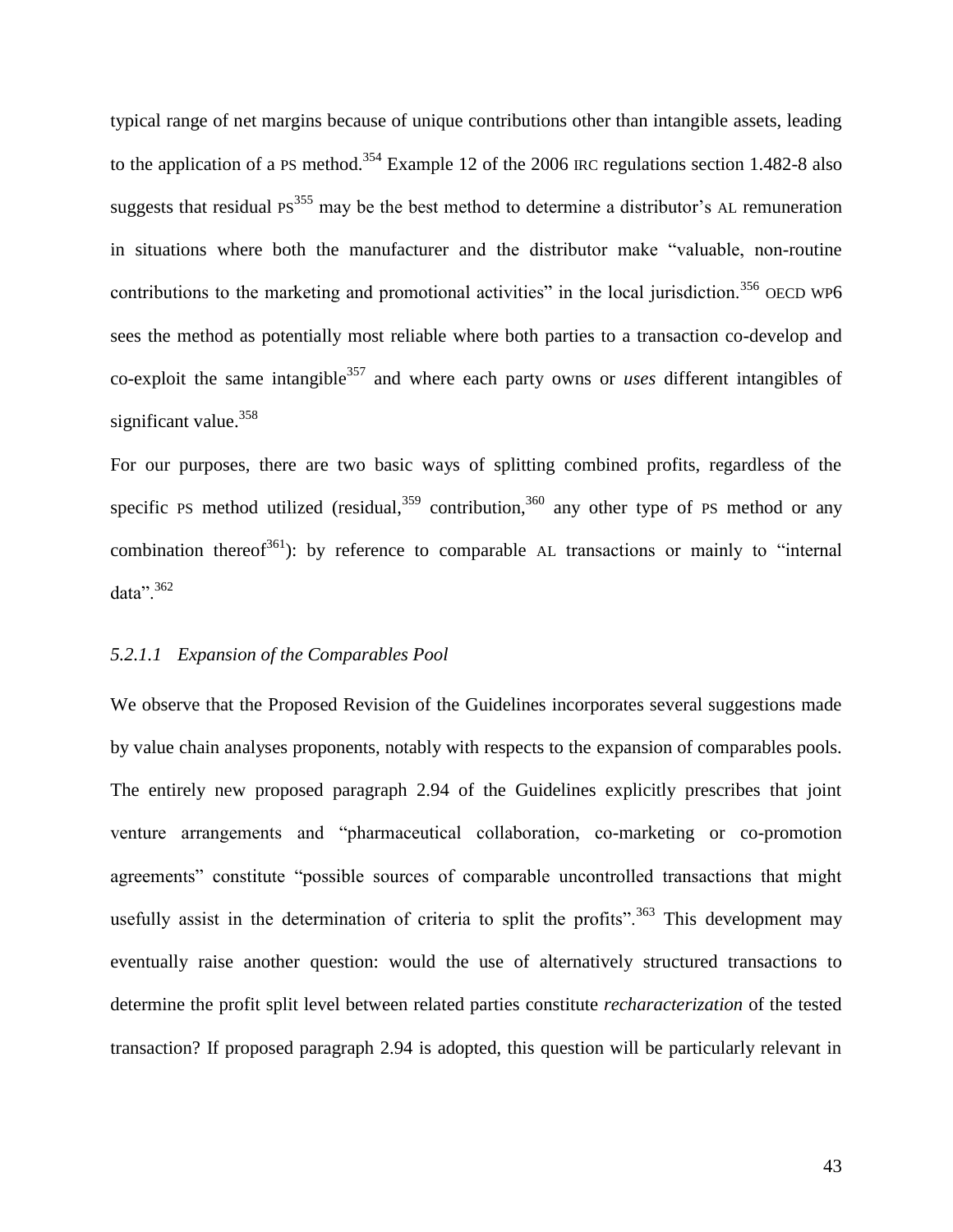the Canadian context, where the recharacterization provision in income tax legislation<sup>364</sup> requires the fulfillment of an additional legal test normally used in anti-avoidance provisions.<sup>365</sup>

The better view in our case scenario is that the use of such comparables to analyze the relative value of each participant"s contribution with the help of the profit split method should not be perceived as recharacterization, as in this context the exercise proceeds from a search for *data* obtained from what are considered, albeit indirectly, as comparable transactions, rather than from an inquiry into what type of *transaction* would independent parties have entered into. The fact that the OECD"s proposed paragraph 2.94 is contained within the discussion on the PS method, entirely apart from the limited discussion on the subject of recharacterization found in the Guidelines,<sup>366</sup> tends to support this view. Moreover, current paragraph 1.41 (renumbered 1.68 in the Proposed Revision) illustrates the difference between restructuring a controlled transaction and using alternatively structured transactions as comparables, as would be the case here.

#### *5.2.1.2 Allocation Keys*

Where the TP analyst cannot derive a split of combined profits from comparable data, the need arises for an "economically valid basis" to approximate the division of profits that would be found in AL agreements.<sup>367</sup> The fundamental assumption is that independent parties would have split the combined profit *in proportion to the value of their respective contributions* to the generation of profit in the transaction.<sup>368</sup> The allocation key should therefore reflect the main value drivers of the transaction in the creation of combined profit.<sup>369</sup> Authors from the economic field agree that good economic reasoning is needed to derive an appropriate allocation key for a particular transaction.<sup>370</sup>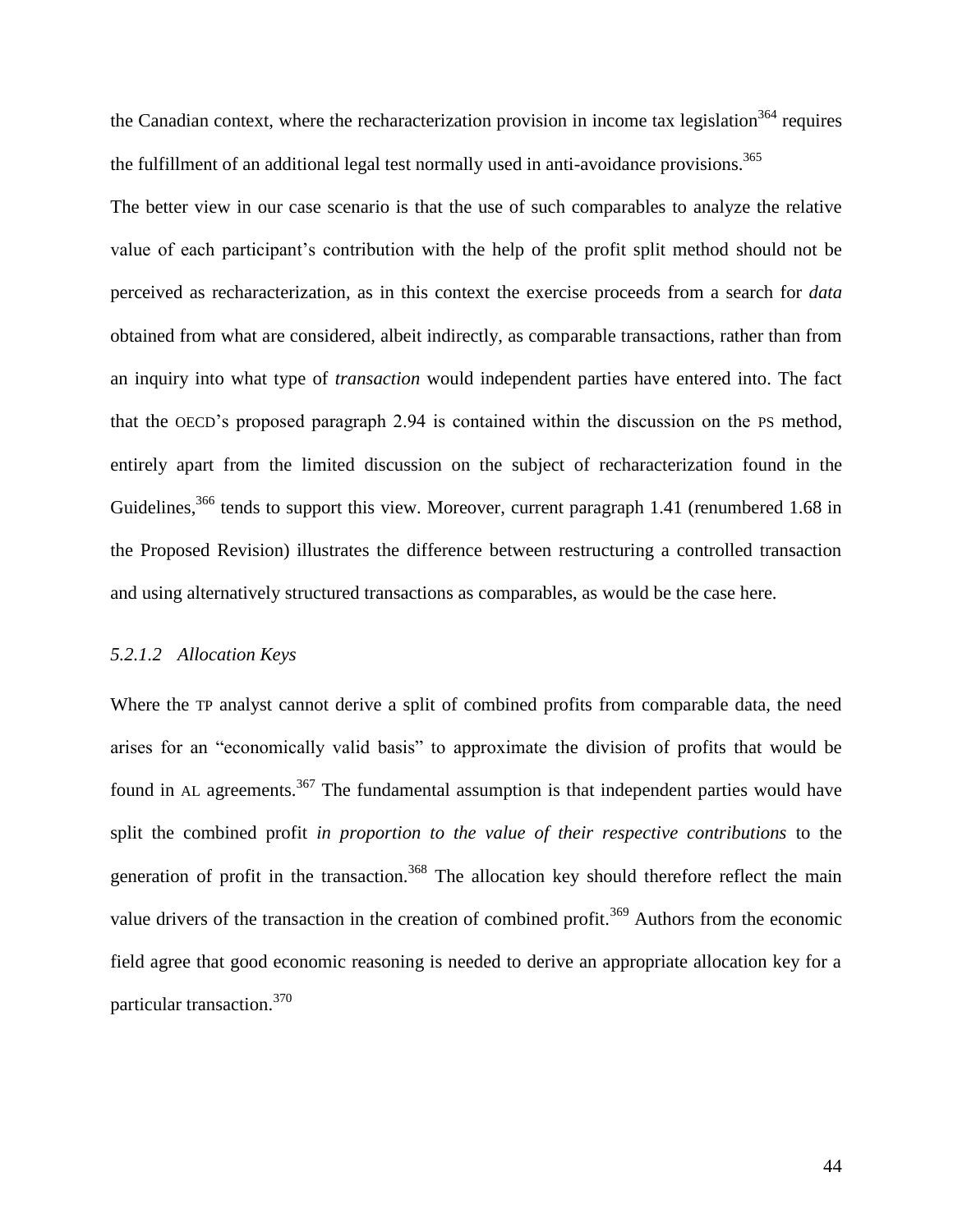## *Cost-Based Allocation Keys*

Cautioning against the risk to become formulaic, OECD WP6 sees as undesirable the establishment of a prescriptive list of allocation keys.<sup>371</sup> It is suggested that costs could provide an appropriate basis where there is a strong correlation between expenses incurred and value added, for example where marketing expenses generate material MIs. $^{372}$  OECD WP6 notes that allocations made without external market data are often designed to reflect each party"s investment in the development of intangible property.

We agree with several authors however that allocation keys based on the costs of development of MIs can be arbitrary. As panelists Tracy Gomes and Shiraj Keshnavi pointed out during a TP session of the American Bar Association, marketing costs do not always equal value<sup>373</sup> and "[t]he presence of high expenditures does not necessarily mean that we're efficient".<sup>374</sup> The same reasoning can be applied to R & D expenses: with respect to the costs of development of ranitidine hydrochloride by the Glaxo Group, two authors remark that "[w]hat is truly relevant is not the exact amount of  $[R \& D]$  expenses", but rather the fact that these expenses are not always linked with the tremendous value of the research output.<sup>375</sup> As Wündisch remarks, even market prices of pharmaceutical products in finished form are largely unrelated to costs, being mainly based on prices of competing products and on an assessment of customers' perceptions of the drug's therapeutic value when compared with alternative treatments.<sup>376</sup>

## *Value-Chain Informed Allocation Keys*

Brem and Tucha deplore the lack of a model to derive allocation keys which, they argue, should depend on the valuation of the functions performed.<sup>377</sup> Value chain analyses aim to provide such an economically rational model,  $378$  hopefully bringing the PS analysis beyond what was characterized by OECD WP6 as a "subjective analysis, using text or charts to show relative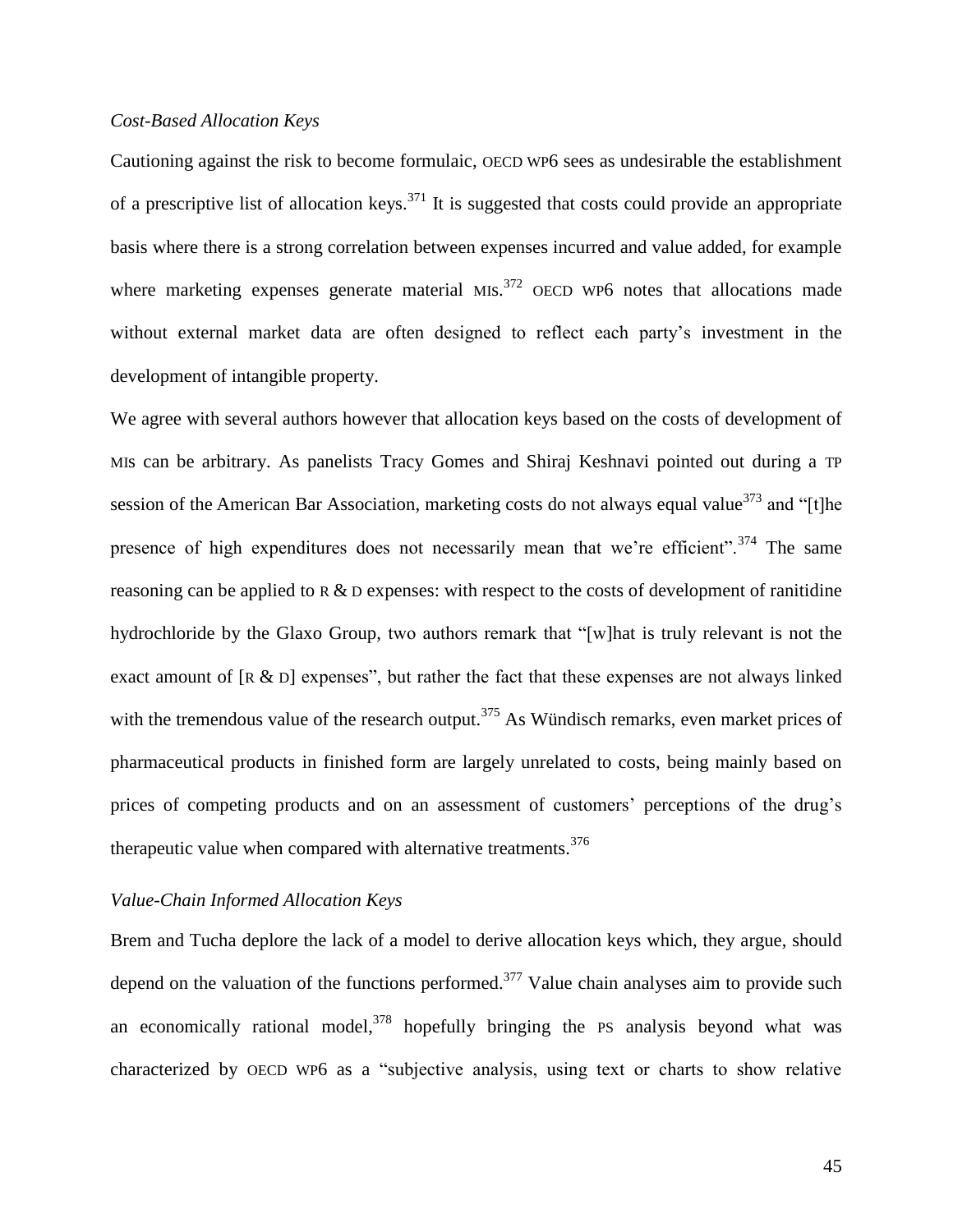contributions made by the parties".<sup>379</sup> While the Proposed Revision incorporates in our view several insights from Fris' written contributions, there is ample room for the OECD to develop additional guidance in this respect.<sup>380</sup> Without further guidance, PS analyses that do not refer to comparable transactions can be endlessly arguable, partially explaining the position of industry specialists like Wündisch and Alfons R. Schmid, who are against its use.<sup>381</sup> A high-profile example of the PS methods" difficulties of application due to lack of sufficient guidance is found in the *Glaxo US* case, where negotiations undertaken between the competent authorities of the United States and the United Kingdom failed after four years of negotiations.<sup>382</sup> Nevertheless, proponents of value chain analyses are not alone in holding the PS method as the TP method of the future, especially for transactions involving marketing and other high-value intangibles.<sup>383</sup>

However, the PS method is not, and is not represented to be, an easy solution to the TP problems encountered in relation to the MI concept. As Fris and Gonnet recognize when discussing the settlement of the *Glaxo US* case, "differences in interpretation and perceptions of what creates value within a group ["and more generally in the industry"] may be at the origin of severe conflicts between the taxpayer and the tax administration".<sup>384</sup> Their proposition therefore entails an increased reliance on additional and "more sophisticated economic valuations and related analysis".<sup>385</sup> To use the words of Llinares: "[t]he greater the economic robustness of the principle for the allocation, the greater the explanatory power of the method".<sup>386</sup>

Game theory,  $387$  on which Fris' initial proposition for value chain analyses is based,

teaches us that for an analysis of the behaviour of parties in a relationship, we have to identify the total performance of the parties together (the size of the pie), as well as the added value of each of the parties individually, because that decides ultimately which part of the pie each will get.<sup>388</sup>

Similarly, Brem and Tucha note that in the future, "the 'sales' factor" may be considered an increasingly important allocation key because without sales there can be "no revenues and consequently no chance for profits which can be allocated".<sup>389</sup> In our case scenario, value-chain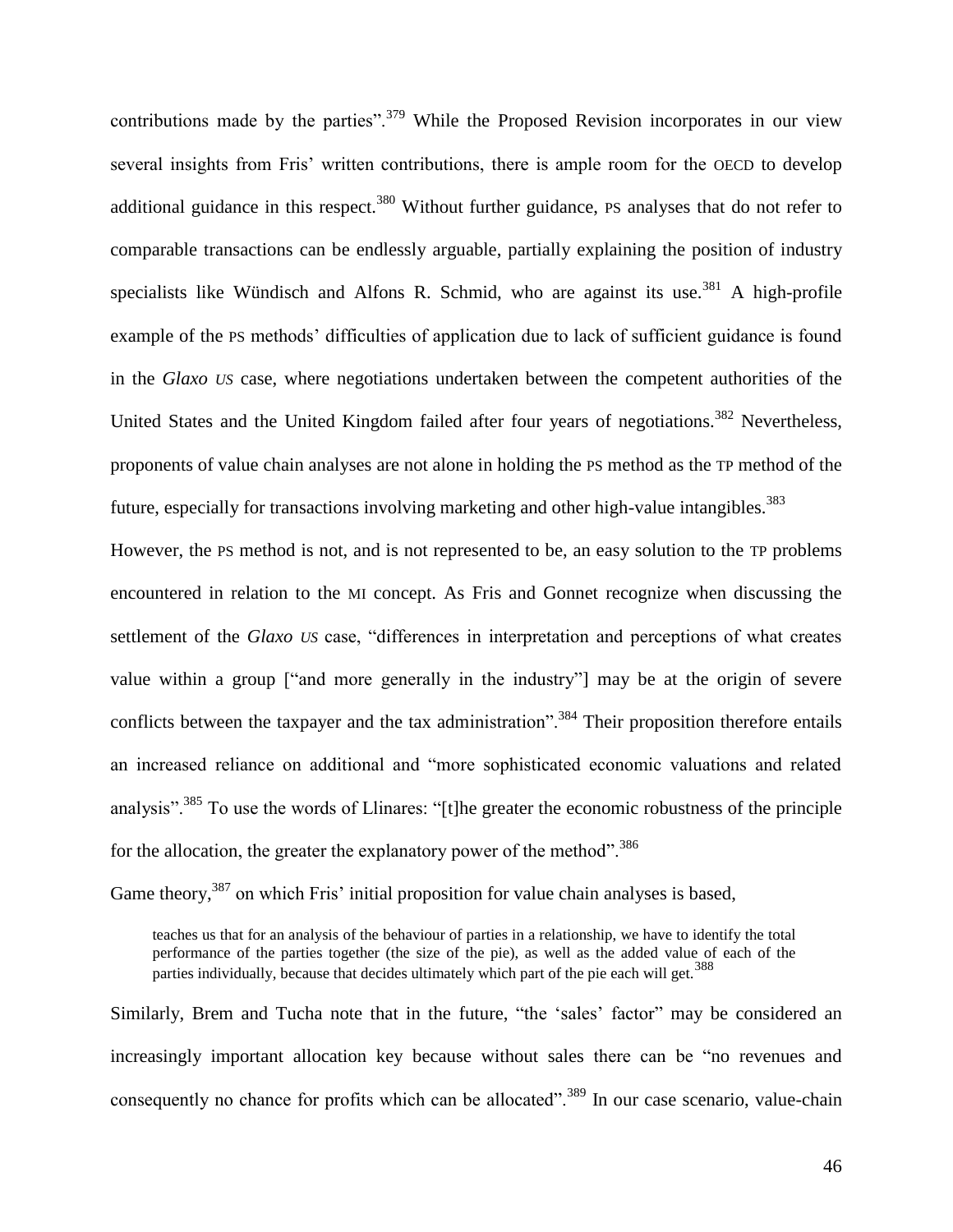analyses and allocation keys based on sales could indeed provide useful, commercially rational tools to determine an AL remuneration for all the parties involved. As Gomes commented during the American Bar Association"s TP session, when analyzing cases including our case scenario, there is probably a need to "expand the objective evidence" and "get more into the brand or marketing manager's parlance", thus examining "what marketers look at to measure the effects of their campaigns".<sup>390</sup>

## *5.2.2 TNMM / CPM*

The TNMM, measuring the net profit margin relative to costs, sales or assets,  $391$  results from a compromise between OECD countries following the adoption of the CPM in the United States.<sup>392</sup> Its main difference with CPM rests on the emphasis put on transactional rather than company-wide  $data.<sup>393</sup>$  The application of both methods relies heavily on external comparables.<sup>394</sup>

As opposed to the PS method where both parties' profits are examined, the TNMM is applied to only one party of the controlled transaction, usually the one performing the simplest functions, bearing the lower level of risk and not owning valuable intangibles.<sup>395</sup> This description of the tested party highlights a potential difficulty of application of the TNMM in our case scenario, where it is found that the local distributor bears a sizeable level of risk with respect to marketing investment or strategy while another party to the transaction owns a valuable patent.

The business community in general is an ardent defender of the TNMM which it considers most appropriate and practicable in most circumstances.<sup>396</sup> Applied with the use of company-wide data (rather than purely transactional data, as normally required by the Guidelines), a TP analysis performed with this method is often relatively low-cost from a tax compliance perspective,  $397$  due to accessibility of data and simplicity of application (similar in this regard to traditional methods). The TNMM/CPM have nonetheless been the object of much criticism, notably as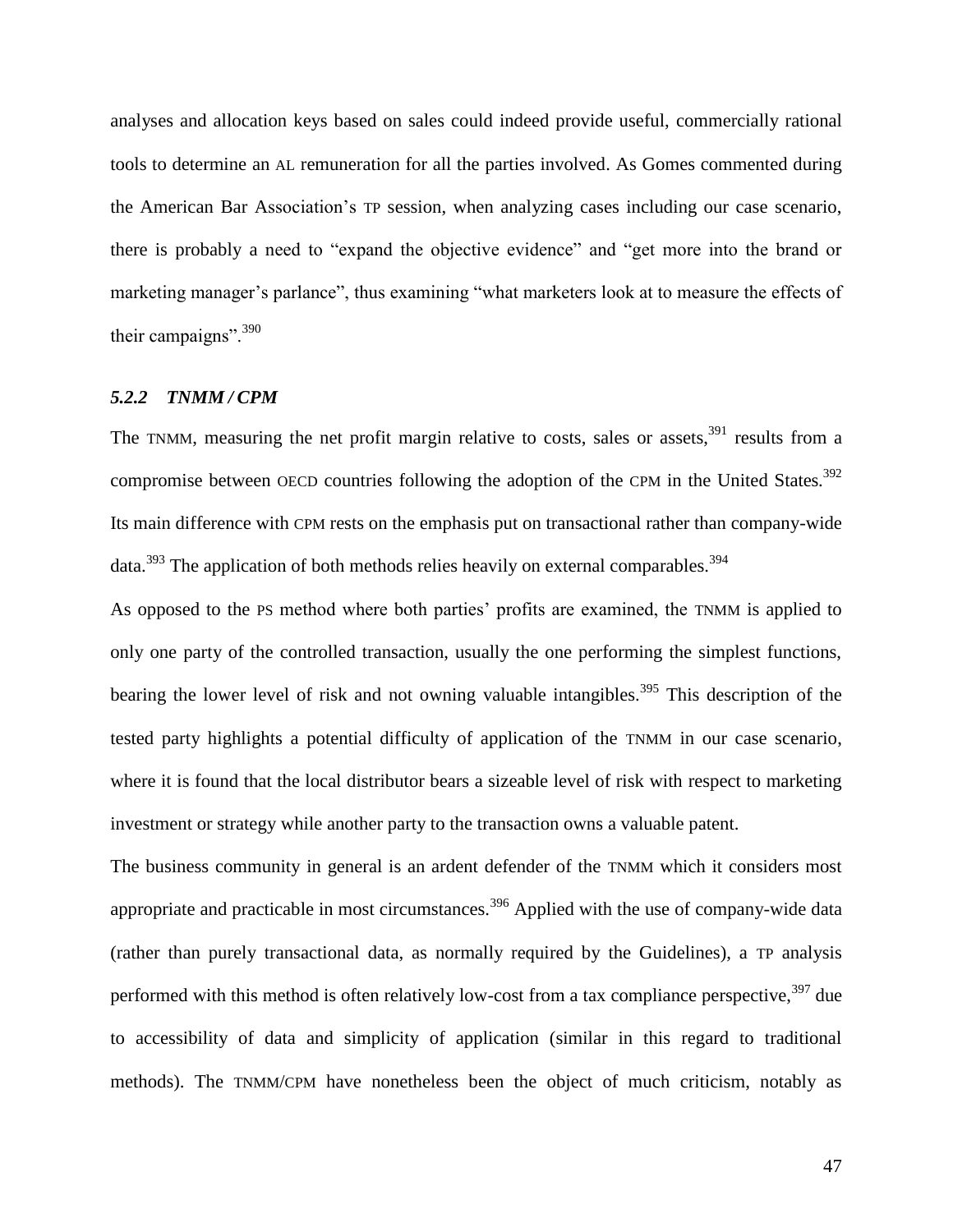<span id="page-51-0"></span>stepping away from the ALP due to "the vagueness of defined notions of comparability".<sup>398</sup> The Australian Administrative Appeals Tribunal also criticized the application of TNMM when based on functional comparables<sup>399</sup> and expressed concerns over the fact that the method "inevitably" attributes any loss to the pricing".<sup>400</sup> Finally, an author questions whether the TNMM can be "consistent with the economic profiles of MNEs" in light of the fact that, without adjusting for economies (or diseconomies) of integration, it can result in under (or over) remunerating the tested party, unlike PS methods.<sup>401</sup>

#### *5.2.2.1 Profit Level Indicator*

There are several possible measures of net profit that can be used when applying the TNMM, including "return on assets" and "operating income to sales".<sup>402</sup> Brian Becker notes that "[t]he choice of a profit level indicator can have a significant impact on the resulting transfer prices".<sup>403</sup> Remarking that an increase in volume of sales will necessarily increase the routine profit *levels* of an entity but not its profit *margins* (unless, of course, per item costs are diminished as a result of the increased volume, which is normally the case but to a limited extent), he demonstrates that the choice of operating margin (OM) as profit level indicator (PLI) tends to leave the licensee of a (predominantly) volume-increasing intangible with most of that intangible's profit.<sup>404</sup> On the other hand, Becker demonstrates that the choice of return on equity as PLI tends to allocate the same intangible's profits to the licensor, assuming that the intangible's ownership rests entirely with the licensor.<sup>405</sup>

OECD WP6 indicated that the choice of a PLI should be based notably on the value drivers of a transaction and, of course, on the availability of information.<sup>406</sup> In OECD WP6's view, selling activities should be remunerated based on a sales-related indicator although sometimes a combination of cost-based and sales-based indicators might be acceptable, "for instance where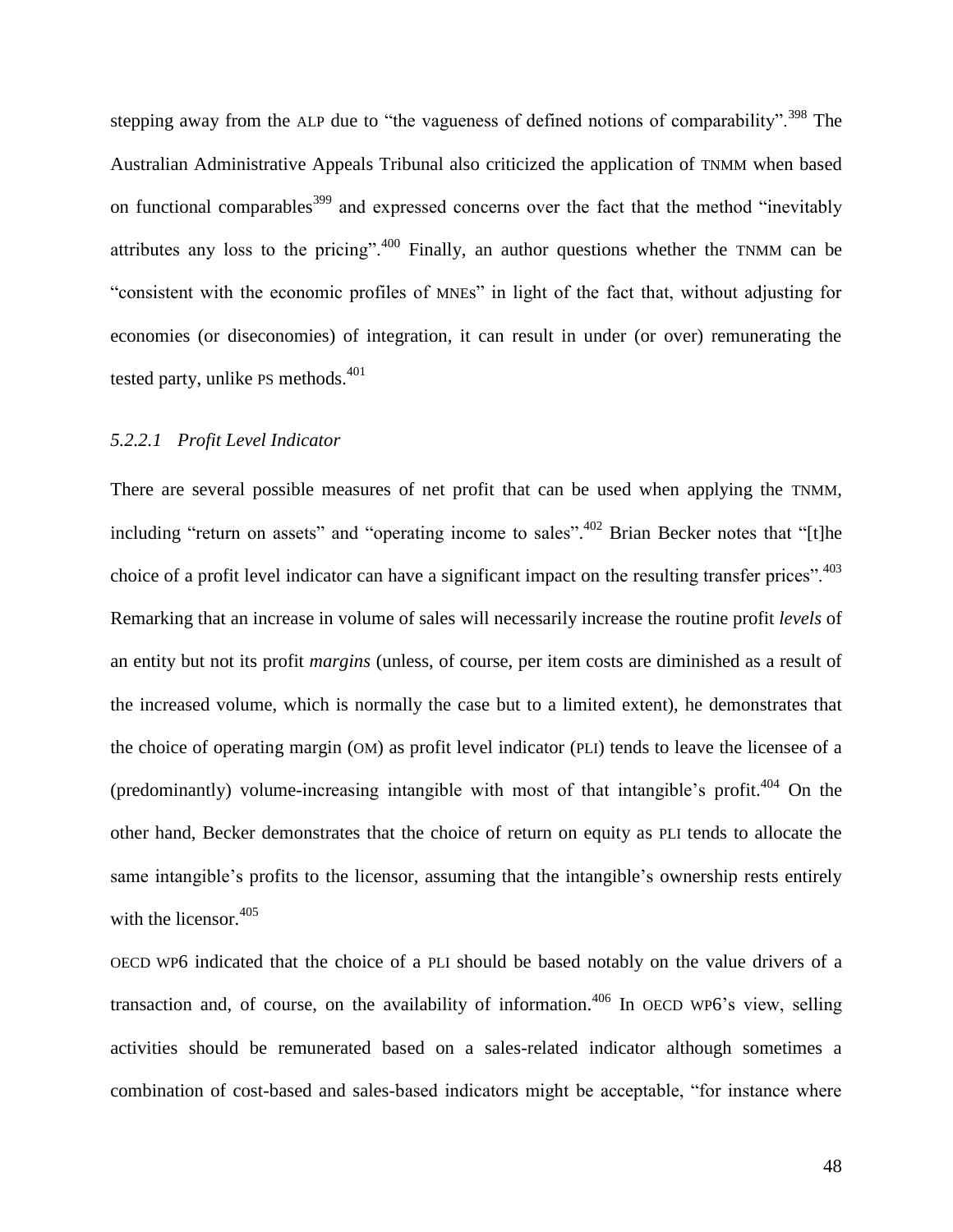the sales operation incurs significant promotional expenditures as a service performed for the principal in addition to its selling activities".<sup>407</sup> They refer in this regard to paragraph 2.24 of the Guidelines in relation to the RP method.<sup>408</sup>

#### *5.2.2.2 TNMM versus RP in our Case Scenario*

Appendix B of this paper compares the application of the RP method and the TNMM in the situation where a related pharmaceutical distributor paid a higher price for the API than the price paid by a hypothetical AL distributor, and also incurred incremental marketing expenses which were assumed by the manufacturer in the AL transaction. The results quite expectedly demonstrate that the RP method applied without adjustments in this case scenario will correct the API price but will not adequately remunerate the incremental marketing activities. Similarly, OECD WP6 finds that a net profit margin analysis can be more reliable than a gross margin analysis where "there are material differences in [the intensity of] functions between the tested and the uncontrolled transaction which are reflected only in operating expenses below the gross margin level."<sup>409</sup> Certain differences in accounting classification that would affect a gross margin analysis also disappear at the net margin level, such as reclassifications from cost of goods sold to operating expenses.<sup>410</sup>

Could the TNMM provide an AL remuneration in our case scenario? Clearly, applying the TNMM based on an operating margin would bring the related distributor closer to an AL remuneration than the RP method applied on its own. Still, OECD WP6 demonstrates that, although a gross margin analysis presents a greater risk of error than a net margin analysis, the application of the TNMM based on an OM (a sales-based PLI) also presents a certain risk of error in cases involving differences in the intensity of the marketing function performed by the tested and comparable parties.<sup>411</sup> Using a combination of sales and cost-based PLIs therefore appears more precise. The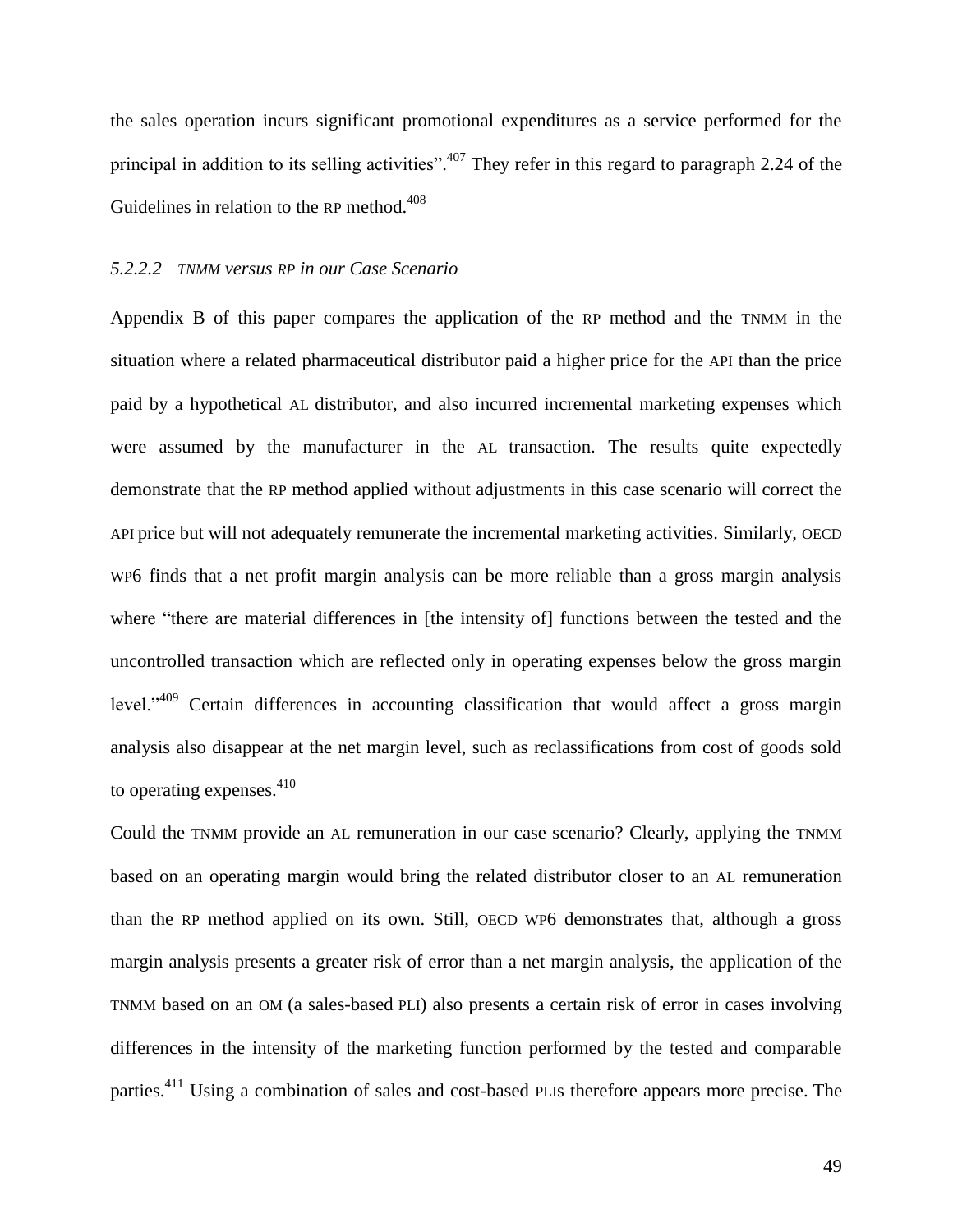TNMM using the Berry ratio<sup>412</sup> as PLI could arguably be applied in this regard since it measures data from both the gross and net margin levels. Russo and Boykin incidentally report that, for the business community, "there could be more circumstances where the Berry ratio can be used to compensate customer-facing activities where also sales do take place".<sup>413</sup>

However, the most significant obstacle to the application of the TNMM in our case scenario is due to the shortage of third-party information on operating expenses. As mentioned earlier, API prices are generally set using the RP method<sup>414</sup> and the net margins of third party distributors are generally unknown. Likewise, as Wündisch remarked, most independent licensees would be unwilling to disclose the level of profit they are making with licensed-in products.<sup>415</sup>

## <span id="page-53-0"></span>**6 CONCLUSION**

In our view, the debate surrounding the MI concept is largely factual and needs to be dealt with on a case-by-case basis. The crucial starting point in our case scenario is that comparable AL transactions cannot necessarily be found in the marketplace. To what extent does the existing TP framework need new concepts to deal with this situation?

Having reviewed an important portion of the existing literature on the subject, we conclude that the partial economic ownership and atypical intangible approaches have proven themselves to be of little use in quantifying local distributors" contributions to the realization of profits in the pharmaceutical industry. Considering the Guidelines" explicit recognition that some of the most difficult aspects of  $TP$  rest with transactions involving intangibles,<sup>416</sup> this does not come as a surprise. Accordingly, we argue that the asset-based approaches to the MI concept fail to provide an AL remuneration in our case scenario.

That said, in cases where the excess marketing expenditures are clearly documented in the intra-MNE arrangements, or where third-party data allows for an identification and quantification of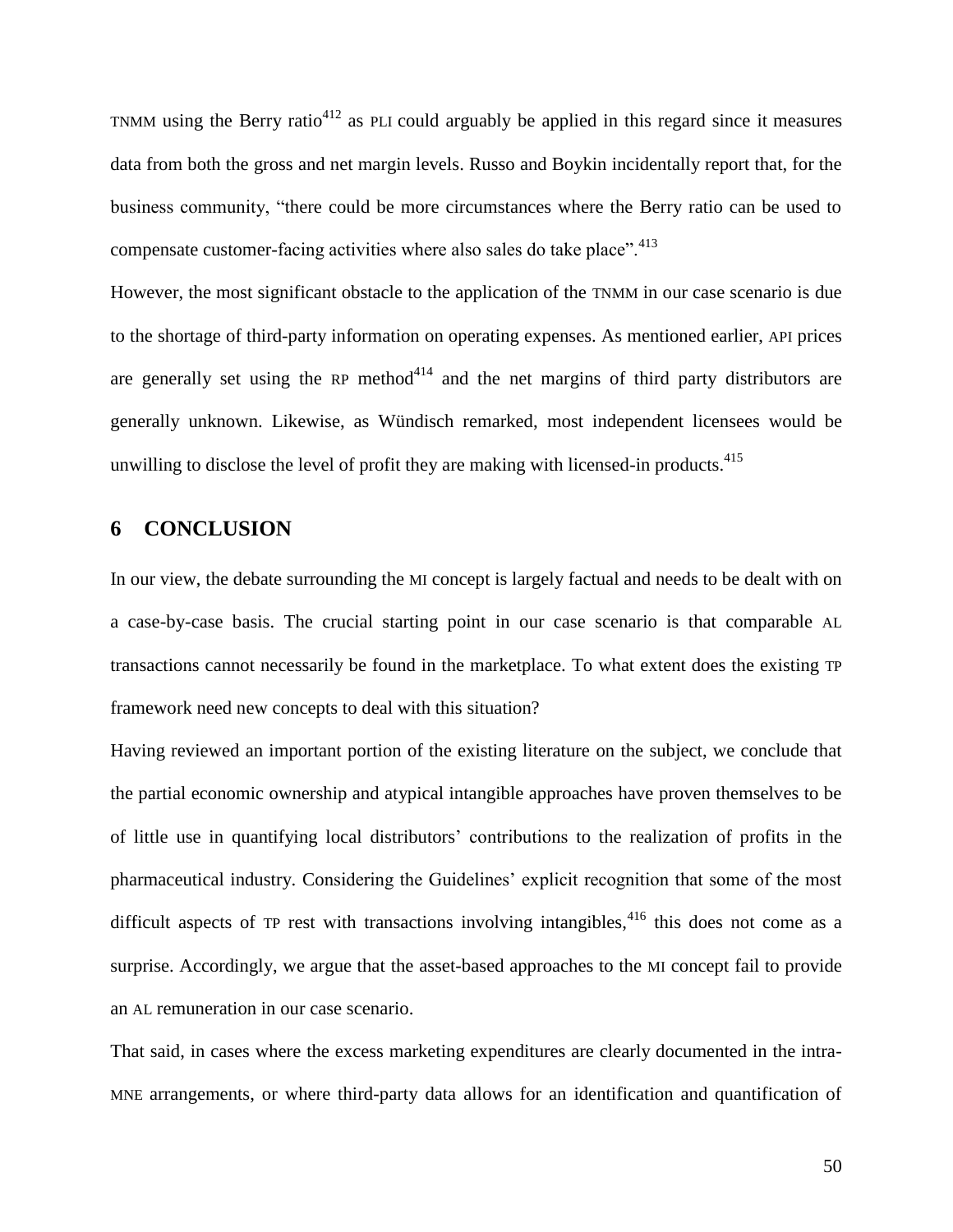such expenses (if not directly, at least through an inquiry into the comparative level of assistance provided by the manufacturer or MI owner to the related and AL distributors), provided also that the differential in operating expenses is found *not* to amount to a higher level of *risk* for the related distributor, the application of the RP method supplemented with a C+ on additional marketing expenses can provide an AL remuneration for the local distributor.

If sufficient information on the marketing expenses differential between related and AL distributors is not available, the expanded comparables pools suggested by Fris and incorporated in the Proposed Revision opens up interesting new avenues to solve our case scenario with the help of comparable-type PS methods.

Finally, in cases where there are no indirectly comparable transactions in the available data pool to apply comparable-type PS methods, or where the differences in the intensity of the marketing function entails an additional risk on the part of the related distributor, for instance through greater strategic input,  $417$  a PS analysis based on value chain economic insights would provide the best estimation of an AL remuneration.

Clearer and more solid foundations for evaluating the added value of a local pharmaceutical distributor's contribution are needed. As long as the conceptual grounds for a successful application of PS methods are not sufficiently developed, negotiation and litigation processes will suffer. We believe that PS methods based on value chain analyses have the potential to gather some degree of consensus since they are "not a standardized exercise based on arbitrary allocation keys",  $418$  but a case-specific approach, designed to offer rational support for a successful application of the ALP. It may even be the ALP's last hope before formulary apportionment methods, $419$  which to date have not been favored by tax authorities and business participants alike,  $420$  despite their low-compliance cost feature which is otherwise of general concern to the business community. $421$ 

51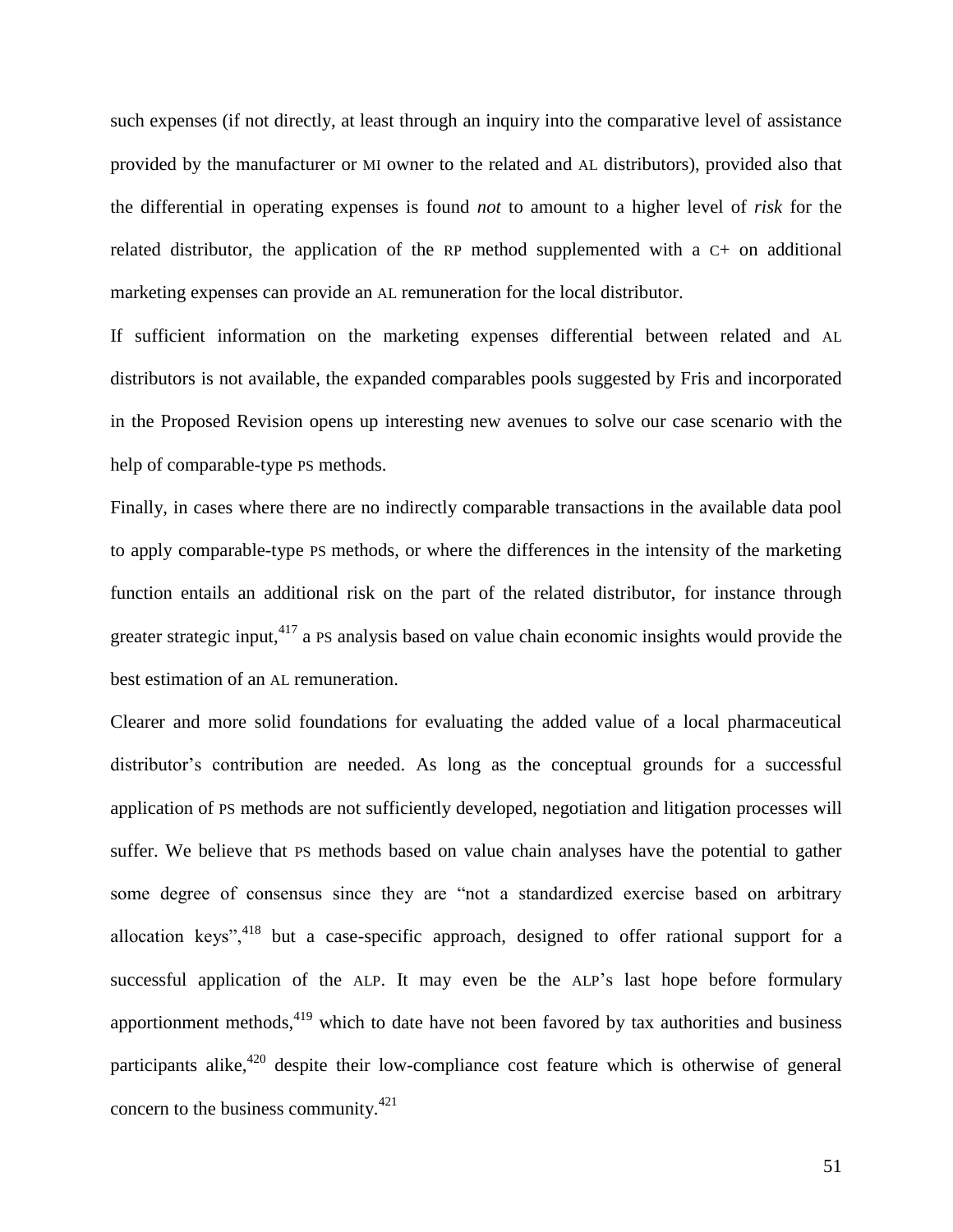This approach certainly takes further the meaning of the phrase "conditions … which *would be made* between independent enterprises", found in article 9 of the Model Tax Convention on Income and on Capital.<sup>422</sup> In our view, this necessary development is prompted by the consolidation of the industry<sup>423</sup> and firmly rooted in the ALP's goal to replicate what AL parties would have agreed to in similar circumstances. After all, sociologists have long observed that social developments, including commercial ones, always precede the development of formalized legal frameworks.<sup>424</sup>

 $\overline{a}$ 

 $1$  The opinions expressed in this text only reflect the author's point of view and do not necessarily represent the opinions of the Department of Justice Canada or the Canada Revenue Agency.

<sup>&</sup>lt;sup>2</sup> Clive Jie-A-Joen and Ramon Brandt, "U.S. Intangibles Regs – a Comparison with OECD Guidelines" (June 1, 2007) *Tax Planning International Transfer Pricing* (available on the Web at [http://www.bnai.com\)](http://www.bnai.com/), under the subheading "Concluding Remarks". See also Steve Allen, Rahul Tomar, and Deloris R. Wright, "Sec. 482 Services Regulations: Implications for Multinationals" (2006), vol. 13, no. 6 *International Transfer Pricing Journal* 279-90, section 7, where the authors assimilate this issue as a "battleground" in the United States.

 $3$  This paper deals with the ethical (or research-based) pharmaceutical industry, as opposed to generics. For various descriptions of the terms "ethical pharmaceutical industry", see Maurice H. Collins, *International Transfer Pricing in the Ethical Pharmaceutical Industry*, 2d ed., rev. Karl Wündisch (Amsterdam: IBFD Publications, 2003), at 21-3 and Sara Gustafson and Camilla Hallbäck, "The Global Effect of the Glaxo Case: The Increase of Transfer Pricing Conflicts between the OECD and the US" (MA thesis, Jönköping University, Jönköping International Business School, 2008) (available on the Web at http://hj.diva-portal.org/smash/record.jsf?pid=diva2:3512), at 8.

<sup>&</sup>lt;sup>4</sup> See Wündisch, supra note [3,](#page-4-0) at 136, where Wündisch mentions that the compensation for the use of the MI "is usually subsumed in the transfer price for the goods". See also *GlaxoSmithKline Inc. v. The Queen*, 2008 TCC 324, paragraph 50 (herein referred to as "the *Glaxo Canada* case").<sup>5</sup> Michalla Marth (*m*)

<sup>5</sup> Michelle Markham, "Transfer Pricing of Intangible Assets in the us, the oecd and Australia: Are Profit-Split Methodologies the Way Forward?" (2004), vol. 8, no. 3 *University of Western Sydney Law Review* 56 (available on the Web at [http://www.austlii.edu.au/au/journals/UWSLRev/2004/3.html\)](http://www.austlii.edu.au/au/journals/UWSLRev/2004/3.html), under the subheading "Introduction". The OECD"s TP Guidelines also recognize that, in cases which involve the integrated production of highly specialized goods, unique intangibles or the provision of specialized services, the ALP is "difficult and complicated to apply": Organisation for Economic Co-operation and Development, *OECD Transfer Pricing Guidelines for Multinational Enterprises and Tax Administrations* (Paris: OECD, 2009), paragraph 1.8 (herein respectively referred to as "the OECD" and "the Guidelines").

<sup>6</sup> See Jean-Pierre Vidal, "La décision GlaxoSmithKline et ses surprises" (2009), vol. 29, no. 2 *Revue de planification fiscale et successorale* 273-328, at 326-7; Hubert Hamaekers, "Arm"s Length – How Long?" (2001), vol. 8, no. 2 *International Transfer Pricing Journal* 30-40, at 36; Lorraine Eden, *Taxing Multinationals: transfer pricing and corporate income taxation in North America* (Toronto: University of Toronto Press, 1998), at 617; Elena R. Tsaneva, "Transfer Pricing in the World of Services and Intangibles – A New Challenge to Preserving the Corporate Tax Base" (2004), vol. 9, *UCLA Journal of International Law and Foreign Affairs* 323-65 (available on the Web at [http://www.lexisnexis.com\)](http://www.lexisnexis.com/), at 366.

<sup>7</sup> Paragraphs 1.12 and 1.45 of the Guidelines. See also Canada Revenue Agency, *Information Circular 87-2R*, "International Transfer Pricing", September 27, 1999, paragraph 34.

<sup>&</sup>lt;sup>8</sup> See the text accompanying note [26.](#page-7-0)

<sup>&</sup>lt;sup>9</sup> Paragraph 6.3 of the Guidelines.

 $10$  Paragraph 6.4 of the Guidelines.

 $11$  Paragraph 6.2 of the Guidelines.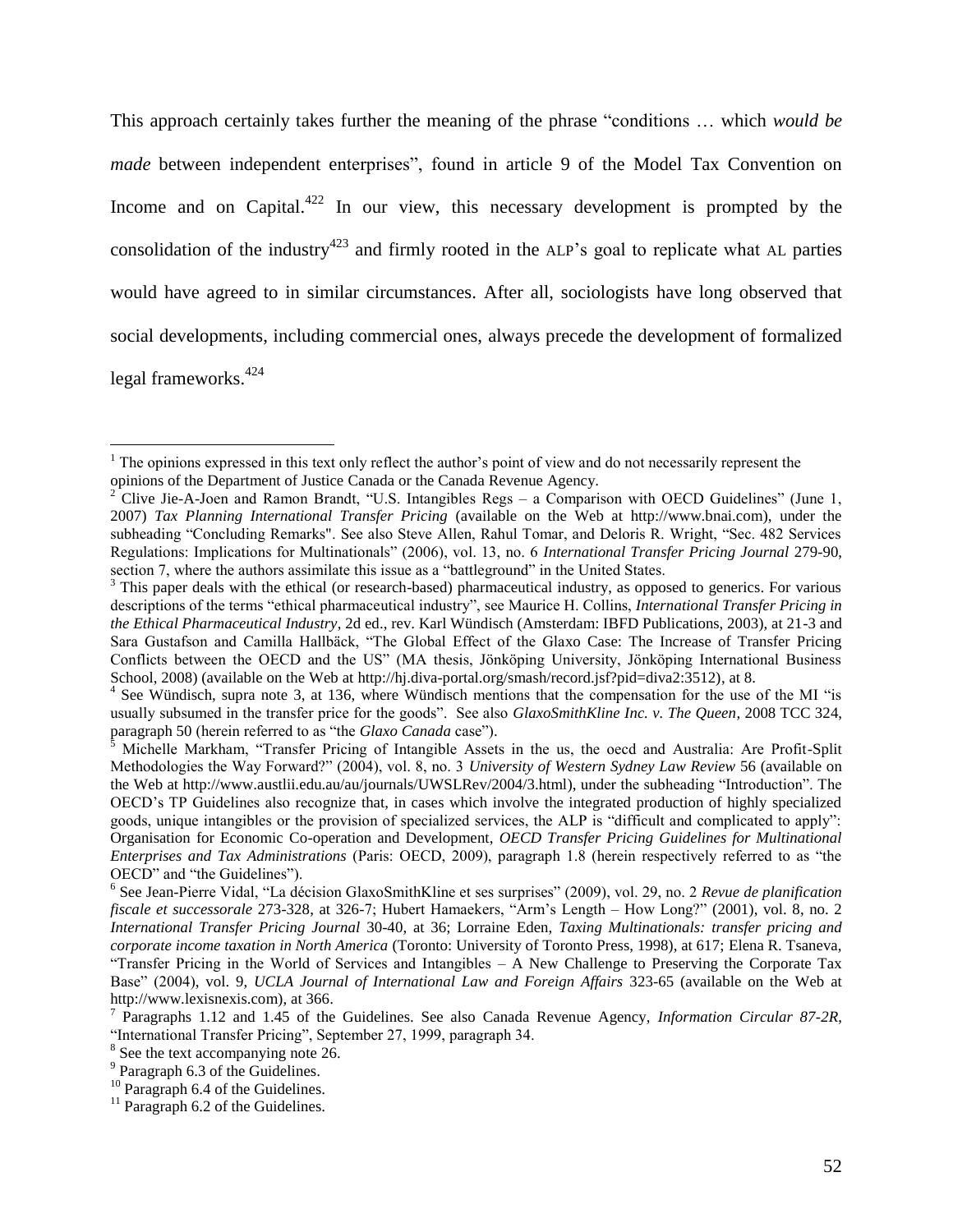$\overline{a}$ 

<sup>18</sup> Jean-Pierre Vidal, "Éthique, biens incorporels et prix de transfert" (2004), vol. 25, no. 4 *Revue de planification fiscale et successorale* 583-646, at 623. Our translation: "intangible property is made up of a group of information that affects the profit level of an enterprise by modifying its offer or demand curves, without modifying in the same way the offer or demand curves of enterprises that compete directly or indirectly with it."

<sup>19</sup> Markus Brem and Thomas Tucha, "On Transfer Pricing: Conceptual Thoughts on the Nature of the Multinational Firm" (Working Paper W.P. No. 2005-11-03, Indian Institute of Management, November 2005) (available on the Web at [http://www.ssrn.com/abstract=874568\)](http://www.ssrn.com/abstract=874568), at 5. Pim Fris also argues that human resources and knowledge management are the most important intangible resources of MNEs: Pim Fris, "Dealing with Arm"s Length and Comparability in the Years 2000" (2003), vol. 10, no. 6 *International Transfer Pricing Journal* 194-203, at 197.  $20$  Wündisch, supra note [3,](#page-4-0) at 70.

<sup>21</sup> Marc M. Levey, Pamela Church, Monique van Herksen, and Philip Carmichael, "Marketing Intangibles Require Close Legal and Tax Scrutiny." (2008), vol. 17, no. 3 Special Report *Tax Management Transfer Pricing Report* S-3 (available on the Web at http://www.bna.com), section V.2.

 $^{22}$  Ibid. In its decision *DHL Corporation and Subsidiaries v. Commissioner of Internal Revenue*, T.C. Memo 1998-461; 1998 Tax Ct. Memo LEXIS 461; 76 T.C.M. (CCH) 1122; T.C.M. (RIA) 98461 (December 30, 1998); aff"d in part, rev"d in part 285 F.3d 1210 (9th Cir. 2002), the United States Tax Court also recognized infrastructure and operating know-how as valuable intangibles.

(Washington, D.C.: Brookings Institution Press, 2001).

<sup>24</sup> Martin Przysuski, Srini Lalapet, and Hendrik Swaneveld, "Transfer Pricing of Intangible Property: A Canadian – U.S. Comparison" (December 17, 2004) *Tax Planning International Transfer Pricing* (available on the Web at [http://www.bnai.com\)](http://www.bnai.com/), section VIII.

 $25$  Ibid., section IX.

<sup>26</sup> Monique van Herksen, Marc Levey, and Richard Fletcher, "Identifying, Valuing, and Migrating Intangibles: Trouble Ahead" (January 31, 2008), vol. 16 Special Report *Transfer Pricing Report* 3 (available on the Web at [http://www.bna.com\)](http://www.bna.com/), sections 5 and 11.

 $27$  Ibid., section 5.

 $28$  Ibid.

 $29$  The United States have been identified as the originators of the ALP itself (see Hamaekers, supra note [6,](#page-5-0) at 30), and are recognized as the forerunners of many developments in the TP field beyond the concept of MI: see Fris, supra note [19,](#page-7-1) at 194.

<sup>30</sup> These rules were notably applied by the US Court of Appeals in *DHL Corporation and Subsidiaries v. Commissioner of Internal Revenue* (supra, note [22\)](#page-7-2), in favor of the taxpayer's position.

<sup>31</sup> Roger J. Mentz and Linda E. Carlisle, "The Tax Ownership of Intangibles Under the Arm's-Length Principle" (October 27, 1997), vol. 77 *Tax Notes* 453-62, paragraphs 6-11. These tax planning schemes were notably used by pharmaceutical MNEs: see Hamaekers, supra note [6,](#page-5-0) at 31; Gustafson and Hallbäck, supra note [3,](#page-4-0) at 14, 17 and 31; *G.D. Searle & Co. v. Commissioner*, 88 T.C. 252, 87 TNT 24-16 (1987); *Eli Lilly & Co. v. Commissioner*, 856 F.2d 855, 88 TNT 182-1 (7<sup>th</sup> Cir. 1988), aff'g 84 T.C. 996 (1985).

<sup>32</sup> François Vincent, "Marketing Intangibles in Canada: Myth or Reality?" in *Report of Proceedings of Fifty-Seventh Tax Conference*, 2005 Conference Report (Toronto: Canadian Tax Foundation, 2006), 28:1-13, at 28:3-4.

<sup>33</sup> Following the 1988 White Paper, and the proposed (1992) and temporary (1993) regulations: Hamaekers, supra not[e 6,](#page-5-0) at 31.

<sup>34</sup> Jie-A-Joen and Brandt, supra note [2,](#page-4-1) under the subheading "Arm"s length compensation for (incremental) marketing activities".

<sup>35</sup> Vincent, supra note [32,](#page-8-0) at 28:4.

<sup>36</sup> Jie-A-Joen and Brandt, supra note [2,](#page-4-1) under the subheading "Arm's length compensation for (incremental) marketing activities".

 $12$  Paragraph 6.5 of the Guidelines.

 $^{13}$  Paragraphs 6.6-7 of the Guidelines.

<sup>14</sup> OECD, Centre for Tax Policy and Administration, *Proposed Revision of Chapters I-III of the Transfer Pricing Guidelines*, September 9, 2009 - January 9, 2010 (available on the Web at

http://www.oecd.org/dataoecd/1/57/43655703.pdf).

<sup>&</sup>lt;sup>15</sup> Herein referred to as "IRC reg."

 $16$  IRC reg. section 1.482-4(b).

<sup>&</sup>lt;sup>17</sup> IRC reg. section 1.482-4T(f)(3)(i)(A).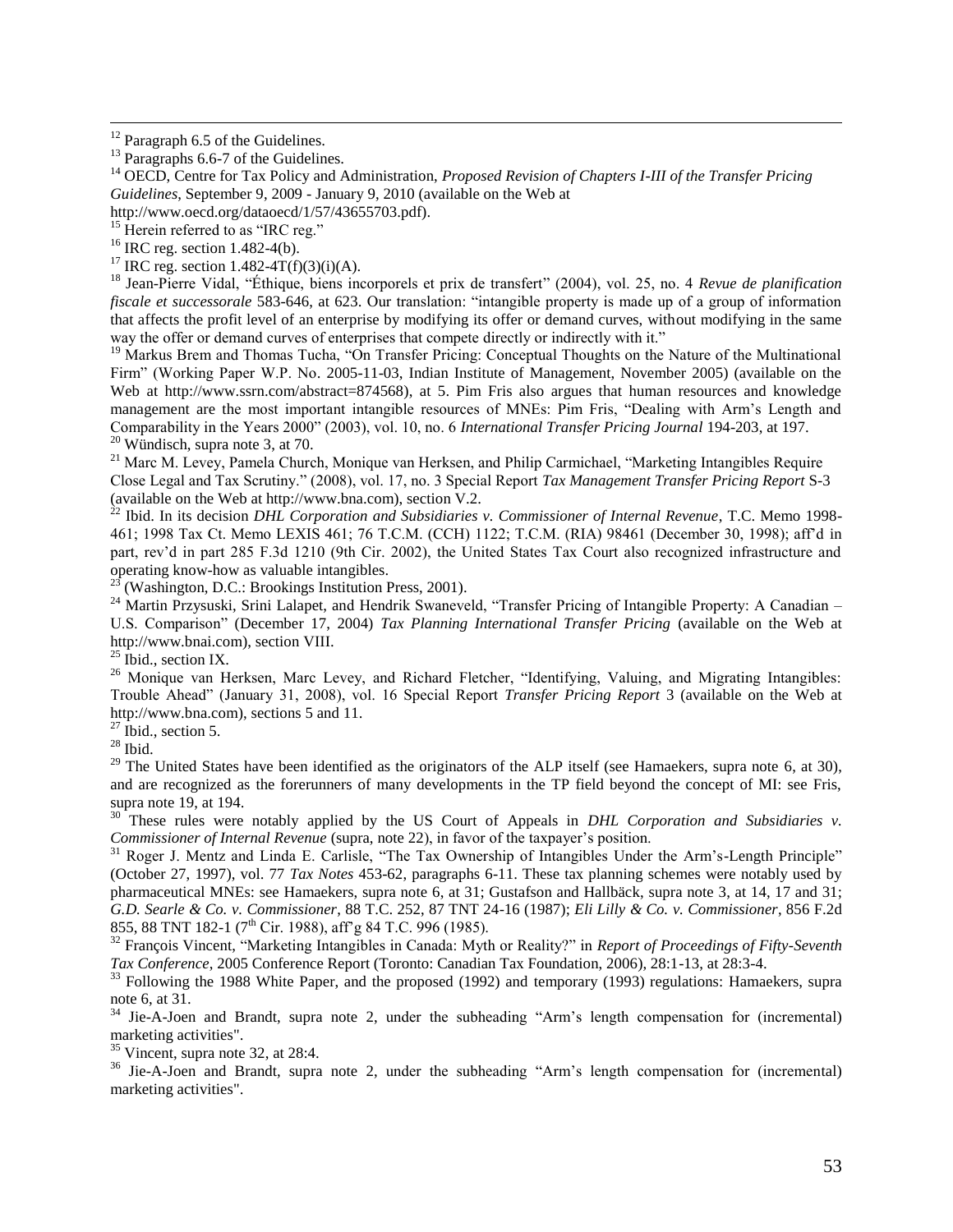$37$  Former IRC reg. section 1.482-4(f)(3)(iii), example 3: see Jie-A-Joen and Brandt, supra note [2,](#page-4-1) under the subheading "Arm"s length compensation for (incremental) marketing activities".

<sup>38</sup> Former IRC reg. section 1.482-4(f)(3)(iii), example 4: see Jie-A-Joen and Brandt, supra note [2,](#page-4-1) under the subheading "Arm"s length compensation for (incremental) marketing activities".

 $39$  Vincent, supra note [32,](#page-8-0) at 28:6-7; paragraphs 6.36 to 6.39 of the Guidelines.

<sup>41</sup> Jie-A-Joen and Brandt, supra note [2,](#page-4-1) under the subheading "Ownership of intangible". One exception is found however in paragraph 2.25 of the Guidelines.

<sup>42</sup> Australian Taxation Office, *International Transfer Pricing: Marketing Intangibles* (NAT 14586), November 2005 (available on the Web at [http://www.ato.gov.au\)](http://www.ato.gov.au/) (herein referred to as "the ATO"s Guide").

 $43$  Ibid., at 6.

 $\overline{a}$ 

<sup>44</sup> Ibid., at footnote 7.

<sup>45</sup> The 2006 temporary IRC regulations are reproduced in "Excerpts on Marketing Intangibles from U.S. Temporary, Proposed § 482 Services and Intangibles Rules [IRS Announcement 2006-50, T.D. 9278, REG-146893-02, REG-115037-00, REG-138603-03, released 7/31/06]" (May 6, 2008), Special Report *Transfer Pricing Report* (available on the Web at [http://www.bna.com\)](http://www.bna.com/). Sections 1.482-4(f)(3) and (4) were recently adopted without change: see "Final U.S. Regulations on Intercompany Services [T.D. 9456, 74 Fed. Reg. 38830, dated 8/4/09]" (August 6, 2009) *Tax Management Transfer Pricing Report* (available on the Web at [http://www.bna.com\)](http://www.bna.com/).

<sup>46</sup> Allen, Tomar, and Wright, supra note [2,](#page-4-1) section 5.2.

 $^{47}$  Ibid.

<sup>48</sup> IRC reg. section 1.482-4(f)(3)(i)(A). The 1994 regulations already contained one example to that effect: see Gregory J. Ossi, "The Significance of Intangible Property Rights in Transfer Pricing" (September 13, 1999), vol. 13 *Tax Notes International* 993-1010, at 998; Mentz and Carlisle, supra note [31,](#page-8-1) paragraph 23. In 2005, the ATO similarly suggested that the contractual rights arising from a long-term distribution agreement may constitute an intangible asset owned by the distributor, see ATO, supra note [42,](#page-9-0) at 6, footnote 11.

 $^{49}$  IRC reg. section 1.482-4(f)(4)(i); Allen, Tomar, and Wright, supra note [2,](#page-4-1) section 5.2; Jie-A-Joen and Brandt, supra note [2,](#page-4-1) under the subheading "Arm"s length compensation for (incremental) marketing activities".

<sup>50</sup> "Excerpts on Marketing Intangibles from U.S. Temporary, Proposed § 482 Services and Intangibles Rules [IRS Announcement 2006-50, T.D. 9278, REG-146893-02, REG-115037-00, REG-138603-03, released 7/31/06]", supra note [45,](#page-9-1) under the subheading "Explanation of Provisions". The notion was introduced in several examples of the regulations: see IRC reg. section  $1.482-4(f)(4)(ii)$ .

<sup>51</sup> "Excerpts on Marketing Intangibles from U.S. Temporary, Proposed § 482 Services and Intangibles Rules [IRS Announcement 2006-50, T.D. 9278, REG-146893-02, REG-115037-00, REG-138603-03, released 7/31/06]", supra not[e 45,](#page-9-1) under the subheading "Explanation of Provisions".

 $52$  IRC reg. section 1.482-1(d)(3)(ii)(C), examples 3, 4, and 6.

<sup>53</sup> Allen, Tomar, and Wright, supra note [2,](#page-4-1) section 5.3.

<sup>54</sup> Jamal Hejazi, "Transfer Pricing within the North American Pharmaceutical Industry: Has There Been a Structural Shift in Risk?" (2006), vol. 13, no. 1 *International Transfer Pricing Journal* 8-14, at 13, with respect to the Canada Revenue Agency. See also, with respect to the Canada Revenue Agency: Przysuski, Lalapet, and Swaneveld, supra note [24,](#page-7-3) section VI; generally: van Herksen, Levey, and Fletcher, supra note [26,](#page-7-0) sections 3 and 4 and Giammarco Cottani, "Transfer Pricing and Intangibles: Summary of Discussions at the 61st IFA Congress in Kyoto" (2008), vol. 15, no. 1 *International Transfer Pricing Journal* 58-60, at 59; with respect to the IRS: David P. Lewis and Deloris Wright, "Allocation of Functions and Risks within Multinational Enterprises" (1997), vol. 4, no. 6 *International Transfer Pricing Journal* (available on the Web at http://www.wrighteconomics.com/index.php?option=com\_content &view=article&id=4&Itemid=5), sections III.B and V. These arguments could be partly founded on paragraph 2.25 of the Guidelines.

<sup>55</sup> Vincent, supra note [32,](#page-8-0) at 28:8 and 28:11-13; Allen, Tomar, and Wright, supra note [2,](#page-4-1) section 4.6, with respect mainly to the atypical intangible approach. The ALP is set forth in Article 9 of the OECD Model Tax Convention as follows: where "conditions are made or imposed between the two enterprises in their commercial or financial relations which differ from those which would be made between independent enterprises, then any profits which would, but for those conditions, have accrued to one of the enterprises, but, by reason of those conditions, have not so accrued, may be included in the profits of that enterprise and taxed accordingly": OECD, *Model Tax Convention on Income and on Capital* (Paris: OECD) (looseleaf). One author has suggested that the basis or foundation for the ALP is the "neutrality principle and equal treatment of controlled and uncontrolled enterprises": Hamaekers, supra not[e 6,](#page-5-0) at 34, footnote 31.

 $40$  Paragraph 6.38 of the Guidelines.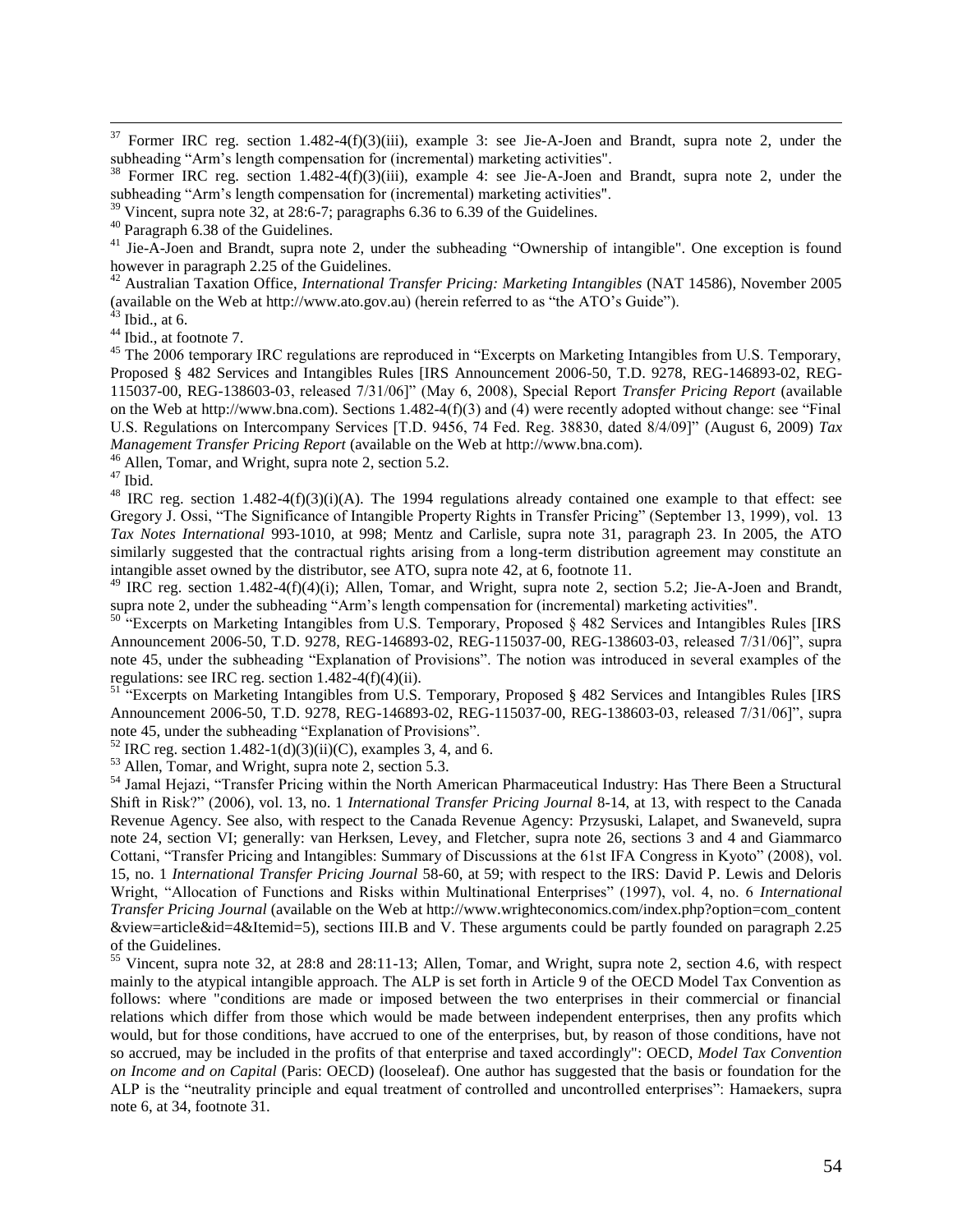$\overline{a}$ 

 $58$  Ibid., commenting on IRC reg. section  $1.482-1T(b)(2)$ , Example 3.

 $60$  See infra, section [5.1.3.1](#page-43-0) of this paper.

<sup>61</sup> Vincent, supra note [32.](#page-8-0)

<sup>62</sup> Ibid., at 28:9.

- <sup>63</sup> Ibid., at 28:10-11.
- <sup>64</sup> Ibid., at 28:9-10.
- <sup>65</sup> Ibid., at 28:12.
- <sup>66</sup> Ibid., at 28:9.
- <sup>67</sup> Ibid., at 28:11-13.
- <sup>68</sup> Ibid., at 28:11.
- $69$  Ibid., at 28:13.
- <sup>70</sup> Ibid., at 28:10.

<sup>71</sup> Nigel Dolman, "Life cycle of intangible property and the implications for arm"s length pricing" (June 1, 2007) *Tax Planning International Transfer Pricing* (available on the Web at [http://www.bnai.com\)](http://www.bnai.com/), under the subheading "Legal rights and economic ownership".

<sup>72</sup> Mentz and Carlisle, supra note [31,](#page-8-1) paragraph 40; Vincent, supra note [32,](#page-8-0) at 28:12; Ossi, supra note [48,](#page-9-2) at 1006-7.

 $73$  Ossi, supra note [48,](#page-9-2) at 1007.

<sup>74</sup> Mentz and Carlisle, supra note [31,](#page-8-1) paragraph 44. Mentz and Carlisle's view is presumably based on the 1994 IRC regulations: see supra, text accompanying note [38.](#page-8-2)

 $75$  Ibid., paragraph 49.

 $76$  Ibid.

<sup>77</sup> Ossi, supra note [48,](#page-9-2) at 1008; Fred C. de Hosson, "Multinationals and Trademarks and Tradenames" (September 2000), *Journal of International Taxation* 22-48, at 30; paragraph 6.38 of the Guidelines; ATO, supra note [42.](#page-9-0) <sup>78</sup> Paragraph 1.39 of the Guidelines (emphasis added).

<sup>79</sup> Brian C. Becker, "Projected and Actual Profit"s Impact on Licensees" (2008), vol. 17, no. 11 *Tax Management Transfer Pricing Report* 461 (available on the Web at [http://www.bna.com\)](http://www.bna.com/). According to Becker, this type of longterm agreement occurs more frequently in licenses than in other types of intercompany transfers. Similarly, Wündisch states that periodic renegotiation is generally not included in al license contracts: supra note [3,](#page-4-0) at 241-5.

80 Andrea Musselli and Alberto Musselli, "Observations on OECD Discussion Draft on Business Restructuring: Is the Notion of Control over Risk at Arm's Length?" (2009), vol. 16, no. 4 *International Transfer Pricing Journal* 239- 43, at 239.

<sup>81</sup> Przysuski, Lalapet, and Swaneveld, supra note [24,](#page-7-3) section IX.

 $82$  Ossi, supra note [48,](#page-9-2) at 1005. Also applied in US IP infringement cases with regards to a party's standing-to-sue, the "all substantial rights" test has recently been extended to the realm of NY contractual disputes between legal owners and licensees (see *Biosynexus Inc. v. Glaxo Group Ltd*., 2006 NY Slip Op 50359U; 11 Misc. 3d 1062A; 816 N.Y.S.2d 693; 2006 N.Y. Misc. LEXIS 468; 235 N.Y.L.J. 53), despite one author strongly arguing that it should remain within its previous boundaries: Alice Haemmerli, "Why Doctrine Matters: Patent and Copyright Licensing and the Meaning of Ownership in Federal Context" (Fall 2006), 30 *Columbia Journal of Law and Arts* 1-47. The test is found in various forms in other tax jurisdictions as well, such as the Netherlands: de Hosson, supra note [77,](#page-13-0) at 27- 8.

<sup>83</sup> Przysuski, Lalapet, and Swaneveld, supra note [24,](#page-7-3) section IX.

<sup>84</sup> Dolman, supra note [71,](#page-12-0) under the subheading "Legal rights and economic ownership".

<sup>85</sup> Przysuski, Lalapet, and Swaneveld, supra note [24,](#page-7-3) section VI. However, the Canadian legislation does not include TP regulations and the guidance found in the *Information Circular 87-2R* (supra note [7\)](#page-5-1) does not specifically mention the notion of economic ownership.

<sup>86</sup> Dolman, supra note [71,](#page-12-0) under the subheading "Legal rights and economic ownership". Vincent also writes that: "the OECD seems to recognize the existence of marketing intangibles", noting that paragraphs 6.36-6.39 of the Guidelines "could be viewed as accepting the [1994] US approach": Vincent, supra note [32,](#page-8-0) at 28:7.

<sup>87</sup> Przysuski, Lalapet, and Swaneveld, supra note [24,](#page-7-3) section VI.

<sup>88</sup> We express some reserves about these authors' interpretation of paragraphs 6.36-6.39 of the Guidelines, as it may be confusing the partial economic ownership approach with the incremental marketing activities approach. Similarly to the view we express here, Jie-A-Joen and Brandt note the absence of specific guidance in the Guidelines on both

<sup>&</sup>lt;sup>56</sup> Allen, Tomar, and Wright, supra note [2,](#page-4-1) section 5.2.

<sup>57</sup> Ibid., section 5.3.

<sup>59</sup> Ibid. (emphasis added).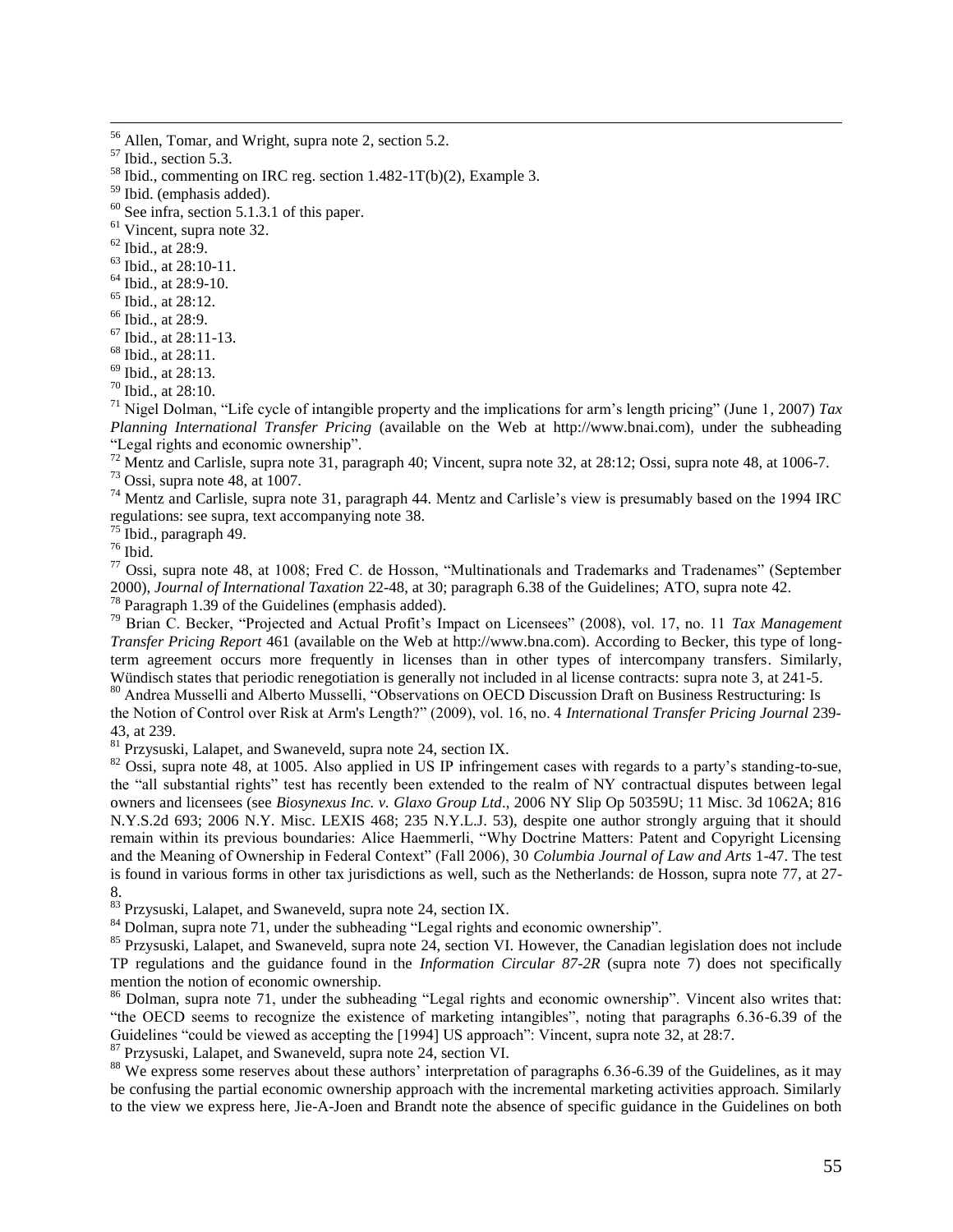the definition and identification of economic ownership: supra note [2,](#page-4-1) under the subheading "Ownership of intangible".

<sup>89</sup> *Shell Canada Ltd. v. Canada*, [1999] 3 S.C.R. 622, paragraph 39; Sylvie Beaulieu, "La règle de la primauté du fond par rapport à la forme en droit fiscal canadien" (2005), vol. 53, no. 2 *Canadian Tax Journal*, 420-458. We would generally support the view that, in accordance with the Guidelines which are endorsed by the CRA, economic substance should however be afforded more room in TP analysis: CRA, supra note [7;](#page-5-1) paragraphs 1.26-9 of the Guidelines.

<sup>90</sup> Dolman, supra note [71.](#page-12-0)

 $\overline{a}$ 

 $91$  Ibid., under the subheading "Legal rights and economic ownership".

<sup>92</sup> See for instance Srini Lalapet, Martin Przysuski, and Hendrik Swaneveld, "Recognizing the Added Value Created by Incremental Innovation" (2004), vol. 12, no. 16 *Tax Management Transfer Pricing Report* 794 (available on the Web at http://www.bna.com).

<sup>93</sup> Przysuski, Lalapet, and Swaneveld, supra note [24,](#page-7-3) section IX.B.

 $94$  De Hosson, supra note [77,](#page-13-0) at 32-3. In his article, the author equates 'beneficial'' with "economic" and "tax" ownership: ibid., at 27.

<sup>95</sup> Ibid., at 33, referring to Kapferer, "Marketing Brands Work Around the World", *Financial Times*, 1998 Global Business Series, annex no. 7. See also Philip Anderson and Melissa Heath, "Practical Difficulties in Applying the Transaction Net Margin Method" (December 2000) *Tax Planning International Transfer Pricing* (available on the Web at [http://www.bnai.com\)](http://www.bnai.com/), section III.B.1.

<sup>96</sup> Martin Przysuski, Hendrik Swaneveld, and Srini Lalapet, "Multinational Enterprise Business Strategies and Transfer Pricing in a Global Marketplace" (February 16, 2004), vol. 33 *Tax Notes International* 631-42.

<sup>97</sup> Ibid., at 641.

<sup>98</sup> Przysuski, Lalapet, and Swaneveld, supra note [24,](#page-7-3) section IX.I.

<sup>99</sup> Or decentralized model of decision-making combined with low global integration of the MNE's activities: see Przysuski, Lalapet, and Swaneveld, supra note [96,](#page-16-0) at 635, referring to Sumantra Ghoshal, "Global Strategy: An Organizing Framework" (1987), vol. 8 *Strategic Management Journal* 425-40.

 $100$  Przysuski, Lalapet, and Swaneveld, supra not[e 96,](#page-16-0) at 641.

 $101$  Wündisch, supra note [3,](#page-4-0) at 5 and 66-9.

<sup>102</sup> Ibid., at 68.

<sup>103</sup> OECD, *Pharmaceutical Pricing Policies in a Global Market*, (Paris: oecd, 2008), at 69; Leonard M. Lodish, "Sales Force Sizing and Deployment Using a Decision Calculus Model at Syntex Laboratories" (1988), vol. 18, no. 1 *Interfaces* 5-20, at 7.

 $104$  OECD, supra note [103,](#page-17-0) at 69.

<sup>105</sup> Van Herksen, Levey, and Fletcher, supra note [26,](#page-7-0) section 5.

<sup>106</sup> Richard P. Rozek and George G. Korenko, "Using In-Country Comparables To Measure the Returns Due to Pharmaceutical Marketing and Distribution Affiliates" (2003), 10, no. 6 *International Transfer Pricing Journal* 211- 7, at 211.

 $107$  Przysuski, Lalapet, and Swaneveld, supra note [24,](#page-7-3) section VIII.B.

<sup>108</sup> Ibid., section VIII.B (emphasis added).

 $109$  Ibid., section VIII.A. See also paragraph 6.6 of the Guidelines.

<sup>110</sup> Ibid., section VIII.B.

<sup>111</sup> Ibid., section VIII.M.

<sup>112</sup> Ibid., section X.

<sup>113</sup> Ibid., section VII.F.3.

 $114$  See infra, section [4](#page-31-0) of this paper.

<sup>115</sup> Paragraph 1.13 of the Guidelines. In the words of authors Antonio Russo and Richard Boykin, "the comparability analysis constitutes the pivotal element of a transfer pricing review": "OECD Developments on Comparability and Profit Methods" (December 12, 2008) *Tax Planning International Transfer Pricing* (available on the Web at http://www.bnai.com), section I. See also OECD, Centre for Tax Policy and Administration, *Transactional Profit Methods: Discussion Draft for Public Comment*, January 25, 2008 (available on the Web at [http://www.oecd.org/dataoecd/18/48/39915180.pdf\)](http://www.oecd.org/dataoecd/18/48/39915180.pdf), at 35-6.

<sup>116</sup> Paragraph 1.15 of the Guidelines.

 $^{117}$  Paragraph 1.19 of the Guidelines.

<sup>118</sup> Paragraph 1.20 of the Guidelines.

<sup>119</sup> Paragraph 1.28 of the Guidelines.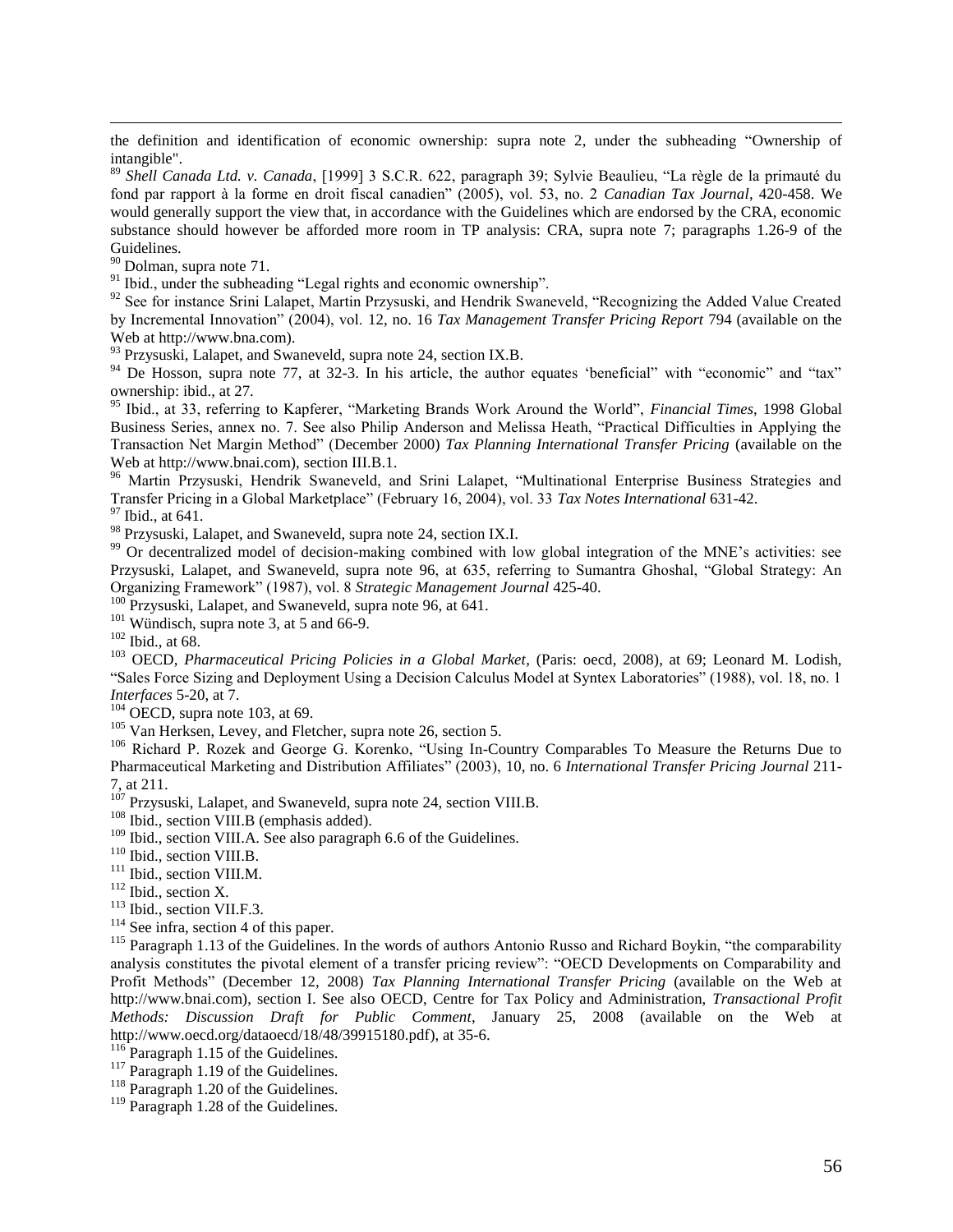<sup>120</sup> Paragraph 1.30 of the Guidelines.

 $\overline{a}$ 

<sup>122</sup> As of 2006, the top 10 pharmaceutical firms reaped 46% of global sales, and the top 50 reaped a total of 71%: OECD, supra note [103,](#page-17-1) at 52, refering to IMS Health (2007), *Intelligence 360: Global Pharmaceutical Perspectives 2006* and "Holding Pattern – Pharm Exec 50", (May 2007) *Pharmaceutical Executive* – Online Edition.

<sup>123</sup> Jean-Pierre Vidal, "Taking Imperfect Competition, Returns to Scale Into Account in Performing Transfer Pricing Analyses" (2002), vol. 11, no. 9 *Tax Management Transfer Pricing Report* 413-8, at 413.

 $124$  As of 1994, the four top selling firms individually reaped between 6 and 7 percent of global pharmaceutical sales; within a single therapeutic class however, the top three innovator drugs accounted for 80% or more of retail sales: United States, Congressional Budget Office, *How Increased Competition from Generic Drugs Has Affected Prices and Returns in the Pharmaceutical Industry*, July 1998 (available on the Web a[t http://www.cbo.gov\)](http://www.cbo.gov/), at 22.

<sup>125</sup> This term designates chemical entities "with a mode of action comparable to already existing products": Ibid., at 54-5. Me-toos are typically seen as a result of incremental innovation rather than radical innovation: Sarah Holland and Bernardo Bàtiz-Lazo, "The Global Pharmaceutical Industry," teaching case prepared for the Manchester Business School and London South Bank University, 2004 (available on the Web at

[http://129.3.20.41/eps/get/papers/0405/0405002.pdf\)](http://129.3.20.41/eps/get/papers/0405/0405002.pdf), at 8.

 $126$  Ibid., at 3 and 73, note 1. Mark A. Hurwitz and Richard E. Caves consider that "[a] pharmaceutical firm that acquires a patent on a new ethical drug becomes a temporary monopolist": "Persuasion or Information? Promotion and the Shares of Brand Name and Generic Pharmaceuticals" (1988), vol. 31, no. 2 *Journal of Law and Economics*  299-320, at 301. Contra: see Andrea Musselli and Donatella Marchetti Hunter, "Glaxo Transfer Pricing Case: Economic Rationale, Legal Framework and International Issues" (2007), vol. 14, no. 3 *International Transfer Pricing Journal* 165-173, at 167, where the two authors consider the view that the US pharmaceutical market is monopolistic as a common misconception, considering it instead as highly competitive.

<sup>127</sup> Vidal, supra note [123,](#page-19-0) at 413; Vidal, supra note [18,](#page-7-4) at 635.

<sup>128</sup> "Economic rent is analogous to economic profit as a surplus over the opportunity cost of capital": Christopher T.S. Ragan and Richard G. Lipsey, *Microeconomics*, 11th ed. (Toronto: Pearson Addison Wesley, 2005), at 333.

<sup>129</sup> For a discussion on the interactions of volume and price in the pharmaceutical industry, see OECD, *Les prix des médicaments sur un marché global: Politiques et enjeux* (Paris: OECD, 2008), at 210.

<sup>130</sup> Brian C. Becker, "Comparable Profits Method: Accounting for Margin and Volume Effects of Intangibles" (February 6, 2002), vol. 10 *Transfer Pricing Report* 831 (available on the Web at http://www.bna.com), under the subheading "Effect of Intangibles".

<sup>131</sup> Ibid.

<sup>132</sup> Deloris R. Wright and Harry A. Keates, "Comments on the OECD Discussion Draft on Transfer Pricing Aspects of Business Restructurings" (2009), vol. 16, no. 2 *International Transfer Pricing Journal* 115-22, at 119. On contract duration, see supra, text accompanying notes [78](#page-13-1)[-79.](#page-14-0) On transfer prices that indirectly cover marketing expenses, see infra, sectio[n 5.1.3.1](#page-43-0) of this paper.

<sup>133</sup> Anthony Barbera, "Considering Risk in Trademark Royalty Arrangements" (May 28, 2003), vol. 12 *Transfer Pricing Report* 71 (available on the Web at http://www.bna.com), under the subheading "Looking Closer at the Economics Of High-Risk License Arrangements".

<sup>134</sup> Wündisch, supra note [3,](#page-4-0) at 67-9; Alfons R. Schmid, "Tax treatment of Services: Does the Value of Patents and Technical Know-How Prevail over the Value of Marketing Efforts?" (2005), vol. 12, no. 1 *International Transfer Pricing Journal* 16-9, at 16 and 18.

<sup>135</sup> Hejazi, supra note [54.](#page-10-0)

<sup>136</sup> Referring to regulations adopted in 2003 under the *Drug Price Competition and Patent Term Restoration Act of 1984*, Pub. L. No. 98-417, 98 Stat. 1585 (1984) (codified as amended 21 U.S.C. ' 355 (1994)) (herein referred to as the "Hatch Waxman Act"). Adopted by the United States in 1984, the Hatch Waxman Act "helped increase the supply of generic drugs [in the US] by lowering the cost of getting them approved by the Food and Drug Administration": United States, Congressional Budget Office, supra note [124,](#page-19-1) at 37.

 $137$  Hejazi, supra note [54,](#page-10-0) at 13.

 $138$  Ibid., at 12.

<sup>139</sup> United States, Congressional Budget Office, supra note [124,](#page-19-1) at 45-8. Erosion of patent protection in one jurisdiction may also have the ultimate effect of shifting of the R & D function to another jurisdiction, resulting in a  $\epsilon$ zero-sum game' when looking at global R & D investments: OECD, supra note [129,](#page-19-2) at 204.

 $140$  See generally Wündisch, supra note [3,](#page-4-0) at 66-7.

 $^{121}$  Paragraph 1.31 of the Guidelines.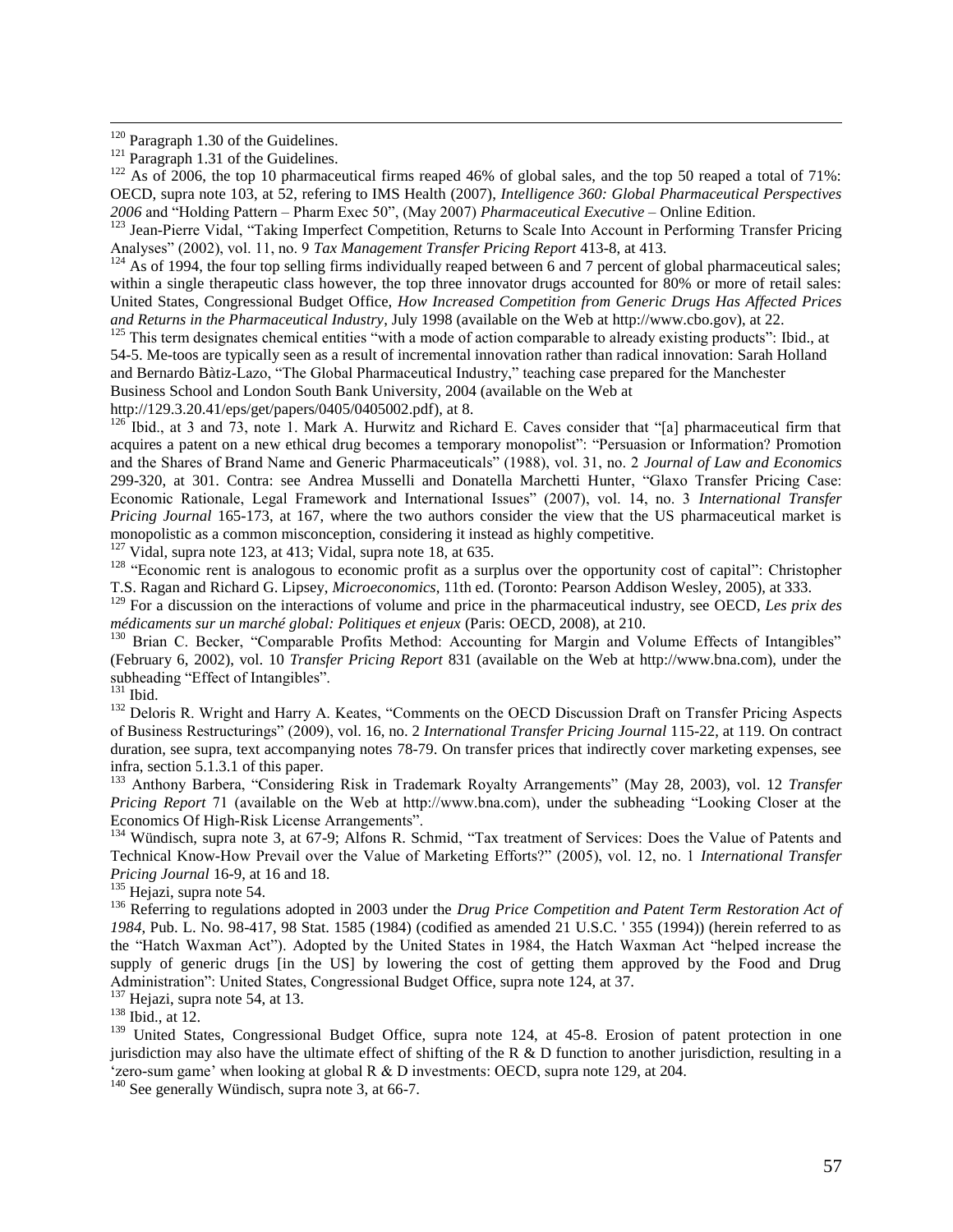<sup>141</sup> Ernst R. Berndt, Linda Bui, David R. Reiley, and Glen L. Urban, "Information, Marketing, and Pricing in the U.S. Antiulcer Drug Market" (1995), vol. 85, no. 2 *American Economic Review* 100-5, at 101.

 $142$  OECD, supra note [103,](#page-17-1) at 68 and 71.

<sup>143</sup> Ibid., at 69.

 $\overline{a}$ 

<sup>144</sup> Ibid., at 63.

<sup>145</sup> United States, Congressional Budget Office, supra note [124,](#page-19-1) at 21.

<sup>146</sup> Holland and Bàtiz-Lazo, supra note [125,](#page-19-3) at 12.

<sup>147</sup> Ibid., at 11.

<sup>148</sup> Ibid. Lodish (supra note [103,](#page-17-0) at 17) had already observed that, with respect to a sales force increase at Syntex Laboratories during the "80s, "[c]onsidering the extra cost of the additional salespeople and the incremental profitability of the sales increase, the return on the sales force investment is at least 100 percent."

 $149$  Schmid, supra note [134,](#page-20-0) at 16; Wündisch, supra note [3,](#page-4-0) at 68-69.

<sup>150</sup> Holland and Bátiz-Lazo, supra note [125,](#page-19-3) at 9; OECD, supra note [103,](#page-17-1) at 52; United States, Congressional Budget Office, supra note [124,](#page-19-1) at 48.

 $151$  Clinical trials lengthened the development time of new drugs and became, "by far, the most expensive element of the development process": Holland and Bátiz-Lazo, supra not[e 125,](#page-19-3) at 9.

 $^{152}$  United States, Congressional Budget Office, supra note [124,](#page-19-1) at 15, footnote 2.

<sup>153</sup> Stock market valuations place as much importance on the R & D pipeline (products in development) than on currently marketed products: Holland and Bátiz-Lazo, supra note [125,](#page-19-3) at 8.

<sup>154</sup> See supra note [125.](#page-19-3)

<sup>155</sup> Holland and Bátiz-Lazo, supra note [125,](#page-19-3) at 2. In their statement, the authors appear to equate risk with potential for successful outcome. Incremental innovation remains quite costly however, since clinical trials are the most expensive part of the R & D process: OECD, supra note [103,](#page-17-1) at 55 and 63; Wündisch, supra note [3,](#page-4-0) at 43. See also OECD, supra note [129,](#page-19-2) at 203.

 $\frac{156}{156}$  Holland and Bátiz-Lazo, supra note [125,](#page-19-3) at 11.

<sup>157</sup> A well-known example is found in the antiulcer  $H_2$ -antagonist market, where the Zantac drug overtook the market developed by the pioneer drug Tagamet: see Berndt, Bui, Reiley, and Urban, supra note [141,](#page-21-0) at 100. Wündisch also remarks that blockbuster drugs "are not necessarily highly innovative medicines": Wündisch, supra note [3,](#page-4-0) at 214.

<sup>158</sup> United States, Congressional Budget Office, supra note [124,](#page-19-1) at 21. The CBO adds however that this analysis is mainly based on list prices or average invoice prices and does not include many rebates: Ibid., at 35.

 $159$  Paragraphs 1.20-7 of the Guidelines.

<sup>160</sup> Anderson and Heath, supra note [95,](#page-16-1) section III.B.2.

<sup>161</sup> Barbera, supra not[e 133,](#page-20-1) at footnote 1.

<sup>162</sup> For instance, Wündisch considers that the most important factor when examining transfer prices between subsidiaries is costs and risk-bearing, the latter essentially following the former: Wündisch, supra note [3,](#page-4-0) at 81. <sup>163</sup> Paragraphs 1.25 and 6.37 of the Guidelines.

<sup>164</sup> ATO, supra note [42.](#page-9-0)

<sup>165</sup> Barbera, supra not[e 133.](#page-20-1)

<sup>166</sup> Ibid., under the subheading "Low-Risk Trademark License Arrangements".

<sup>167</sup> Ibid., under the subheading "Looking Closer at the Economics Of High-Risk License Arrangements".

<sup>168</sup> Barbera, supra not[e 133.](#page-20-1)

<sup>169</sup> Ibid., at footnote 3. We will examine further this particular argument under the section on the Resale Price method: infra section [5.1.3.1.](#page-43-0)

 $170$  Ossi, supra note [48,](#page-9-2) at 1008.

<sup>171</sup> OECD, *Discussion Draft of Transfer Pricing Aspects of Business Restructuring*, September 19, 2008 – February 19, 2009, cited in Andrea Musselli and Alberto Musselli, supra note [80,](#page-14-1) at 242.

 $172$  Supra, note [171.](#page-24-0)

 $173$  Ibid.

<sup>174</sup> Lewis and Wright, supra note [54,](#page-10-0) section III.B.

<sup>175</sup> Chaïd Dali-Ali, "OECD Draft on Transactional Profit Methods: Business Realities" (March 13, 2008), vol. 16 *Transfer Pricing Report* 817 (available on the Web at [http://www.bna.com\)](http://www.bna.com/), under the subheading "Reducing Double Taxation".

<sup>176</sup> Musselli and Musselli, supra note [171.](#page-24-0)

 $177$  Paragraph 1.30 of the Guidelines. The very notion of market, as evidenced in the Glaxo Canada case, is itself susceptible of debate: supra note [4,](#page-4-2) paragraphs 122-5. See on the subject Vidal, supra not[e 6,](#page-5-0) at 307-19.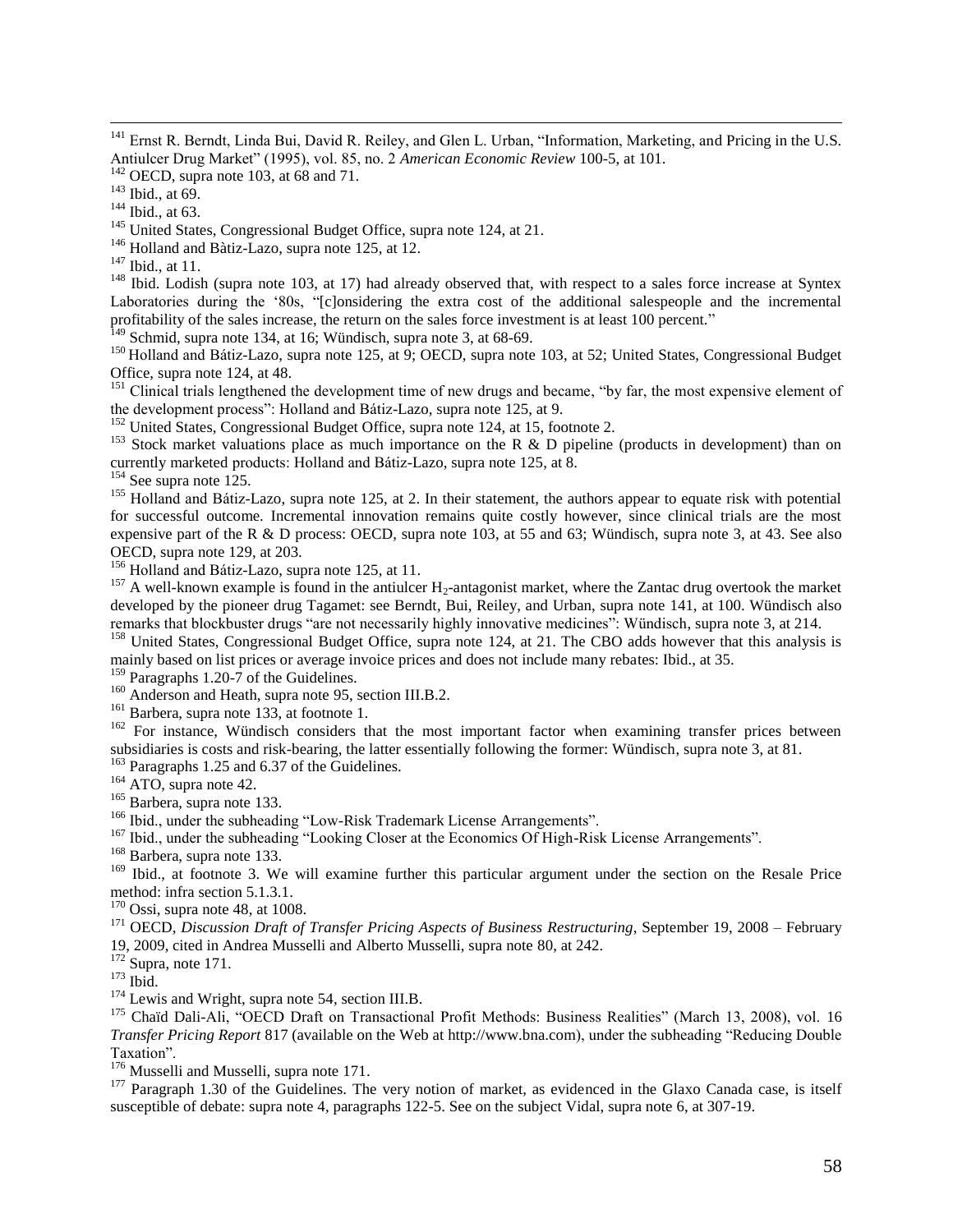<sup>178</sup> Vidal, supra note [18,](#page-7-4) at 635, referring to Jean Tirole, *Théorie de l'organisation industrielle*, t. 1, (Paris: Economica, 1995), at 191.

<sup>179</sup> According to Brem and Tucha, market size is one of several regularly overlooked factors in "mainstream transfer pricing": supra note [19,](#page-7-5) at 2.

<sup>180</sup> Wündisch, supra note [3,](#page-4-0) at 83-4 (emphasis added).

<sup>181</sup> Ibid., at 80. A particular example of the "connection" factor can be found in a co-marketing agreement entered into between Glaxo and Meraniri, an independent Italian company influential with the Italian health authorities, and able to negotiate a high in-market price for the Zantac drug: Glaxo Canada, supra note 3, paragraph 52.

<sup>182</sup> Wündisch, supra note [3,](#page-4-0) at 80.

<sup>183</sup> The US alone accounted for 45% of global sales and Europe for 30% of same, with France and Germany accounting for 5% each, and Italy and the UK for 3.5% each. Spain and Canada each accounted for 2.6% of global sales, and Japan, the second largest pharmaceutical market in the world, accounted for 9% of same: OECD, supra note [103,](#page-17-1) at 58, referring to IMS Health, supra note [122.](#page-19-4) As these figures are based on sales in US dollars, they appear to reflect both price and volume and accordingly, are a reflection of both market size and power.

<sup>184</sup> See Becker, supra note [130,](#page-19-5) under the subheading "Conclusion"; Allen, Tomar, and Wright, supra note [2,](#page-4-1) section 5.2; Holland and Bàtiz-Lazo, supra note [125,](#page-19-3) at 18; Ossi, supra note [48,](#page-9-2) at 1009-10. See also several practitioners" views reported in: "At IRS and Treasury - Treasury Economist Suggests Approach to Computing Marketing Intangibles Income" (2003), vol. 12, no. 3 *Tax Management Transfer Pricing Report* 84 (available on the Web at http://www.bna.com).

 $185$  Wündisch, supra note [3,](#page-4-0) at 72-5.

<sup>186</sup> Anderson and Heath, supra note [95,](#page-16-1) section I.

<sup>187</sup> "Australia: Roche v The Commissioner – a bitter pill to swallow, but for whom?" (April 1, 2008) *Tax Planning International Transfer Pricing* (available on the Web at [http://www.bnai.com\)](http://www.bnai.com/), section II.C. Internal comparables refer to comparable transactions entered into between an entity of the tested MNE and an unrelated party, often bearing on the same product.

<sup>188</sup> Supra not[e 115,](#page-18-0) section I.

 $^{189}$  Ibid.

 $\overline{a}$ 

<sup>190</sup> Wündisch, supra note [3,](#page-4-0) at 118.

 $191$  A drug's net sale price by the distributor minus the price it paid for the api and its secondary manufacturing costs.  $192$  Supra, note [106.](#page-17-2)

 $193$  Schmid links geographical differences affecting marketing efforts, such as regulatory hurdles, to differences at the operating profit level rather than at the gross profit level: supra not[e 134,](#page-20-0) at 18.

 $194$  Supra, note [106.](#page-17-2)

<sup>195</sup> Ibid., at 211.

<sup>196</sup> Ibid., at 215-6.

<sup>197</sup> Information from the website of Nutricia Ltd., available at http://uk.nutricia.com/products (February 20, 2010).

<sup>198</sup> Information from the website of Saada-Arzneimittel Aktiengesellschaft, english translation available at http://translate.google.com/translate?hl=fr&sl=de&tl=en&u=http%3A%2F%2Fwww.stada.de%2Fgesundheitundmeh r%2Fprodukte%2Fprodukt\_uebersicht%2F%3Fnid%3D108%26vq%3D1 (February 20, 2010).

<sup>199</sup> Information from the website of dsm Capua, available at http://www.dsm.com/en\_US/html/

about/activities.htm (February 20, 2010).

<sup>200</sup> Information from the website of Gifrer Barbezat, available at http://www.gifrer.fr/publichtml/index.php?version =gifrer&language=en&menu=main&selection=healthcare (February 20, 2010).

<sup>201</sup> Information from the website of Omega Pharma, available at http://www.omega-pharma.fr/marques.php?docid=8 (February 20, 2010).

 $^{202}$  Information from the website of the Securities and Exchange Commission, available at http://www.secinfo.com /d14D5a.13A1e.9.htm#1stPage (February 20, 2010).

<sup>203</sup> Information from the website of dsm Capua, available at http://www.dsm.com/en\_US/html/about/location\_finder. htm (February 20, 2010).

<sup>204</sup> Information from the website of Ferring Laboratories Ltd., available at http://www.ferring.com/en/aboutus/ (February 20, 2010).

 $205$  Rozek and Korenko, supra note [106,](#page-17-2) at 216.

<sup>206</sup> Glaxo Canada, supra note [4,](#page-4-2) paragraphs 45-58.

 $207$  Paragraph 5.11 of the Guidelines.

 $208$  OECD, supra note [115,](#page-18-0) at 25.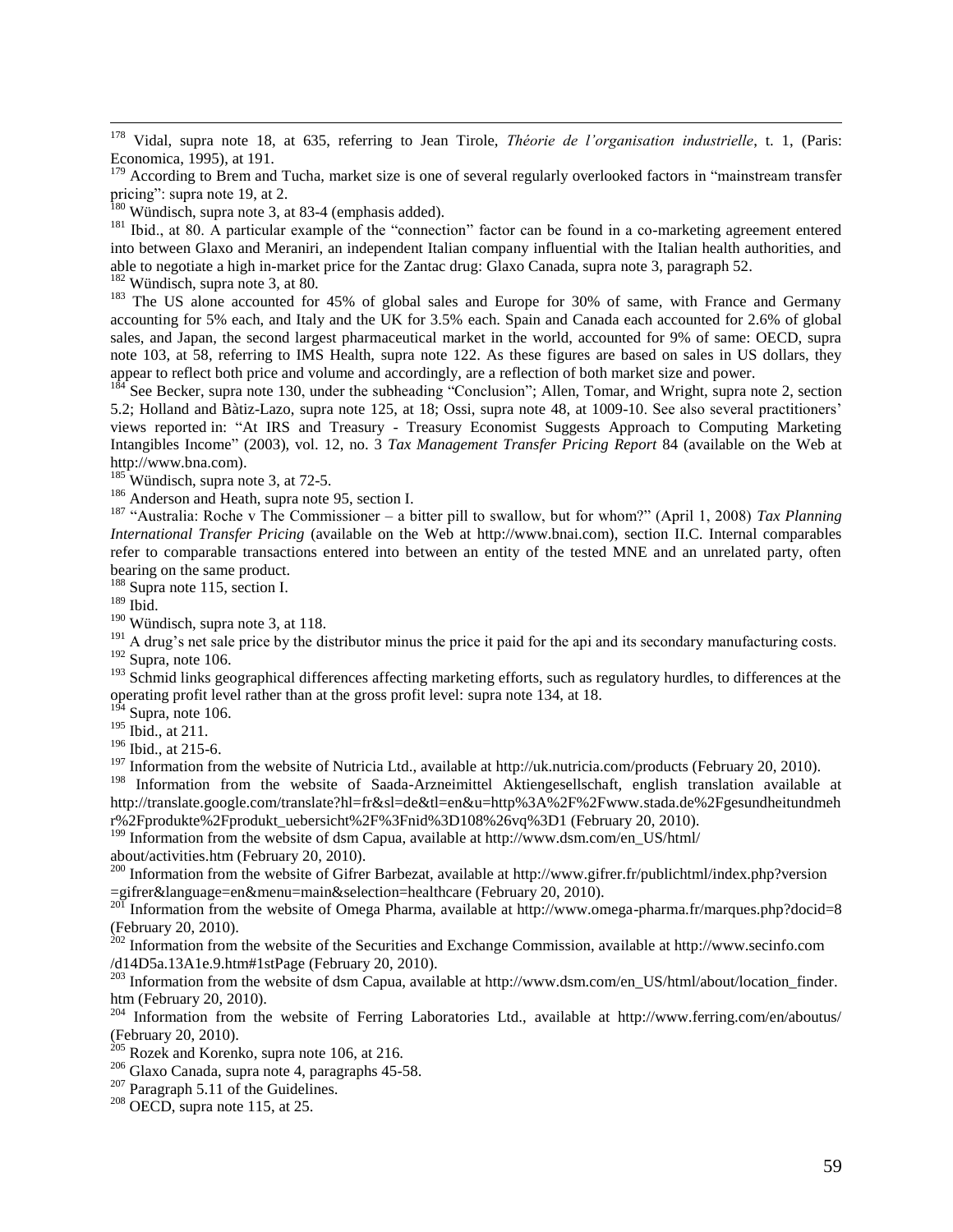$209\,$ Russo and Boykin, supra note [115,](#page-18-0) section II; OECD, supra note [115;](#page-18-0) OECD, Centre for Tax Policy and Administration, *Comparability: Public Invitation to Comment on a Series of Draft Issues Notes*, May 10, 2006 (available on the Web at http://www.oecd.org/dataoecd/59/38/36651642.pdf).

<sup>211</sup> Nathalie Goyette, "Vérification par les autorités fiscales? Quoi faire ou ne pas faire", in *Congrès*, Association de Planification Fiscale et Financière, 8 octobre 2008 (available on CD-Rom Arianne, CCH fiscalité), section 2.2.3.

<sup>213</sup> Paragraph 1.32 of the Guidelines. In Canada, the same could be said of IC87-2R (CRA, supra note [7,](#page-5-1) paragraph 35), while the IRC regulations appear to recognize both penetration and expansion strategies: Przysuski, Swaneveld, and Lalapet, supra not[e 96,](#page-16-0) at 638-9; IRC reg. section 1.482-1(d)(4)(i).

<sup>214</sup> Przysuski, Swaneveld, and Lalapet, supra note [96,](#page-16-0) at 637.

<sup>215</sup> Dolman, supra note [71,](#page-12-0) under the subheading "Life cycle of IP".

<sup>216</sup> Michael Stirling, "Intangibles Accounting, Economic and Legal Perspectives" (January 2002), *Tax Planning International Transfer Pricing* (available on the Web at [http://www.bnai.com\)](http://www.bnai.com/), section IV.

 $2^{17}$  Dolman, supra note [71,](#page-12-0) under the subheading "Implications for transfer pricing".

<sup>218</sup> Ibid.

 $219$  Wündisch, supra note [3,](#page-4-0) at 120.

<sup>220</sup> Pim Fris and Sébastien Gonnet, "A European View on Transfer Pricing After Glaxo" (June 1, 2006) *Tax Planning International Transfer Pricing* (available on the Web at [http://www.bnai.com\)](http://www.bnai.com/), section I.A; *GlaxoSmithKline Holdings (Americas) Inc. & Subsidiaries v. Commissioner of Internal Revenue*, No. 5750-04 United States Tax Court (herein referred to as "the Glaxo US case"): Petition of GlaxoSmithKline filed on February 4, 2004, reproduced in Special Report (May 6, 2008) Transfer Pricing Report (available on the Web at [http://www.bna.com\)](http://www.bna.com/), paragraph 7(h) (herein referred to as "Glaxo US Petition"). However, The IRS denied this allegation "for lack of sufficient information": IRS answer filed on May 28, 2004, reproduced in (June 3, 2004) *Tax Notes Today* 107-10 (available on the Web at [http://www.lexisnexis.com\)](http://www.lexisnexis.com/), paragraph 7(h).

 $^{221}$  Holland and Bátiz-Lazo, supra note [125,](#page-19-3) at 10 and 12. One possible strategy for product life extension entails moving a drug from prescription to OTC status, thereby using consumer brand loyalty as a defense against generic competition: Ibid., at 12. See also OECD, supra note [103,](#page-17-1) at 68.

 $222$  De Hosson, supra note [77,](#page-13-0) at 25.

 $223$  Ibid., at 25-7; see also paragraph 6.10 of the Guidelines.

 $^{224}$  Hamaekers, supra note [6,](#page-5-0) at 30. This number may be on a rising curve: from "over 60 percent" at the turn of the millenium (Markham, supra note [5,](#page-5-2) under the subheading "Introduction"; see also John Neighbour, "Transfer Pricing: Keeping it at arm"s length" (January 2002) *OECD Observer* (available on the Web at [http://www.oecdobserver.org\)](http://www.oecdobserver.org/)), and up to 75 percent "depending upon the countries" as of November 2005: Brem and Tucha, supra not[e 19,](#page-7-5) at 1.

<sup>225</sup> Fris, supra note [19;](#page-7-5) Pim Fris and Sébastien Gonnet, "ReAL Transfer Pricing: A New Paradigm for Transfer Pricing in Europe?" (June 1, 2006) *Tax Planning International Transfer Pricing* (available on the Web at [http://www.bnai.com\)](http://www.bnai.com/); Fris and Gonnet, supra note [220.](#page-30-0)

<sup>226</sup> Gustafson and Hallbäck, supra note [3,](#page-4-0) at 63-4; Emmanuel Llinares, "Profit split methods: Intangibles, market structure and the use of profit split methods" (2005), vol. 24, supplement *International Tax Review* 36-40 (available on the Web at [http://www.internationaltaxreview.com\),](http://www.internationaltaxreview.com)/) at 37. Wündisch is also of the view that "[t]ransfer pricing ideally produces an allocation of income reflecting the true value added of the respective group company": supra not[e 3,](#page-4-0) at 110.

 $227$  Fris, supra note [19,](#page-7-5) at 195.

 $228$  Fris, supra note [19,](#page-7-5) at 196.

 $229$  Paragraph 1.20 of the Guidelines.

<sup>230</sup> Markham, supra note [5,](#page-5-2) under the subheading "The United States: choosing the 'Best Method'" and footnote 19.

<sup>231</sup> *Roche Products PTY Limited and Commissioner of Taxation*, [2008] AATA 261 (April 2, 2008), paragraphs 61-

78 (herein referred to as "Roche Australia").

 $^{232}$  Ibid., paragraphs 117-23.

<sup>233</sup> Referring solely here to the Comparable Uncontrolled Price, Cost plus and Resale Price methods: see infra, sectio[n 5.1](#page-39-0)

 $234$  Fris, supra note [19,](#page-7-5) at 195.

 $235$  Ibid., at 196.

 $^{210}$  Russo and Boykin, supra note [115,](#page-18-0) section II.

<sup>212</sup> Przysuski, Swaneveld, and Lalapet, supra note [96,](#page-16-0) at 636.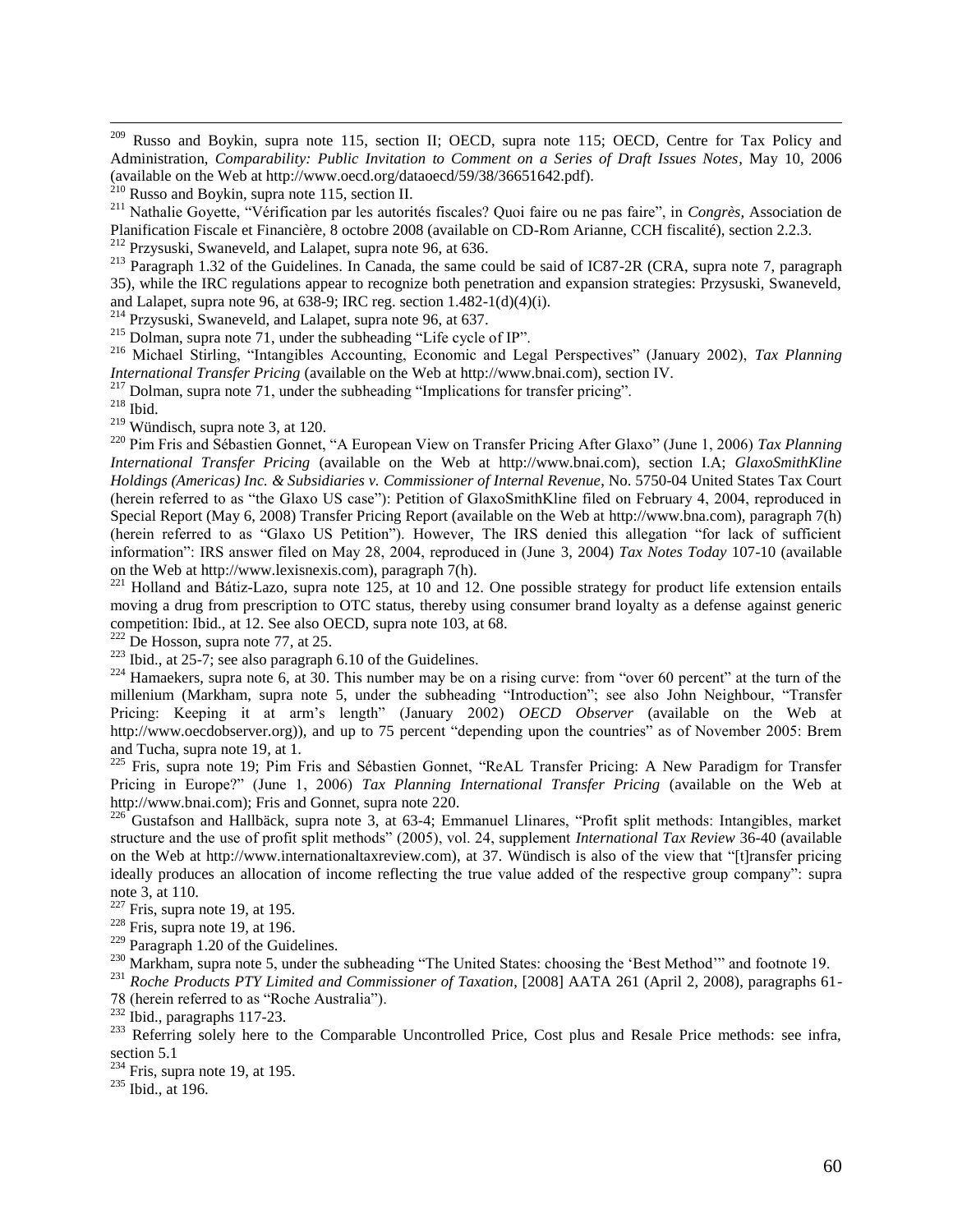<sup>237</sup> See Fris and Gonnet, supra note [220.](#page-30-0) See also Brem and Tucha, supra note [19,](#page-7-5) at 6.

<sup>238</sup> At least with respect to the European market: Fris, supra note [19,](#page-7-5) at 194.

<sup>239</sup> Ibid., at 197-8.

<sup>240</sup> Ibid., at 199.

 $\overline{a}$ 

 $241$  Ibid., at 197 and 199-200.

<sup>242</sup> See also Glaxo Canada, supra note [4,](#page-4-2) paragraph 46.

<sup>243</sup> Wündisch, supra note [3,](#page-4-0) at 289.

<sup>244</sup> Wündisch, supra note [3,](#page-4-0) at 35.

 $245$  Wündisch, supra note [3,](#page-4-0) at 35.

<sup>246</sup> Fris and Gonnet, supra note [225,](#page-32-0) section VI.

<sup>247</sup> Ibid., section I.

<sup>248</sup> Ibid., section I.<br><sup>248</sup> Ibid., sections I-V; Fris and Gonnet, supra note [220,](#page-30-0) section II.C.

<sup>249</sup> Brem and Tucha, supra note [19,](#page-7-5) at 7 and 14-5. They also attribute the failure of a bilateral, "simplified application of the Arm"s Length Principle" largely to a lack of comparable information, and especially transaction-based information, including the transactional context: Ibid., at 2,5 and 15.

 $250$  Ibid., at 1 and 15.

 $251$  Ibid., at 2 and 15.

 $252$  Ibid., at 2, 8-11 and 15.

<sup>253</sup> Ibid., at 1 and 9.

 $254$  Ibid., at 1.

 $^{255}$  Ibid., at 3.

<sup>256</sup> TCE is an interdisciplinary study of economic organization in which the transaction is made the basic unit of analysis. It maintains "the rebuttable presumption that organizational variety arises primarily in the service of transaction cost economizing": Oliver E. Williamson, *The Economic Institutions of Capitalism* (New York: The Free Press, 1985), at 387.

 $257$  The terms "governance structure" were introduced by the economist Oliver E. Williamson to refer to the "discrete" alternatives of exchanging transactions (spot-market, hybrid, hierarchy, bureaucracy)": Brem and Tucha, supra note [19,](#page-7-5) at 12, note 27.

 $258$  Ibid., at 3-4.

 $259$  From related-party or hierarchy, through hybrid forms such as networks, joint-ventures, franchising and other long-term relationships without formal ownership, to "spot market" or external short-term transactions: Ibid., at 4 and 12-4.

 $^{260}$  The cost of searching (for a transacting partner), conducting, safeguarding and enforcing the transaction: Ibid., at 12, note 29.

 $^{261}$  Ibid., at 12-5.

 $262$  Paragraph 3.16 of the Guidelines.

<sup>263</sup> See for instance some excerpts from the expert reports filed with the Tax Court of Canada in *Glaxo Canada* (supra note [4\)](#page-4-2), bearing on the relative importance of the marketing activities undertaken by the Canadian entity in reaping profits from the sale of pharmaceutical products on the Canadian market: Gregory K. Bell, expert report dated January 11, 2006 (public copy), paragraph 40 and sub-paragraph 50c; Charles King III, expert report dated January 9, 2006 (public copy), at 8-43; Charles King III, rebuttal expert report dated January 26, 2006 (public copy), paragraphs 22-7.

<sup>264</sup> Fris and Gonnet, supra note [225,](#page-32-0) section II.

<sup>265</sup> Ibid.

 $^{266}$  OECD, supra note [103,](#page-17-1) at 69. This study concludes that, when all diverse forms of pharmaceutical promotional activities are taken into account and free samples are valued at retail prices, the industry figures amongst the largest promotional spenders: Ibid., at 69-70.

<sup>267</sup> Hurwitz and Caves, supra note [126,](#page-19-6) at 302; "Billion dollar pills" (January 27, 2007) *The Economist* 69-71, at 71. See also references cited in Charles King III, expert report dated January 9, 2006 (public copy), at 12, notes 45-6, filed in *Glaxo Canada*, supra note [4.](#page-4-2) Contra : Pharmaceutical Research and Manufacturers of America, "What goes

<sup>236</sup> Ibid., at 196 and 199-200, referring to Adam M. Brandenburger and Barry J. Nalebuff, *Co-opetition*, (New York: Doubleday, 1996). The economic game theory applies the mathematical theory of games to study optimal strategies that maximize pay-offs. It has risen to "perhaps the most important source of new ideas in microeconomics", and "dominates almost any analysis of interactions between economic agents": Graham Bannock, R.E. Baxter, and Evan Davis, *Dictionary of Economics*, 4th ed. (Princeton, New Jersey: Bloomberg Press, 2003), at 156-7.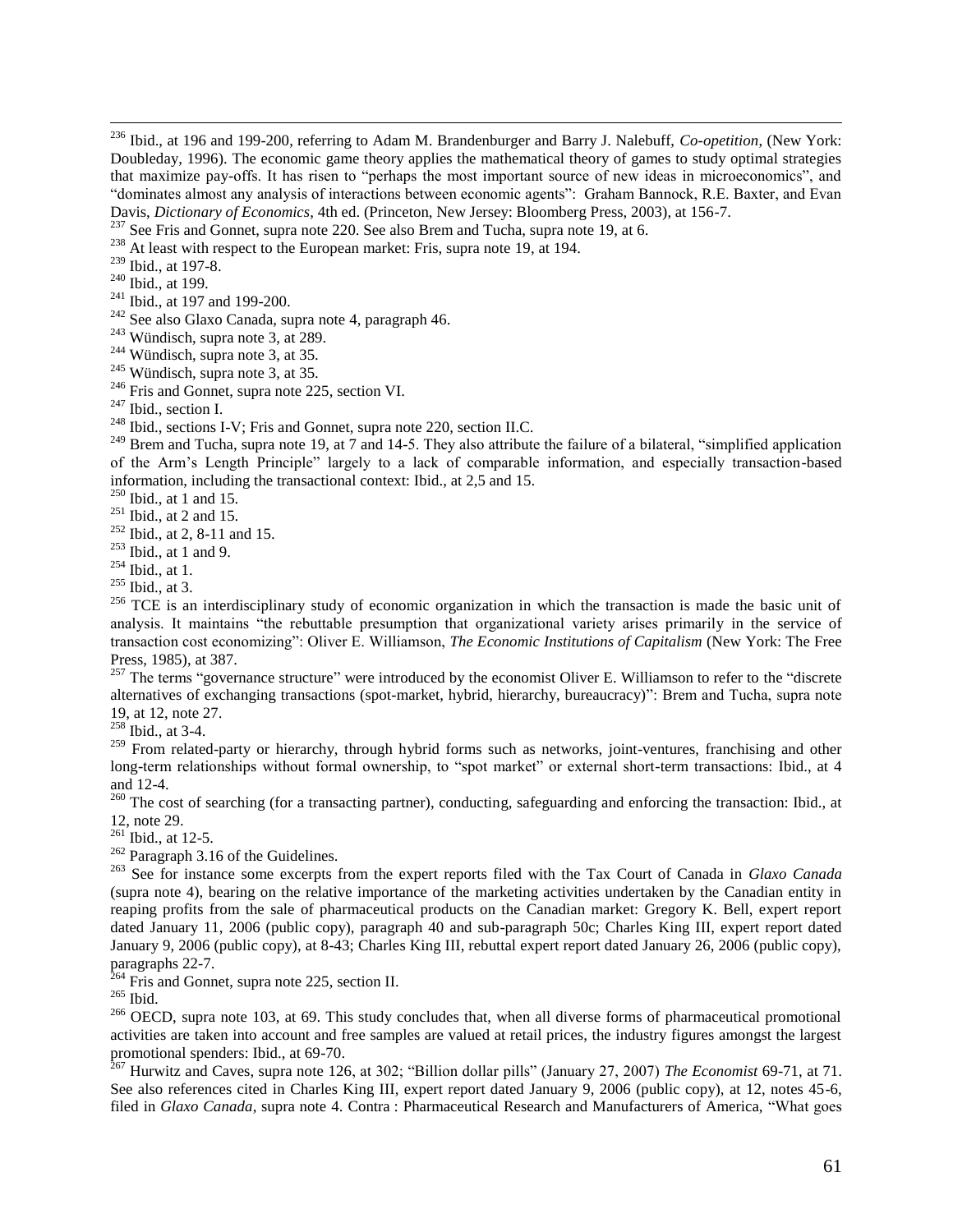into the cost of prescription drugs? ... and Other Questions about Your Medicines" (Washington: PhRMA, June 2005) (available on the Web at [http://www.phrma.org\)](http://www.phrma.org/), at 17. This phenomenon would not be new: Hurwitz and Caves, supra note [126,](#page-19-6) at 302.

 $268$  OECD, supra note [129,](#page-19-2) at 201 and 203-4.

 $269$  Wündisch, supra not[e 3,](#page-4-0) at 51 and 341.

<sup>270</sup> Wündisch, supra note [3,](#page-4-0) at 68.

 $271$  Supra not[e 141,](#page-21-0) at 101.

<sup>272</sup> Christopher Bogan and David Wang, "Launching a Blockbuster" (2000), vol. 20, no. 8 *Pharmaceutical Executive* 96-104, at 96.

<sup>273</sup> Ibid.

 $\overline{a}$ 

 $274$  See for example Schmid, supra note [134,](#page-20-0) at 18.

 $275$  Wündisch, supra note [3,](#page-4-0) at 67.

<sup>276</sup> Holland and Bátiz-Lazo, supra note [125,](#page-19-3) at 19. See also: Pierre-Jean Douvier, "Transfer Pricing and Research and Development" (2003), vol. 10, no. 6 *International Transfer Pricing Journal* 218-21, at 218.

<sup>277</sup> David Colker and Sang Kim, "GlaxoSmithKline v Commissioner: How Should \$10.6 Billion of Income in Dispute be Allocated Between Patents and Marketing Intangibles?" *DLA Piper*, May 1, 2004 (available on the Web at [http://www.dlapiper.com/global/publications/detail.aspx?ref=snapshot&pub=171\)](http://www.dlapiper.com/global/publications/detail.aspx?ref=snapshot&pub=171); Vincent, supra note [32,](#page-8-0) at 28:11.

<sup>278</sup> John W. Durnford, "Goodwill in the Law of Income Tax" (1981), vol. 29, no. 6 *Canadian Tax Journal* 759-808, at 771.

 $279$  Holland and Bátiz-Lazo, supra note [125,](#page-19-3) at 17-8. For example, Pfizer's acquisiton of Warner-Lambert gave it the rights to Lipitor, a cholesterol-lowering agent which it "then built into the world"s best-selling drug": Ibid., at 17. The recent acquisition of Schering-Plough Corp. by Merck & Co., at a time when Schering-Plough had promising drugs in "late-stage testing", appears similarly driven. According to David Moskowitz, an industry analyst, the acquisition was "a tremendous deal" for Merck: Shannon Pettypiece, "Merck to Buy Schering-Plough for \$41 Billion (Update3)," *Bloomberg Business Week*, March 9, 2009 (available on the Web at http://www.bloomberg.com/apps/ news?pid=20601202&sid=aJXSizhf4SXU&refer=healthcare).

<sup>280</sup> Wündisch, supra note [3,](#page-4-0) at 68.

<sup>281</sup> "The Role of Marketing in Pharmaceutical Research and Development" (2002), vol. 20, no. 3 supplement *Pharmacoeconomics* 77-85, at 82.

<sup>282</sup> Michael Stirling, "Valuing Marketing: A Mock Judgment in Glaxo"s Court Case" (October 26, 2004) *Tax Planning International Transfer Pricing* (available on the Web at http://www.bnai.com), under the subheading "Discussion".

 $283$  Fris and Gonnet, supra note [220,](#page-30-0) section II.B.

 $284$  Ibid.

<sup>285</sup> See supra, section [3.2.2.](#page-23-0)

<sup>286</sup> Wündisch, supra note [3,](#page-4-0) at 70.

<sup>287</sup> Wündisch, supra note [3,](#page-4-0) at 91.

<sup>288</sup> Bogan and Wang, supra note [272,](#page-36-0) at 104.

<sup>289</sup> Charles King III, supra note [267,](#page-36-1) at 11.

<sup>290</sup> Ibid., citing IN 161257, Transcript of deposition of Sir Paul Girolami, July 12, 2002.

 $291$  OECD, supra note [14](#page-6-0) (herein referred to as "the Proposed Revision").

<sup>292</sup> Ibid., at 26-8. This standard was first introduced by the United States in 1994, under the label "best method rule": Hamaekers, supra note [6,](#page-5-0) at 31; Deloris R. Wright, "Practical Application of Transactional Profit Methods" (2000), vol. 7, no. 5 *International Transfer Pricing Journal* 198-203, at 198.

<sup>293</sup> OECD, *Report of the OECD Committee on Fiscal Affairs on Transfer Pricing and Multinational Enterprises* (Paris: OECD, 1979).

 $^{294}$  Following the adoption of the Comparable Profits Method (CPM) in the United States in 1994: Deloris R. Wright, Caterina K. Nelson, and Jonathan C. Casdan, "TNMM – The OECD"s Response to CPM: Are They Really Different?" (1995), vol. 35, no. 10 *European Taxation* 306-14, at 306; Hamaekers, supra note [6,](#page-5-0) at 31.

 $295$  Supra not[e 115,](#page-18-0) section II. See also OECD, supra note [115,](#page-18-0) at 25.

<sup>296</sup> Markham, supra note [5,](#page-5-2) under the subheading "Profit split methods: Their practical application to intangible assets". See also, with regards to the European market: Llinares, supra note [226,](#page-32-1) at 37.

 $^{297}$  Deloris Wright, supra note [292,](#page-39-1) at 200, referring to the United States Tax Court. James, Kenny and Houseman similarly noted that Mr. Justice Downe of the Autralian Administrative Appeals Tribunal clearly preferred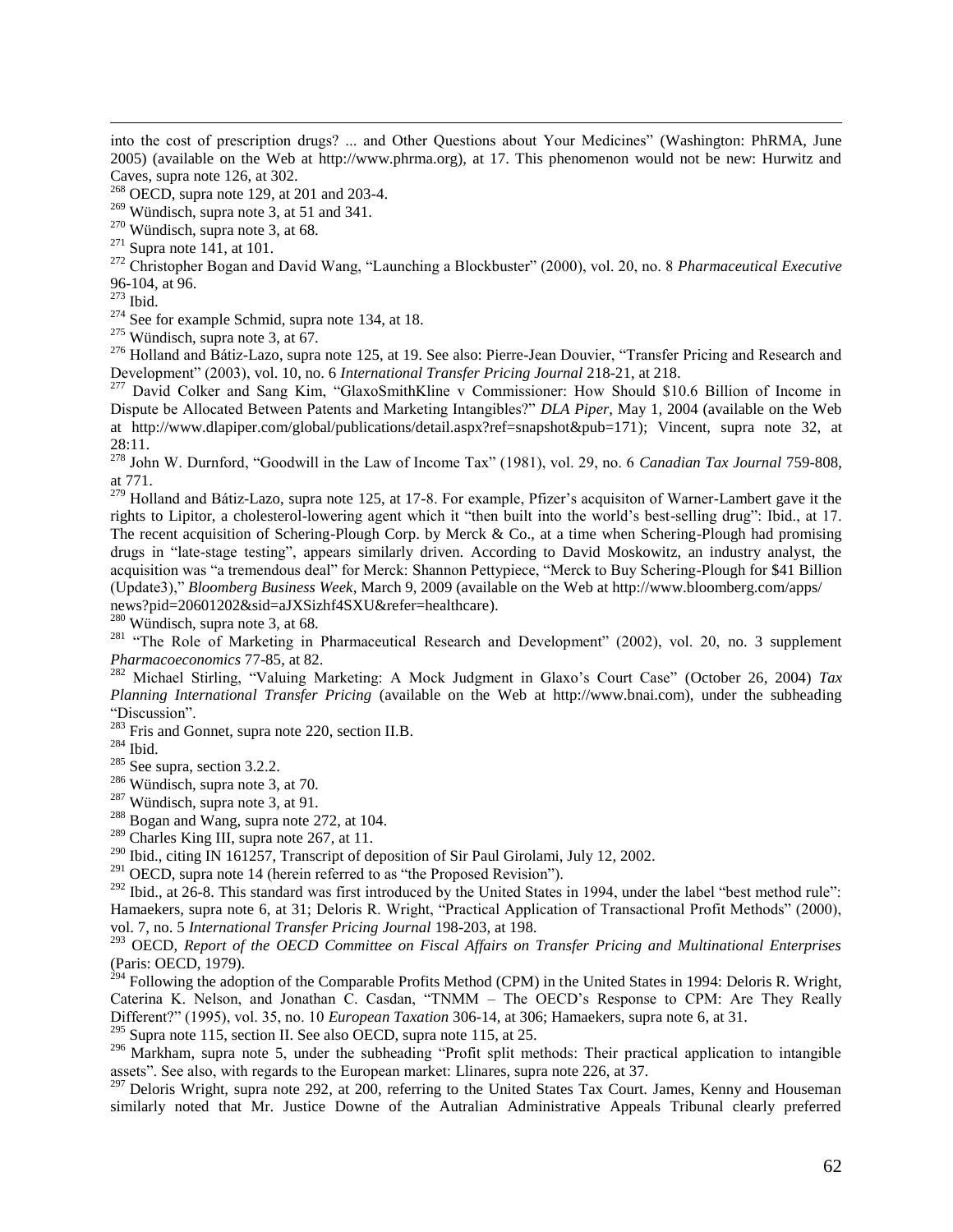transactional methods over profit ones when rendering his decision in Roche Australia (supra, note [231\)](#page-32-2): see supra not[e 187,](#page-27-0) section II.C.

<sup>298</sup> Wündisch, supra note [3,](#page-4-0) at 127; *Glaxo Canada*, supra note [4,](#page-4-2) paragraphs 47-9; Glaxo US petition, supra note [220,](#page-30-0) paragraph 6r.

 $299$  Paragraph 6.13 of the Guidelines.

 $\overline{a}$ 

<sup>300</sup> Paragraph 6.24 of the Guidelines.

<sup>301</sup> Wündisch, supra note [3,](#page-4-0) at 154-8; Alexandre Siciliano Borges, "Comparability in the Pharmaceutical Industry for Transfer Pricing Purposes" (MA thesis, Leiden University, School of Law, 2002) (available on the Web at http://papers.ssrn.com/sol3/papers.cfm?abstract\_id=400281), at 12-4.

<sup>302</sup> Dale Hill, "The Tax Court of Canada on Glaxo: Results and Implications" (July 17, 2008), vol. 17 *Transfer Pricing Report* 269 (available on the Web at http://www.bna.com); Jennifer Rhee, "The Tax Court of Canada in GlaxoSmithKline: Drawing the Boundaries of the Arm"s-Length Fiction" (December 18, 2008), vol. 17 *Transfer Pricing Report* 671 (available on the Web at http://www.bna.com); François Vincent, "GlaxoSmithKline Inc. v. The Queen : A Commentary" (June 19, 2008), vol. 17 *Transfer Pricing Report* 177 (available on the Web at http://www.bna.com); Muris Dujsic, Sandra Goldberg, Bernard Barsalo and Rene Fleming, "Digesting the Glaxo Decision: A Difficult Pill to Swallow for Transfer Pricing Practitioners" (2008), vol. 15, no. 5 *International Transfer Pricing Journal* 203-12; Andrew F. McCrodan and Salvador M. Borraccia, "The Dilemma of GSK – Unreasonable in the Circumstances?" in *Report of Proceedings of the Sixtieth Tax Conference*, 2008 Conference Report (Toronto: Canadian Tax Foundation, 2009), 23:1-21.

<sup>303</sup> François Vincent, supra note [302,](#page-40-0) under the subheading "Conclusion".

<sup>304</sup> See supra, text accompanying note [206.](#page-29-0)

<sup>305</sup> *Glaxo Canada*, supra note [4,](#page-4-2) paragraph 76. The Glaxo Group had in fact established a relatively low rate in this respect (6%): Ibid., paragraph 14.

 $\frac{306}{306}$  Paragraphs 1.42-4 of the Guidelines; CRA, supra note [7,](#page-5-1) paragraphs 37-42.

<sup>307</sup> *Glaxo Canada*, supra note [4,](#page-4-2) paragraph 77; Income Tax Act, RSC 1985, c.1 (5th Supp), as amended, subparagraph 212(1)d)(i).

<sup>308</sup> Paragraph 6.6 of the Guidelines.

 $309$  Vincent, supra note [32,](#page-8-0) at 28:13. This view corresponds to the 1994 IRC reg. section 1.482-4(f)(3), Example 3 (Jie-A-Joen and Brandt, supra note [2,](#page-4-1) under the subheading "Arm"s length compensation for (incremental) marketing activities"), and also to current IRC reg. section 1.482-1(d)(3)(ii)(C), Example 5, but only where the incremental activities have been contemporaneously documented in a contract that clearly attributes the risks of marketing investment to the MI owner.

<sup>310</sup> See also Vidal, supra note [18,](#page-7-4) at 601-2.

 $311$  ATO, supra note 41, at 6.

<sup>312</sup> Wündisch, supra note [3,](#page-4-0) at 96.

<sup>313</sup> Jie-A-Joen and Brandt, supra note [2,](#page-4-1) under the subheading "Arm's length compensation for (incremental) marketing activities"; Allen, Tomar, and Wright, supra note [2,](#page-4-1) section 2.1; Mentz and Carlisle, supra note [31,](#page-8-1) paragraph 26.

 $314$  Vincent, supra note [32,](#page-8-0) at 28:10.

<sup>315</sup> See the text accompanying note [415.](#page-53-0)

<sup>316</sup> Wündisch, supra note [3,](#page-4-0) at 92. Wündisch particularly notes that marketing expenses are lower in Scandinavian countries, because of their sizes and the geographic distribution of the doctor population, and in Sweden and the UK, because of government limitations on marketing expenses.

<sup>317</sup> Molly Moses, "Panelists Stress Need for Thorough Review of Facts when Marketing Intangibles Present" (2007), vol. 16, no. 11 *Tax Management Transfer Pricing Report* 382 (available on the Web at [http://www.bna.com\)](http://www.bna.com/), under the subheading "Incremental Expenses", citing a comment from John Breen.

<sup>318</sup> The OECD noted that there is a significant reliance by the pharmaceutical industry on the use of free samples to promote new drugs, because of their low marginal production costs: OECD, supra note [103,](#page-17-1) at 56. Calculated at approximate retail price, free samples "constitute by far the largest component of promotional spending": Ibid., at 69. The price paid by a related distributor for samples could therefore have a dramatic effect on its profit levels when compared to third party transactions where they would be provided free of charge.

<sup>319</sup> Paragraphs 2.16-7 of the Guidelines.

 $320$  Paragraph 2.14 of the Guidelines.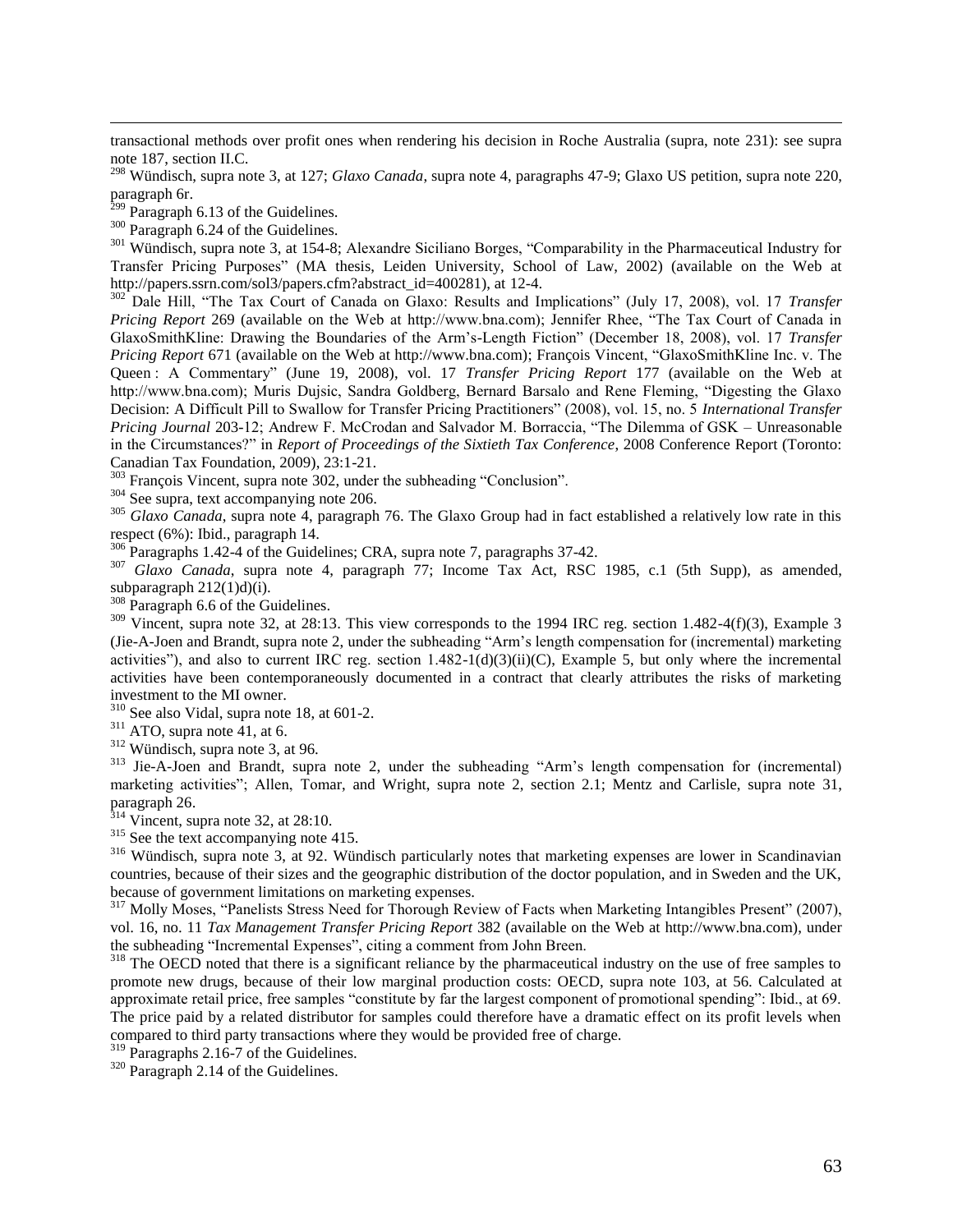$321$  Paragraph 2.22 of the Guidelines. The CRA notes that RP becomes more and more difficult to apply as resellers perform functions that add value to the goods, especially where they create or maintain the value of an MI in carrying out their activities: supra note [7,](#page-5-1) paragraph 74.

 $322$  See for instance Wündisch, supra note [3,](#page-4-0) at 82 and 152.

 $323$  Wündisch, supra note 2, at 127-9. Glaxo US petition, supra note [220,](#page-30-0) paragraph 6r. In our case scenario, the resale price is generally the net price at which the pharmaceutical drug is sold to independent wholesalers, or directly to retailers and hospitals, by the local distributor: Wündisch, supra note 2, at 84.

<sup>324</sup> Supra note [4.](#page-4-2) See for instance Gregory K. Bell, supra note [263,](#page-35-0) paragraphs 33-4; J. Gregory Ballentine, expert report dated January 9, 2006 (public copy), at 20, filed in Glaxo Canada, supra note [4.](#page-4-2)

 $325$  Wündisch, supra note [3,](#page-4-0) at 129; Glaxo US petition, supra note [220.](#page-30-0)

<sup>326</sup> Wündisch, supra note [3,](#page-4-0) at 129 (emphasis added).

<sup>327</sup> Wündisch, supra note [3,](#page-4-0) at 168.

<sup>328</sup> Paragraph 3.34 of the Guidelines.

<sup>329</sup> Wündisch, supra note [3,](#page-4-0) at 127-8; Musselli and Hunter, supra note [126,](#page-19-6) at 170 and 172. See also Glaxo US petition, supra note [220,](#page-30-0) paragraph 6r.

 $330$  Musselli and Hunter, supra not[e 126,](#page-19-6) at 170 (note 21) and 172; Mentz and Carlisle, supra note [31,](#page-8-1) paragraph 42.

<sup>331</sup> Mentz and Carlisle, supra note [31,](#page-8-1) paragraph 42.

<sup>332</sup> Including unanticipated side effects and a competitor's early entry on the market, to name a few: see generally Wündisch, supra note [3,](#page-4-0) at 5.

<sup>333</sup> See for instance Glaxo US petition, supra note [220,](#page-30-0) paragraph 6r.

 $334$  Fris, supra note [19,](#page-7-5) at 195.

 $335$  Barbera, supra not[e 133,](#page-20-1) at footnote 3 (emphasis added).

 $336$  Wright, supra note [292,](#page-39-1) at 198.

<sup>337</sup> Ibid.

 $\overline{a}$ 

<sup>338</sup> Paragraphs 3.1-57 of the Guidelines.

 $339$  Fris, supra note [19,](#page-7-5) at 195.

<sup>340</sup> Russo and Boykin, supra note [115,](#page-18-0) section I; Wright, supra note [292,](#page-39-1) at 202. As such adjustments are made because of information becoming available after the transaction, they should not be regarded as a form of banned hindsight: Russo and Boykin, supra note [115,](#page-18-0) section I.

 $\frac{341}{200}$  Russo and Boykin, supra note [115,](#page-18-0) section I; Wright, supra note [292,](#page-39-1) at 203; Hamaekers, supra note [6,](#page-5-0) at 35.

 $342$  Markham, supra note [5,](#page-5-2) under the subheading "The increasing acceptability of profit-based methods for intangible transactions", referring to Philip Anderson and Melissa Heath, "Practical Application of Transactional Profit Methods: Australia" (2000), vol. 7, no. 5 *International Transfer Pricing Journal* 176-83, at 176. As early as 1994, the ATO noted that the transactional profit methods were becoming more acceptable in competent authority processes: Markham, supra note [5,](#page-5-2) under the subheading "Conclusion: The future of profit split methodologies".

<sup>343</sup> Markham, supra note [5,](#page-5-2) under the subheading "The increasing acceptability of profit-based methods for intangible asset transactions", referring to Matthew Setchell, "OECD Transfer Pricing Guidelines Likely to be Modified, Official Says" (April 12, 2002) *Tax Notes International* (available on the Web at http://www.lexisnexis.com). See also: OECD, supra note [115,](#page-18-0) at 7-8; Hamaekers, supra note [6,](#page-5-0) at 35.

<sup>344</sup> OECD, supra note [14.](#page-6-0)

<sup>345</sup> Ibid., proposed paragraph 2.3.

 $346$  OECD, supra note [115,](#page-18-0) at 29.

 $347$  Allen, Tomar, and Wright, supra note [2,](#page-4-1) section 4.6.

<sup>348</sup> Paragraph 3.5 of the Guidelines and OECD, supra not[e 14,](#page-6-0) proposed paragraph 2.62.

 $349$  OECD, supra note [115,](#page-18-0) at 60.

<sup>350</sup> Ibid.

<sup>351</sup> OECD, supra note [14,](#page-6-0) proposed paragraph 2.63. See also paragraph 3.5 of the Guidelines.

<sup>352</sup> Ibid.; Markham, supra note [5,](#page-5-2) under the subheading "Conclusion: The future of profit split methodologies".

<sup>353</sup> OECD, supra note [14,](#page-6-0) proposed paragraph 2.3 (emphasis added); paragraphs 3.5 and 4.82 of the Guidelines. See also Brem and Tucha, supra note [19,](#page-7-5) at 6, note 18.

 $354$  OECD, supra note [115,](#page-18-0) at 32.

<sup>355</sup> Paragraphs 3.15 and 3.19-21 of the Guidelines; OECD, supra note [14,](#page-6-0) proposed paragraphs 2.75-7; IRC reg. section 1.482-6.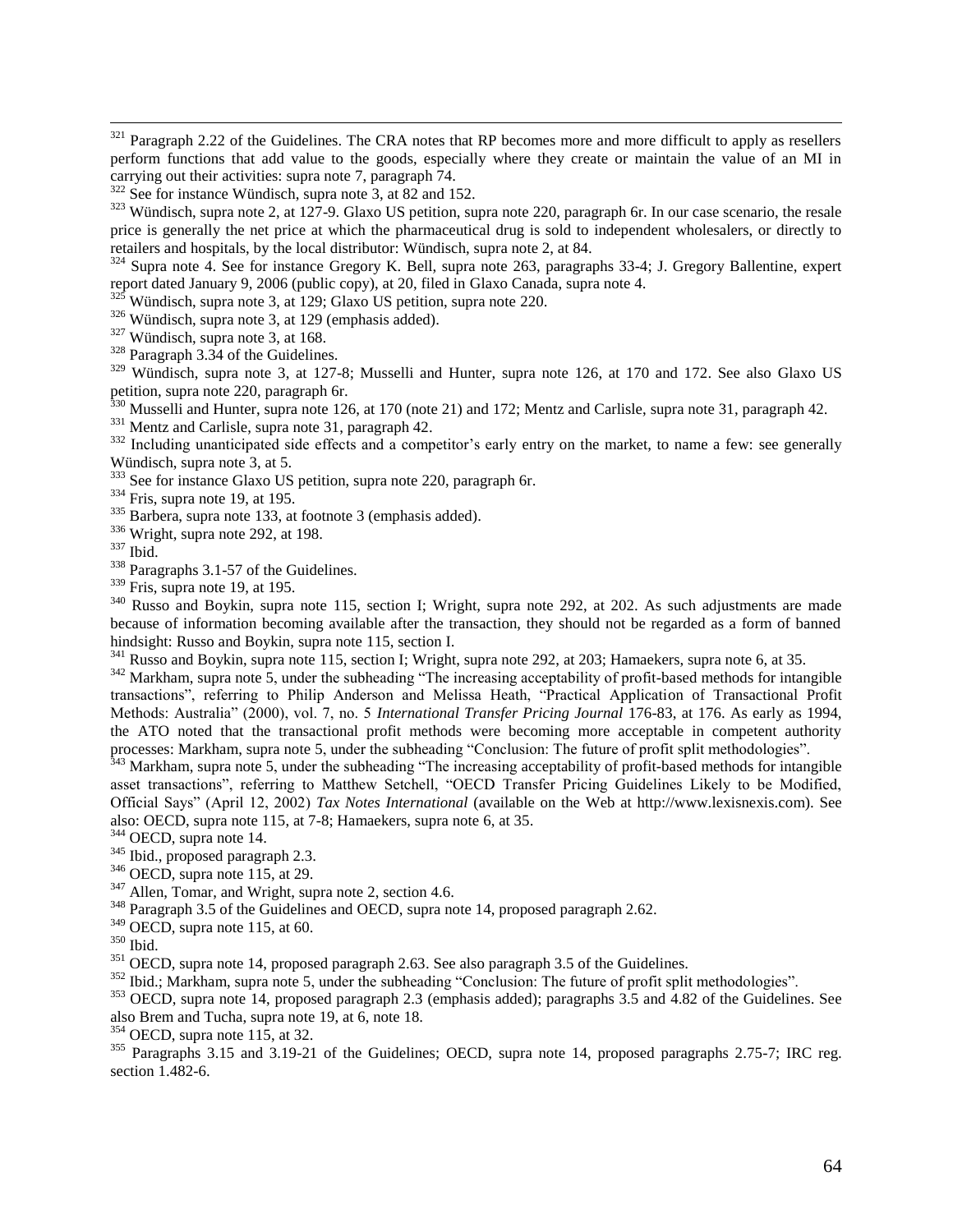<sup>356</sup> Allen, Tomar, and Wright, supra note [2,](#page-4-1) section 5.3. Although revised, example 12 of the 2009 final IRC reg. section 1.482-8 retains this expressed preference: "Final U.S. Regulations on Intercompany Services [T.D. 9456, 74] Fed. Reg. 38830, dated 8/4/09]", supra note [45.](#page-9-1)

 $\overline{a}$ 

<sup>359</sup> Paragraphs 3.15 and 3.19-21 of the Guidelines; OECD, supra note [14,](#page-6-0) proposed paragraphs 2.75-7; IRC reg. section 1.482-6.

 $360$  Paragraphs 3.15-8 of the Guidelines; OECD, supra not[e 14,](#page-6-0) proposed paragraphs 2.73-4.

<sup>361</sup> The 1993 Temporary IRC regulations proposed four PS methods and the 1994 Final IRC regulations kept only two, namely the residual and comparable PS methods: Markham, supra note [5,](#page-5-2) under the subheading "Profit split in the United States". The various PS methods are not mutually exclusive: OECD, supra note [14,](#page-6-0) proposed paragraph 2.72.

 $\frac{2.72}{362}$  Or data from the taxpayer's own operations: OECD, supra note [14,](#page-6-0) proposed paragraphs 2.62 and 2.95-9.

<sup>363</sup> OECD, supra note [14,](#page-6-0) proposed paragraph 2.94.

 $364$  Paragraph 247(2)(b) of the Income Tax Act, supra note [307.](#page-41-0)

<sup>365</sup> Subparagraph  $247(2)(b)(ii)$  of the Income Tax Act, supra note [307.](#page-41-0) To fulfill this legal test, the CRA must demonstrate that the transaction "can reasonably be considered not to have been entered into primarily for bona fide purposes other than to obtain a tax benefit". This higher threshold for the CRA has given rise to a tendency among taxpayers to argue that TP adjustments actually constitute recharacterization of the transaction, thereby broadening the scope of this concept. See for example the Notice of Appeal of Tregaskiss Limited filed on July 4, 2005 with the Tax Court of Canada in *Tregaskiss Limited v. The Queen*, 2005-2244(IT)G, paragraphs 91-3; Stephen C. Doyle, "The CRA"s Growing Use of the Transfer Pricing Recharacterization Provision : Changing More Than Just the Price", *Tax Practitioners' Forum – Transfer Pricing*, March 30, 2007 (available on the Web at [http://www.taxnetpro.com\)](http://www.taxnetpro.com/).

 $^{366}$ Paragraphs 1.36-1.41 of the Guidelines, renumbered 1.63-1.68 in the Proposed Revision.

<sup>367</sup> OECD, supra note [115,](#page-18-0) at 65; OECD, supra note [14,](#page-6-0) proposed paragraph 2.70.

<sup>368</sup> OECD, supra note [115,](#page-18-0) at 65. This has been slightly modified in the Proposed Revision: see notably proposed paragraphs 2.65 and 2.73.

 $369$  OECD, supra note [115,](#page-18-0) at 68.

 $370$  See for instance Wright, supra not[e 292,](#page-39-1) at 200.

 $371$  OECD, supra note [115,](#page-18-0) at 67-8; OECD, supra not[e 14,](#page-6-0) proposed paragraph 2.86.

 $372$  OECD, supra note [115,](#page-18-0) at 69; OECD, supra note [14,](#page-6-0) proposed paragraph 2.91.

<sup>373</sup> The Guidelines also caution that costs may not always reflect value: see paragraphs 6.6 and 6.27 of the Guidelines and OECD, supra note [14,](#page-6-0) proposed paragraph 2.92.

<sup>374</sup> Moses, supra note [317,](#page-42-0) under the subheading "Incremental Expenses".

 $375$  Musselli and Hunter, supra note [126,](#page-19-6) at 166, note 4. See also: Douvier, supra note [276,](#page-37-0) at 218; Wündisch, supra not[e 3,](#page-4-0) at 134.

 $376$  Wündisch, supra note [3,](#page-4-0) at 93-5.

<sup>377</sup> Brem and Tucha, supra note [19,](#page-7-5) at 7.

 $378$  Fris and Gonnet, supra note [225;](#page-32-0) Brem and Tucha, supra note [19.](#page-7-5)

 $379$  OECD, supra note [115,](#page-18-0) at 31.

<sup>380</sup> In this regard, we join our voice to Gustafson and Hallbäck, supra note [3,](#page-4-0) at 63.

 $381$  Wündisch, supra note [3,](#page-4-0) at 150-1 and 163; Schmid, supra note [134,](#page-20-0) at 16 and 18, where the author notes that in competent authority negotiations, difficulties in the application of the PS method are met both on the identification of the combined profit (due to differing cost accounting rules) and on fixing a reasonable and economically defensible allocation key.

<sup>382</sup> Fris and Gonnet, supra note [220,](#page-30-0) section I.A.

<sup>383</sup> See notably Markham, supra note [5,](#page-5-2) under the subheading "Conclusion: The future of profit split methodologies"; Levey, Church, van Herksen, and Carmichael, supra note [21,](#page-7-6) section V.3.

<sup>384</sup> Fris and Gonnet, supra note [220,](#page-30-0) section II.A.

<sup>385</sup> Ibid., section II.C.

<sup>386</sup> Llinares, supra note [226,](#page-32-1) at 39.

<sup>387</sup> See supra, note [236.](#page-32-3)

<sup>388</sup> Fris, supra note [19,](#page-7-5) at 202.

<sup>389</sup> Brem and Tucha, supra note [19,](#page-7-5) at 7, note 20. See also OECD, supra note [14,](#page-6-0) proposed paragraph 2.88.

 $357$  OECD, supra note [115,](#page-18-0) at 30.

<sup>358</sup> Ibid.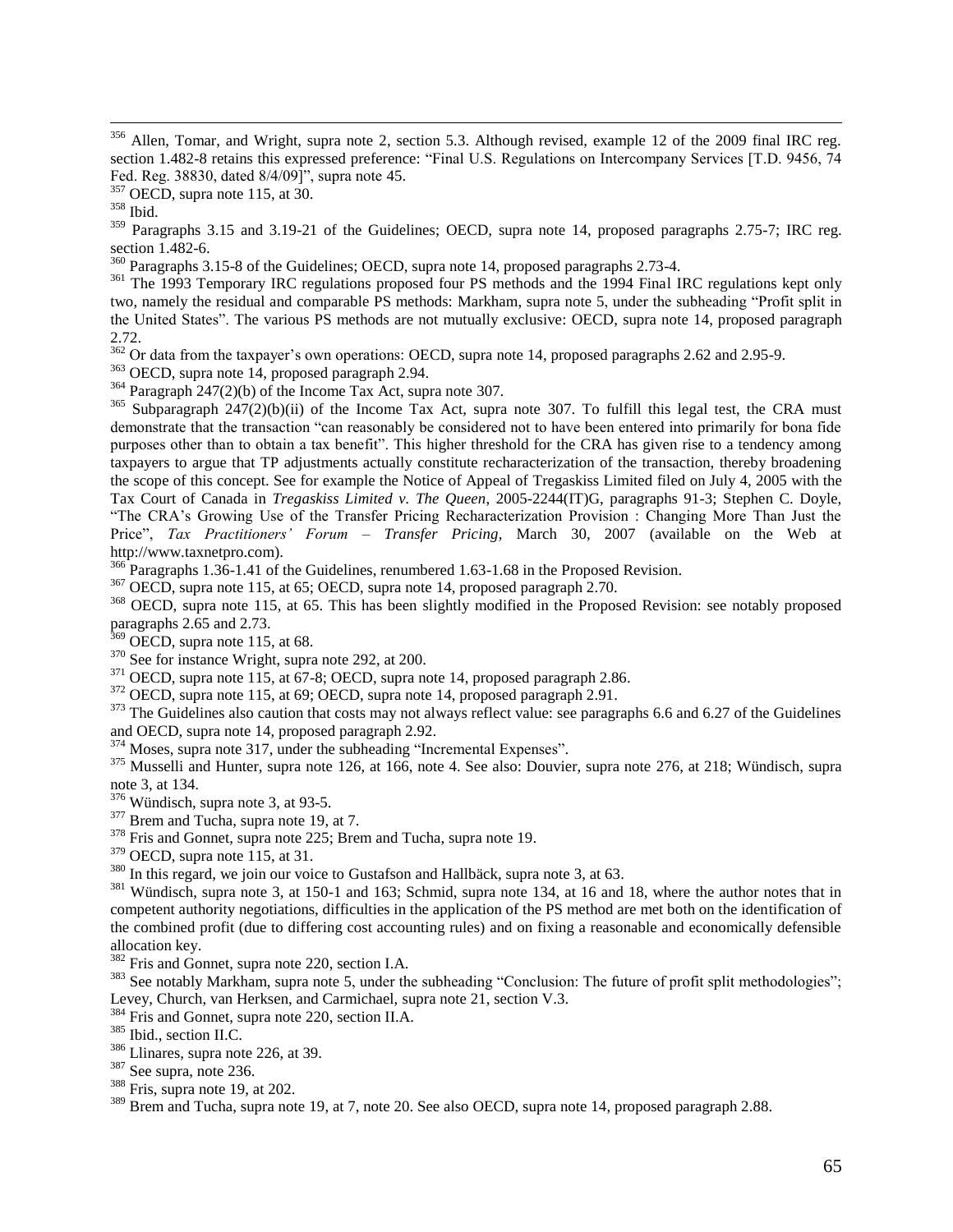$390$  Moses, supra note [317,](#page-42-0) under the subheading "Incremental Expenses". See also supra, text accompanying note [44.](#page-9-3)

<sup>392</sup> Hamaekers, supra note [6,](#page-5-0) at 31; Fris and Gonnet, supra note [220;](#page-30-0) Wright, Nelson, and Casdan, supra note [294.](#page-39-2)

<sup>393</sup> Fris and Gonnet, supra note [220;](#page-30-0) Fris, supra note [19,](#page-7-5) at 200-1.

<sup>395</sup> Paragraph 3.28 of the Guidelines. See also: Fris and Gonnet, supra note [220,](#page-30-0) section II.C.

<sup>396</sup> Russo and Boykin, supra note [115,](#page-18-0) section II; James, Kenny and Houseman, supra note [187,](#page-27-0) section II.C.

<sup>397</sup> Llinares, supra note [226,](#page-32-1) at 36.

<sup>398</sup> Fris, supra note [19,](#page-7-5) at 194. See also: Richard P. Rozek and George G. Korenko, "Transfer Prices for the Intangible Property Embodied in Products with Extraordinary Profit Potentials" (October 18, 1999) 19 *Tax Notes International* 1553-65, at 1556, where the authors argue that differences in cost structure, business experience and management efficiency diminish the reliability of the CPM "as an arm"s length measure".

<sup>399</sup> Roche Australia, supra not[e 231,](#page-32-2) paragraph 117; James, Kenny and Houseman, supra not[e 187,](#page-27-0) section II.C.

<sup>400</sup> Roche Australia, supra not[e 231,](#page-32-2) paragraph 185.

401 Llinares, supra note [226,](#page-32-1) at 37. Such adjustments are quite difficult to perform: see paragraph 1.9 of the Guidelines. In this regard, Vidal suggested the use of an economic tool designed to apply the specific degree of the tested party"s levels of imperfect competition and economies of scale (as those levels can vary indefinitely) to comparables operating in a perfectly competitive market, before making the actual comparison: Vidal, supra note [123,](#page-19-0) at 413-4.

 $402$  Paragraph 3.27 of the Guidelines.

<sup>403</sup> Becker, supra note [130,](#page-19-5) under the subheading "Payment for Intangibles Under Standard CPM", citing Richard Clark, "Choosing a Reliable Profit Level Indicator", (April 9, 1997), vol. 5 *Transfer Pricing Report* 807.

<sup>404</sup> Becker, supra note [130,](#page-19-5) under the subheading "Payment for Intangibles Under Standard CPM". For a brief discussion on volume-increasing versus price-increasing or cost-reducing intangibles, see supra, text accompanying notes [130-](#page-19-5)[131.](#page-19-7)

 $405$  Ibid.

 $\overline{a}$ 

<sup>406</sup> OECD, supra note [115,](#page-18-0) at 45. See also OECD, supra note [14,](#page-6-0) proposed paragraphs 2.127-8. The most often used PLI is EBIT (Earnings Before Interest and Taxes) to sales or costs: Anderson and Heath, supra note [95,](#page-16-1) section II; Wright, supra note [292,](#page-39-1) at 198. See also OECD, supra note [14,](#page-6-0) proposed paragraph 2.121, with respect to EBIT only. <sup>407</sup> OECD, supra note [115,](#page-18-0) at 52. See also: OECD, supra note [14,](#page-6-0) proposed paragraph 2.131; Russo and Boykin, supra note [115,](#page-18-0) section II.

 $408$  See supra, text accompanying note [310.](#page-41-1)

<sup>409</sup> OECD, supra note [14,](#page-6-0) proposed paragraph 2.3. See also paragraphs 3.27 and 3.34 of the Guidelines.

<sup>410</sup> Ibid., at 37. However, careful attention must be given when using either methods to the accounting of rebates and discounts, whether as a reduction of sales or as operating expenses: Ibid., at 50. See also Moses, supra note [317,](#page-42-0) under the subheading "Incremental Expenses", citing a comment from Keshvari.

<sup>411</sup> OECD, supra note [115,](#page-18-0) at 38.

412 Identified as a cost-based PLI by OECD WP6, the Berry ratio is obtained after dividing the gross margin by operating expenses: Ibid., at 52. See Appendix B, last column.

Russo and Boykin, supra note [115,](#page-18-0) section II.

<sup>414</sup> See supra, text accompanying notes [323-](#page-42-1)[324.](#page-42-2)

<sup>415</sup> Wündisch, supra note [3,](#page-4-0) at 242. See also: Rozek and Korenko, supra note [398,](#page-51-0) at 1557.

<sup>416</sup> Paragraph 6.1 of the Guidelines.

<sup>417</sup> An expert report filed in the *Glaxo Canada* case suggests that Glaxo Canada developed strategic approaches that were subsequently applied in other countries: see Charles King III, supra note [267,](#page-36-1) at 36 and sources cited at note 174.

<sup>418</sup> Fris and Gonnet, supra note [220,](#page-30-0) section II.C. The dangers of confusing profit split methods with global apportionment formulas was also underlined in Llinares, supra note [226,](#page-32-1) at 38.

Markham, supra note [5,](#page-5-2) under the subheading"Profit split methods: Their practical application to intangible assets".

<sup>420</sup> Paragraph 3.74 of the Guidelines; Wündisch, supra note [3,](#page-4-0) at 148-50, 163, 179 and 295-7; Russo and Boykin, supra note [115,](#page-18-0) section II; Markham, supra note [5,](#page-5-2) under the subheading "Profit split methods: Their practical application to intangible assets".

<sup>&</sup>lt;sup>391</sup> Paragraph 3.26 of the Guidelines.

 $394$  OECD, supra note [115,](#page-18-0) at 42.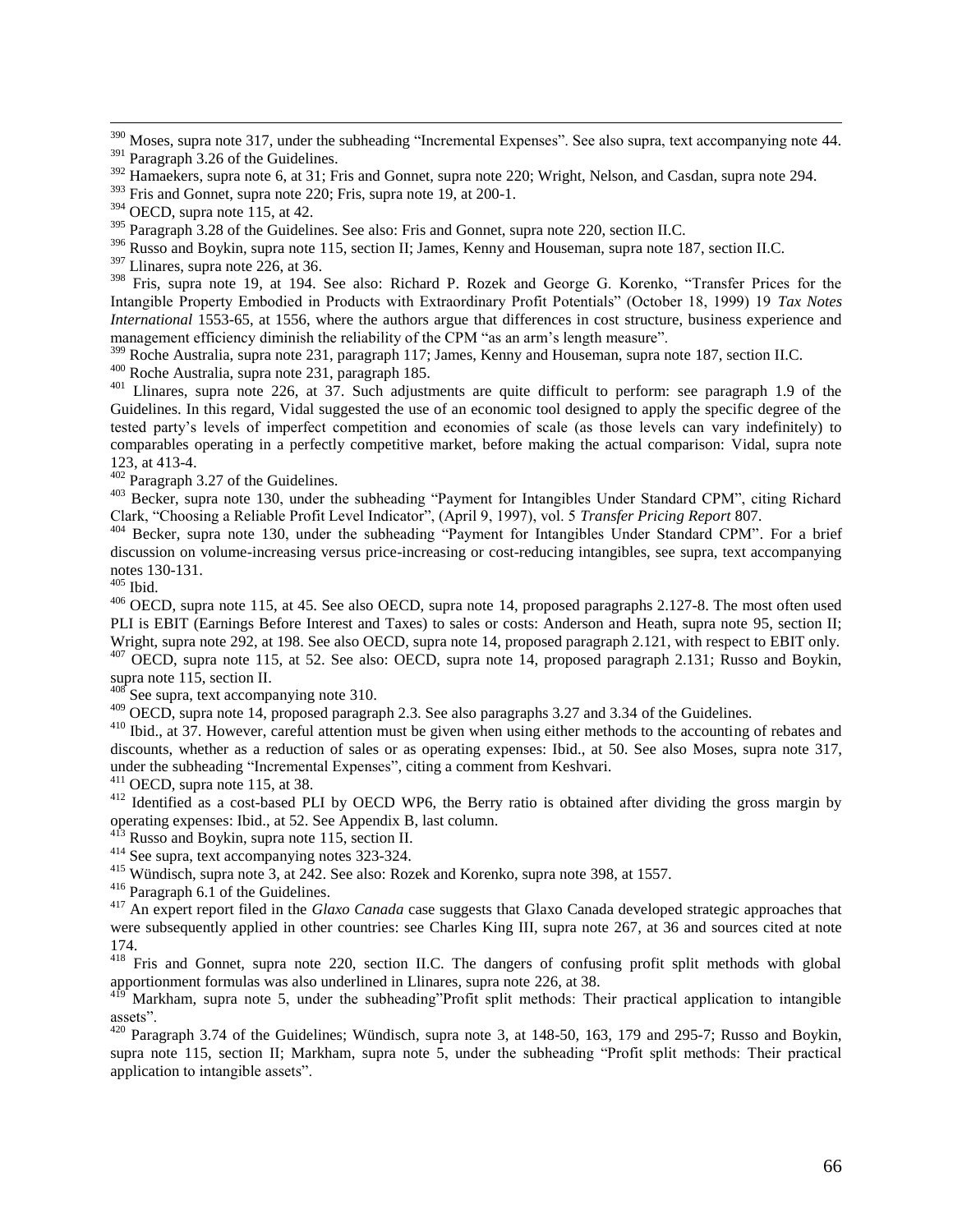$\overline{a}$ 

<sup>423</sup> Which has been going on for decades and still goes on in the pharmaceutical industry (see for instance supra, note [279\)](#page-37-1), despite an industry consultant"s opinion that "big drug firms must [now] move towards a "disaggregated model"": "Billion dollar pills", supra note [267,](#page-36-1) at 70, citing a comment from Roger Longman.

<sup>424</sup> See for instance Pierre Noreau, "L'innovation sociale et le droit - est-ce bien compatible?", in Conseil québécois de la recherche sociale and [Fonds québécois de la recherche sur la société et la culture,](http://www.puq.ca/auteurs/fonds-quebecois-recherche-sur-societe-culture-1189.html) eds., *Le développement social au rythme de l'innovation* (Sainte-Foy: Presses de l'Université du Québec, 2004), 73-108, at 73.

 $421$  See for example Monique van Herksen and Clive Jie-a-Joen, "The increasing price of your transfer pricing: a discussion of the proposed revision of Chapters I-III of the Transfer Pricing Guidelines" (November 17, 2009) *Tax Planning International Transfer Pricing* (available on the Web at [http://www.bnai.com\)](http://www.bnai.com/).

 $422$  Supra, note [55](#page-10-1) (emphasis added).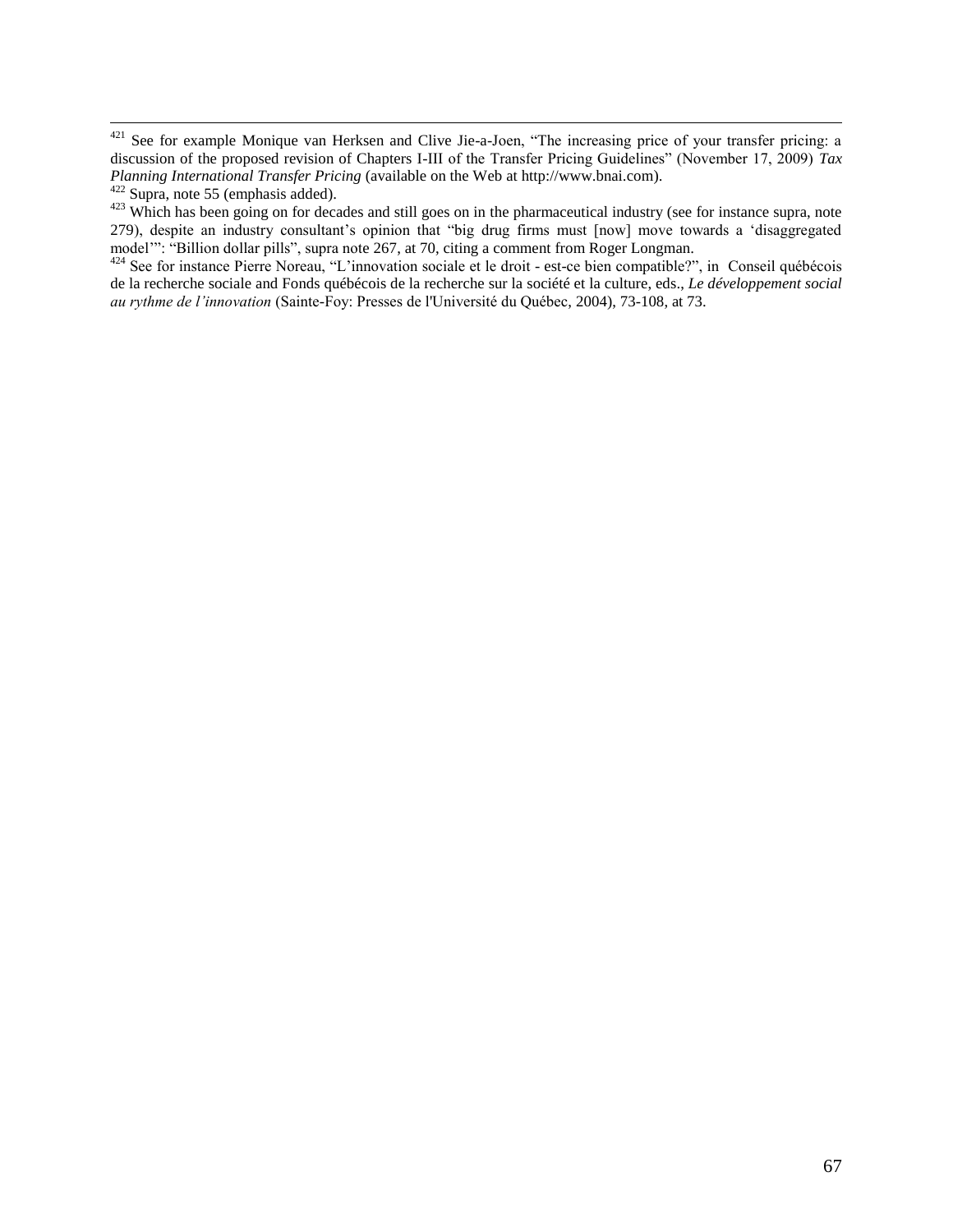## **APPENDIX A**

 $\overline{a}$ 

# **LIST OF ABBREVIATIONS**

| AL           | Arm's Length or Arm's-Length                            |
|--------------|---------------------------------------------------------|
| <b>ALP</b>   | Arm's Length Principle                                  |
| <b>API</b>   | <b>Active Pharmaceutical Ingredient</b>                 |
| <b>ATO</b>   | <b>Australian Taxation Office</b>                       |
| $C+$         | <b>Cost Plus</b>                                        |
| <b>CPM</b>   | Comparable Profits Method                               |
| <b>CRA</b>   | Canada Revenue Agency                                   |
| <b>CUP</b>   | Comparable Uncontrolled Price                           |
| <b>EBIT</b>  | Earnings Before Interest and Tax                        |
| Glaxo Canada | GlaxoSmithKline Inc.                                    |
| Glaxo US     | GlaxoSmithKline Holdings (Americas) Inc. & Subsidiaries |
| Glaxo        | Glaxo Group                                             |
| IP           | <b>Intellectual Property</b>                            |
| <b>IRC</b>   | <b>Internal Revenue Code</b>                            |
| IRC reg.     | Internal Revenue Code regulations                       |
| <b>IRS</b>   | <b>Internal Revenue Service</b>                         |
| MI           | Marketing Intangible                                    |
| <b>MNE</b>   | <b>Multinational Enterprise</b>                         |
| <b>OECD</b>  | Organization for Economic Cooperation and Development   |
| OECD WP6     | OECD's Working Party No. 6                              |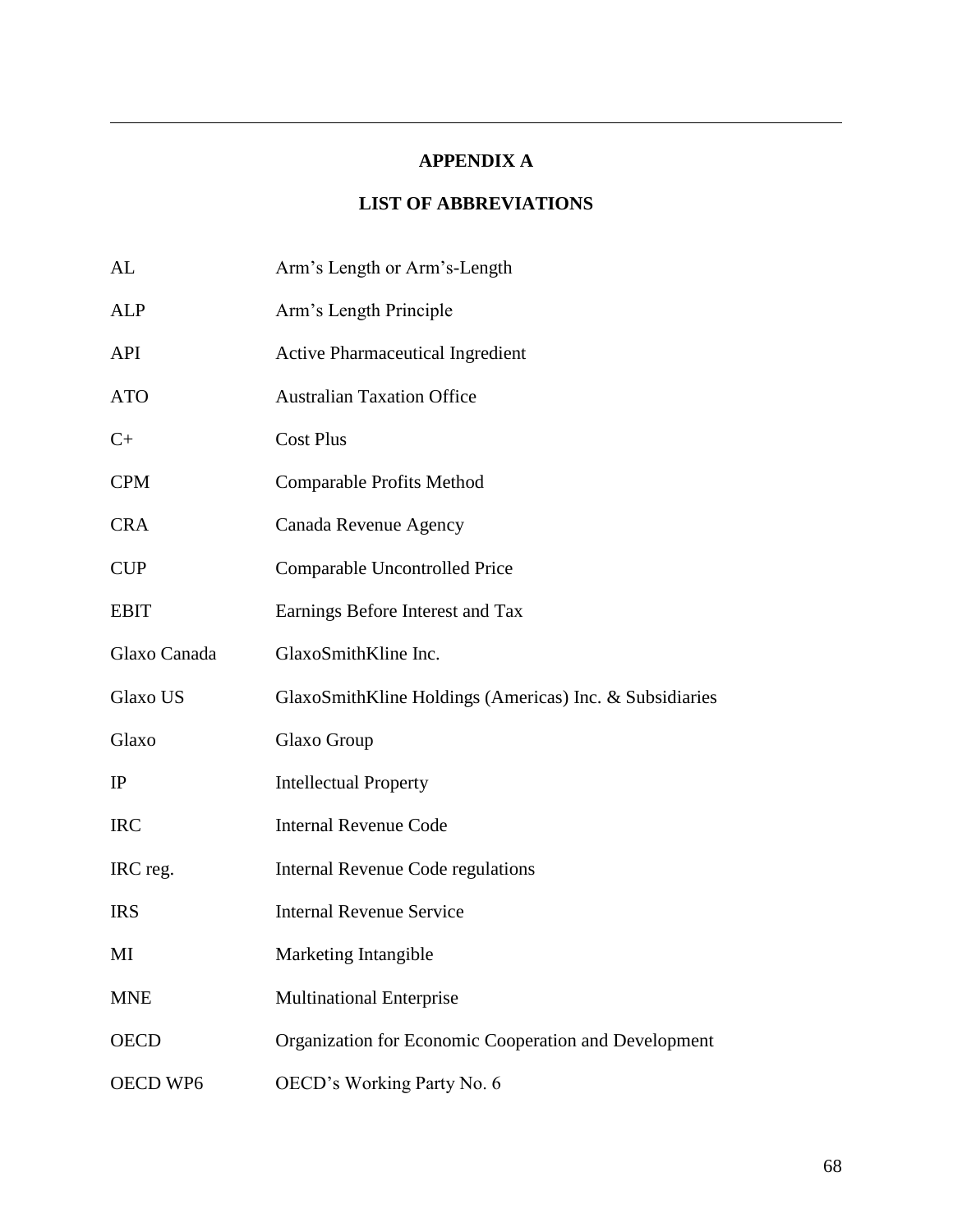| <b>OM</b>   | <b>Operating Margin</b>                |
|-------------|----------------------------------------|
| PLI         | Profit Level Indicator                 |
| <b>PS</b>   | Profit Split                           |
| R & D       | Research and development               |
| RP          | <b>Resale Price</b>                    |
| <b>TCE</b>  | <b>Transaction-Cost Economics</b>      |
| <b>TNMM</b> | <b>Transactional Net Margin Method</b> |
| TP          | <b>Transfer Pricing</b>                |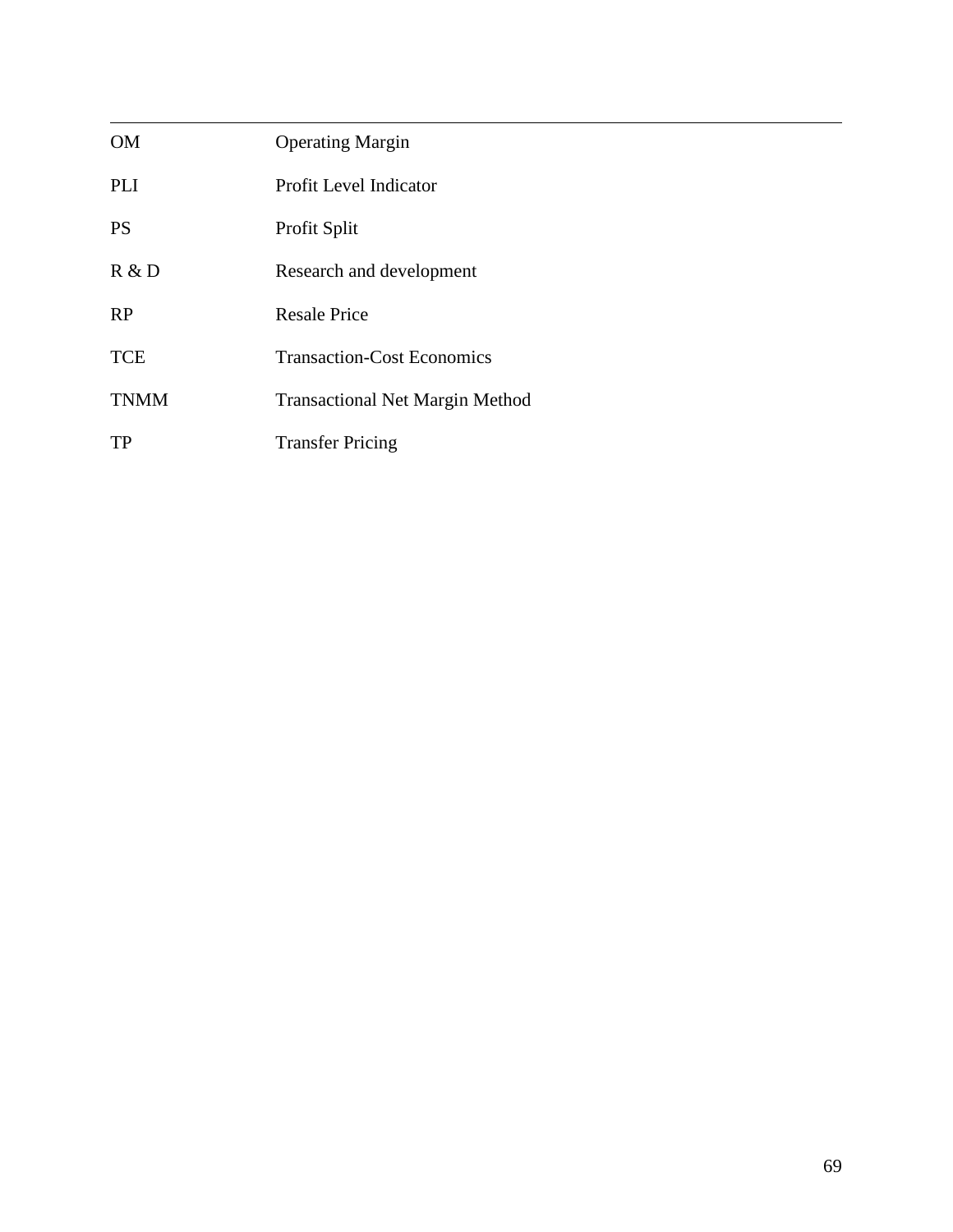# **APPENDIX B**

 $\overline{a}$ 

|                         |                                    |                       |                 |                     | <b>RP</b> | <b>TNMM</b>              | <b>TNMM</b>         |
|-------------------------|------------------------------------|-----------------------|-----------------|---------------------|-----------|--------------------------|---------------------|
| Line                    | Item                               | <b>Third</b><br>party | Tested<br>party | Source              | method    | with operating<br>margin | with Berry<br>ratio |
| 1                       | Net sales                          | 10 000                | 10 000          | Data                | 10000     | 10000                    | 10000               |
| $\overline{2}$          | Cost of<br>goods sold<br>& royalty | 4 0 0 0               | 4 2 5 0         | Data                | 4000      | 3050                     | 2500                |
| 3                       | Gross<br>income<br>(GI)            | 6 0 0 0               | 5750            | line $1 -$ line $2$ | 6000      | 6950                     | 7500                |
| $\overline{\mathbf{4}}$ | Gross profit<br>margin<br>(GPM), % | 60%                   | 58%             | line $3/$ line 1    | 60%       | 70%                      | 75%                 |
| 5                       | Operating<br>expenses<br>(OE)      | 3800                  | 4750            | Data                | 4750      | 4750                     | 4750                |
| 6                       | <b>EBIT</b>                        | 2 2 0 0               | 1 0 0 0         | line $3 -$ line $5$ | 1250      | 2200                     | 2750                |
| $\overline{7}$          | EBIT, % to<br>net sales            | 22%                   | 10%             | line 6 / line 1     | 13%       | 22%                      | 28%                 |
| 8                       | Berry ratio<br>(GI / OE)           | 158%                  | 121%            | line $3/$ line $5$  | 126%      | 146%                     | 158%                |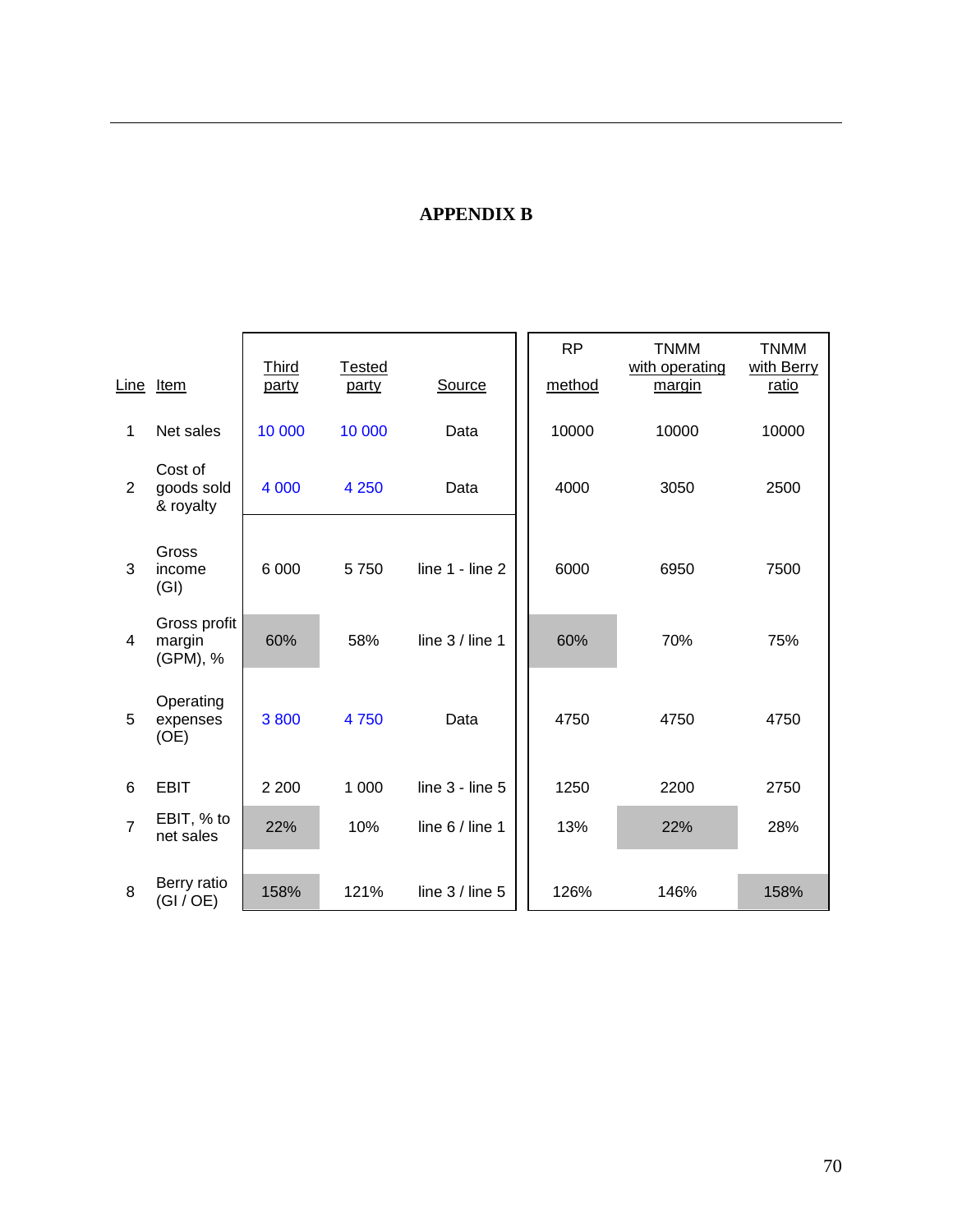# **BIBLIOGRAPHY**

#### **1. Legislation**

 $\overline{a}$ 

Income Tax Act, RSC 1985, c.1 (5th Supp), as amended, section 247.

Internal Revenue Code of 1986, as amended, section 482.

Internal Revenue Code Regulations, section 1.482.

### **2. Jurisprudence**

*GlaxoSmithKline Inc. v. The Queen*, 2008 TCC 324.

*Bausch & Lomb Inc. v. Commissioner of Internal Revenue*, T.C. Memo. 1996-57 (U.S. Tax Court).

*Biosynexus Inc. v. Glaxo Group Ltd.*, 2006 NY Slip Op 50359U; 11 Misc. 3d 1062A; 816 N.Y.S.2d 693; 2006 N.Y. Misc. LEXIS 468; 235 N.Y.L.J. 53.

*DHL Corporation and Subsidiaries v. Commissioner of Internal Revenue*, T.C. Memo 1998-461; 1998 Tax Ct. Memo LEXIS 461; 76 T.C.M. (CCH) 1122; T.C.M. (RIA) 98461 (December 30, 1998); aff'd in part, rev'd in part 285 F.3d 1210 ( $9^{th}$  Cir. 2002).

*Eli Lilly & Co. v. Commissioner of Internal Revenue*, 84 T.C. 996 (1985); aff"d in part, rev"d in part and remanded, 856 F.2d 855 (7th Cir. 1988).

*Jay-Lor International Inc. v. Penta Farm Systems Ltd.*, 2007 FC 358.

*G.D. Searle & Co. v. Commissioner*, 88 T.C. 252, 87 TNT 24-16 (1987).

*Merck & Co. v. United States*, 24 Cl.Ct. 73, 91 TNT 191-21 (1991).

*Roche Products PTY Limited and Commissioner of Taxation*, [2008] AATA 261 (April 2, 2008).

*Shell Canada Ltd. v. Canada*, [1999] 3 S.C.R. 622.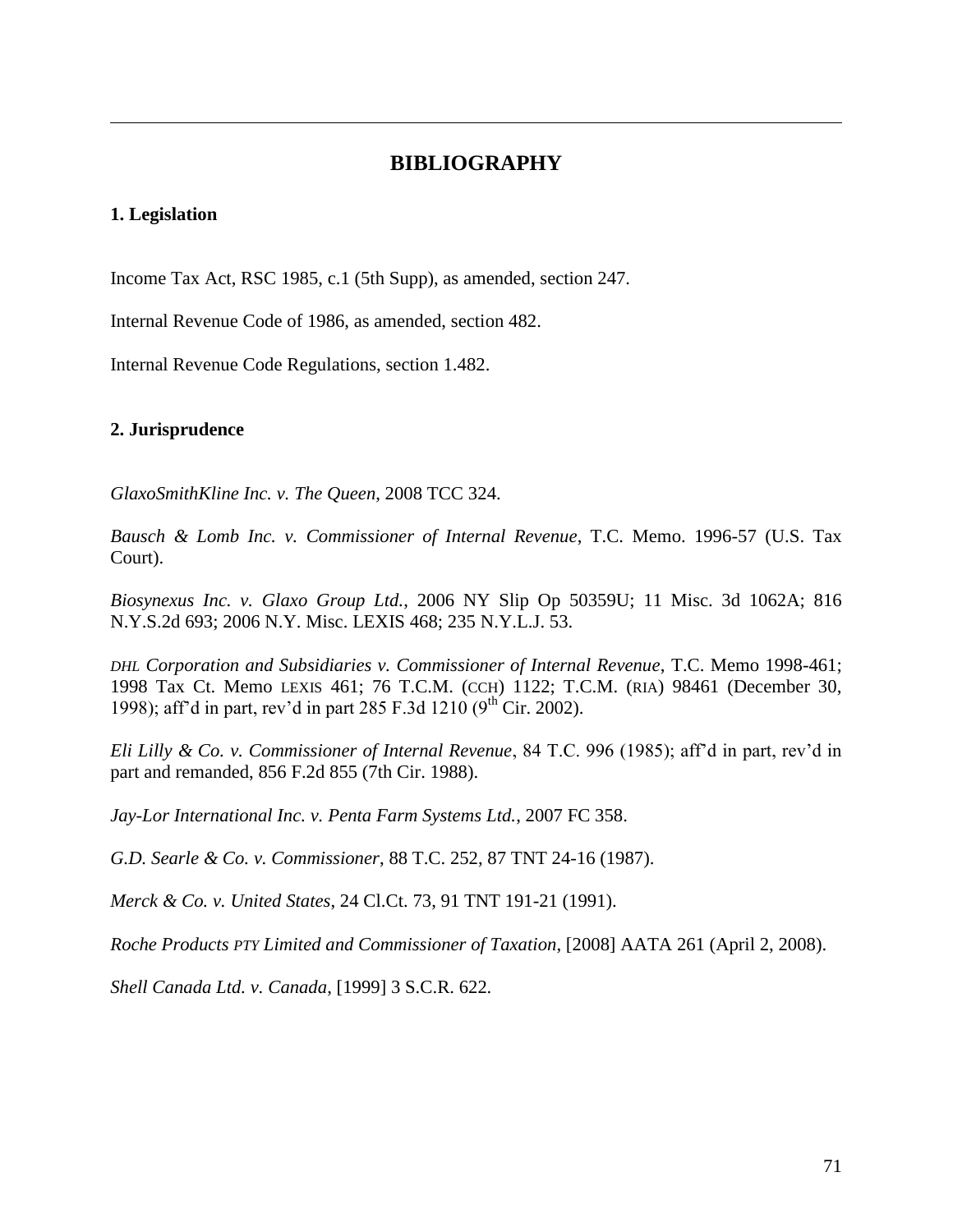#### **3. Administrative and Court Proceedings**

 $\overline{a}$ 

*GlaxoSmithKline Inc. v. The Queen*, 2008 TCC 324:

Ballentine, J. Gregory. Expert report, January 9, 2006 (public copy).

Bell, Gregory K. Expert report, January 11, 2006 (public copy).

King III, Charles. Expert report, January 9, 2006 (public copy).

King III, Charles. Rebuttal expert report, January 26, 2006 (public copy).

*GlaxoSmithKline Holdings (Americas) Inc. & Subsidiaries v. Commissioner of Internal Revenue*, No. 5750-04 United States Tax Court:

Internal Revenue Service. Notice of Deficiency, January 6, 2004. Reproduced in (May 6, 2008), Special Report *Transfer Pricing Report.* Available on the Web at [http://www.bna.com.](http://www.bna.com/)

GlaxoSmithKline Holdings (Americas) Inc. & Subsidiaries. Petition filed February 4, 2004. Reproduced in (May 6, 2008), Special Report *Transfer Pricing Report*. Available on the Web at [http://www.bna.com.](http://www.bna.com/)

Internal Revenue Service. Answer filed on May 28, 2004. Reproduced in (June 3, 2004) *Tax Notes Today* 107-10. Available on the Web at http://www.lexisnexis.com.

*Tregaskiss Limited v. The Queen*, 2005-2244(IT)G, Tax Court of Canada:

Tregaskiss Limited. Notice of Appeal filed on July 4, 2005.

## **4. Books**

Abraham-Frois, Gilbert. *La Rente : actualité de l'approche classique*. Paris : Economica, 1987.

Blair, Roger D. and Thomas F. Cotter. *Intellectual Property: Economic and Legal Dimensions of Rights and Remedies*. Cambridge: Cambridge University Press, 2005, chapter 7.

Collins, Maurice H. *International Transfer Pricing in the Ethical Pharmaceutical Industry*, 2d ed., rev. Karl Wündisch. Amsterdam: IBFD Publications, 2003.

Eden, Lorraine. *Taxing Multinationals: transfer pricing and corporate income taxation in North America*. Toronto: University of Toronto Press, 1998, chapter 21.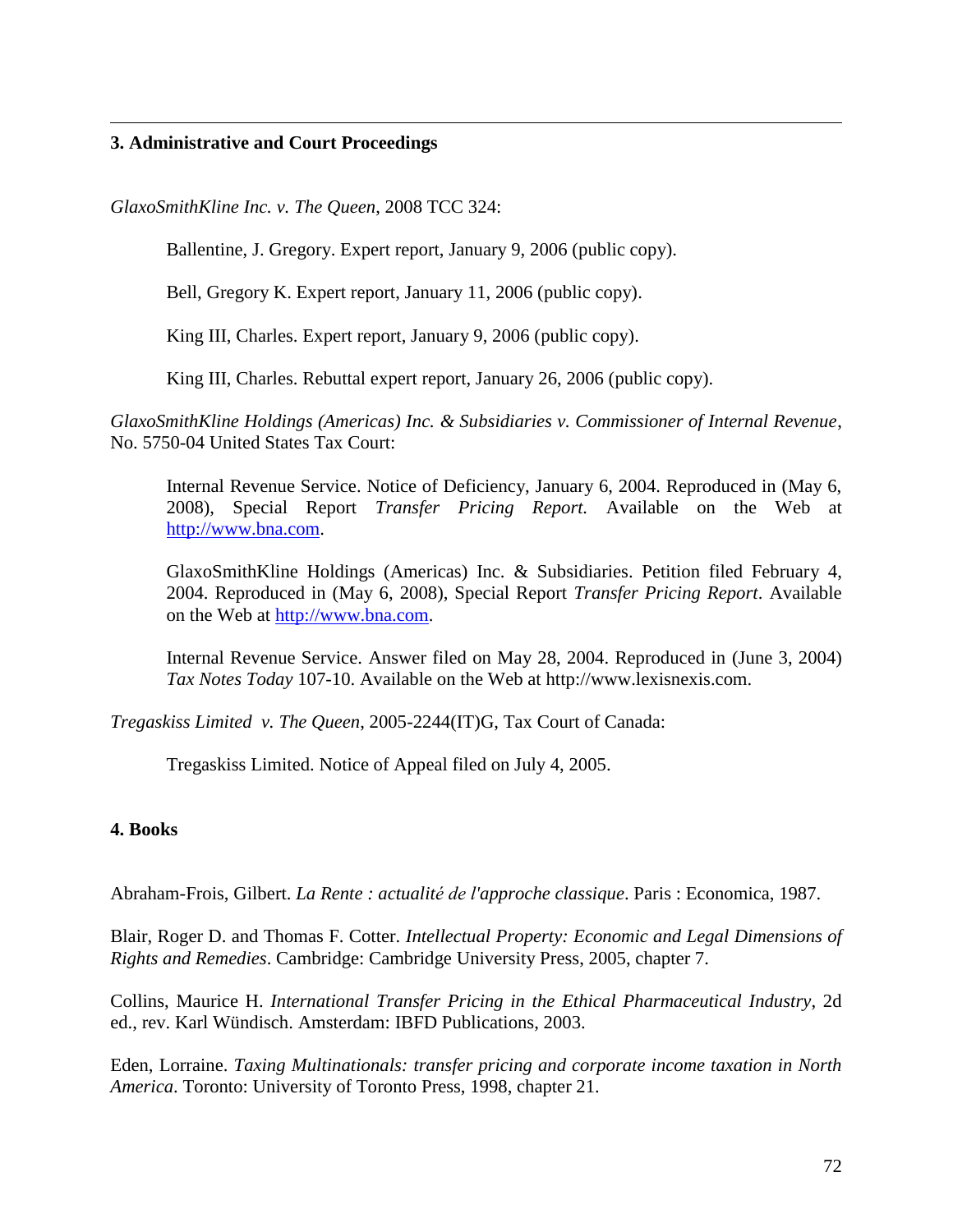$\overline{a}$ Lev, Baruch. *Intangibles: Management, Measurement, and Reporting*. Washington, D.C.: Brookings Institution Press, 2001.

International Fiscal Association. *Cahiers de Droit Fiscal International*, vol. 92a, *Transfer Pricing and Intangibles*. Rotterdam: Sdu Fiscale & Financiële Uitgevers, 2007.

Smith, Gordon V. and Russell L. Parr. *Valuation of Intellectual Property and Intangible Assets*, 3d ed. Toronto: Wiley & Sons, 2000.

Tirole, Jean. *Théorie de l'Organisation Industrielle*, t. 1. Paris: Economica, 1993.

#### **5. Journal Articles, Newspaper Articles and Conference Proceedings**

Allen, Steve, Rahul Tomar, and Deloris R. Wright. "Sec. 482 Services Regulations: Implications for Multinationals." (2006), vol. 13, no. 6 *International Transfer Pricing Journal* 279-90.

Anderson, Philip and Melissa Heath. "Practical Difficulties in Applying the Transaction Net Margin Method." (December 2000) *Tax Planning International Transfer Pricing*. Available on the Web at [http://www.bnai.com.](http://www.bnai.com/)

"At IRS and Treasury - Treasury Economist Suggests Approach to Computing Marketing Intangibles Income." (2003), vol. 12, no. 3 *Tax Management Transfer Pricing Report* 84. Available on the Web at [http://www.bna.com.](http://www.bna.com/)

Barbera, Anthony and John Hatch. "CPM and Determining Income Attributable to Intangible Assets." (2004), vol. 13, no. 1 *Tax Management Transfer Pricing Report* 40. Available on the Web at [http://www.bna.com.](http://www.bna.com/)

Barbera, Anthony. "Considering Risk in Trademark Royalty Arrangements." (May 28, 2003), vol. 12 *Transfer Pricing Report* 71. Available on the Web at [http://www.bna.com.](http://www.bna.com/)

Beaulieu, Sylvie. "La règle de la primauté du fond par rapport à la forme en droit fiscal canadien." (2005), vol. 53, no. 2 *Canadian Tax Journal* 420-458.

Becker, Brian C. "Projected and Actual Profit's Impact on Licensees." (2008), vol. 17, no. 11 *Tax Management Transfer Pricing Report* 461. Available on the Web at [http://www.bna.com.](http://www.bna.com/)

Becker, Brian C. "Comparable Profits Method: Accounting for Margin and Volume Effects of Intangibles." (February 6, 2002), vol. 10 *Transfer Pricing Report* 831. Available on the Web at [http://www.bna.com.](http://www.bna.com/)

Bell, Kevin A. "IRS Answers Glaxo, Sets Stage for Feud on Marketing Intangibles." (June 7, 2004), vol. 103 *Tax Notes* 1218. Available on the Web at http://www.lexisnexis.com.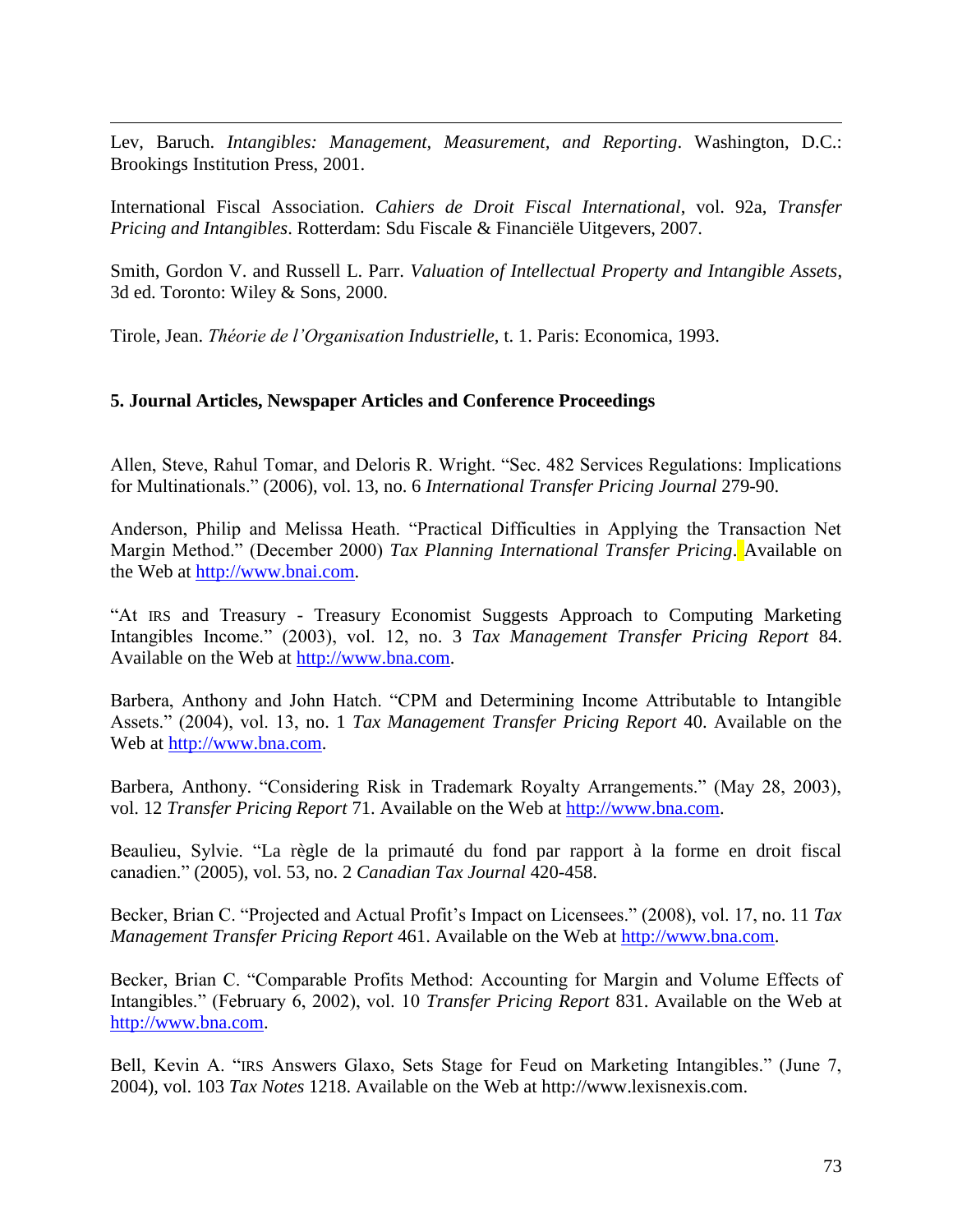Bell, Kevin A. and Rita Williams. "OECD Issues Draft of Revised Guideline Chapters, Adopts "Most Appropriate" Method." (September 10, 2009), vol. 18 *Transfer Pricing Report* 402. Available on the Web at [http://www.bna.com.](http://www.bna.com/)

Berndt, Ernst R., Linda Bui, David R. Reiley, and Glen L. Urban. "Information, Marketing, and Pricing in the U.S. Antiulcer Drug Market." (1995), vol. 85, no. 2 *American Economic Review*  100-5.

"Billion dollar pills." (January 27, 2007) *The Economist* 69-71.

 $\overline{a}$ 

Bogan, Christopher and David Wang. "Launching a Blockbuster." (2000), vol. 20, no. 8 *Pharmaceutical Executive* 96-104.

Calfee, John E. "The Role of Marketing in Pharmaceutical Research and Development." (2002), vol. 20, no. 3 supplement *Pharmacoeconomics* 77-85.

Clauser, Laura. "Royalties for intracompany sales of fancy trademarked cheese." (2003), vol. 56, no. 3 *National Tax Journal* 503-12.

Clauser, Laura. "Prices of Cheese Sales Among Siblings." (2003), vol. 12, no. 3 *Tax Management Transfer Pricing Report* 103. Available on the Web at [http://www.bna.com.](http://www.bna.com/)

Clayson, Murray, Danny Beeton, and Emma Potter. "Beyond Compare: the Potential Impact of the OECD"s Revision to the Transfer Pricing Guidelines." (October 19, 2009) *Tax Planning International Transfer Pricing*. Available on the Web at [http://www.bnai.com.](http://www.bnai.com/)

Colker, David and Sang Kim. "GlaxoSmithKline v Commissioner: How Should \$10.6 Billion of Income in Dispute be Allocated Between Patents and Marketing Intangibles?" *DLA Piper*, May 1, 2004. Available on the Web at http://www.dlapiper.com/global/publications/detail.aspx?ref=snapshot&pub=171.

Cottani, Giammarco. "Transfer Pricing and Intangibles: Summary of Discussions at the 61<sup>st</sup> IFA Congress in Kyoto." (2008), vol. 15, no. 1 *International Transfer Pricing Journal* 58-60.

Cunningham, Robert J. "The Future of International Transfer Pricing: Practical and Policy Opportunities Unique to Intellectual Property Foreign Transfer Pricing Audits of Intangibles." (Summer 2002), vol. 10 *George Mason Law Review* 697-707.

Dali-Ali, Chaïd. "OECD Draft on Transactional Profit Methods: Business Realities." (March 13, 2008), vol. 16 *Transfer Pricing Report* 817. Available on the Web at http://www.bna.com.

de Hosson, Fred C. "Multinationals and Trademarks and Tradenames." (September 2000), *Journal of International Taxation* 22-48.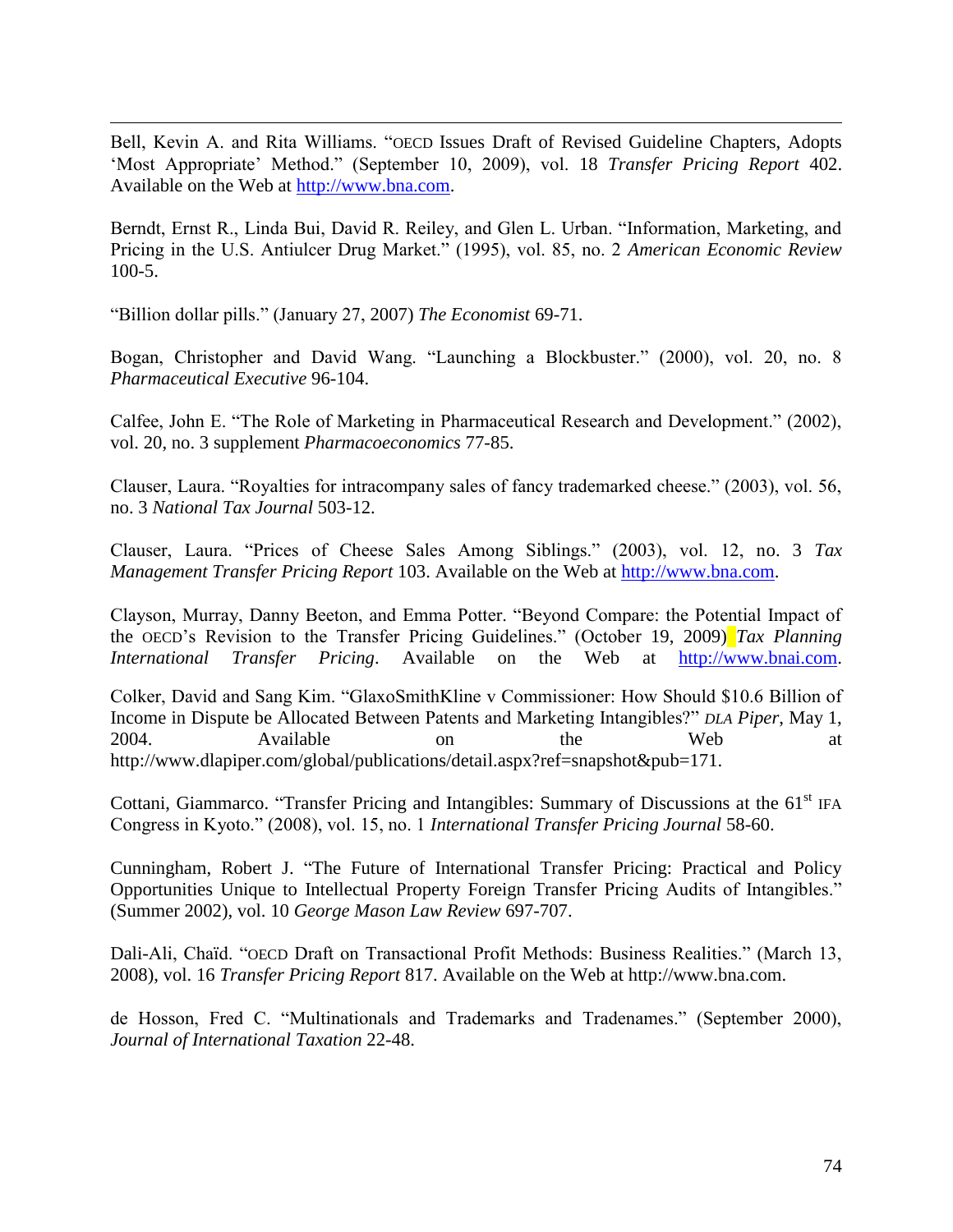Dolman, Nigel. "Life cycle of intangible property and the implications for arm"s length pricing." (June 1, 2007) *Tax Planning International Transfer Pricing*. Available on the Web at [http://www.bnai.com.](http://www.bnai.com/)

 $\overline{a}$ 

Douvier, Pierre-Jean. "Transfer Pricing and Research and Development." (2003), vol. 10, no. 6 *International Transfer Pricing Journal* 218-21.

Doyle, Stephen C. "The CRA"s Growing Use of the Transfer Pricing Recharacterization Provision : Changing More Than Just the Price." (March 30, 2007) *Tax Practitioners' Forum – Transfer Pricing*. Available on the Web at [http://www.taxnetpro.com.](http://www.taxnetpro.com/)

Dujsic, Muris, Sandra Goldberg, Bernard Barsalo and Rene Fleming. "Digesting the Glaxo Decision: A Difficult Pill to Swallow for Transfer Pricing Practitioners." (2008), vol. 15, no. 5 *International Transfer Pricing Journal* 203-12.

Durnford, John W. "Goodwill in the Law of Income Tax." (1981), vol. 29, no. 6 *Canadian Tax Journal* 759-808.

Durst, Michael C. "Revising the Transfer Pricing Regulations Governing Marketing Intangibles." (April 9, 2001), vol. 42 *Tax Management Memorandum* 163. Available on the Web at http://www.lexisnexis.com.

"Excerpts on Marketing Intangibles from U.S. Temporary, Proposed § 482 Services and Intangibles Rules [IRS Announcement 2006-50, T.D. 9278, REG-146893-02, REG-115037-00, REG-138603-03, released 7/31/06]." (May 6, 2008), Special Report *Transfer Pricing Report*. Available on the Web at [http://www.bna.com.](http://www.bna.com/)

"Final U.S. Regulations on Intercompany Services [T.D. 9456, 74 Fed. Reg. 38830, dated 8/4/09]." (August 6, 2009) *Transfer Pricing Report*. Available on the Web at [http://www.bna.com.](http://www.bna.com/)

Fisher, Susan Heilbronner. "The Economic Wisdom of Regulating Pharmaceutical 'Freebies'." (1991), vol. 1991, no. 1 *Duke Law Journal* 206-39.

Fris, Pim and Sébastien Gonnet. "A European View on Transfer Pricing After Glaxo." (November 1, 2006) *Tax Planning International Transfer Pricing*. Available on the Web at [http://www.bnai.com.](http://www.bnai.com/)

Fris, Pim and Sébastien Gonnet. "ReAL Transfer Pricing: A New Paradigm for Transfer Pricing in Europe?" (June 1, 2006) *Tax Planning International Transfer Pricing*. Available on the Web at [http://www.bnai.com.](http://www.bnai.com/)

Fris, Pim. "Dealing with Arm"s Length and Comparability in the Years 2000." (2003), vol. 10, no. 6 *International Transfer Pricing Journal* 194-203.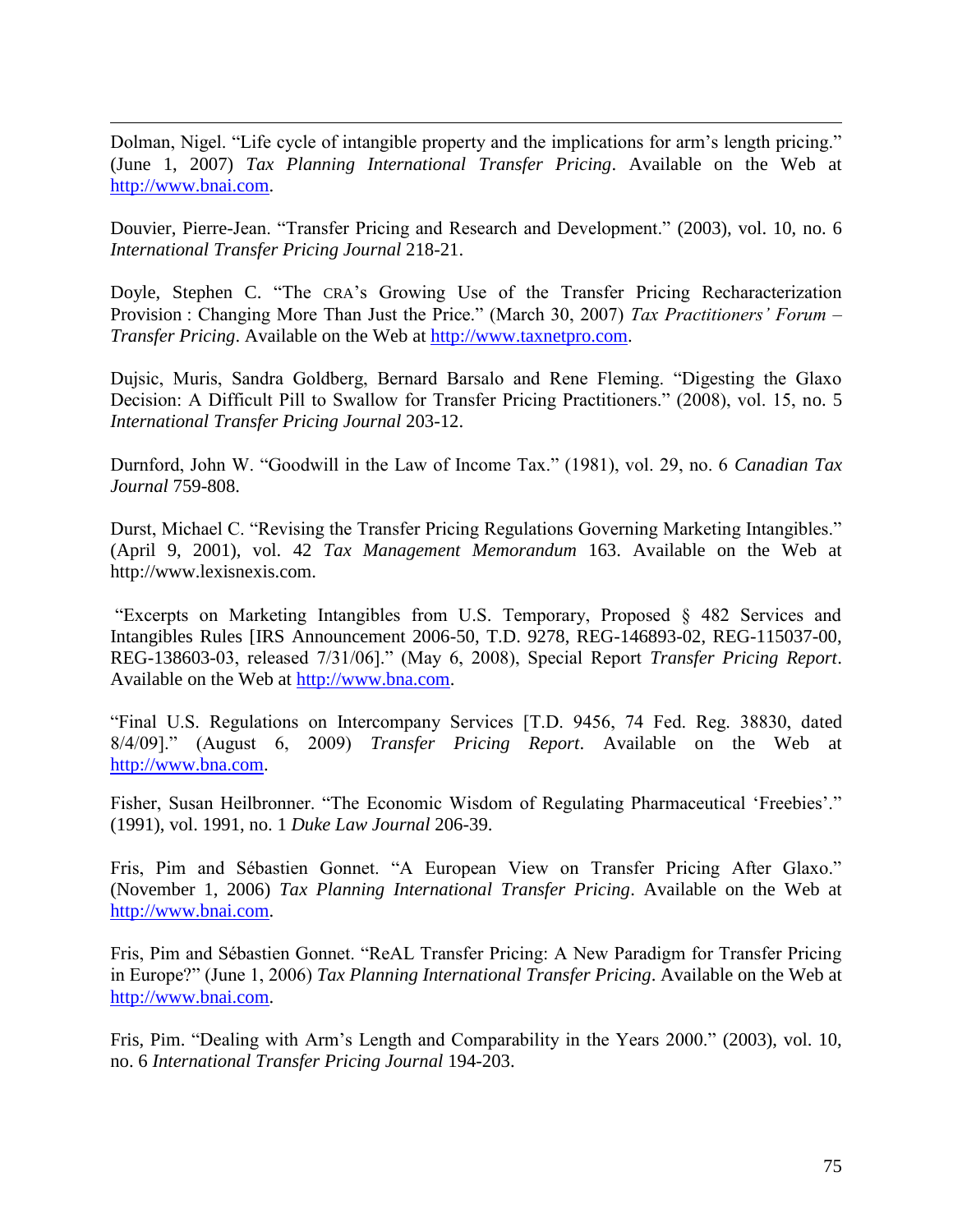Gingras, Sébastien. "Les nouvelles règles canadiennes relatives aux prix de transfert." (1998), vol. 20, no. 1 *Revue de planification fiscale et successorale* 121-146.

 $\overline{a}$ 

Haemmerli, Alice. "Why Doctrine Matters: Patent and Copyright Licensing and the Meaning of Ownership in Federal Context." (Fall 2006), 30 *Columbia Journal of Law and Arts* 1-47.

Hamaekers, Hubert. "Arm"s Length – How Long?" (2001), vol. 8, no. 2 *International Transfer Pricing Journal* 30-40.

Hejazi, Jamal. "Transfer Pricing within the North American Pharmaceutical Industry: Has There Been a Structural Shift in Risk?" (2006), vol. 13, no. 1 *International Transfer Pricing Journal* 8- 14.

Herksen, Monique van and Clive Jie-a-Joen. "The increasing price of your transfer pricing: a discussion of the proposed revision of Chapters I-III of the Transfer Pricing Guidelines." (November 17, 2009) *Tax Planning International Transfer Pricing*. Available on the Web at [http://www.bnai.com.](http://www.bnai.com/)

Herksen, Monique van, Marc Levey, and Richard Fletcher. "Identifying, Valuing, and Migrating Intangibles: Trouble Ahead." (January 31, 2008), vol. 16 Special Report *Transfer Pricing Report* 3. Available on the Web at [http://www.bna.com.](http://www.bna.com/)

Hill, Dale. "The Tax Court of Canada on Glaxo: Results and Implications." (July 17, 2008), vol. 17 *Transfer Pricing Report* 269. Available on the Web at [http://www.bna.com.](http://www.bna.com/)

Hurwitz, Mark A. and Richard E. Caves. "Persuasion or Information? Promotion and the Shares of Brand Name and Generic Pharmaceuticals." (1988), vol. 31, no. 2 *Journal of Law and Economics* 299-320.

Isely, Edwin. "A Simplified Approach to Evaluating the Profit Potential of Intangibles." (July 16, 1997), vol. 6 *Transfer Pricing Report* 191. Available on the Web at [http://www.bna.com.](http://www.bna.com/)

James, Lyndon, Mark Kenny, and Nick Houseman. "Australia: Roche v The Commissioner – a bitter pill to swallow, but for whom?" (April 1, 2008) *Tax Planning International Transfer Pricing*. Available on the Web at [http://www.bnai.com.](http://www.bnai.com/)

Jie-A-Joen, Clive and Ramon Brandt. "U.S. Intangibles Regs – a Comparison with OECD Guidelines." (June 1, 2007) *Tax Planning International Transfer Pricing*. Available on the Web at [http://www.bnai.com.](http://www.bnai.com/)

Jie-A-Joen, Clive and Patricia Biemold. "Court Case on Trademark Rights: Is Allocation of Purchase Price between Legal and Economic Ownership at Arm"s Length?" (May 1, 2004) *Tax Planning International Transfer Pricing*. Available on the Web at [http://www.bnai.com.](http://www.bnai.com/)

Joseph, Anton. "Transfer Pricing Comparability: Perspectives of OECD, Australia and United States." (2007), vol. 14, no. 2 *International Transfer Pricing Journal* 89-99.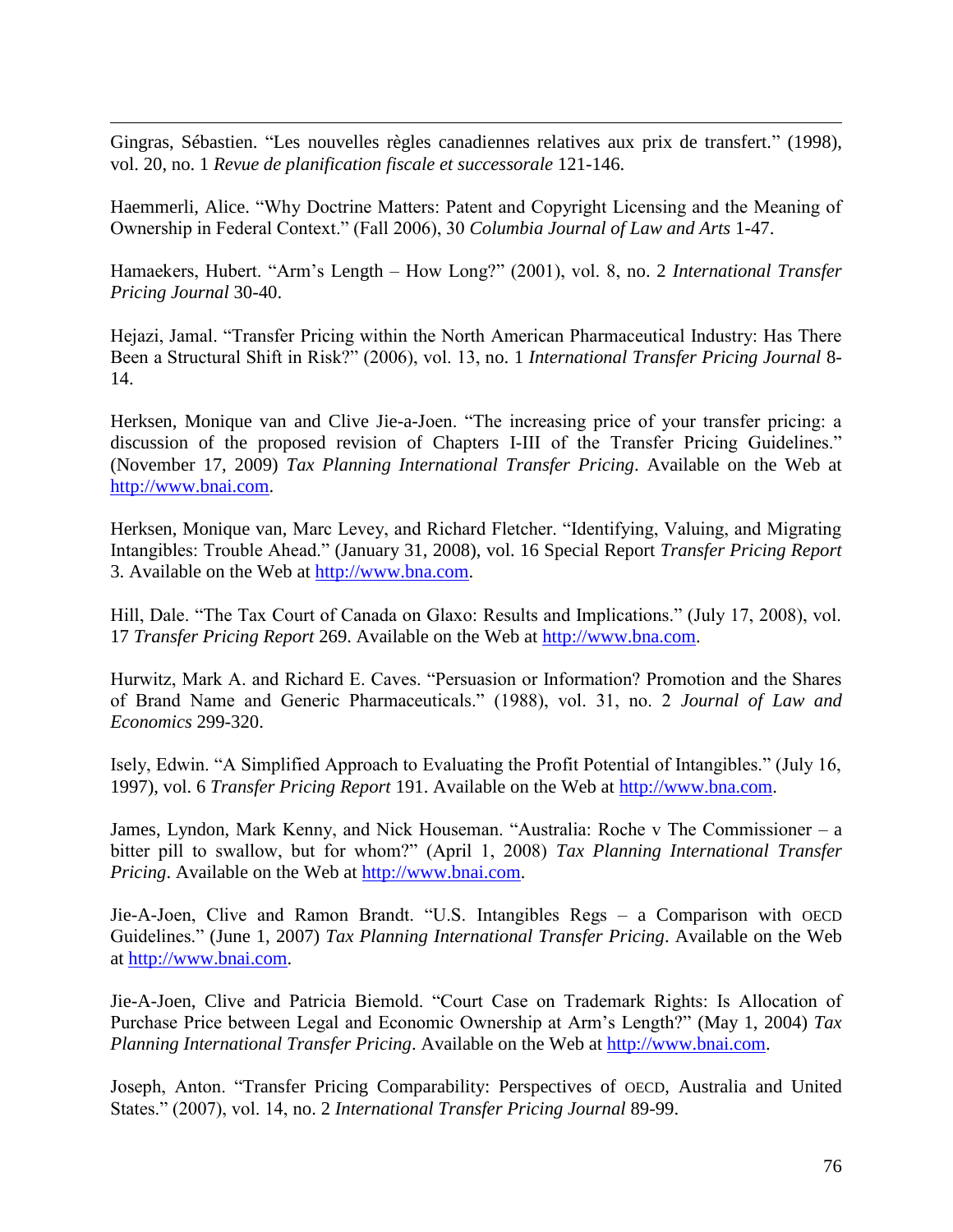Kerr, Heather. "Intellectual Property and Intangibles: Global Tax-Planning Update," in *Report of Proceedings of the Fifty-Ninth Tax Conference*, 2007 Conference Report. Toronto: Canadian Tax Foundation, 2008, 8:1-24.

 $\overline{a}$ 

Lalapet, Srini, Martin Przysuski, and Hendrik Swaneveld. "Recognizing the Added Value Created by Incremental Innovation." (2004), vol. 12, no. 16 *Tax Management Transfer Pricing Report* 794. Available on the Web at [http://www.bna.com.](http://www.bna.com/)

Levey, Marc M., Pamela Church, Monique van Herksen, and Philip Carmichael. "Marketing Intangibles Require Close Legal and Tax Scrutiny." (2008), vol. 17, no. 3 Special Report *Tax Management Transfer Pricing Report* S-3. Available on the Web at [http://www.bna.com.](http://www.bna.com/)

Lewis, David P. and Deloris Wright. "Allocation of Functions and Risks Within Multinational Enterprises." (1997), vol. 4, no. 6 *International Transfer Pricing Journal*. Available on the Web at http://www.wrighteconomics.com/index.php?option=com\_conte nt&view=article&id=4&Itemid=5.

Llinares, Emmanuel. "Profit split methods: Intangibles, Market Structure and the Use of Profit Split Methods." (2005), vol. 24, supplement *International Tax Review* 36-40. Available on the Web at [http://www.internationaltaxreview.com.](http://www.internationaltaxreview.com)/)

Lodish, Leonard M. "Sales Force Sizing and Deployment Using a Decision Calculus Model at Syntex Laboratories." (1988), vol. 18, no. 1 *Interfaces* 5-20.

Markham, Michelle. "Transfer Pricing of Intangible Assets in the US, the OECD and Australia: Are Profit-Split Methodologies the Way Forward?" (2004), vol. 8, no. 3 *University of Western Sydney Law Review* 56. Available on the Web at http://www.austlii.edu.au/au/journals/UWSLRev/2004/3.html.

Maruca, Samuel M. and Zion Levi. "Ninth Circuit Grapples with Marketing Intangibles, Overturns Tax Court in DHL Inc. v. Comr." (2002), vol. 43, no. 21 *Tax Management Memorandum* 427-34.

McClure, Harold. "Alternative Approaches to Determining an Arm"s Length Royalty Rate." (2002), 43 *IDEA* 111-37.

McCrodan, Andrew F. and Salvador M. Borraccia. "The Dilemma of GSK – Unreasonable in the Circumstances?" in *Report of Proceedings of the Sixtieth Tax Conference*, 2008 Conference Report. Toronto: Canadian Tax Foundation, 2009, 23:1-21.

McCrodan, Andrew F. and Ivan Williams. "Recent Developments in Transfer Pricing: Corporate Restructuring Issues, the Proposed US Regulations on Services and Intangibles Property, and Other General Developments," in *Report of Proceedings of the Fifty-Sixth Tax Conference*, 2004 Conference Report. Toronto: Canadian Tax Foundation, 2005, 27:1-18.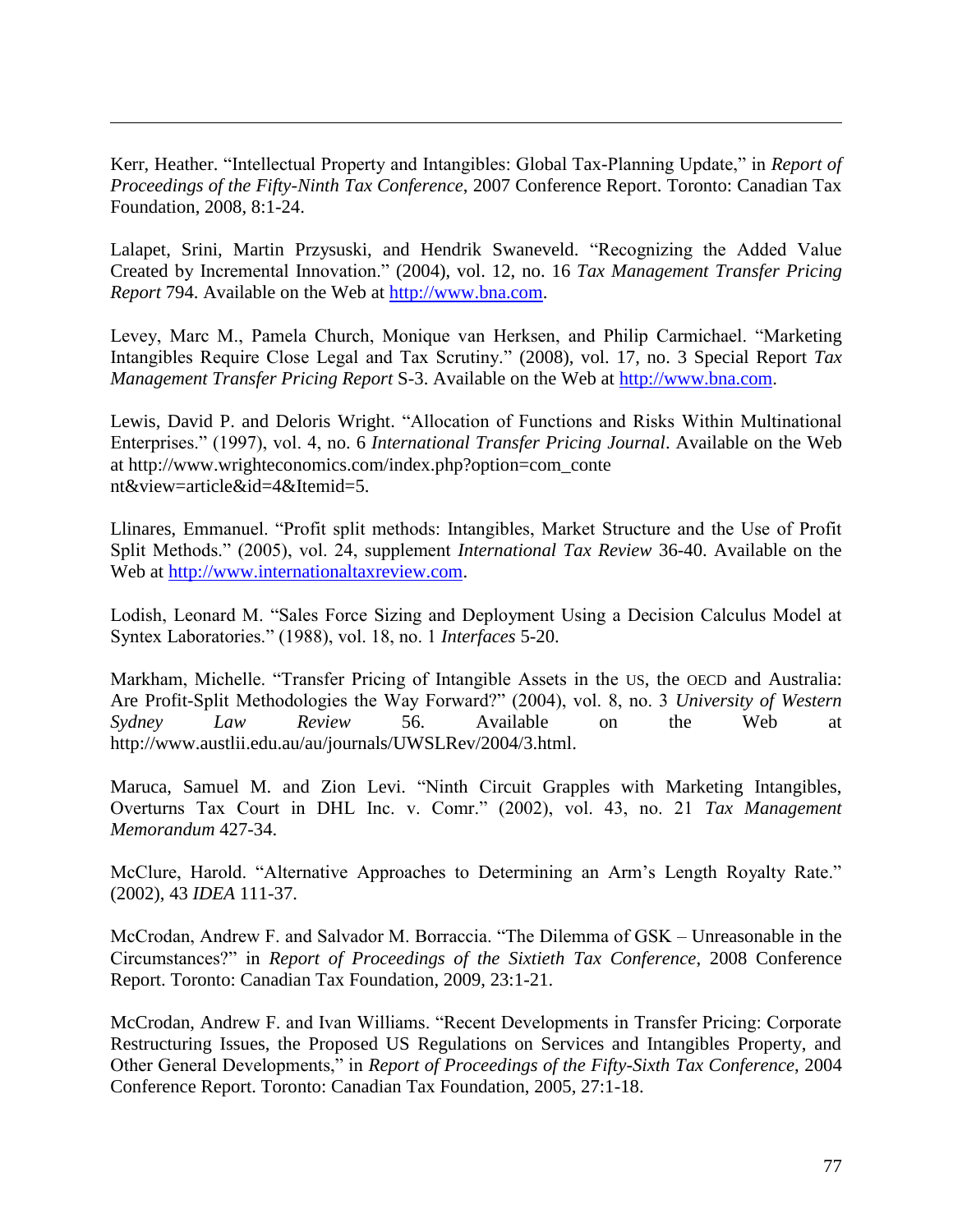Mentz, Roger J. and Linda E. Carlisle. "The Tax Ownership of Intangibles Under the Arm"s-Length Principle." (October 27, 1997), vol. 77 *Tax Notes* 453-62. Available on the Web at http://www.lexisnexis.com.

 $\overline{a}$ 

Moses, Molly. "Canadian Court Finds Glaxo Overpaid For Zantac Ingredient by Factor of Five." (June 19, 2008), vol. 17 *Transfer Pricing Report* 122. Available on the Web at [http://www.bna.com.](http://www.bna.com/)

Moses, Molly. "Panelists Stress Need for Thorough Review of Facts when Marketing Intangibles Present." (2007), vol. 16, no. 11 *Tax Management Transfer Pricing Report* 382. Available on the Web at [http://www.bna.com.](http://www.bna.com/)

Moses, Molly. "U.S. Marketing Intangibles Stance in Glaxo: Wave of the Future?" (2004), vol. 12, no. 21 *Tax Management Transfer Pricing Report* 995. Available on the Web at [http://www.bna.com.](http://www.bna.com/)

Moses, Molly. "Comparables Sets Contain Bias Toward Survival, Practitioners Say." (March 19, 2003), vol. 11 *Transfer Pricing Report* 943. Available on the Web at [http://www.bna.com.](http://www.bna.com/)

Musselli, Andrea and Alberto Musselli. ["Observations on OECD Discussion Draft on Business](http://ip-online.ibfd.org/highlight/collections/itpj/pdf/2009/issue04/itpj090402.pdf?hlm=altering&q=Comments+on+the+OECD+Discussion+Draft+&q=comment&q=discussions&q=drafts)  [Restructuring: Is the Notion of Control over Risk at Arm's Length?"](http://ip-online.ibfd.org/highlight/collections/itpj/pdf/2009/issue04/itpj090402.pdf?hlm=altering&q=Comments+on+the+OECD+Discussion+Draft+&q=comment&q=discussions&q=drafts) (2009), vol. 16, no. 4 *International Transfer Pricing Journal* 239-43.

Musselli, Andrea and Alberto Musselli. "Stripping the Functions of Affiliated Distributors." (2008), vol. 15, no. 6 *International Transfer Pricing Journal* 262-71.

Musselli, Andrea and Donatella Marchetti Hunter. "Glaxo Transfer Pricing Case: Economic Rationale, Legal Framework and International Issues." (2007), vol. 14, no. 3 *International Transfer Pricing Journal* 165-173.

Neighbour, John. "Transfer Pricing: Keeping it at Arm"s Length." (January 2002) *OECD Observer*. Available on the Web at http://www.oecdobserver.org.

Nutt, Audrey. "IRS Files Appeal Notice in Xilinx Transfer Pricing Case." (September 11, 2006), vol. 112 *Tax Notes* 910. Available on the Web at http://www.lexisnexis.com.

Ossi, Gregory J. "The Significance of Intangible Property Rights in Transfer Pricing." (September 13, 1999), vol. 13 *Tax Notes International* 993-1010. Available on the Web at [http://www.lexisnexis.com.](http://www.lexisnexis.com/)

Pettypiece, Shannon. "Merck to Buy Schering-Plough for \$41 Billion (Update3)." *Bloomberg Business Week*, March 9, 2009. Available on the Web at http://www.bloomberg.com/apps/news?pid=20601202&sid=aJXSizhf4SXU&refer=healthcare.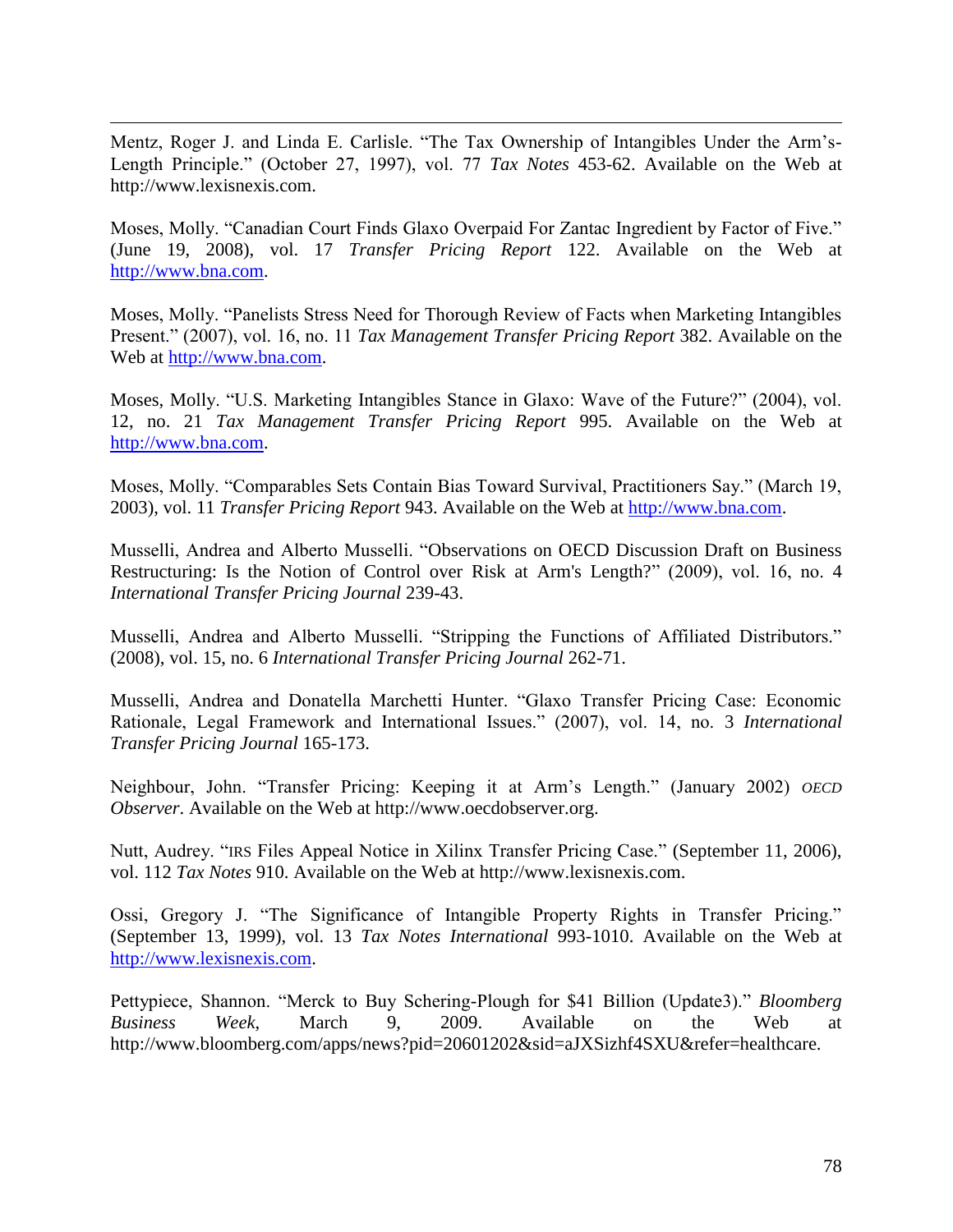Przysuski, Martin, Srini Lalapet, and Hendrik Swaneveld. "Transfer Pricing of Intangible Property: A Canadian – U.S. Comparison." (December 17, 2004) *Tax Planning International Transfer Pricing*. Available on the Web at [http://www.bnai.com.](http://www.bnai.com/)

 $\overline{a}$ 

Przysuski, Martin, Hendrik Swaneveld, and Srini Lalapet. "Multinational Enterprise Business Strategies and Transfer Pricing in a Global Marketplace." (February 16, 2004), vol. 33 *Tax Notes International* 631-42. Available on the Web at http://www.lexisnexis.com.

Przysuski, Martin, Srini Lalapet, and Hendrik Swaneveld. "Determination of Intangible Property Ownership in Transfer Pricing Analyses." (January 19, 2004), Special Reports *Tax Notes International* 285-96. Available on the Web at [http://www.lexisnexis.com.](http://www.lexisnexis.com/)

Rautenberg, Alan. "Income Tax Aspects of Intellectual Property Transactions," in *Report of Proceedings of Fifty-Fifth Tax Conference*, 2003 Conference Report. Toronto: Canadian Tax Foundation, 2004, 35:1-33.

Rautenberg, Alan. "An Introduction to the Taxation of Intellectual Property," in *2003 Prairie Provinces Tax Conference*. Toronto: Canadian Tax Foundation, 2003, 9:1-35.

Rhee, Jennifer. "The Tax Court of Canada in GlaxoSmithKline: Drawing the Boundaries of the Arm"s-Length Fiction." (December 18, 2008), vol. 17 *Transfer Pricing Report* 671. Available on the Web at [http://www.bna.com.](http://www.bna.com/)

Rozek, Richard P. and George G. Korenko. "Using In-Country Comparables to Measure the Returns Due to Pharmaceutical Marketing and Distribution Affiliates." (2003), vol. 10, no. 6 *International Transfer Pricing Journal* 211-7.

Rozek, Richard P. and George G. Korenko. "Transfer Prices for the Intangible Property Embodied in Products with Extraordinary Profit Potentials." (October 18, 1999), vol. 19 *Tax Notes International* 1553-65. Available on the Web at http://www.lexisnexis.com.

Russell, Bruce. "Transfer pricing – Tax Court addresses "comparable uncontrolled pricing"." (2008), vol. 5, no. 8 *Tax Hyperion*. Available on the Web at http://www.taxnetpro.com.

Russo, Antonio and Richard Boykin. "OECD Developments on Comparability and Profit Methods." (December 12, 2008) *Tax Planning International Transfer Pricing*. Available on the Web at [http://www.bnai.com.](http://www.bnai.com/)

Schmid, Alfons R. "Tax treatment of Services: Does the Value of Patents and Technical Know-How Prevail over the Value of Marketing Efforts?" (2005), vol. 12, no. 1 *International Transfer Pricing Journal* 16-9.

Schwartz, Jonathan and Elina Castro. "Re-engineering Multinational Supply Chains." (2006), vol. 60, no. 5 *Bulletin for International Taxation* 187-93.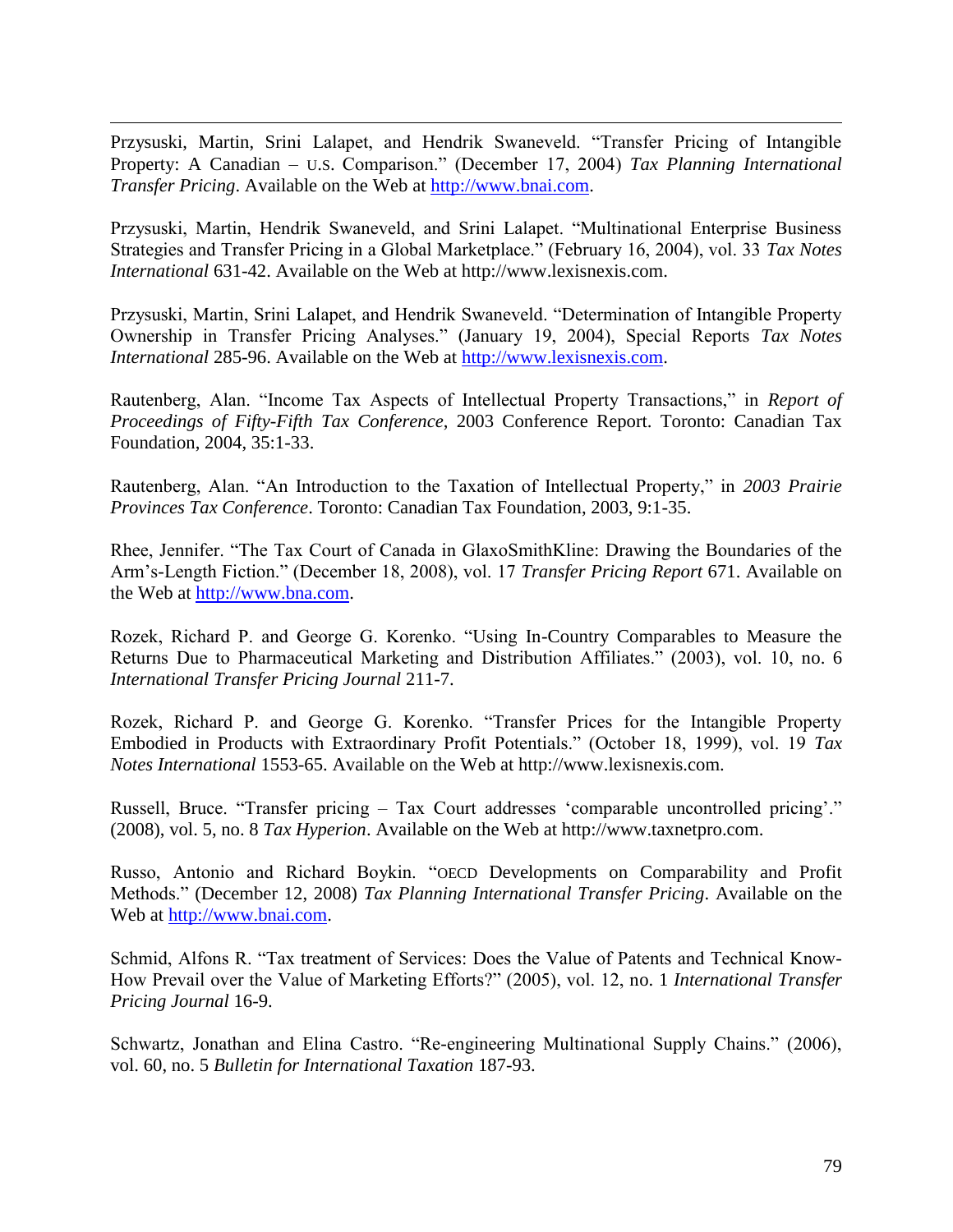$\overline{a}$ Setchell, Matthew. "OECD Transfer Pricing Guidelines Likely to be Modified, Official Says." (April 12, 2002) *Tax Notes International*. Available on the Web at http://www.lexisnexis.com.

Skinner, William. "The Future of I.R.C. 482 as a Substance-Over-Form Provision." (2005), vol. 11 *Stanford Journal of Law, Business & Finance* 174.

Stirling, Michael. "Valuing Marketing: A Mock Judgment in Glaxo"s Court Case." (October 26, 2004) *Tax Planning International Transfer Pricing*. Available on the Web at [http://www.bnai.com.](http://www.bnai.com/)

Stirling, Michael. "Intangibles Accounting, Economic and Legal Perspectives." (January 2002) *Tax Planning International Transfer Pricing*. Available on the Web at [http://www.bnai.com.](http://www.bnai.com/)

Swaneveld, Hendrik, Charles Osoro, Martin Przysuski, Srini Lalapet, and Paul Pallavi. "Transfer Pricing and Characterization of Multinational Enterprise Operations with a Focus on Canada and the U.S." (May 17, 2004) *Tax Notes International* 743-763. Available on the Web at http://www.lexisnexis.com.

Tsaneva, Elena R. "Transfer Pricing in the World of Services and Intangibles – A New Challenge to Preserving the Corporate Tax Base." (2004), vol. 9 *UCLA Journal of International Law and Foreign Affairs* 323-65. Available on the Web at [http://www.lexisnexis.com.](http://www.lexisnexis.com/)

Vidal, Jean-Pierre. "La décision *GlaxoSmithKline* et ses surprises." (2009), vol. 29, no. 2 *Revue de planification fiscale et successorale* 273-328.

Vidal, Jean-Pierre. "Éthique, biens incorporels et prix de transfert." (2004), vol. 25, no. 4 *Revue de planification fiscale et successorale* 583-646.

Vidal, Jean-Pierre. "Taking Imperfect Competition, Returns to Scale Into Account in Performing Transfer Pricing Analyses." (2002), vol. 11, no. 9 *Tax Management Transfer Pricing Report* 413- 8.

Vincent, François. "GlaxoSmithKline Inc. v. The Queen : A Commentary." (June 19, 2008), vol. 17 *Transfer Pricing Report* 177. Available on the Web at [http://www.bna.com.](http://www.bna.com/)

Vincent, François. "Marketing Intangibles in Canada: Myth or Reality?" in *Report of Proceedings of Fifty-Seventh Tax Conference*, 2005 Conference Report. Toronto: Canadian Tax Foundation, 2006, 28:1-13.

Wündisch, Karl. "Pharmaceutical Industry and Transfer Pricing: Anything Special?" (2003), vol. 10, no. 6 *International Transfer Pricing Journal* 204-10.

Wright, Deloris R. and Harry A. Keates. "United States: Comments on the OECD Discussion Draft on Transfer Pricing Aspects of Business Restructurings." (2009), vol. 16, no. 2 *International Transfer Pricing Journal* 115-22.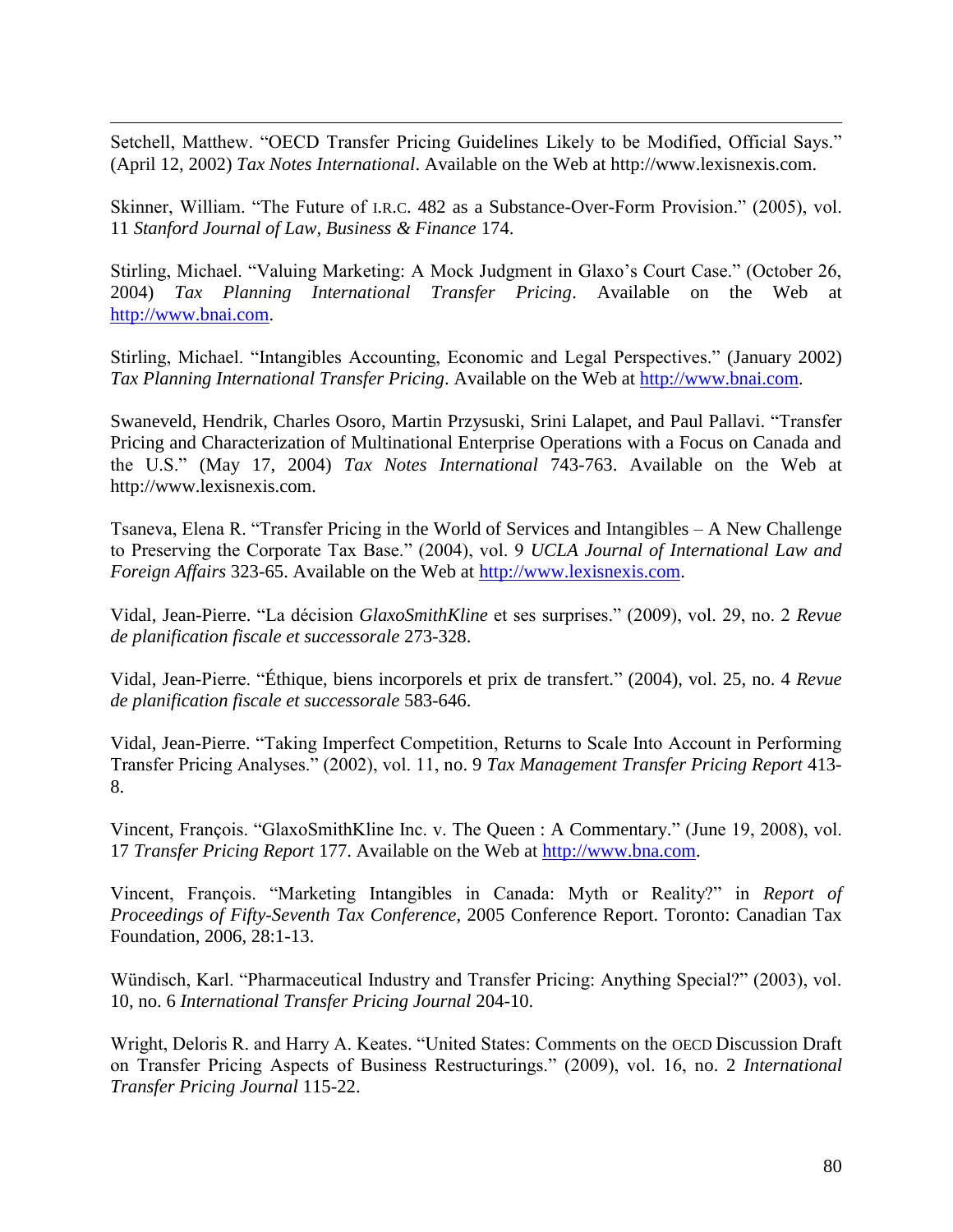$\overline{a}$ Wright, Deloris R. "Practical Application of Transactional Profit Methods: United States." (2000), vol. 7, no. 5 *International Transfer Pricing Journal* 198-203.

Wright, Deloris R. "Intangibles and Transfer Pricing." (1994), vol. 1, no. 2 *International Transfer Pricing Journal*. Available on the Web at http://www.wrighteconomics.com/ index.php?option=com\_content&view=article&id=4&Itemid=5.

Wright, Deloris R., Caterina K. Nelson, and Jonathan C. Casdan. "TNMM – The OECD's Response to CPM: Are They Really Different?" (1995), vol. 35, no. 10 *European Taxation* 306-14.

Wright, Tamu N. "United Kingdom: Glaxo Settles Transfer Pricing Dispute Involving Marketing Intangibles with HMRC." (April 16, 2009), vol. 17 Transfer Pricing Report 950. Available on the Web at [http://www.bna.com.](http://www.bna.com/)

Wright, Tamu N. "Glaxo Sees Global Scrutiny for Transfer Pricing of Popular Drugs." (March 31, 2004), vol. 12 *Transfer Pricing Report* 1041. Available on the Web at [http://www.bna.com.](http://www.bna.com/)

## **6. Government Publications**

Australian Taxation Office. *International Transfer Pricing: Marketing Intangibles*. NAT 14586, November 2005. Available on the Web at http://www.ato.gov.au.

Canada. *Report of the Commission of Inquiry on the Pharmaceutical Industry*. Ottawa: Queen"s Printer, 1985.

Canada Revenue Agency. *Information Circular* 87-2R, "International Transfer Pricing". September 27, 1999.

Internal Revenue Service. "Treatment of Services Under Section 482; Allocation of Income and Deductions From Intangibles; Stewardship Expense." (July 11, 2006) *FEDERAL REGISTER*, vol. 71, no. 150. Available on the Web at [http://www.ustreas.gov/press/releases/reports/servicesreg0801.pdf.](http://www.ustreas.gov/press/releases/reports/servicesreg0801.pdf)

United States. Congressional Budget Office. *How Increased Competition from Generic Drugs Has Affected Prices and Returns in the Pharmaceutical Industry*. July 1998. Available on the Web at [http://www.cbo.gov.](http://www.cbo.gov/)

## **7. OECD Publications**

Organisation for Economic Co-operation and Development. *OECD Transfer Pricing Guidelines for Multinational Enterprises and Tax Administrations*. Paris: OECD, 2009.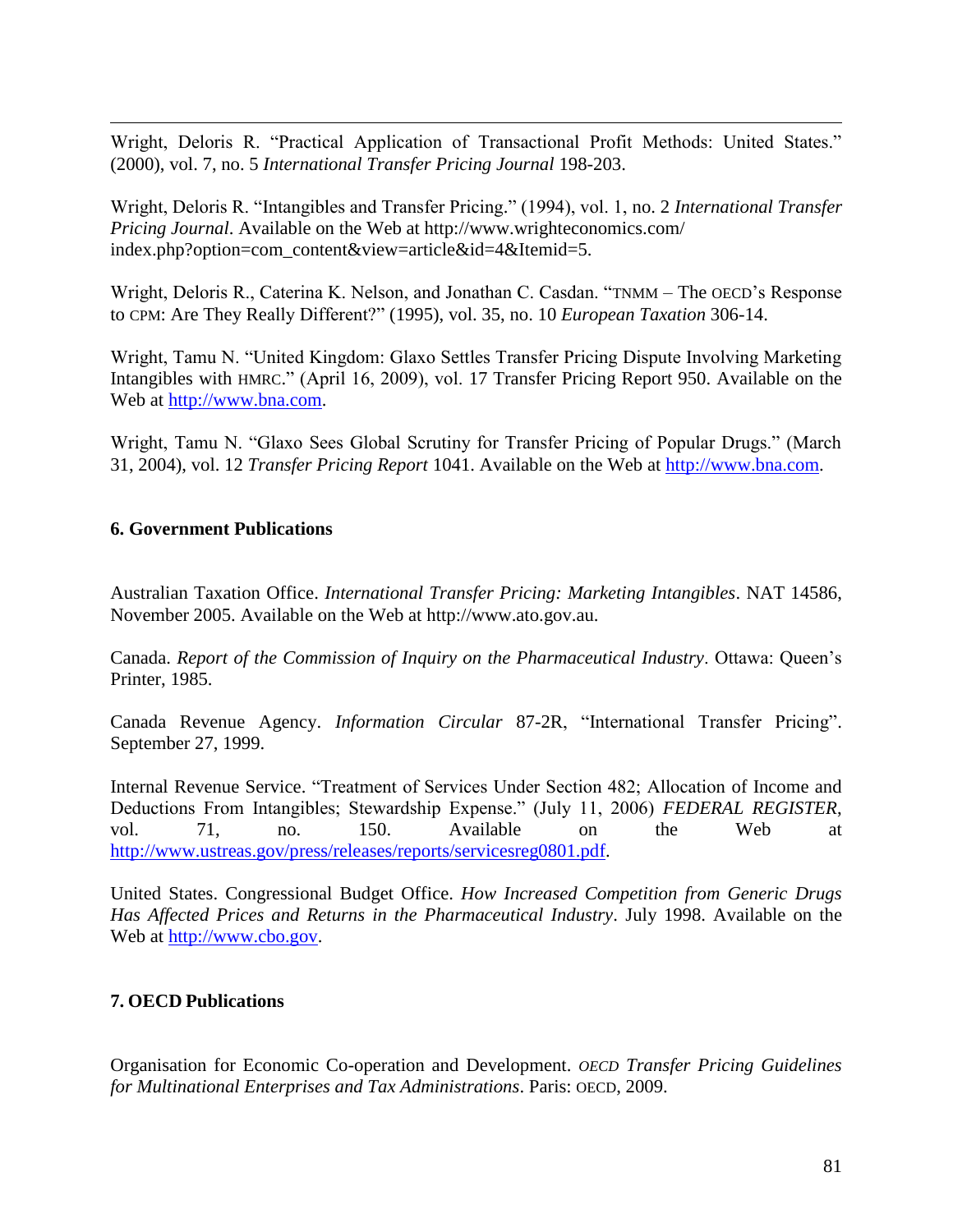Organisation for Economic Co-operation and Development. *Report of the OECD Committee on Fiscal Affairs on Transfer Pricing and Multinational Enterprises*. Paris: OECD, 1979.

Organisation for Economic Co-operation and Development. *Model Tax Convention on Income and on Capital*. Paris: OECD (looseleaf).

Organisation for Economic Co-operation and Development. *Pharmaceutical Pricing Policies in a Global Market*. Paris: OECD, 2008, chapters 1, 2 and 6.

Organisation for Economic Co-operation and Development. Centre for Tax Policy and Administration. *Comparability: Public Invitation to Comment on a Series of Draft Issues Notes*. May 10, 2006. Available on the Web at http://www.oecd.org/dataoecd/59/38/ 36651642.pdf.

Organisation for Economic Co-operation and Development. Centre for Tax Policy and Administration. *Transactional Profit Methods: Discussion Draft for Public Comment*. January 25, 2008. Available on the Web at http://www.oecd.org/dataoecd/18/48/ 39915180.pdf.

Organisation for Economic Co-operation and Development. Centre for Tax Policy and Administration. *Proposed Revision of Chapters I-III of the Transfer Pricing Guidelines*. September 9, 2009 - January 9, 2010. Available on the Web at http://www.oecd.org*/* dataoecd/1/57/43655703.pdf.

#### **8. Theses and Unpublished Works**

 $\overline{a}$ 

Gustafson, Sara and Camilla Hallbäck. "The Global Effect of the Glaxo Case: The Increase of Transfer Pricing Conflicts between the OECD and the US". MA thesis, Jönköping University, Jönköping International Business School, 2008. Available on the Web at http://hj.divaportal.org/smash/record.jsf?pid=diva2:3512.

Brem, Markus and Thomas Tucha. "On Transfer Pricing: Conceptual Thoughts on the Nature of the Multinational Firm". Working Paper W.P. No. 2005-11-03, Indian Institute of Management, November 2005. Available on the Web at http://www.ssrn.com/ abstract=874568.

Holland, Sarah and Bernardo Bátiz-Lazo. "The Global Pharmaceutical Industry". Teaching case prepared for the Manchester Business School and London South Bank University, 2004. Available on the Web at http://129.3.20.41/eps/get/papers/0405/ 0405002.pdf.